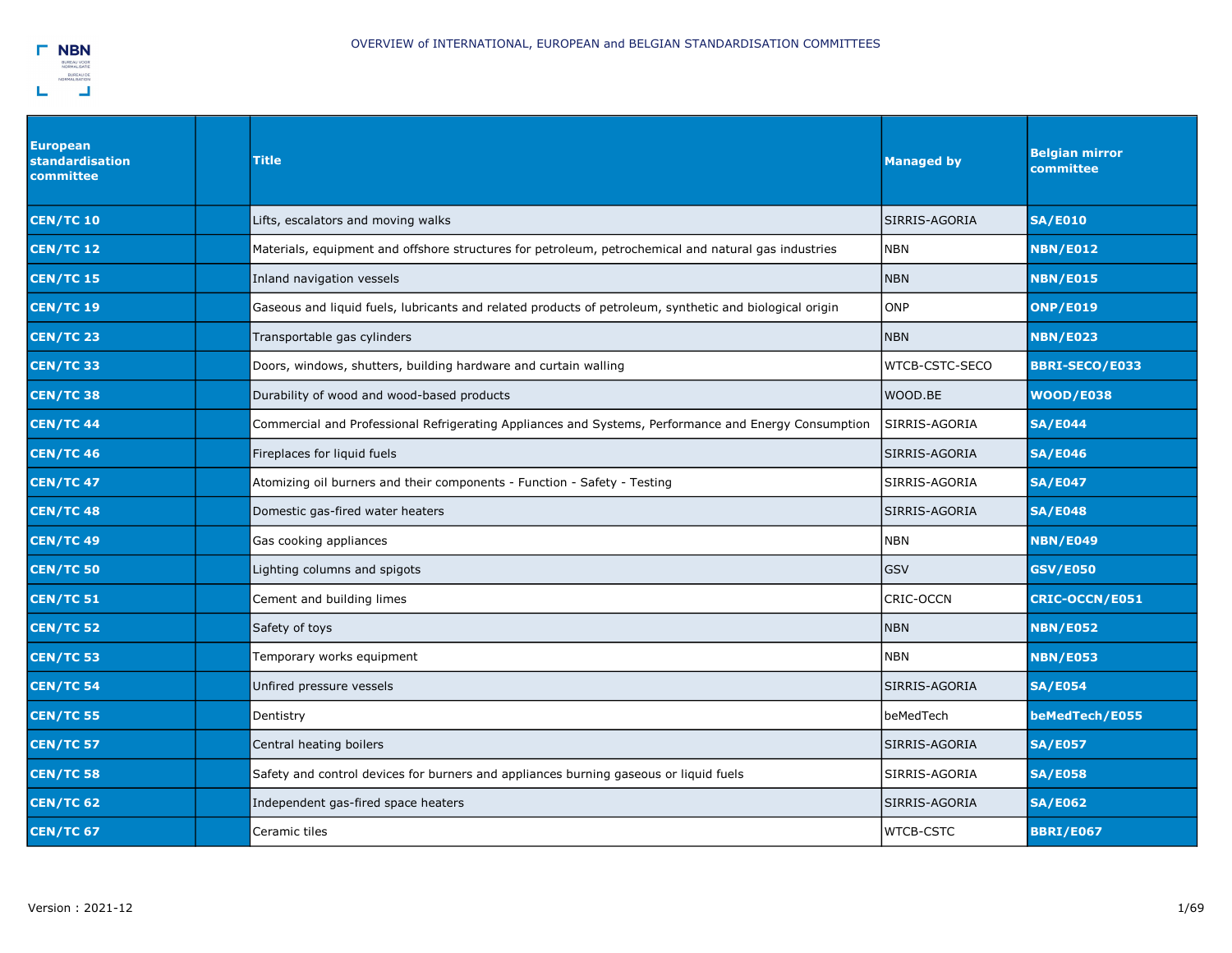| <b>European</b><br>standardisation<br>committee | <b>Title</b>                                                           | <b>Managed by</b> | <b>Belgian mirror</b><br>committee |
|-------------------------------------------------|------------------------------------------------------------------------|-------------------|------------------------------------|
| <b>CEN/TC 69</b>                                | Industrial valves                                                      | SIRRIS-AGORIA     | <b>SA/E069</b>                     |
| <b>CEN/TC 70</b>                                | Manual means of fire fighting equipment                                | SIRRIS-AGORIA     | <b>SA/E070</b>                     |
| <b>CEN/TC 72</b>                                | Fire detection and fire alarm systems                                  | SIRRIS-AGORIA     | <b>SA/E072</b>                     |
| <b>CEN/TC 74</b>                                | Flanges and their joints                                               | SIRRIS-AGORIA     | <b>SA/E074</b>                     |
| <b>CEN/TC 79</b>                                | Respiratory protective devices                                         | <b>CENTEXBEL</b>  | <b>CENTEXBEL/E079</b>              |
| <b>CEN/TC 85</b>                                | Eye protective equipment                                               | CENTEXBEL         | <b>CENTEXBEL/I09406</b>            |
| <b>CEN/TC 88</b>                                | Thermal insulating materials and products                              | <b>WTCB-CSTC</b>  | <b>BBRI/E088/089</b>               |
| <b>CEN/TC 89</b>                                | Thermal performance of buildings and building components               | WTCB-CSTC         | <b>BBRI/E088/089</b>               |
| <b>CEN/TC 92</b>                                | Water meters                                                           | <b>NBN</b>        | <b>NBN/I030</b>                    |
| <b>CEN/TC 93</b>                                | Ladders                                                                | SIRRIS-AGORIA     | <b>SA/E093</b>                     |
| <b>CEN/TC 98</b>                                | Lifting platforms                                                      | SIRRIS-AGORIA     | <b>SA/E098</b>                     |
| <b>CEN/TC 99</b>                                | Wallcoverings                                                          | CENTEXBEL         | <b>CENTEXBEL/E099</b>              |
| <b>CEN/TC 102</b>                               | Sterilizers and associated equipment for processing of medical devices | beMedTech         | beMedTech/E102                     |
| <b>CEN/TC 104</b>                               | Concrete and related products                                          | CRIC-OCCN         | <b>CRIC-OCCN/E104</b>              |
| <b>CEN/TC 106</b>                               | Large kitchen appliances using gaseous fuels                           | <b>NBN</b>        | <b>NBN/E106</b>                    |
| <b>CEN/TC 107</b>                               | Prefabricated district heating and district cooling pipe system        | NBN               | <b>NBN/E107</b>                    |
| <b>CEN/TC 109</b>                               | Central heating boilers using gaseous fuels                            | SIRRIS-AGORIA     | <b>SA/E109</b>                     |
| <b>CEN/TC 110</b>                               | Heat exchangers                                                        | SIRRIS-AGORIA     | <b>SA/E110</b>                     |
| <b>CEN/TC 112</b>                               | Wood-based panels                                                      | WOOD.BE           | <b>WOOD/E112</b>                   |
| <b>CEN/TC 113</b>                               | Heat pumps and air conditioning units                                  | SIRRIS-AGORIA     | <b>SA/E113</b>                     |
| <b>CEN/TC 114</b>                               | Safety of machinery                                                    | SIRRIS-AGORIA     | <b>SA/E114</b>                     |
| <b>CEN/TC 119</b>                               | Intermodal Loading Units and Cargo Securing (ILUCS)                    | <b>NBN</b>        | <b>NBN/E119</b>                    |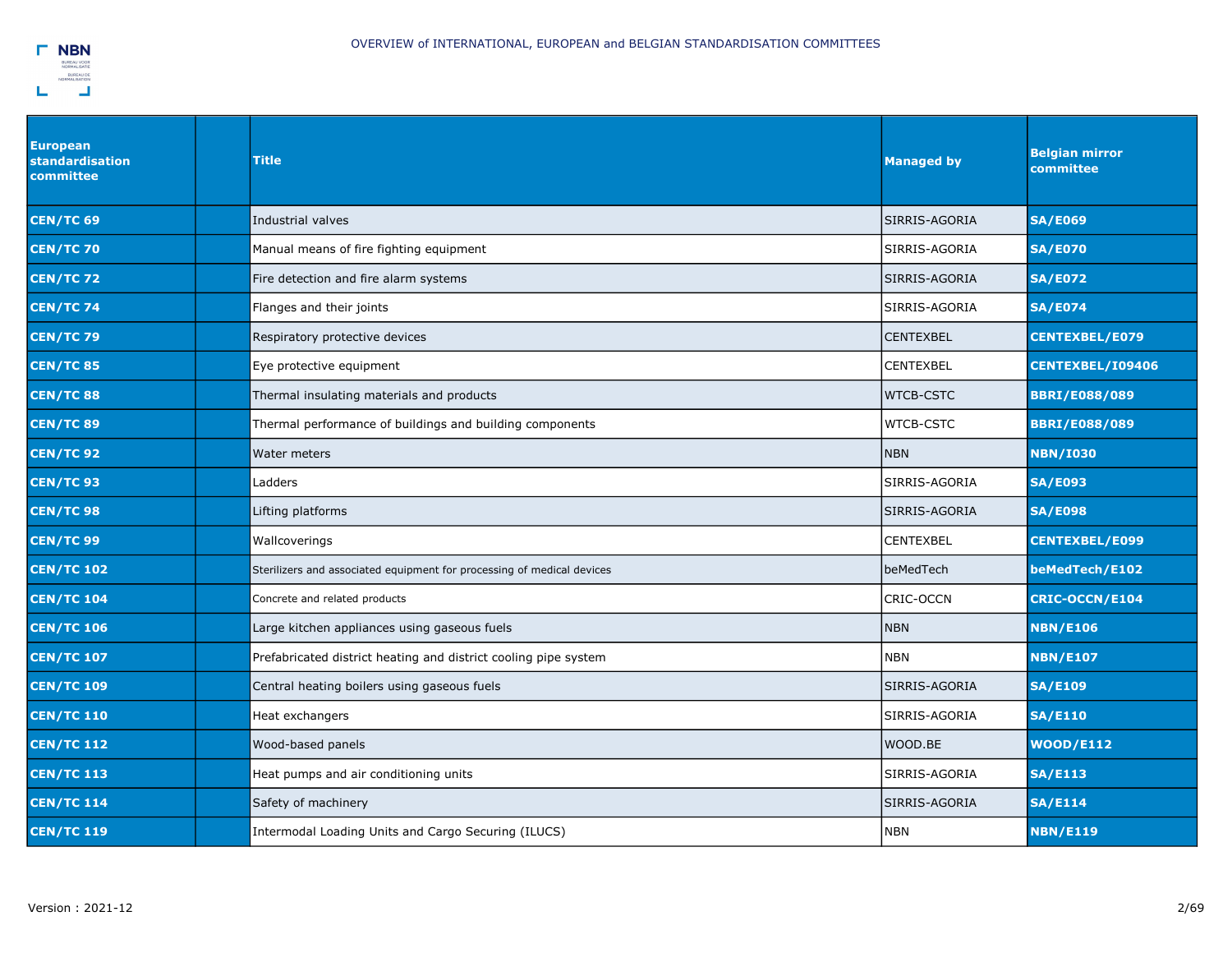

| <b>European</b><br><b>standardisation</b><br>committee | <b>Title</b>                                                                   | <b>Managed by</b> | <b>Belgian mirror</b><br>committee |
|--------------------------------------------------------|--------------------------------------------------------------------------------|-------------------|------------------------------------|
| <b>CEN/TC 120</b>                                      | Sacks for the transport of food aid (Dormant)                                  | BVI-IBE           | <b>IBE-BVI/E120</b>                |
| <b>CEN/TC 121</b>                                      | Welding and allied processes                                                   | BIL-IBS           | <b>BWI/E121</b>                    |
| <b>CEN/TC 122</b>                                      | Ergonomics                                                                     | SIRRIS-AGORIA     | <b>SA/E122</b>                     |
| <b>CEN/TC 124</b>                                      | Timber structures                                                              | WOOD.BE           | <b>WOOD/E124</b>                   |
| <b>CEN/TC 125</b>                                      | Masonry                                                                        | WTCB-CSTC-SECO    | <b>BBRI-SECO/E125</b>              |
| <b>CEN/TC 126</b>                                      | Acoustic properties of building elements and of buildings                      | <b>WTCB-CSTC</b>  | <b>BBRI/E126</b>                   |
| <b>CEN/TC 127</b>                                      | Fire safety in buildings                                                       | SIRRIS-AGORIA     | <b>SA/E127</b>                     |
| <b>CEN/TC 128</b>                                      | Roof covering products for discontinuous laying and products for wall cladding | <b>WTCB-CSTC</b>  | <b>BBRI/E128</b>                   |
| <b>CEN/TC 129</b>                                      | Glass in building                                                              | FIV-VGI           | <b>FIV-VGI/E129</b>                |
| <b>CEN/TC 130</b>                                      | Space heating appliances without integral heat sources                         | SIRRIS-AGORIA     | <b>SA/E130</b>                     |
| <b>CEN/TC 131</b>                                      | Gas burners using fans                                                         | SIRRIS-AGORIA     | <b>SA/E131</b>                     |
| <b>CEN/TC 132</b>                                      | Aluminium and aluminium alloys                                                 | SIRRIS-AGORIA     | <b>SA/E132</b>                     |
| <b>CEN/TC 133</b>                                      | Copper and copper alloys                                                       | SIRRIS-AGORIA     | <b>SA/E133</b>                     |
| <b>CEN/TC 134</b>                                      | Resilient, textile and laminate floor coverings                                | <b>CENTEXBEL</b>  | <b>CENTEXBEL/E134</b>              |
| <b>CEN/TC 135</b>                                      | Execution of steel structures and aluminium structures                         | SIRRIS-AGORIA     | <b>SA/E135</b>                     |
| <b>CEN/TC 136</b>                                      | Sports, playground and other recreational facilities and equipment             | <b>NBN</b>        | <b>NBN/E136</b>                    |
| <b>CEN/TC 137</b>                                      | Assessment of workplace exposure to chemical and biological agents             | <b>NBN</b>        | <b>NBN/E137</b>                    |
| <b>CEN/TC 138</b>                                      | Non destructif testing                                                         | <b>NBN</b>        | <b>NBN/E138</b>                    |
| <b>CEN/TC 139</b>                                      | Paints and varnishes                                                           | <b>WTCB-CSTC</b>  | <b>BBRI/E139</b>                   |
| <b>CEN/TC 140</b>                                      | In vitro diagnostic medical devices                                            | beMedTech         | beMedTech/E140                     |
| <b>CEN/TC 142</b>                                      | Woodworking machines - Safety                                                  | SIRRIS-AGORIA     | <b>SA/E142</b>                     |
| <b>CEN/TC 143</b>                                      | Machine tools - Safety                                                         | SIRRIS-AGORIA     | <b>SA/E143</b>                     |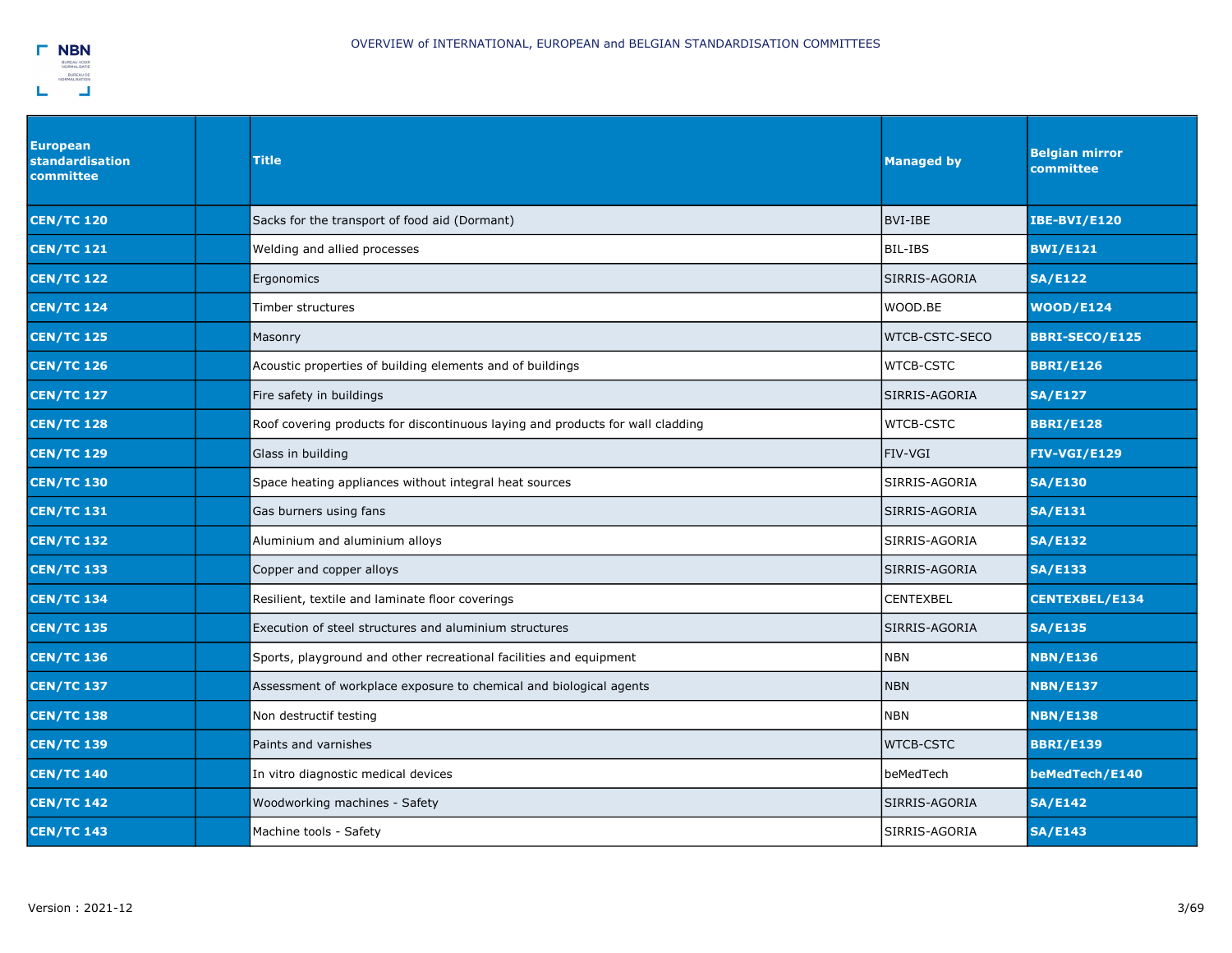

| <b>European</b><br><b>standardisation</b><br>committee | <b>Title</b>                                                          | <b>Managed by</b>     | <b>Belgian mirror</b><br>committee |
|--------------------------------------------------------|-----------------------------------------------------------------------|-----------------------|------------------------------------|
| <b>CEN/TC 144</b>                                      | Tractors and machinery for agriculture and forestry                   | SIRRIS-AGORIA         | <b>SA/E144</b>                     |
| <b>CEN/TC 146</b>                                      | Packaging machines - Safety                                           | SIRRIS-AGORIA         | <b>SA/E146</b>                     |
| <b>CEN/TC 147</b>                                      | Cranes - Safety                                                       | SIRRIS-AGORIA         | <b>SA/E147</b>                     |
| <b>CEN/TC 148</b>                                      | Continuous handling equipment and systems - Safety                    | SIRRIS-AGORIA         | <b>SA/E148</b>                     |
| <b>CEN/TC 150</b>                                      | Industrial trucks-Safety                                              | <b>NBN</b>            | <b>NBN/E150</b>                    |
| <b>CEN/TC 151</b>                                      | Construction equipment and building material machines - Safety        | SIRRIS-AGORIA         | <b>SA/E151</b>                     |
| <b>CEN/TC 152</b>                                      | Fairground and amusement park machinery and structures - Safety       | <b>NBN</b>            | <b>NBN/E152</b>                    |
| <b>CEN/TC 153</b>                                      | Machinery intended for use with foodstuffs and feed                   | SIRRIS-AGORIA         | <b>SA/E153</b>                     |
| <b>CEN/TC 154</b>                                      | Aggregates                                                            | <b>CRIC-OCCN</b>      | <b>CRIC-OCCN/E154</b>              |
| <b>CEN/TC 155</b>                                      | Plastics piping systems and ducting systems                           | <b>BECETEL</b>        | <b>BECETEL/E155</b>                |
| <b>CEN/TC 156</b>                                      | Ventilation for buildings                                             | SIRRIS-AGORIA         | <b>SA/E156</b>                     |
| <b>CEN/TC 158</b>                                      | Head protection                                                       | <b>CENTEXBEL</b>      | CENTEXBEL/I09401                   |
| <b>CEN/TC 159</b>                                      | Hearing protectors                                                    | <b>CENTEXBEL</b>      | CENTEXBEL/I09412                   |
| <b>CEN/TC 160</b>                                      | Protection against falls from height including working belts          | CENTEXBEL             | CENTEXBEL/I09404                   |
| <b>CEN/TC 161</b>                                      | Foot and leg protectors                                               | <b>CENTEXBEL</b>      | <b>CENTEXBEL/109403</b>            |
| <b>CEN/TC 162</b>                                      | Protective clothing including hand and arm protection and lifejackets | CENTEXBEL             | <b>CENTEXBEL/109413</b>            |
| <b>CEN/TC 163</b>                                      | Sanitary appliances                                                   | Inbn                  | <b>NBN/E163</b>                    |
| <b>CEN/TC 164</b>                                      | Water supply                                                          | <b>NBN</b>            | <b>NBN/E164</b>                    |
| <b>CEN/TC 165</b>                                      | Waste water engineering                                               | <b>NBN</b>            | <b>NBN/E165</b>                    |
| <b>CEN/TC 166</b>                                      | Chimneys                                                              | <b>WTCB-CSTC</b>      | <b>BBRI/E166</b>                   |
| <b>CEN/TC 167</b>                                      | Structural bearings                                                   | <b>WTCB-CSTC-SECO</b> | <b>BBRI-SECO/E250/25001</b>        |
| <b>CEN/TC 168</b>                                      | Chains, ropes, webbing, slings and accessories - Safety               | <b>NBN</b>            | <b>NBN/E168</b>                    |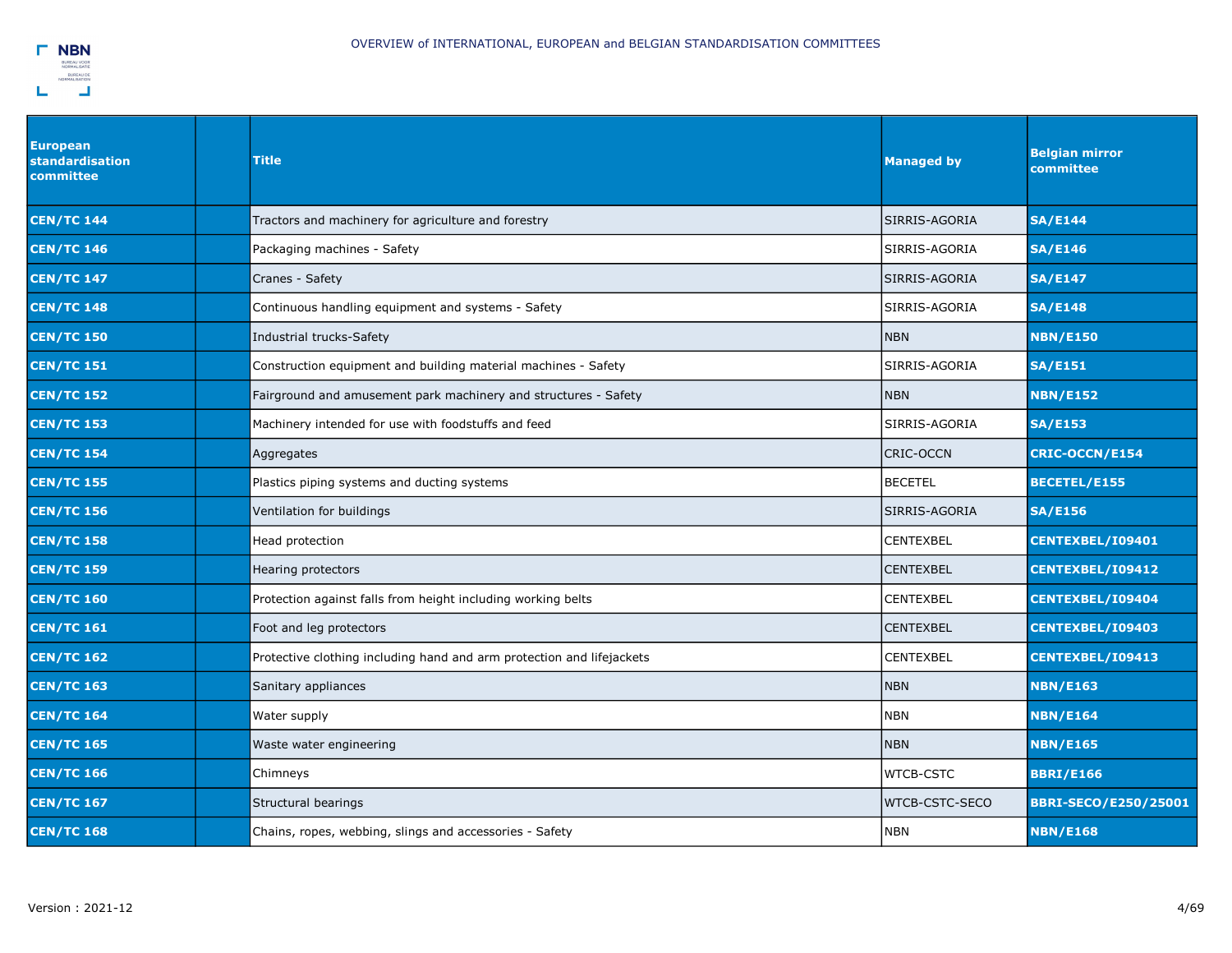| <b>European</b><br>standardisation<br><b>committee</b> | <b>Title</b>                                                                                                                 | <b>Managed by</b> | <b>Belgian mirror</b><br>committee        |
|--------------------------------------------------------|------------------------------------------------------------------------------------------------------------------------------|-------------------|-------------------------------------------|
| <b>CEN/TC 169</b>                                      | Light and lighting                                                                                                           | IBE-BIV           | <b>IBE-BIV/E169</b>                       |
| <b>CEN/TC 170</b>                                      | Ophthalmic optics                                                                                                            | beMedTech         | beMedTech/E170                            |
| <b>CEN/TC 171</b>                                      | Heat cost allocation                                                                                                         | <b>NBN</b>        | <b>NBN/E171</b>                           |
| <b>CEN/TC 172</b>                                      | Pulp, paper and board                                                                                                        | NBN               | <b>NBN/E172</b>                           |
| <b>CEN/TC 175</b>                                      | Round and sawn timber                                                                                                        | WOOD.BE           | <b>WOOD/E175</b>                          |
| <b>CEN/TC 177</b>                                      | Prefabricated reinforced components of autoclaved aerated concrete or light-weight aggregate concrete with<br>open structure | <b>PROBETON</b>   | <b>ADMIN/NBN</b><br><b>E177restricted</b> |
| <b>CEN/TC 178</b>                                      | Paving units and kerbs                                                                                                       | <b>PROBETON</b>   | <b>ADMIN/NBN</b><br><b>E178restricted</b> |
| <b>CEN/TC 180</b>                                      | Decentralized gas heating                                                                                                    | SIRRIS-AGORIA     | <b>SA/E180</b>                            |
| <b>CEN/TC 181</b>                                      | Dedicated liquefied petroleum gas appliances                                                                                 | SIRRIS-AGORIA     | <b>SA/E181</b>                            |
| <b>CEN/TC 182</b>                                      | Refrigerating systems, safety and environmental requirements                                                                 | SIRRIS-AGORIA     | <b>SA/E182</b>                            |
| <b>CEN/TC 183</b>                                      | Waste management                                                                                                             | <b>NBN</b>        | <b>NBN/E183</b>                           |
| <b>CEN/TC 184</b>                                      | Advanced technical ceramics                                                                                                  | CRIBC-CWOBKN      | <b>BCRC/E184</b>                          |
| <b>CEN/TC 185</b>                                      | Fasteners                                                                                                                    | <b>NBN</b>        | <b>NBN/E185</b>                           |
| <b>CEN/TC 186</b>                                      | Industrial thermoprocessing - Safety                                                                                         | SIRRIS-AGORIA     | <b>SA/E186</b>                            |
| <b>CEN/TC 187</b>                                      | Refractory products and materials                                                                                            | CRIBC-CWOBKN      | <b>BCRC/E187</b>                          |
| <b>CEN/TC 188</b>                                      | Conveyor belts                                                                                                               | <b>NBN</b>        | <b>NBN/E188</b>                           |
| <b>CEN/TC 189</b>                                      | Geosynthetics                                                                                                                | <b>CENTEXBEL</b>  | <b>CENTEXBEL/E189</b>                     |
| <b>CEN/TC 190</b>                                      | Foundry technique                                                                                                            | SIRRIS-AGORIA     | <b>SA/E190</b>                            |
| <b>CEN/TC 191</b>                                      | Fixed firefighting systems                                                                                                   | SIRRIS-AGORIA     | <b>SA/E191</b>                            |
| <b>CEN/TC 192</b>                                      | Fire and Rescue Service Equipment                                                                                            | SIRRIS-AGORIA     | <b>SA/E192</b>                            |
| <b>CEN/TC 193</b>                                      | Adhesives                                                                                                                    | <b>NBN</b>        | <b>NBN/E193</b>                           |
| <b>CEN/TC 194</b>                                      | Utensils in contact with food                                                                                                | <b>NBN</b>        | <b>NBN/E194</b>                           |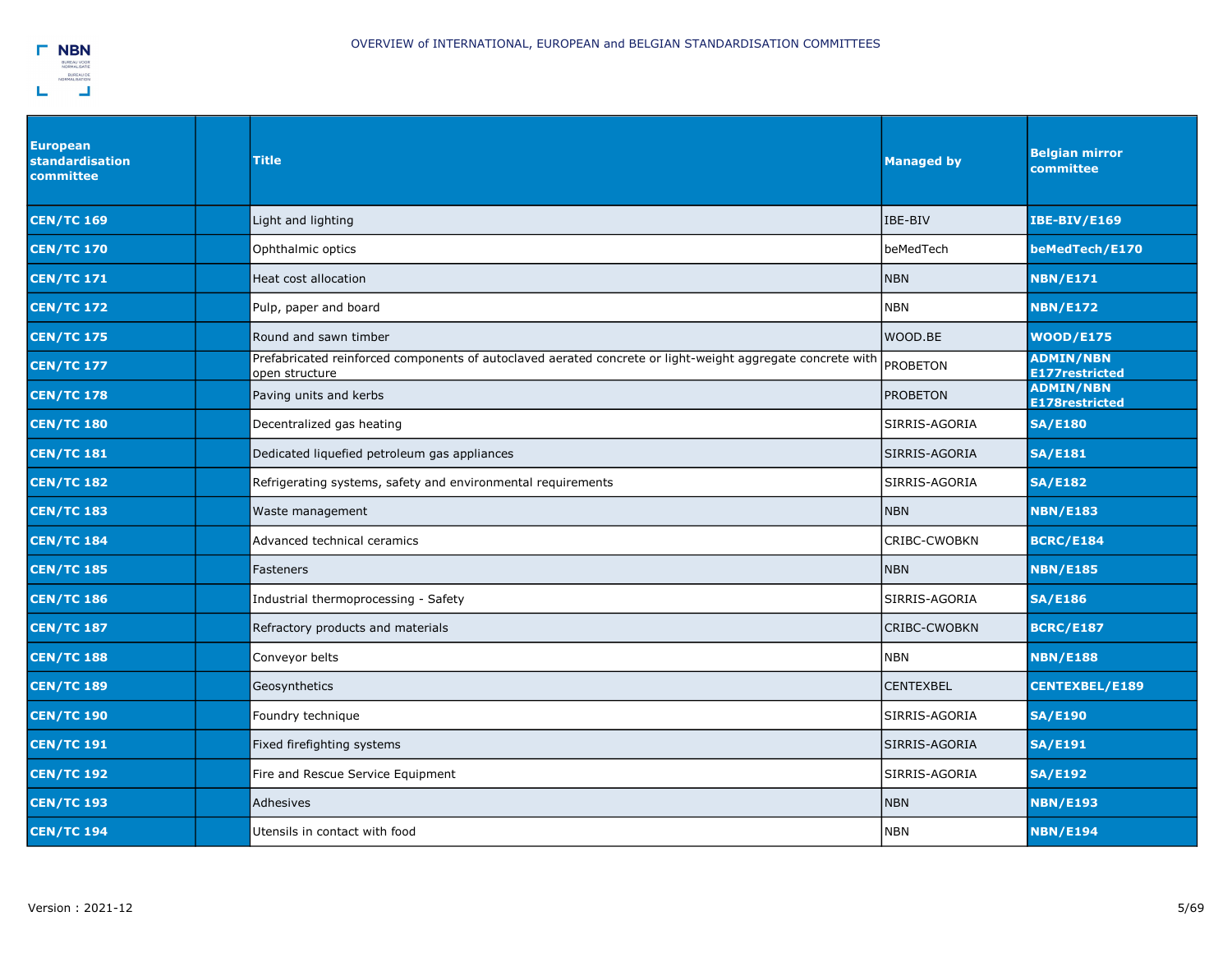

| <b>European</b><br>standardisation<br>committee | <b>Title</b>                                                                                                                                  | <b>Managed by</b> | <b>Belgian mirror</b><br>committee |
|-------------------------------------------------|-----------------------------------------------------------------------------------------------------------------------------------------------|-------------------|------------------------------------|
| <b>CEN/TC 195</b>                               | Air filters for general air cleaning                                                                                                          | SIRRIS-AGORIA     | <b>SA/E195</b>                     |
| <b>CEN/TC 197</b>                               | Pumps                                                                                                                                         | SIRRIS-AGORIA     | <b>SA/E197</b>                     |
| <b>CEN/TC 198</b>                               | Printing and paper machinery - Safety                                                                                                         | SIRRIS-AGORIA     | <b>SA/E198</b>                     |
| <b>CEN/TC 203</b>                               | Cast iron pipes, fittings and their joints                                                                                                    | <b>COPRO</b>      | <b>COPRO/E203</b>                  |
| <b>CEN/TC 204</b>                               | Sterilization of medical devices                                                                                                              | beMedTech         | beMedTech/E204                     |
| <b>CEN/TC 205</b>                               | Non-active medical devices                                                                                                                    | beMedTech         | beMedTech/E205                     |
| <b>CEN/TC 206</b>                               | Biological and clinical evaluation of medical devices                                                                                         | beMedTech         | beMedTech/E206                     |
| <b>CEN/TC 207</b>                               | Furniture                                                                                                                                     | WOOD.BE           | <b>WOOD/E207</b>                   |
| <b>CEN/TC 208</b>                               | Elastomeric seals for joints in pipework and pipelines                                                                                        | <b>BECETEL</b>    | <b>BECETEL/E208</b>                |
| <b>CEN/TC 209</b>                               | Zinc and zinc alloys                                                                                                                          | SIRRIS-AGORIA     | <b>SA/E209</b>                     |
| <b>CEN/TC 210</b>                               | GRP tanks and vessels                                                                                                                         | SIRRIS-AGORIA     | <b>SA/E210</b>                     |
| <b>CEN/TC 211</b>                               | Acoustics                                                                                                                                     | SIRRIS-AGORIA     | <b>SA/E211</b>                     |
| <b>CEN/TC 212</b>                               | Pyrotechnic articles                                                                                                                          | <b>NBN</b>        | <b>NBN/E212</b>                    |
| <b>CEN/TC 214</b>                               | Textile machinery and accessories                                                                                                             | SIRRIS-AGORIA     | SA/E214                            |
| <b>CEN/TC 215</b>                               | Respiratory and anaesthetic equipment                                                                                                         | beMedTech         | beMedTech/E215                     |
| <b>CEN/TC 216</b>                               | Chemical disinfectants and antiseptics                                                                                                        | beMedTech         | beMedTech/E216                     |
| <b>CEN/TC 217</b>                               | Surfaces for sports areas                                                                                                                     | <b>CENTEXBEL</b>  | <b>CENTEXBEL/E217</b>              |
| <b>CEN/TC 218</b>                               | Rubber and plastics hoses and hose assemblies                                                                                                 | <b>BECETEL</b>    | <b>BECETEL/E218</b>                |
| <b>CEN/TC 219</b>                               | Cathodic protection                                                                                                                           | <b>NBN</b>        | <b>NBN/E219</b>                    |
| <b>CEN/TC 223</b>                               | Soil improvers and growing media                                                                                                              | NBN               | <b>NBN/E223</b>                    |
| <b>CEN/TC 224</b>                               | Personal identification and related personal devices with secure element, systems, operations and privacy in<br>a multi sectorial environment | AGORIA-ICT        | <b>AGORIA-ICT/E224</b>             |
| <b>CEN/TC 225</b>                               | AIDC technologies                                                                                                                             | AGORIA-ICT        | <b>AGORIA-ICT/E225</b>             |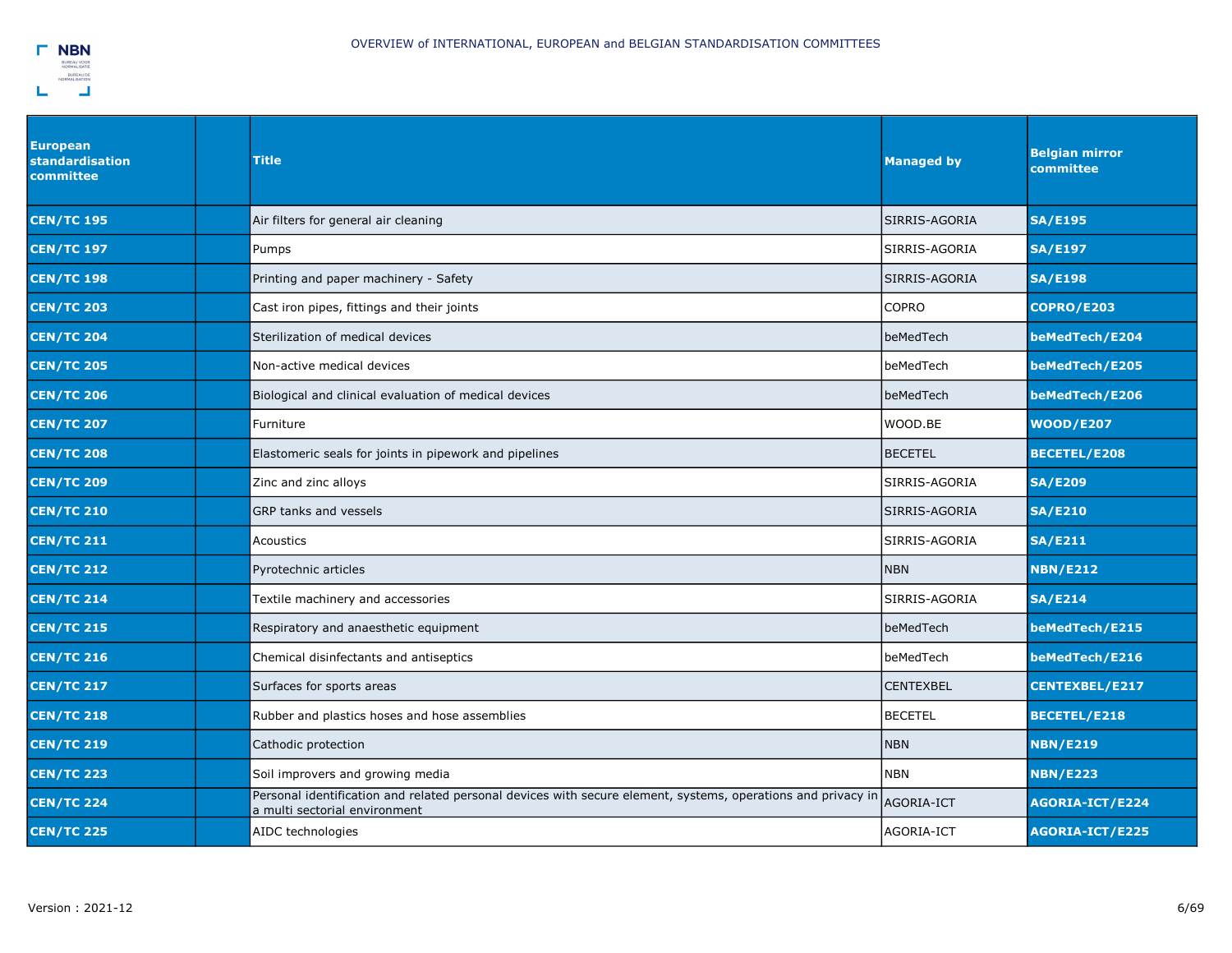

| <b>European</b><br><b>standardisation</b><br>committee | Title                                                                                                      | <b>Managed by</b> | <b>Belgian mirror</b><br>committee        |
|--------------------------------------------------------|------------------------------------------------------------------------------------------------------------|-------------------|-------------------------------------------|
| <b>CEN/TC 226</b>                                      | Road equipment                                                                                             | <b>OCW-CRR</b>    | <b>BRRC/E226</b>                          |
| <b>CEN/TC 227</b>                                      | Road materials                                                                                             | <b>OCW-CRR</b>    | <b>BRRC/E227</b>                          |
| <b>CEN/TC 228</b>                                      | Heating systems and water based cooling systems in buildings                                               | SIRRIS-AGORIA     | <b>SA/E228</b>                            |
| <b>CEN/TC 229</b>                                      | Precast concrete products                                                                                  | <b>PROBETON</b>   | <b>ADMIN/NBN</b><br><b>E229restricted</b> |
| <b>CEN/TC 230</b>                                      | Water analysis                                                                                             | <b>NBN</b>        | <b>NBN/E230</b>                           |
| <b>CEN/TC 231</b>                                      | Mechanical vibration and shock                                                                             | SIRRIS-AGORIA     | <b>SA/E231</b>                            |
| <b>CEN/TC 232</b>                                      | Compressors, vacuum pumps and their systems                                                                | SIRRIS-AGORIA     | <b>SA/E232</b>                            |
| <b>CEN/TC 233</b>                                      | Biotechnology (Dormant)                                                                                    | NBN               | <b>NBN/E233</b>                           |
| <b>CEN/TC 234</b>                                      | Gas infrastructure                                                                                         | <b>SYNERGRID</b>  | <b>SYNERGRID/E234</b>                     |
| <b>CEN/TC 235</b>                                      | Gas pressure regulators and associated safety devices for use in gas transmission and distribution         | SYNERGRID         | <b>SYNERGRID/E235</b>                     |
| <b>CEN/TC 236</b>                                      | Non industrial manually operated shut-off valves for gas and particular combinations valves-other products | SIRRIS-AGORIA     | <b>SA/E236</b>                            |
| <b>CEN/TC 237</b>                                      | Gas meters                                                                                                 | <b>SYNERGRID</b>  | SYNERGRID/E237                            |
| <b>CEN/TC 238</b>                                      | Test gases, test pressures, appliance categories and gas appliance types                                   | SIRRIS-AGORIA     | <b>SA/E238</b>                            |
| <b>CEN/TC 239</b>                                      | Rescue systems                                                                                             | beMedTech         | beMedTech/E239                            |
| <b>CEN/TC 240</b>                                      | Thermal spraying and thermally sprayed coatings                                                            | <b>NBN</b>        | <b>NBN/E240</b>                           |
| <b>CEN/TC 241</b>                                      | Gypsum and gypsum based products                                                                           | <b>WTCB-CSTC</b>  | <b>BBRI/E241</b>                          |
| <b>CEN/TC 243</b>                                      | Cleanroom technology                                                                                       | beMedTech         | beMedTech/E243                            |
| <b>CEN/TC 244</b>                                      | Measurement of fluid flow in closed conduits (Dormant)                                                     | SIRRIS-AGORIA     | <b>SA/E244</b>                            |
| <b>CEN/TC 246</b>                                      | Natural stones                                                                                             | <b>WTCB-CSTC</b>  | <b>BBRI/E246</b>                          |
| <b>CEN/TC 247</b>                                      | Building Automation, Controls and Building Management                                                      | SIRRIS-AGORIA     | <b>SA/E247</b>                            |
| <b>CEN/TC 248</b>                                      | Textiles and textile products                                                                              | <b>CENTEXBEL</b>  | <b>CENTEXBEL/E248</b>                     |
| <b>CEN/TC 249</b>                                      | Plastics                                                                                                   | <b>BECETEL</b>    | BECETEL/E249                              |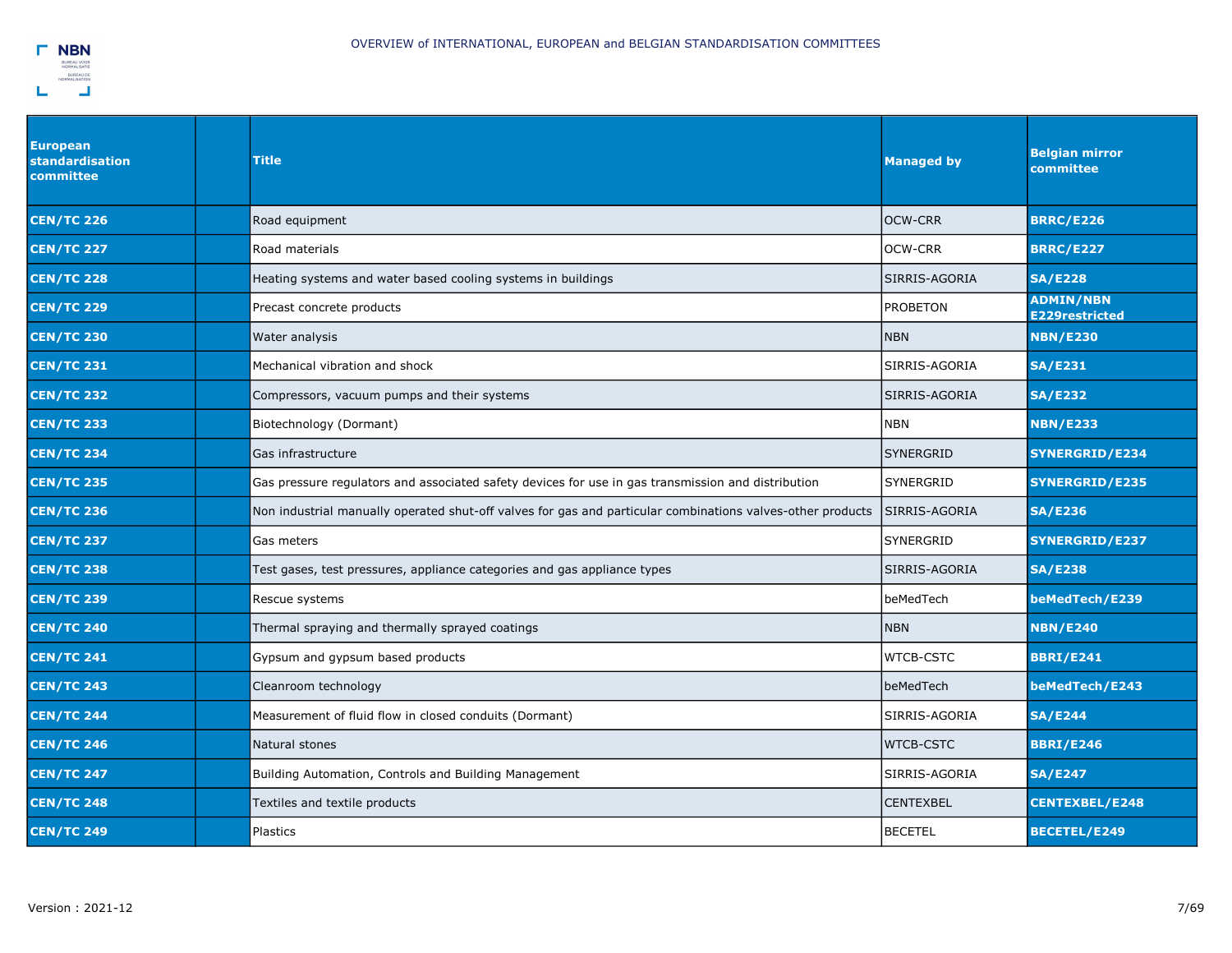| <b>European</b><br>standardisation<br>committee | <b>Title</b>                                                                                                            | <b>Managed by</b>     | <b>Belgian mirror</b><br>committee |
|-------------------------------------------------|-------------------------------------------------------------------------------------------------------------------------|-----------------------|------------------------------------|
| <b>CEN/TC 250</b>                               | <b>Structural Eurocodes</b>                                                                                             | <b>WTCB-CSTC-SECO</b> | <b>BBRI-SECO/E250/25001</b>        |
| <b>CEN/TC 251</b>                               | <b>Health informatics</b>                                                                                               | AGORIA-ICT            | <b>AGORIA-ICT/E251</b>             |
| <b>CEN/TC 252</b>                               | Child care articles                                                                                                     | <b>NBN</b>            | <b>NBN/E252</b>                    |
| <b>CEN/TC 254</b>                               | Flexible sheets for waterproofing                                                                                       | WTCB-CSTC-SECO        | <b>BBRI-SECO/E254</b>              |
| <b>CEN/TC 256</b>                               | Railway applications                                                                                                    | SIRRIS-AGORIA         | <b>SA/E256</b>                     |
| <b>CEN/TC 260</b>                               | Fertilizers and liming materials                                                                                        | <b>NBN</b>            | <b>NBN/E260</b>                    |
| <b>CEN/TC 261</b>                               | Packaging                                                                                                               | BVI-IBE               | <b>IBE-BVI/E261</b>                |
| <b>CEN/TC 262</b>                               | Metallic and other inorganic coatings, including for corrosion protection and corrosion testing of metals and<br>alloys | <b>NBN</b>            | <b>NBN/E262</b>                    |
| <b>CEN/TC 263</b>                               | Secure storage of cash, valuables and data media                                                                        | <b>ANPI</b>           | <b>ANPI/E263</b>                   |
| <b>CEN/TC 264</b>                               | Air quality                                                                                                             | ISSEP                 | <b>ISSEP/E264</b>                  |
| <b>CEN/TC 265</b>                               | Metallic tanks for the storage of liquids                                                                               | SIRRIS-AGORIA         | <b>SA/E265</b>                     |
| <b>CEN/TC 266</b>                               | Thermoplastic static tanks                                                                                              | <b>BECETEL</b>        | <b>BECETEL/E266</b>                |
| <b>CEN/TC 267</b>                               | Industrial piping and pipelines                                                                                         | SIRRIS-AGORIA         | <b>SA/E267</b>                     |
| <b>CEN/TC 268</b>                               | Cryogenic vessels                                                                                                       | SIRRIS-AGORIA         | <b>SA/E268</b>                     |
| <b>CEN/TC 269</b>                               | Shell and water-tube boilers                                                                                            | SIRRIS-AGORIA         | <b>SA/E269</b>                     |
| <b>CEN/TC 270</b>                               | Internal combustion engines                                                                                             | SIRRIS-AGORIA         | <b>SA/E270</b>                     |
| <b>CEN/TC 271</b>                               | Surface treatment equipment - Safety                                                                                    | <b>NBN</b>            | <b>NBN/E271</b>                    |
| <b>CEN/TC 274</b>                               | Aircraft ground support equipment.                                                                                      | <b>NBN</b>            | <b>NBN/E274</b>                    |
| <b>CEN/TC 275</b>                               | Food analysis - Horizontal methods                                                                                      | <b>NBN</b>            | <b>NBN/E275</b>                    |
| <b>CEN/TC 276</b>                               | Surface active agents                                                                                                   | <b>NBN</b>            | <b>NBN/E276</b>                    |
| <b>CEN/TC 277</b>                               | Suspended ceilings                                                                                                      | <b>WTCB-CSTC</b>      | <b>BBRI/E277</b>                   |
| <b>CEN/TC 278</b>                               | Intelligent transport systems                                                                                           | AGORIA-ICT            | <b>AGORIA-ICT/E278</b>             |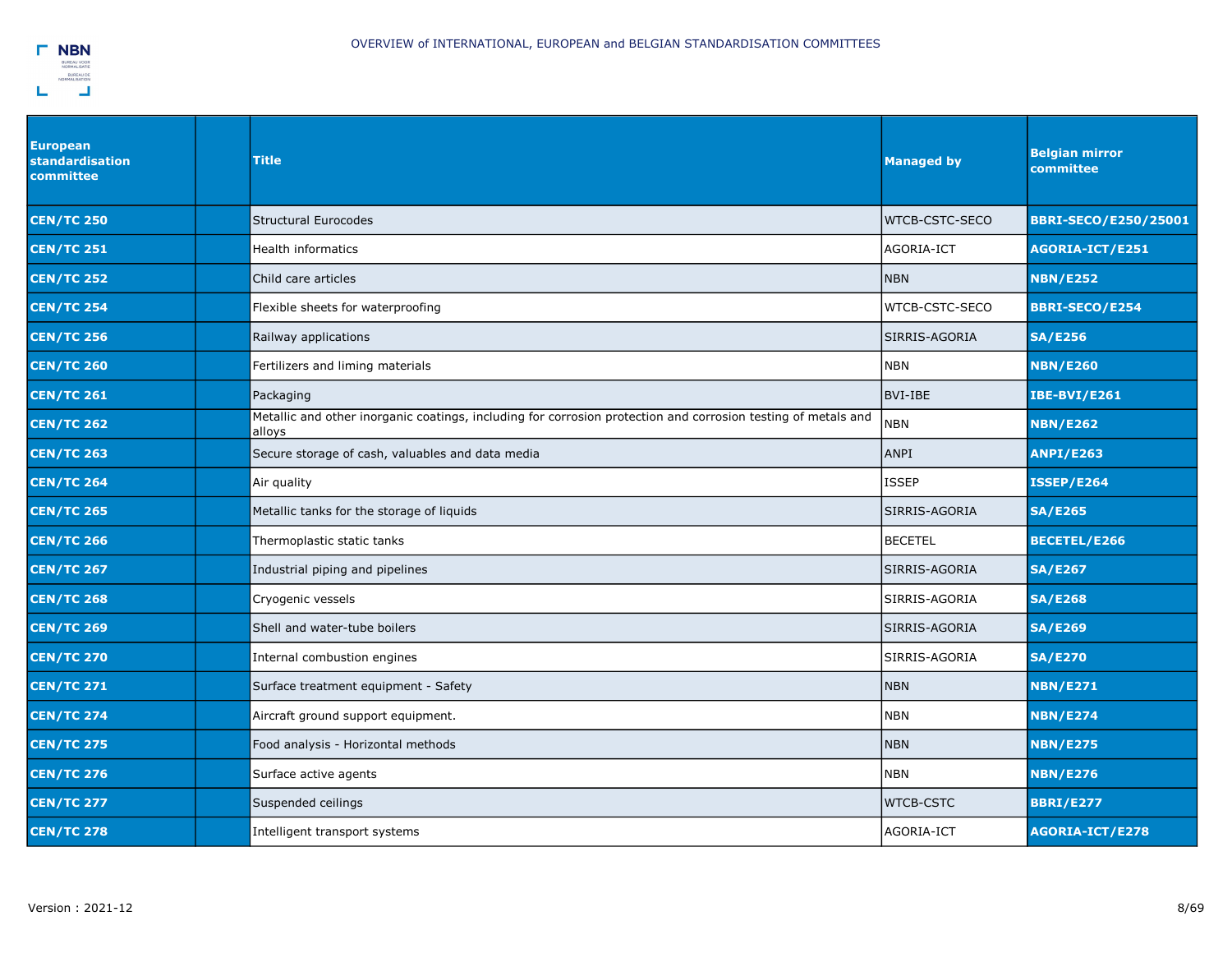

| <b>European</b><br>standardisation<br>committee | <b>Title</b>                                                                                                                                                       | <b>Managed by</b> | <b>Belgian mirror</b><br>committee |
|-------------------------------------------------|--------------------------------------------------------------------------------------------------------------------------------------------------------------------|-------------------|------------------------------------|
| <b>CEN/TC 281</b>                               | Appliances, solid fuels and firelighters for barbecuing                                                                                                            | <b>NBN</b>        | <b>NBN/E281</b>                    |
| <b>CEN/TC 282</b>                               | Installation and equipment for LNG.                                                                                                                                | <b>NBN</b>        | <b>NBN/E282</b>                    |
| <b>CEN/TC 284</b>                               | Greenhouses                                                                                                                                                        | <b>WTCB-CSTC</b>  | <b>BBRI/E284</b>                   |
| <b>CEN/TC 285</b>                               | Non-active surgical implants                                                                                                                                       | beMedTech         | beMedTech/E285                     |
| <b>CEN/TC 286</b>                               | iquefied petroleum gas equipment and accessories                                                                                                                   | SIRRIS-AGORIA     | <b>SA/E286</b>                     |
| <b>CEN/TC 287</b>                               | Geographic Information                                                                                                                                             | AGORIA-ICT        | AGORIA-ICT/E287                    |
| <b>CEN/TC 288</b>                               | Execution of special geotechnical works                                                                                                                            | <b>WTCB-CSTC</b>  | <b>BBRI/NBN GEO</b>                |
| <b>CEN/TC 289</b>                               | Leather                                                                                                                                                            | <b>NBN</b>        | <b>NBN/E289</b>                    |
| <b>CEN/TC 290</b>                               | Dimensional and geometrical product specification and verification                                                                                                 | SIRRIS-AGORIA     | <b>SA/E290</b>                     |
| <b>CEN/TC 293</b>                               | Assistive products for persons with disability                                                                                                                     | beMedTech         | beMedTech/E293                     |
| <b>CEN/TC 294</b>                               | Communication systems for meters                                                                                                                                   | AGORIA-ICT        | AGORIA-ICT/E294                    |
| <b>CEN/TC 295</b>                               | Residential solid fuel burning appliances                                                                                                                          | SIRRIS-AGORIA     | <b>SA/E295</b>                     |
| <b>CEN/TC 296</b>                               | Tanks for transport of dangerous goods                                                                                                                             | SIRRIS-AGORIA     | <b>SA/E296</b>                     |
| <b>CEN/TC 297</b>                               | Free-standing industrial chimneys                                                                                                                                  | <b>WTCB-CSTC</b>  | <b>NBN/E297</b>                    |
| <b>CEN/TC 299</b>                               | Gas-fired sorption appliances, indirect fired sorption appliances, gas-fired endothermic engine heat pumps<br>and domestic gas-fired washing and drying appliances | <b>NBN</b>        | <b>NBN/E299</b>                    |
| <b>CEN/TC 301</b>                               | Road vehicles                                                                                                                                                      | <b>NBN</b>        | <b>NBN/E301</b>                    |
| <b>CEN/TC 302</b>                               | Milk and milk products - Methods of sampling and analysis                                                                                                          | <b>NBN</b>        | <b>NBN/E302</b>                    |
| <b>CEN/TC 303</b>                               | Floor screeds and screed materials                                                                                                                                 | <b>WTCB-CSTC</b>  | <b>BBRI/E303</b>                   |
| <b>CEN/TC 305</b>                               | Potentially explosive atmospheres - Explosion prevention and protection                                                                                            | SIRRIS-AGORIA     | <b>SA/E305</b>                     |
| <b>CEN/TC 310</b>                               | Advanced automation technologies and their applications                                                                                                            | SIRRIS-AGORIA     | <b>SA/E310</b>                     |
| <b>CEN/TC 312</b>                               | Thermal solar systems and components                                                                                                                               | SIRRIS-AGORIA     | <b>SA/E312</b>                     |
| <b>CEN/TC 316</b>                               | Medical products utilizing cells, tissues and/or their derivatives                                                                                                 | beMedTech         | beMedTech/E316                     |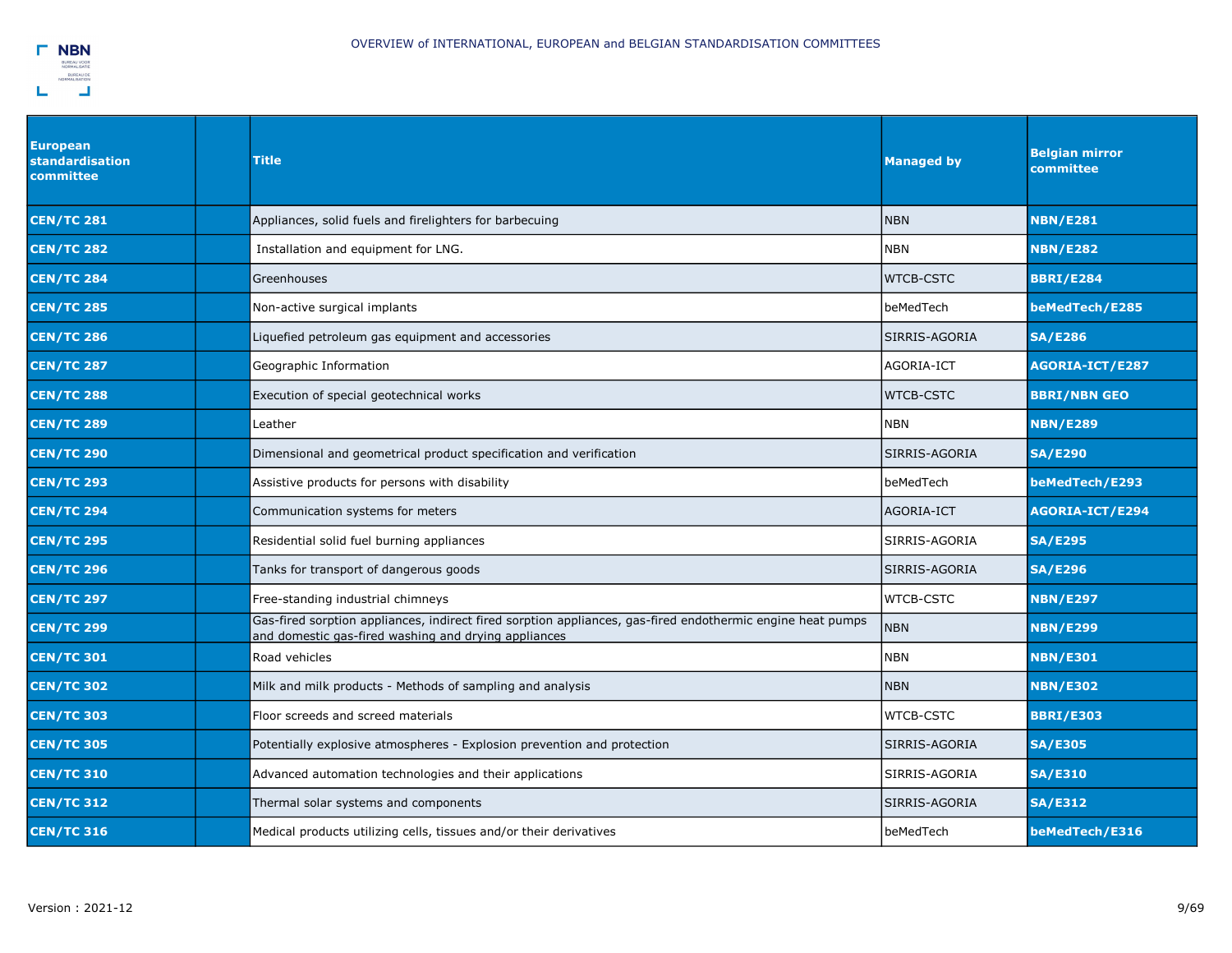

| <b>European</b><br>standardisation<br>committee | <b>Title</b>                                                   | <b>Managed by</b> | <b>Belgian mirror</b><br>committee |
|-------------------------------------------------|----------------------------------------------------------------|-------------------|------------------------------------|
| <b>CEN/TC 317</b>                               | Derivatives from coal pyrolysis                                | <b>NBN</b>        | <b>NBN/E317</b>                    |
| <b>CEN/TC 319</b>                               | Maintenance                                                    | <b>NBN</b>        | <b>NBN/E319</b>                    |
| <b>CEN/TC 320</b>                               | Transport - Logistics and services                             | <b>NBN</b>        | <b>NBN/E320</b>                    |
| <b>CEN/TC 321</b>                               | Explosives for civil uses                                      | <b>NBN</b>        | <b>NBN/E321</b>                    |
| <b>CEN/TC 323</b>                               | Raised access floors (Dormant)                                 | <b>WTCB-CSTC</b>  | <b>BBRI/E323</b>                   |
| <b>CEN/TC 325</b>                               | Crime prevention through building, facility and area design    | ANPI              | <b>ANPI/E325</b>                   |
| <b>CEN/TC 326</b>                               | Natural Gas Vehicles - Fuelling and Operation                  | <b>KVBG-ARGB</b>  | ARGB-KVBG/E326                     |
| <b>CEN/TC 327</b>                               | Animal feeding stuffs - Methods of sampling and analysis       | <b>NBN</b>        | <b>NBN/E327</b>                    |
| <b>CEN/TC 329</b>                               | Tourism services                                               | <b>NBN</b>        | <b>NBN/E329</b>                    |
| <b>CEN/TC 331</b>                               | Postal services                                                | <b>NBN</b>        | <b>NBN/E331</b>                    |
| <b>CEN/TC 332</b>                               | Laboratory equipment                                           | beMedTech         | beMedTech/E332                     |
| <b>CEN/TC 333</b>                               | Cycles                                                         | SIRRIS-AGORIA     | <b>SA/E333</b>                     |
| <b>CEN/TC 334</b>                               | Irrigation techniques                                          | SIRRIS-AGORIA     | <b>SA/E334</b>                     |
| <b>CEN/TC 335</b>                               | Solid biofuels                                                 | WOOD.BE           | <b>WOOD/E335</b>                   |
| <b>CEN/TC 336</b>                               | <b>Bituminous binders</b>                                      | ONP               | ONP/SCM336                         |
| <b>CEN/TC 337</b>                               | Winter maintenance and road service area maintenance equipment | <b>NBN</b>        | <b>NBN/E337</b>                    |
| <b>CEN/TC 338</b>                               | Cereal and cereal products                                     | <b>NBN</b>        | <b>NBN/E338</b>                    |
| <b>CEN/TC 339</b>                               | Slip resistance of pedestrian surfaces - Methods of evaluation | <b>WTCB-CSTC</b>  | <b>BBRI/E339</b>                   |
| <b>CEN/TC 341</b>                               | Geotechnical Investigation and Testing                         | <b>WTCB-CSTC</b>  | <b>BBRI/NBN GEO</b>                |
| <b>CEN/TC 342</b>                               | Metal hoses, hose assemblies, bellows and expansion joints     | <b>NBN</b>        | <b>NBN/E342</b>                    |
| <b>CEN/TC 343</b>                               | Solid Recovered Fuels                                          | <b>NBN</b>        | <b>NBN/E343</b>                    |
| <b>CEN/TC 344</b>                               | Steel static storage systems                                   | SIRRIS-AGORIA     | <b>SA/E344</b>                     |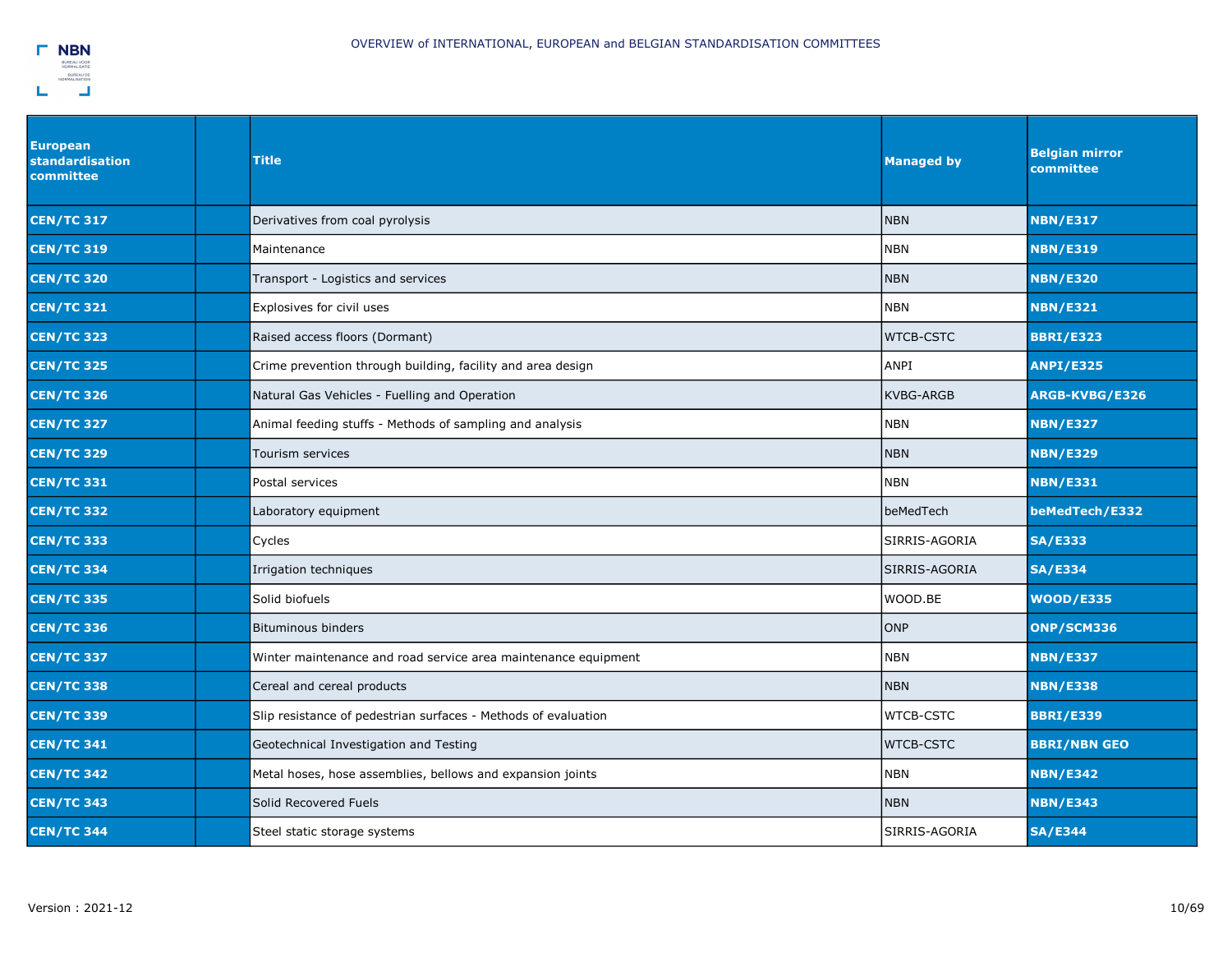

| <b>European</b><br><b>standardisation</b><br>committee | Title                                                                                                             | <b>Managed by</b> | <b>Belgian mirror</b><br>committee |
|--------------------------------------------------------|-------------------------------------------------------------------------------------------------------------------|-------------------|------------------------------------|
| <b>CEN/TC 346</b>                                      | Conservation of Cultural Heritage                                                                                 | <b>WTCB-CSTC</b>  | <b>BBRI/E346</b>                   |
| <b>CEN/TC 348</b>                                      | Facility Management                                                                                               | NBN               | <b>NBN/E348</b>                    |
| <b>CEN/TC 349</b>                                      | Sealants for joints in building construction                                                                      | <b>WTCB-CSTC</b>  | <b>BBRI/E349</b>                   |
| <b>CEN/TC 350</b>                                      | Sustainability of construction works                                                                              | <b>WTCB-CSTC</b>  | <b>BBRI/E350</b>                   |
| <b>CEN/TC 351</b>                                      | Construction Products - Assessment of release of dangerous substances                                             | <b>WTCB-CSTC</b>  | <b>BBRI/E351</b>                   |
| <b>CEN/TC 352</b>                                      | Nanotechnologies                                                                                                  | CRIBC-CWOBKN      | <b>BCRC/I229</b>                   |
| <b>CEN/TC 353</b>                                      | Information and Communication Technologies for Learning, Education and Training (Dormant)                         | AGORIA-ICT        | AGORIA-ICT/E353                    |
| <b>CEN/TC 354</b>                                      | Non-type approved light motorized vehicles for the transportation of persons and goods and related facilities NBN |                   | <b>NBN/E354</b>                    |
| <b>CEN/TC 355</b>                                      | Lighters                                                                                                          | <b>NBN</b>        | <b>NBN/E355</b>                    |
| <b>CEN/TC 357</b>                                      | Stretched ceilings                                                                                                | <b>WTCB-CSTC</b>  | <b>BBRI/E277</b>                   |
| <b>CEN/TC 361</b>                                      | Polymer modified bituminous thick coatings for waterproofing - Definitions/requirements and test methods          | WTCB-CSTC-SECO    | <b>BBRI-SECO/E254</b>              |
| <b>CEN/TC 364</b>                                      | High Chairs                                                                                                       | WOOD.BE           | <b>WOOD/E364</b>                   |
| <b>CEN/TC 365</b>                                      | Internet Filtering                                                                                                | AGORIA-ICT        | AGORIA-ICT/E365                    |
| <b>CEN/TC 366</b>                                      | Materials obtained from End-of-Live Tyres (ELT)                                                                   | <b>NBN</b>        | <b>NBN/E366</b>                    |
| <b>CEN/TC 367</b>                                      | Breath-alcohol testers                                                                                            | <b>NBN</b>        | <b>NBN/E367</b>                    |
| <b>CEN/TC 369</b>                                      | Candle fire safety                                                                                                | <b>NBN</b>        | <b>NBN/E421</b>                    |
| <b>CEN/TC 371</b>                                      | Energy Performance of Building project group                                                                      | <b>NBN</b>        | <b>NBN/E371</b>                    |
| <b>CEN/TC 383</b>                                      | Sustainably produced biomass for energy applications                                                              | <b>ONP</b>        | <b>ONP/E383</b>                    |
| <b>CEN/TC 386</b>                                      | Photocatalysis                                                                                                    | <b>NBN</b>        | <b>NBN/E386</b>                    |
| <b>CEN/TC 388</b>                                      | Perimeter Protection                                                                                              | WTCB-CSTC-SECO    | <b>BBRI-SECO/E033</b>              |
| <b>CEN/TC 389</b>                                      | <b>Innovation Management</b>                                                                                      | <b>NBN</b>        | <b>NBN/E389</b>                    |
| <b>CEN/TC 391</b>                                      | Societal and Citizen Security                                                                                     | <b>ANPI</b>       | <b>ANPI/E391</b>                   |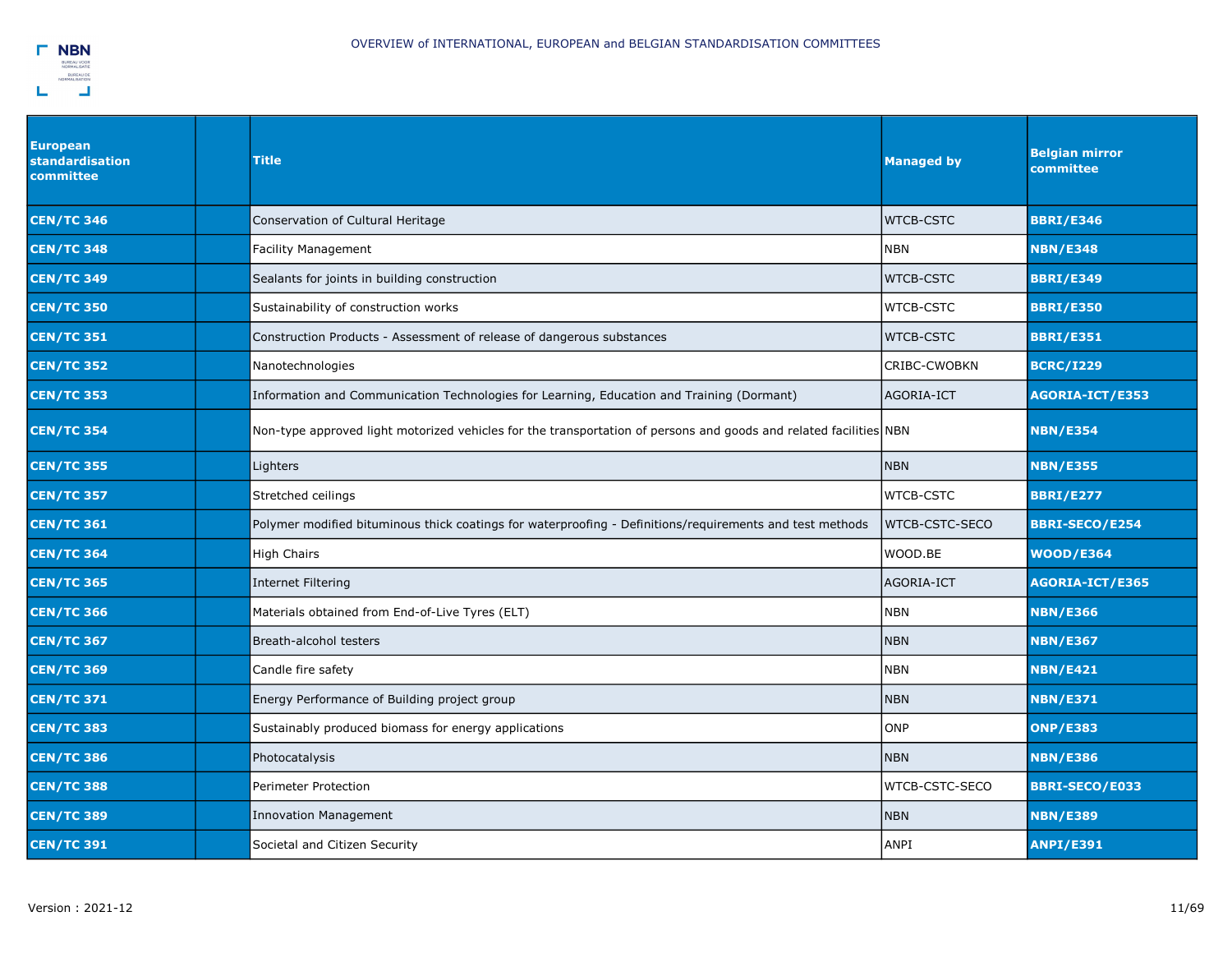

| <b>European</b><br>standardisation<br>committee | Title                                                                                                      | <b>Managed by</b> | <b>Belgian mirror</b><br>committee |
|-------------------------------------------------|------------------------------------------------------------------------------------------------------------|-------------------|------------------------------------|
| <b>CEN/TC 392</b>                               | Cosmetics                                                                                                  | <b>NBN</b>        | <b>NBN/E392</b>                    |
| <b>CEN/TC 393</b>                               | Equipment for storage tanks and for service stations                                                       | <b>NBN</b>        | <b>NBN/E393</b>                    |
| <b>CEN/TC 396</b>                               | <b>Earthworks</b>                                                                                          | WTCB-CSTC/OCW-CRR | <b>BRRC-BBRI/E396</b>              |
| <b>CEN/TC 397</b>                               | Baling presses - Safety requirements                                                                       | SIRRIS-AGORIA     | <b>SA/E397</b>                     |
| <b>CEN/TC 398</b>                               | Child Protective Products                                                                                  | <b>CENTEXBEL</b>  | <b>CENTEXBEL/E398</b>              |
| <b>CEN/TC 401</b>                               | Reduced Ignition Propensity Cigarettes                                                                     | <b>NBN</b>        | <b>NBN/E401</b>                    |
| <b>CEN/TC 402</b>                               | Domestic Pools and Spas                                                                                    | WOOD.BE           | <b>WOOD/E402</b>                   |
| <b>CEN/TC 403</b>                               | Aesthetic surgery and aesthetic non-surgical medical services                                              | <b>NBN</b>        | <b>NBN/E403</b>                    |
| <b>CEN/TC 406</b>                               | Project Committee - Mechanical products - Ecodesign methodology                                            | SIRRIS-AGORIA     | <b>SA/E406</b>                     |
| <b>CEN/TC 408</b>                               | Natural gas and biomethane for use in transport and biomethane for injection in the natural gas grid       | <b>SYNERGRID</b>  | <b>SYNERGRID/E408</b>              |
| <b>CEN/TC 409</b>                               | <b>Beauty Salon Services</b>                                                                               | <b>NBN</b>        | <b>NBN/E409</b>                    |
| <b>CEN/TC 410</b>                               | Consumer confidence and nomenclature in the diamond industry                                               | NBN               | <b>NBN/E410</b>                    |
| <b>CEN/TC 411</b>                               | Bio-based products                                                                                         | <b>CENTEXBEL</b>  | <b>CENTEXBEL/E411</b>              |
| <b>CEN/TC 413</b>                               | Insulated means of transport for temperature sensitive goods with or without cooling and/or heating device | SIRRIS-AGORIA     | <b>SA/E413</b>                     |
| <b>CEN/TC 415</b>                               | Sustainable and Traceable Cocoa                                                                            | <b>NBN</b>        | <b>NBN/E415</b>                    |
| <b>CEN/TC 419</b>                               | Forensic science services                                                                                  | <b>NBN</b>        | <b>NBN/E419</b>                    |
| <b>CEN/TC 421</b>                               | Emission safety of combustible air fresheners                                                              | <b>NBN</b>        | <b>NBN/E421</b>                    |
| <b>CEN/TC 422</b>                               | Side curtains ventilation systems - safety                                                                 | SIRRIS-AGORIA     | <b>SA/E422</b>                     |
| <b>CEN/TC 428</b>                               | Digital competences and ICT Professionalism                                                                | AGORIA-ICT        | AGORIA-ICT/E428                    |
| <b>CEN/TC 430</b>                               | Nuclear energy, nuclear technologies, and radiological protection                                          | <b>NBN</b>        | <b>NBN/E430</b>                    |
| <b>CEN/TC 431</b>                               | Service Chain for Social Care Alarms                                                                       | AGORIA-ICT        | AGORIA-ICT/E431                    |
| <b>CEN/TC 433</b>                               | Entertainment Technology - Machinery, equipment and installations                                          | <b>NBN</b>        | <b>NBN/E433</b>                    |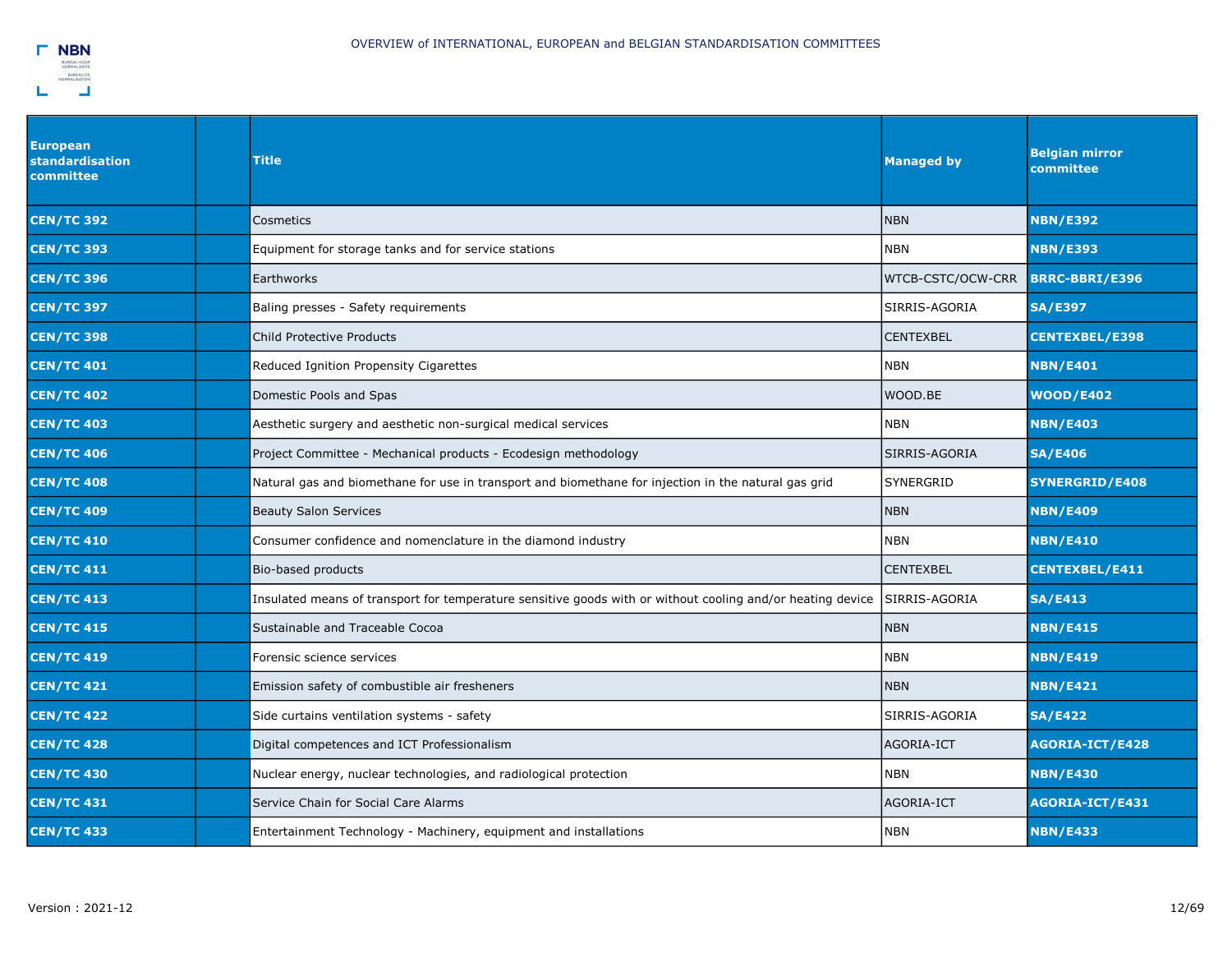| <b>European</b><br>standardisation<br>committee |                  | <b>Title</b>                                                      | <b>Managed by</b> | <b>Belgian mirror</b><br>committee |
|-------------------------------------------------|------------------|-------------------------------------------------------------------|-------------------|------------------------------------|
| <b>CEN/TC 434</b>                               |                  | Electronic Invoicing                                              | AGORIA-ICT        | AGORIA-ICT/E434                    |
| <b>CEN/TC 435</b>                               |                  | Tattooing services                                                | <b>NBN</b>        | <b>NBN/E435</b>                    |
| <b>CEN/TC 436</b>                               |                  | Cabin Air Quality on commercial aircraft - Chemical Agents        | <b>SA</b>         | <b>SA/E436</b>                     |
| <b>CEN/TC 437</b>                               |                  | Electronic cigarettes and e-liquids                               | <b>NBN</b>        | <b>NBN/E437</b>                    |
| <b>CEN/TC 438</b>                               |                  | <b>Additive Manufacturing</b>                                     | SIRRIS-AGORIA     | <b>SA/E438</b>                     |
| <b>CEN/TC 439</b>                               |                  | Private security services                                         | <b>NBN</b>        | <b>NBN/E439</b>                    |
| <b>CEN/TC 440</b>                               |                  | <b>Electronic Public Procurement</b>                              | AGORIA-ICT        | AGORIA-ICT/E440                    |
| <b>CEN/TC 441</b>                               |                  | Fuel labelling                                                    | ONP               | <b>ONP/E441</b>                    |
| <b>CEN/TC 442</b>                               |                  | Building Information Modelling (BIM)                              | <b>WTCB-CSTC</b>  | <b>BBRI/E442</b>                   |
| <b>CEN/TC 443</b>                               |                  | Feather and down                                                  | <b>NBN</b>        | <b>NBN/E443</b>                    |
| <b>CEN/TC 444</b>                               |                  | Test methods for environmental characterization of solid matrices | <b>NBN</b>        | <b>NBN/E444</b>                    |
| <b>CEN/TC 445</b>                               |                  | Digital information Interchange in the Insurance Industry         | <b>NBN</b>        | <b>NBN/E445</b>                    |
| <b>CEN/TC 447</b>                               |                  | Horizontal standards for the provision of services                | <b>NBN</b>        | <b>NBN/E447</b>                    |
| <b>CEN/TC 449</b>                               |                  | Quality of care for older people                                  | <b>NBN</b>        | <b>NBN/E449</b>                    |
| <b>CEN/TC 450</b>                               |                  | Patient involvement in person-centred care                        | <b>NBN</b>        | <b>NBN/E450</b>                    |
| <b>CEN/TC 451</b>                               |                  | Water wells and borehole heat exchangers                          | <b>WTCB-CSTC</b>  | <b>BBRI/E451</b>                   |
| <b>CEN/TC 452</b>                               |                  | Assistance Dog                                                    | <b>NBN</b>        | <b>NBN/E452</b>                    |
| <b>CEN/TC 453</b>                               |                  | Dietary supplements and sports food free of doping substances     | <b>NBN</b>        | <b>NBN/E453</b>                    |
| <b>CEN/TC 454</b>                               |                  | Algae and algae products                                          | <b>NBN</b>        | <b>NBN/E454</b>                    |
| <b>CEN/TC 455</b>                               |                  | <b>Plant Biostimulants</b>                                        | <b>NBN</b>        | <b>NBN/E455</b>                    |
| <b>CEN/TC 456</b>                               |                  | Reporting in support of online gambling supervision               | <b>NBN</b>        | <b>NBN/E456</b>                    |
| <b>CEN/TC 459</b>                               | /SC <sub>1</sub> | Test methods for steel (other than chemical analysis)             | GSV               | <b>GSV/EC100</b>                   |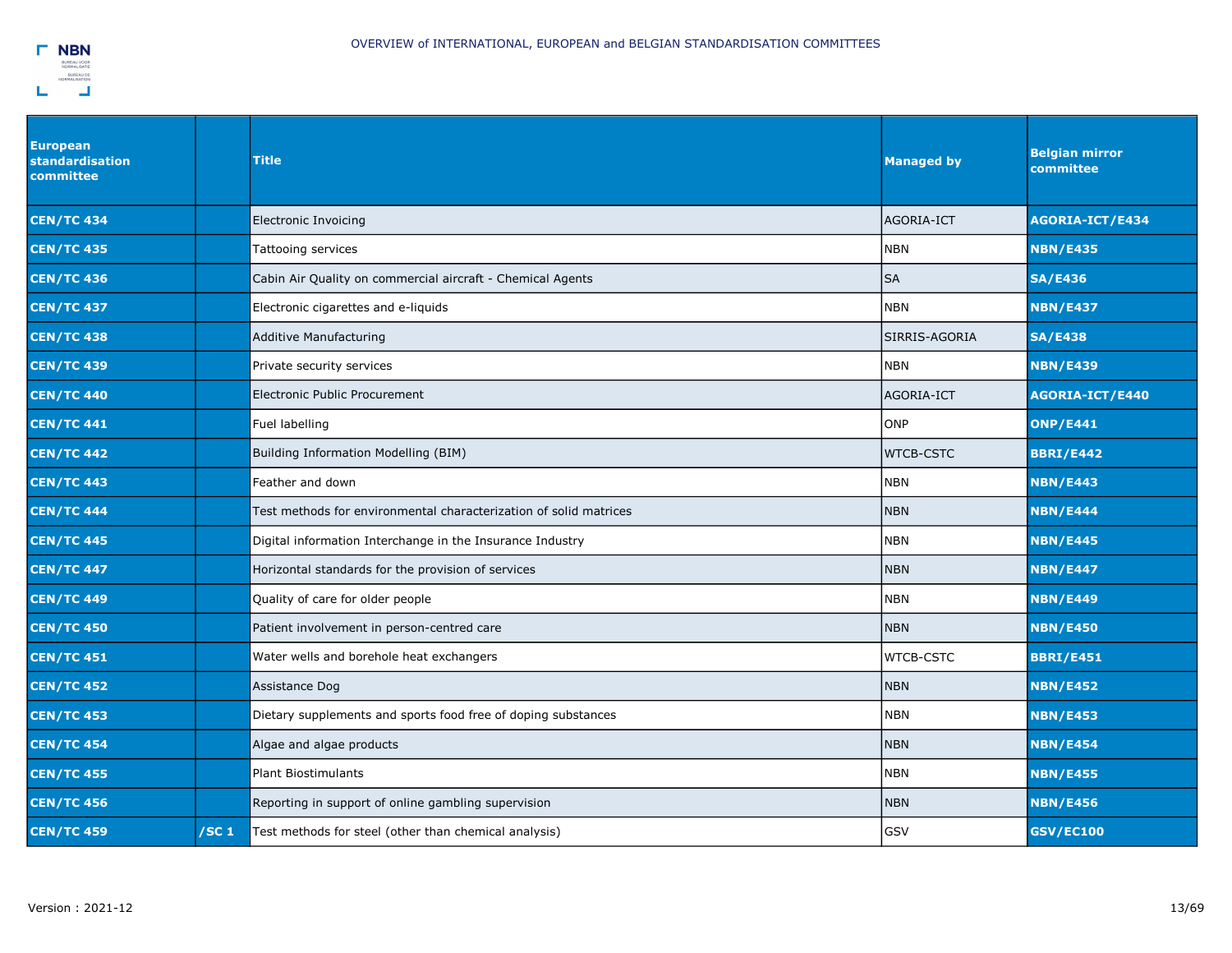

| <b>European</b><br><b>standardisation</b><br>committee |                  | <b>Title</b>                                                                      | <b>Managed by</b> | <b>Belgian mirror</b><br>committee |
|--------------------------------------------------------|------------------|-----------------------------------------------------------------------------------|-------------------|------------------------------------|
| <b>CEN/TC 459</b>                                      | /SC <sub>2</sub> | Methods of chemical analysis for iron and steel                                   | <b>GSV</b>        | <b>GSV/EC100</b>                   |
| <b>CEN/TC 459</b>                                      | /SC <sub>3</sub> | Structural steels other than reinforcements                                       | <b>GSV</b>        | <b>GSV/EC100</b>                   |
| <b>CEN/TC 459</b>                                      | /SC4             | Concrete reinforcing and prestressing steels                                      | <b>GSV</b>        | <b>GSV/EC100</b>                   |
| <b>CEN/TC 459</b>                                      | /SC <sub>5</sub> | Steels for heat treatment, alloy steels, free-cutting steels and stainless steels | GSV               | <b>GSV/EC100</b>                   |
| <b>CEN/TC 459</b>                                      | /SC <sub>6</sub> | Wire rod and wires                                                                | <b>GSV</b>        | <b>GSV/EC100</b>                   |
| <b>CEN/TC 459</b>                                      | /SC <sub>7</sub> | Steels for pressure purposes                                                      | <b>GSV</b>        | <b>GSV/EC100</b>                   |
| <b>CEN/TC 459</b>                                      | /SC <sub>8</sub> | Steel sheet and strip for electrical applications                                 | <b>GSV</b>        | <b>GSV/EC100</b>                   |
| <b>CEN/TC 459</b>                                      | /SC <sub>9</sub> | Coated and uncoated flat products to be used for cold forming                     | GSV               | <b>GSV/EC100</b>                   |
| <b>CEN/TC 459</b>                                      | /SC 10           | Steel tubes, and iron and steel fittings                                          | <b>GSV</b>        | <b>GSV/EC100</b>                   |
| <b>CEN/TC 459</b>                                      |                  | <b>SC 11</b> Steel castings and forgings                                          | <b>GSV</b>        | <b>GSV/EC100</b>                   |
| <b>CEN/TC 459</b>                                      |                  | <b>SC 12</b> General issues                                                       | <b>GSV</b>        | <b>GSV/EC100</b>                   |
| <b>CEN/TC 460</b>                                      |                  | <b>Food Authenticity</b>                                                          | <b>NBN</b>        | <b>NBN/E460</b>                    |
| <b>CEN/TC 461</b>                                      |                  | <b>Public Procurement</b>                                                         | <b>NBN</b>        | <b>NBN/E461</b>                    |
| <b>CEN/TC 464</b>                                      |                  | Small Craft                                                                       | <b>NBN</b>        | <b>NBN/I188</b>                    |
| <b>CEN/TC 465</b>                                      |                  | Sustainable and Smart Cities and Communities                                      | <b>AGORIA-ICT</b> | AGORIA-ICT/E465                    |
| <b>CEN/TC 467</b>                                      |                  | Climate Change                                                                    | SIRRIS-AGORIA     | <b>SA/E467</b>                     |
| <b>CEN/TC 468</b>                                      |                  | Management and preservation of digital content                                    | <b>NBN</b>        | <b>NBN/E468</b>                    |
| <b>CEN/TC 469</b>                                      |                  | Animal health                                                                     | <b>NBN</b>        | <b>NBN/E468</b>                    |
| <b>CEN/CLC/JTC 1</b>                                   |                  | Criteria for conformity assessment bodies                                         | SPF-FOD ECONOMIE  | <b>FPSeconomy/CONFASS</b>          |
| <b>CEN/CLC/JTC3</b>                                    |                  | Quality management and corresponding general aspects for medical devices          | beMedTech         | beMedTech/CENCLC003                |
| <b>CEN/CLC/JTC4</b>                                    |                  | Services for fire safety and security systems                                     | <b>VSA</b>        | <b>VSA/E004</b>                    |
| <b>CEN/CLC/JTC 5</b>                                   |                  | Space                                                                             | <b>NBN</b>        | <b>NBN/CCLC005</b>                 |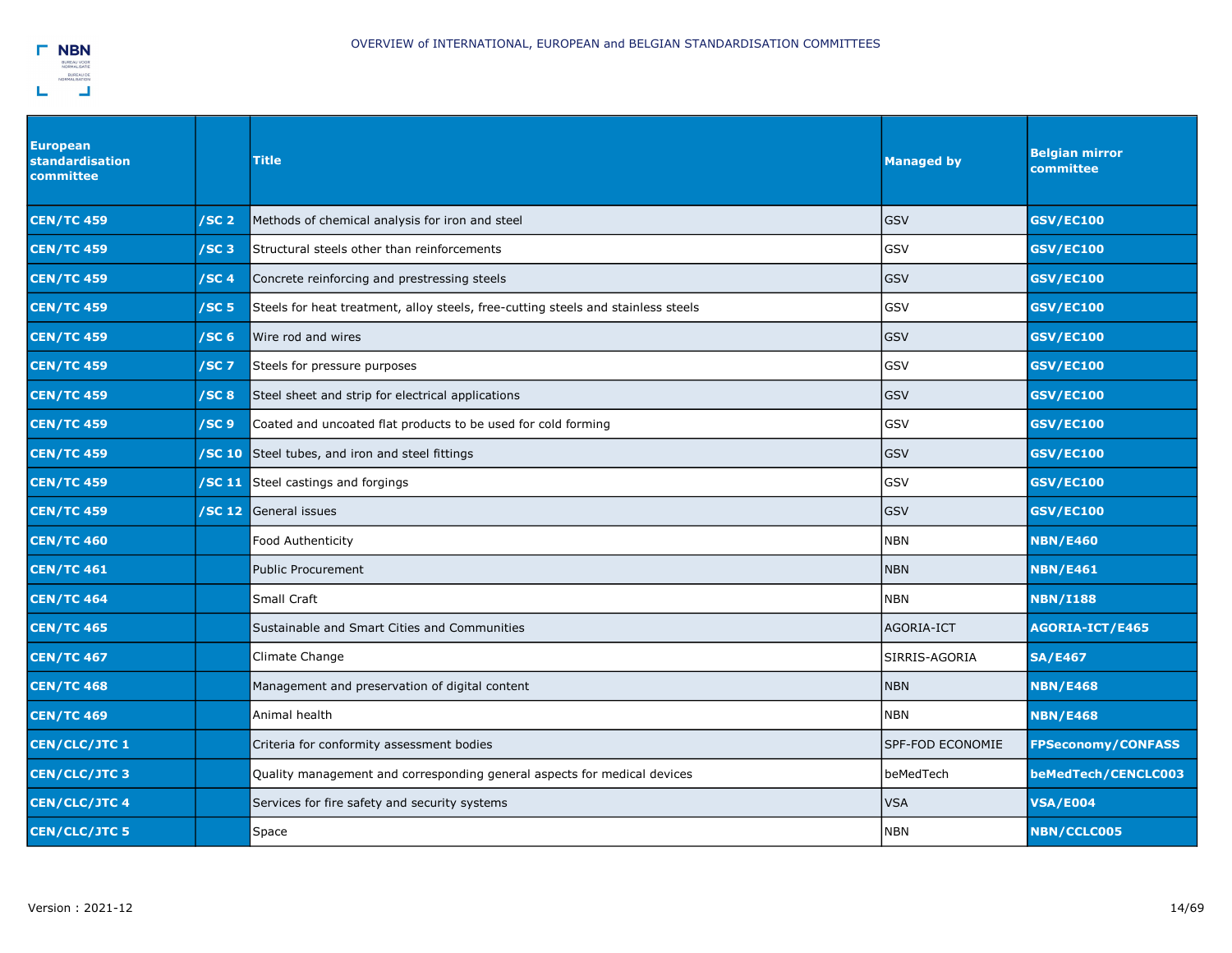

| <b>European</b><br><b>standardisation</b><br>committee | Title                                                               | <b>Managed by</b> | <b>Belgian mirror</b><br>committee |
|--------------------------------------------------------|---------------------------------------------------------------------|-------------------|------------------------------------|
| <b>CEN/CLC/JTC 6</b>                                   | Hydrogen in energy systems                                          | <b>SYNERGRID</b>  | <b>SYNERGRID/CCLC006</b>           |
| <b>CEN/CLC/JTC8</b>                                    | Privacy management in products and services                         | AGORIA-ICT        | <b>AGORIA-ICT/CCLC008</b>          |
| <b>CEN/CLC/JTC 10</b>                                  | Energy-related products - Material Efficiency Aspects for Ecodesign | SIRRIS-AGORIA     | SA/CCLC010                         |
| <b>CEN/CLC/JTC 11</b>                                  | Accessibility in the built environment                              | <b>NBN</b>        | NBN/CCLC011                        |
| <b>CEN/CLC/JTC 12</b>                                  | Design for All                                                      | <b>NBN</b>        | <b>NBN/CCLC012</b>                 |
| <b>CEN/CLC/JTC 13</b>                                  | Cybersecurity and data protection"                                  | AGORIA-ICT        | AGORIA-ICT/CCLC013                 |
| <b>CEN/CLC/JTC 14</b>                                  | Energy management, energy audits, energy savings                    | <b>NBN</b>        | <b>NBN/CCLC014</b>                 |
| <b>CEN/CLC/JTC 15</b>                                  | Energy measurement plan for organisations                           | <b>NBN</b>        | <b>NBN/CCLC015</b>                 |
| <b>CEN/CLC/JTC 18</b>                                  | Non automatic weighing instruments (NAWI)                           | <b>NBN</b>        | <b>NBN/CCLC018</b>                 |
| CEN/CLC/JTC 19                                         | Blockchain and Distributed Ledger Technologies                      | AGORIA-ICT        | <b>AGORIA-ICT/CCLC019</b>          |
| <b>CEN/CLC/JTC 20</b>                                  | Provisional: Hyperloop systems                                      | GSV               | GSV/CCLC020                        |
| <b>CEN/CLC/JTC 21</b>                                  | Artificial Intelligence                                             | AGORIA-ICT        | AGORIA-ICT/CCLC021                 |
| <b>CEN/CLC/ICT Forum</b>                               | CEN/CENELEC/ICT Forum<br>(CEN/ISSS Workshops)                       | AGORIA-ICT        |                                    |
| <b>CEN/SS B02</b>                                      | <b>Structures</b>                                                   | <b>WTCB-CSTC</b>  |                                    |
| <b>CEN/SS B09</b>                                      | Energy Performance of Buildings Directive (EPBD)                    | <b>WTCB-CSTC</b>  |                                    |
| <b>CEN/SS CO1</b>                                      | <b>Food Products</b>                                                | <b>NBN</b>        |                                    |
| <b>CEN/SS C02</b>                                      | Paints and related products                                         | <b>WTCB-CSTC</b>  |                                    |
| <b>CEN/SS F12</b>                                      | <b>Information Processing Systems</b>                               | <b>NBN</b>        |                                    |
| <b>CEN/SS F17</b>                                      | Administrative documents                                            | <b>NBN</b>        |                                    |
| <b>CEN/SS F20</b>                                      | Quality assurance                                                   | <b>NBN</b>        |                                    |
| <b>CEN/SS F23</b>                                      | Energy                                                              | <b>NBN</b>        |                                    |
| <b>CEN/SS S02</b>                                      | Transfusion equipment                                               | lbeMedTech        |                                    |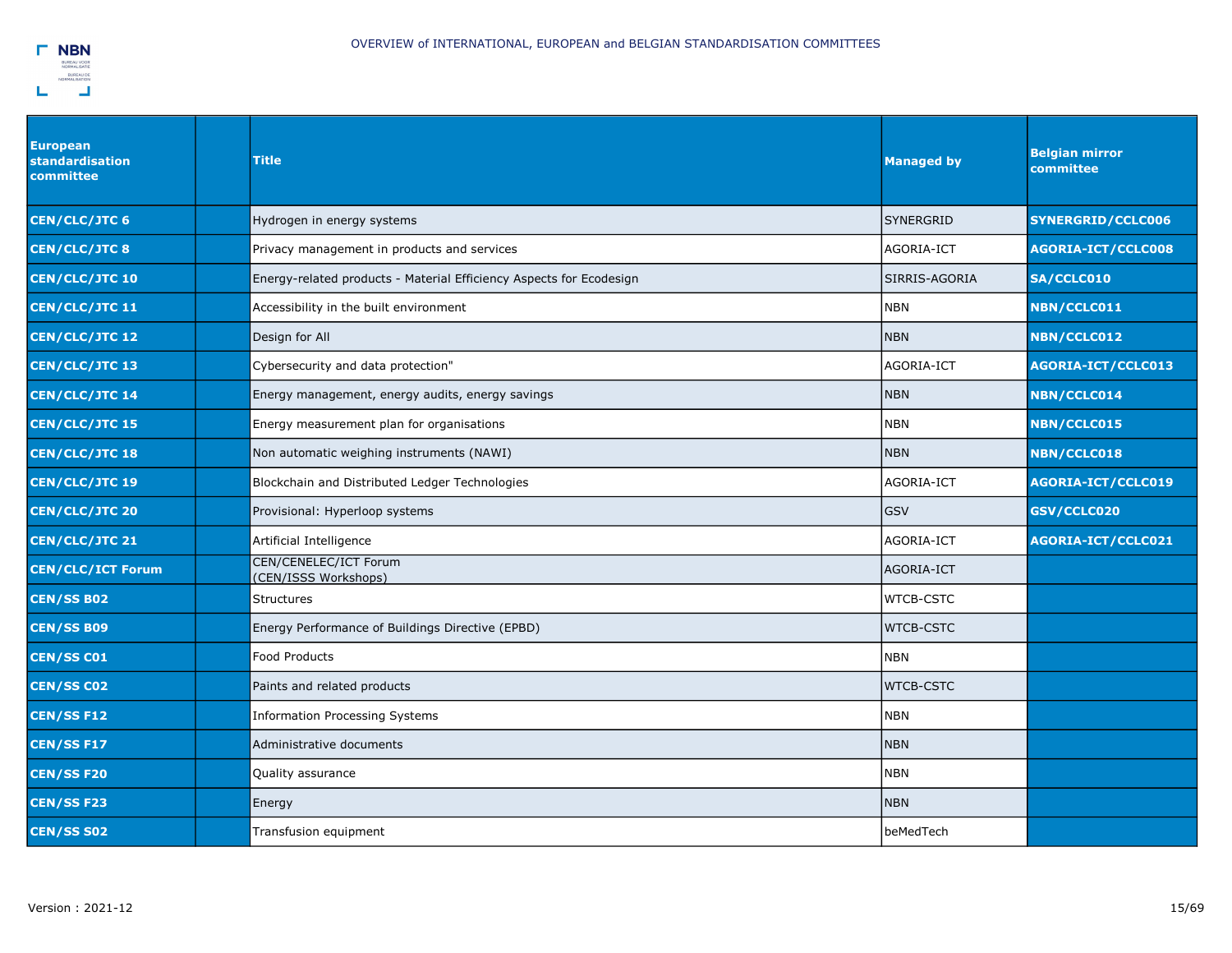

| <b>European</b><br><b>standardisation</b><br>committee | <b>Title</b>                                              | <b>Managed by</b> | <b>Belgian mirror</b><br>committee |
|--------------------------------------------------------|-----------------------------------------------------------|-------------------|------------------------------------|
| <b>CEN/SS S03</b>                                      | Syringes                                                  | beMedTech         |                                    |
| <b>CEN/SS S26</b>                                      | Environment                                               | <b>NBN</b>        |                                    |
| <b>CEN/SS S99</b>                                      | Health, environment and medical equipment - Undetermined  | <b>NBN</b>        |                                    |
| <b>CEN/SS T01</b>                                      | Shipbuilding and maritime structures                      | <b>NBN</b>        |                                    |
| <b>CEN/SS T03</b>                                      | <b>Road Vehicles</b>                                      | <b>NBN</b>        |                                    |
| <b>ETSI ATTM</b>                                       | Access, Terminals, Transmission and Multiplexing          | AGORIA-ICT        |                                    |
| <b>ETSI BRAN</b>                                       | <b>Broadband Radio Access Networks</b>                    | AGORIA-ICT        |                                    |
| <b>ETSI BROADCAST</b>                                  | EBU/CENELEC/ETSI on Broadcasting                          | AGORIA-ICT        |                                    |
| <b>ETSI CABLE</b>                                      | Integrated broadband cable and telecommunications network | AGORIA-ICT        |                                    |
| <b>ETSI CYBER</b>                                      | Cybersecurity                                             | AGORIA-ICT        |                                    |
| <b>ETSI DECT</b>                                       | Digital Enhanced Cordless Telecommunications              | AGORIA-ICT        |                                    |
| <b>ETSI EE</b>                                         | Environmental Engineering                                 | AGORIA-ICT        |                                    |
| <b>ETSI eHealth</b>                                    | eHealth                                                   | AGORIA-ICT        |                                    |
| <b>ETSI EMTEL</b>                                      | <b>Emergency Communications</b>                           | AGORIA-ICT        |                                    |
| <b>ETSI ERM</b>                                        | <b>EMC and Radio Spectrum Matters</b>                     | AGORIA-ICT        |                                    |
| <b>ETSI ESI</b>                                        | Electronic Signatures and Infrastructures                 | AGORIA-ICT        |                                    |
| <b>ETSI HF</b>                                         | Human Factors                                             | AGORIA-ICT        |                                    |
| <b>ETSI INT</b>                                        | Core Network and Interoperability Testing                 | AGORIA-ICT        |                                    |
| <b>ETSI ITS</b>                                        | <b>Intelligent Transport Systems</b>                      | AGORIA-ICT        |                                    |
| <b>ETSILI</b>                                          | Lawful interception                                       | AGORIA-ICT        |                                    |
| <b>ETSI MSG</b>                                        | Mobile Standards Group                                    | AGORIA-ICT        |                                    |
| <b>ETSI MTS</b>                                        | Methods for Testing & Specification                       | AGORIA-ICT        |                                    |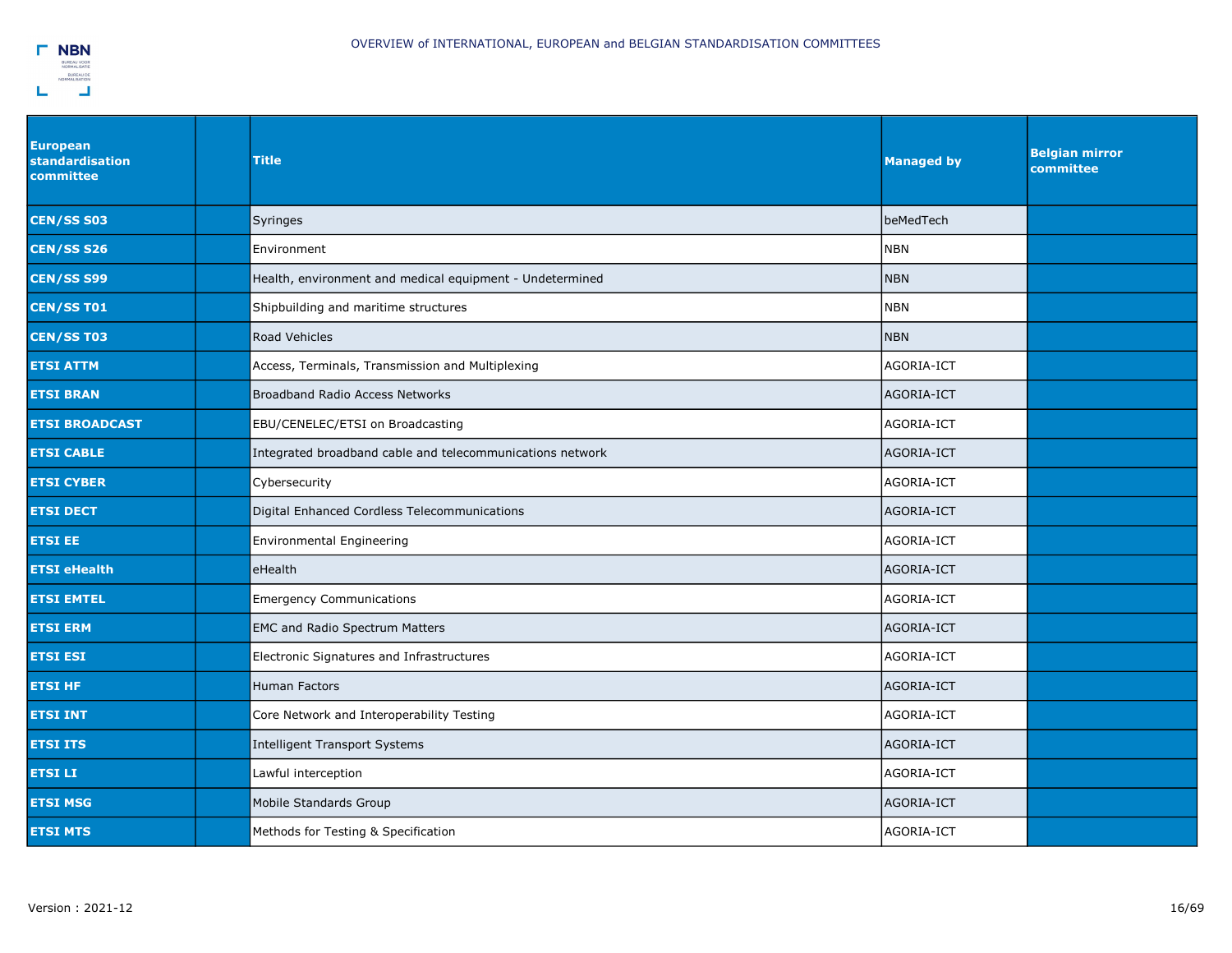| <b>European</b><br>standardisation<br>committee | <b>Title</b>                                                                                                | <b>Managed by</b> | <b>Belgian mirror</b><br>committee |
|-------------------------------------------------|-------------------------------------------------------------------------------------------------------------|-------------------|------------------------------------|
| <b>ETSI NTECH</b>                               | Networkt Technologies                                                                                       | AGORIA-ICT        |                                    |
| <b>ETSI RRS</b>                                 | Reconfigurable Radio Systems                                                                                | AGORIA-ICT        |                                    |
| <b>ETSI RT</b>                                  | Railway telecommunications                                                                                  | AGORIA-ICT        |                                    |
| ETSI SAFETY                                     | Safety                                                                                                      | AGORIA-ICT        |                                    |
| <b>ETSI SAGE</b>                                | Security Algorithms Group of Experts                                                                        | AGORIA-ICT        |                                    |
| <b>ETSI SCP</b>                                 | Smart Card Platform                                                                                         | AGORIA-ICT        |                                    |
| <b>ETSI SES</b>                                 | Satellite Earth Stations & Systems                                                                          | AGORIA-ICT        |                                    |
| <b>ETSI SmartBAN</b>                            | Smart Body Area Network                                                                                     | AGORIA-ICT        |                                    |
| <b>ETSI SmartM2M</b>                            | Smart M2M                                                                                                   | AGORIA-ICT        |                                    |
| <b>ETSI STQ</b>                                 | Speech and multimedia Transmission Quality                                                                  | AGORIA-ICT        |                                    |
| <b>ETSI TCCE</b>                                | TETRA (Terrestrial Trunked Radio) and Critical Communications Evolution                                     | AGORIA-ICT        |                                    |
| 3GPP                                            | Third Generation Partnership Project                                                                        | AGORIA-ICT        |                                    |
| <b>3GPP RAN</b>                                 | Technical Specification Group - Radio Access Network                                                        | AGORIA-ICT        |                                    |
| <b>3GPP SA</b>                                  | Technical Specification Group - Service and System Aspects                                                  | AGORIA-ICT        |                                    |
| <b>3GPP CT</b>                                  | Technical Specification Group - Core Network & Terminals                                                    | AGORIA-ICT        |                                    |
| <b>CLC/BTTF 52-3</b>                            | MINIATURE CONNECTING DEVICES IN CARS R: YL                                                                  | BEC-CEB           |                                    |
| <b>CLC/BTTF 62-3</b>                            | Operation of electrical installations                                                                       | <b>BEC-CEB</b>    |                                    |
| <b>CLC/BTTF 69-3</b>                            | Road traffic signal systems                                                                                 | <b>BEC-CEB</b>    |                                    |
| <b>CLC/BTTF 116-1</b>                           | Fluids for electrotechnical applications                                                                    | <b>BEC-CEB</b>    |                                    |
| <b>CLC/BTTF 116-2</b>                           | Alcohol interlocks                                                                                          | <b>BEC-CEB</b>    |                                    |
| <b>CLC/BTWG 117-1</b>                           | Revision of EN175301-801:1999 and EN175301-803:1999                                                         | <b>BEC-CEB</b>    |                                    |
| <b>CLC/BTWG 118-2</b>                           | CROSS REFERENCES BETWEEN THE CLAUSES OF THE CLC STDS AND THE ESSENTIAL REQUIREMENTS OF<br>THE EU DIRECTIVES | <b>BEC-CEB</b>    |                                    |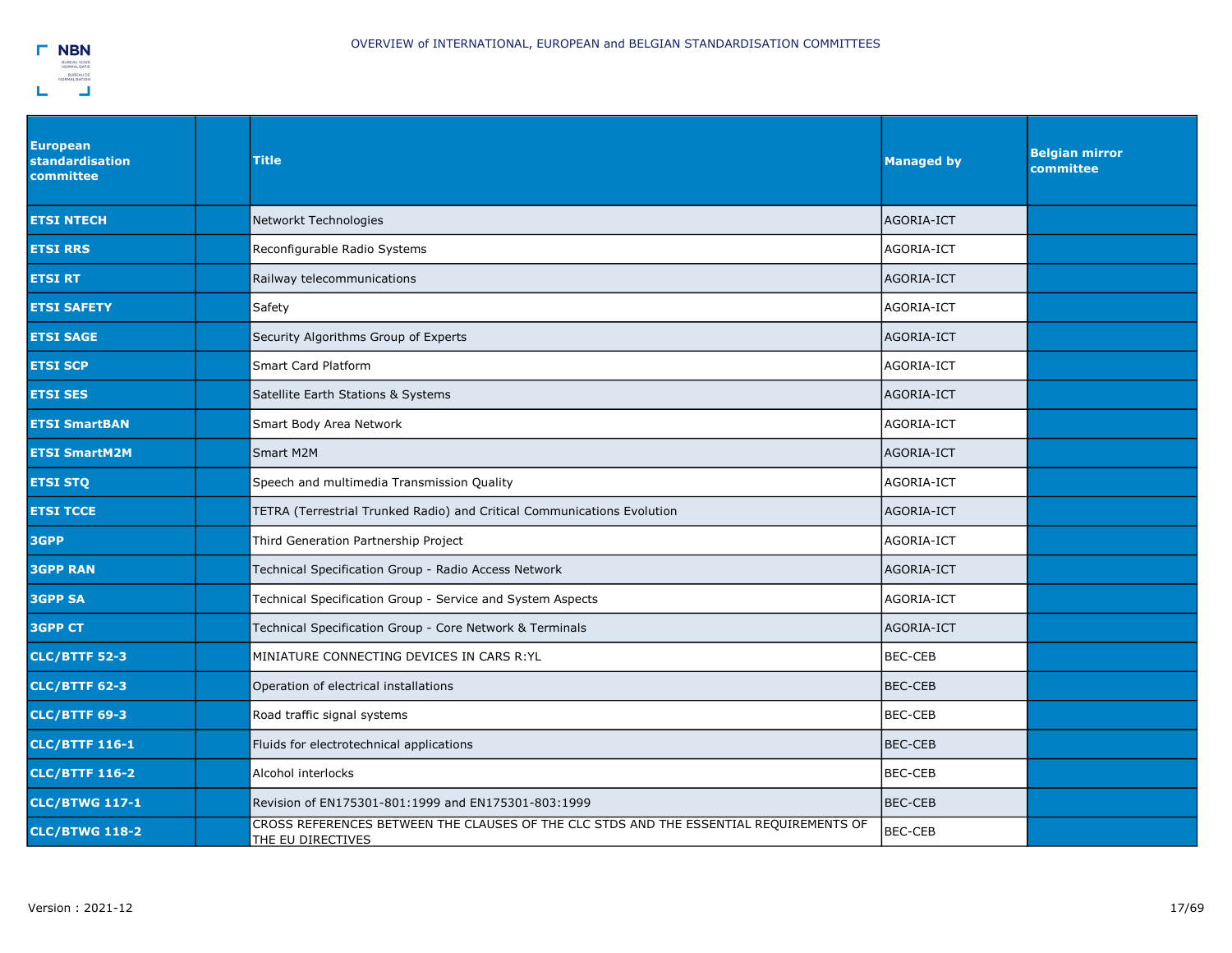

| <b>European</b><br><b>standardisation</b><br>committee | <b>Title</b>                                                                                                              | <b>Managed by</b> | <b>Belgian mirror</b><br>committee |
|--------------------------------------------------------|---------------------------------------------------------------------------------------------------------------------------|-------------------|------------------------------------|
| <b>CLC/BTTF 126-1</b>                                  | ELECTRONIC TAXIMETERS                                                                                                     | <b>BEC-CEB</b>    |                                    |
| <b>CLC/BTWG 126-2</b>                                  | Internal regulations                                                                                                      | <b>BEC-CEB</b>    |                                    |
| <b>CLC/BTTF 128-1</b>                                  | Temporary overvoltage protection devices for Household and similar applications                                           | <b>BEC-CEB</b>    |                                    |
| <b>CLC/BTTF 128-2</b>                                  | Erection and operation of electrical test equipment                                                                       | <b>BEC-CEB</b>    |                                    |
| <b>CLC/BTWG 128-3</b>                                  | <b>BT</b> efficiency                                                                                                      | <b>BEC-CEB</b>    |                                    |
| <b>CLC/BTTF 129-1</b>                                  | Termal resistant aluminium alloy wire for overhead line conductor                                                         | <b>BEC-CEB</b>    |                                    |
| <b>CLC/BTTF 132-2</b>                                  | Electrical equipment for furnaces and ancillary equipment                                                                 | <b>BEC-CEB</b>    |                                    |
| <b>CLC/BTTF 133-1</b>                                  | Sounds systems for emergency                                                                                              | <b>BEC-CEB</b>    |                                    |
| <b>CLC/BTWG 138-1</b>                                  | CENELEC/BT Action Plan                                                                                                    | <b>BEC-CEB</b>    |                                    |
| <b>CLC/BTTF 142-1</b>                                  | Product requirements for low voltage cold cathode and LED installations                                                   | <b>BEC-CEB</b>    |                                    |
| <b>CLC/BTTF 146-1</b>                                  | Losses of small transformers: methods of measurement, marking and other requirements related to eco-<br>design regulation | <b>BEC-CEB</b>    |                                    |
| <b>CLC/BTWG 154-1</b>                                  | EMC standardization in the EU regulatory framework                                                                        | <b>BEC-CEB</b>    |                                    |
| <b>CEN/C/C/ETSI JPC RAIL</b>                           | JOINT PROGRAMMING COMMITTEE ON RAILWAYS                                                                                   | <b>BEC-CEB</b>    |                                    |
| <b>CLC/ETSI EMC</b>                                    | Conducted transmission networks                                                                                           | <b>BEC-CEB</b>    |                                    |
| CEN/CLC/BTWG 136-1                                     | Focus group for electrical vehicles standardisation                                                                       | <b>BEC-CEB</b>    |                                    |
| CEN/CLC/BTWG 127-2                                     | Tasks and responsibilities of the NA Consultants                                                                          | <b>BEC-CEB</b>    |                                    |
| CLC/TC <sub>2</sub>                                    | Rotating machinery                                                                                                        | <b>BEC-CEB</b>    |                                    |
| CLC/TC 7X                                              | Overhead electrical conductors                                                                                            | <b>BEC-CEB</b>    |                                    |
| <b>CLC/TC 8X</b>                                       | System aspects of electrical energy supply                                                                                | <b>BEC-CEB</b>    |                                    |
| <b>CLC/TC 9X</b>                                       | Electrical and electronic applications for railways                                                                       | <b>BEC-CEB</b>    |                                    |
| <b>CLC/TC11</b>                                        | Overhead electric lines exceeding 1 kV a.c. (1,5 kV d.c.)                                                                 | <b>BEC-CEB</b>    |                                    |
| <b>CLC/TC13</b>                                        | Equipment for electrical energy measurement and load control                                                              | <b>BEC-CEB</b>    |                                    |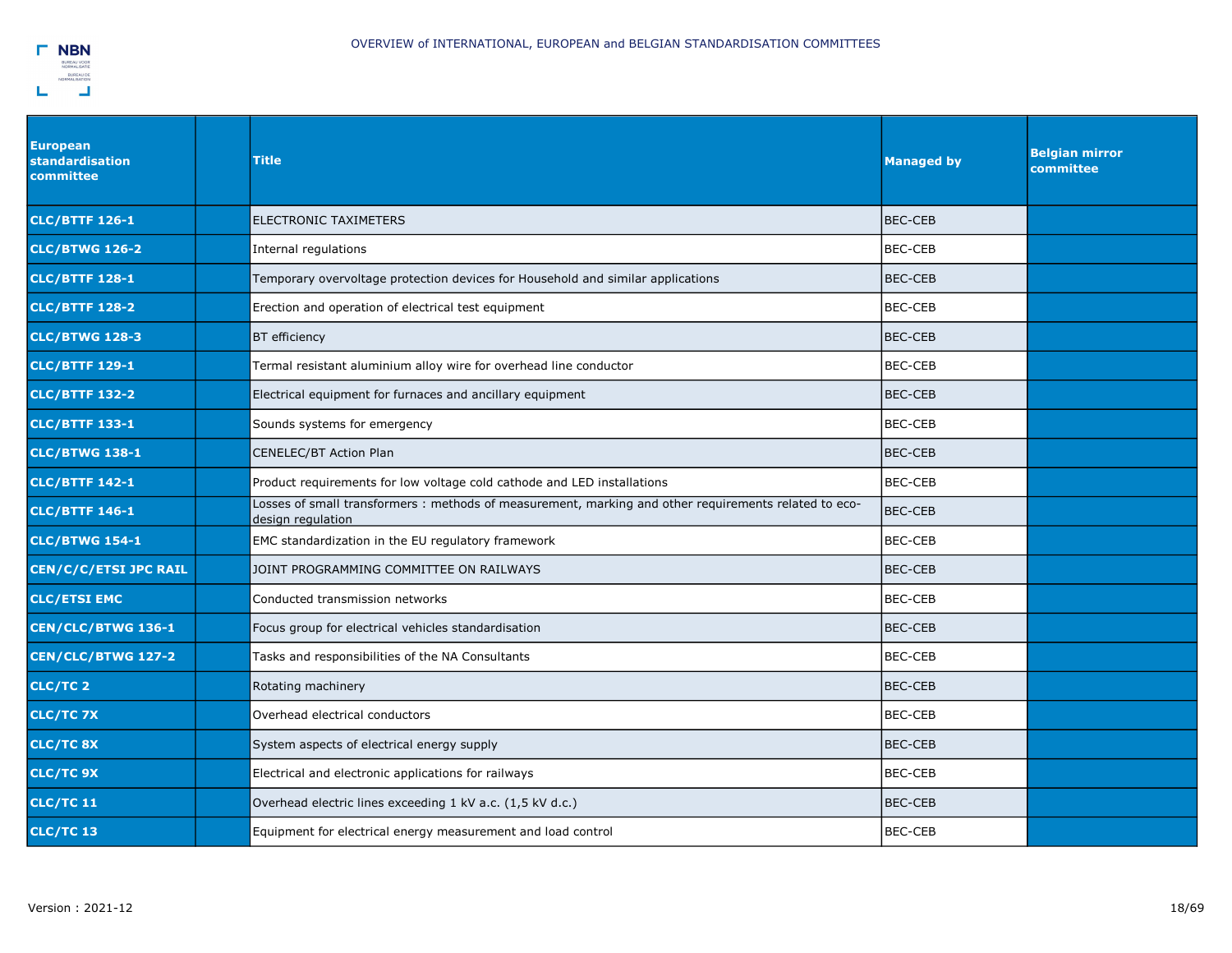

| <b>European</b><br><b>standardisation</b><br>committee | <b>Title</b>                                                                                                                                             | <b>Managed by</b> | <b>Belgian mirror</b><br>committee |
|--------------------------------------------------------|----------------------------------------------------------------------------------------------------------------------------------------------------------|-------------------|------------------------------------|
| <b>CLC/TC 14</b>                                       | Power transformers                                                                                                                                       | <b>BEC-CEB</b>    |                                    |
| <b>CLC/TC 17AC</b>                                     | High-voltage switchgear and controlgear                                                                                                                  | <b>BEC-CEB</b>    |                                    |
| CLC/TC 18XC                                            | Electrical installations of ships and of mobile and fixed offshore units                                                                                 | <b>BEC-CEB</b>    |                                    |
| CLC/TC 18X                                             | SUBSEA EQUIPMENT                                                                                                                                         | <b>BEC-CEB</b>    |                                    |
| <b>CLC/TC 20</b>                                       | Electric cables                                                                                                                                          | <b>BEC-CEB</b>    |                                    |
| <b>CLC/TC 21X</b>                                      | Secondary cells and batteries                                                                                                                            | BEC-CEB           |                                    |
| <b>CLC/TC 22X</b>                                      | Power electronics                                                                                                                                        | <b>BEC-CEB</b>    |                                    |
| <b>CLC/SR 23BX</b>                                     | SWITCHES FOR HOUSEHOLD AND SIMILAR FIXED ELECTRICAL INSTALLATIONS                                                                                        | BEC-CEB           |                                    |
| <b>CLC/TC 23E</b>                                      | Circuit breakers and similar devices for household and similar applications                                                                              | BEC-CEB           |                                    |
| <b>CLC/TC 23H</b>                                      | Industrial plugs and socket-outlets                                                                                                                      | BEC-CEB           |                                    |
| CLC/TC 26A                                             | Electric arc welding equipment                                                                                                                           | <b>BEC-CEB</b>    |                                    |
| <b>CLC/TC 26B</b>                                      | Electric resistance welding                                                                                                                              | <b>BEC-CEB</b>    |                                    |
| <b>CLC/TC31</b>                                        | Electrical apparatus for explosive atmospheres: General requirements                                                                                     | <b>BEC-CEB</b>    |                                    |
| <b>CLC/SC 31-1</b>                                     | Installation rules                                                                                                                                       | <b>BEC-CEB</b>    |                                    |
| <b>CLC/SC 31-2</b>                                     | Flameproof enclosures "d"                                                                                                                                | <b>BEC-CEB</b>    |                                    |
| <b>CLC/SC 31-3</b>                                     | Intrinsically safe apparatus and systems "i"                                                                                                             | <b>BEC-CEB</b>    |                                    |
| <b>CLC/SC 31-4</b>                                     | Increased safety "e"                                                                                                                                     | <b>BEC-CEB</b>    |                                    |
| <b>CLC/SC 31-5</b>                                     | Apparatus type of protection "n"                                                                                                                         | <b>BEC-CEB</b>    |                                    |
| <b>CLC/SC 31-7</b>                                     | Pressurization and other techniques                                                                                                                      | <b>BEC-CEB</b>    |                                    |
| <b>CLC/SC 31-8</b>                                     | Electrostatic painting and finishing equipment                                                                                                           | <b>BEC-CEB</b>    |                                    |
| <b>CLC/SC 31-9</b>                                     | Electrical apparatus for the detection and measurement of combustible gases to be used in industrial and<br>commercial potentially explosive atmospheres | <b>BEC-CEB</b>    |                                    |
| <b>CLC/TC34</b>                                        | Lamps and related equipment                                                                                                                              | <b>BEC-CEB</b>    |                                    |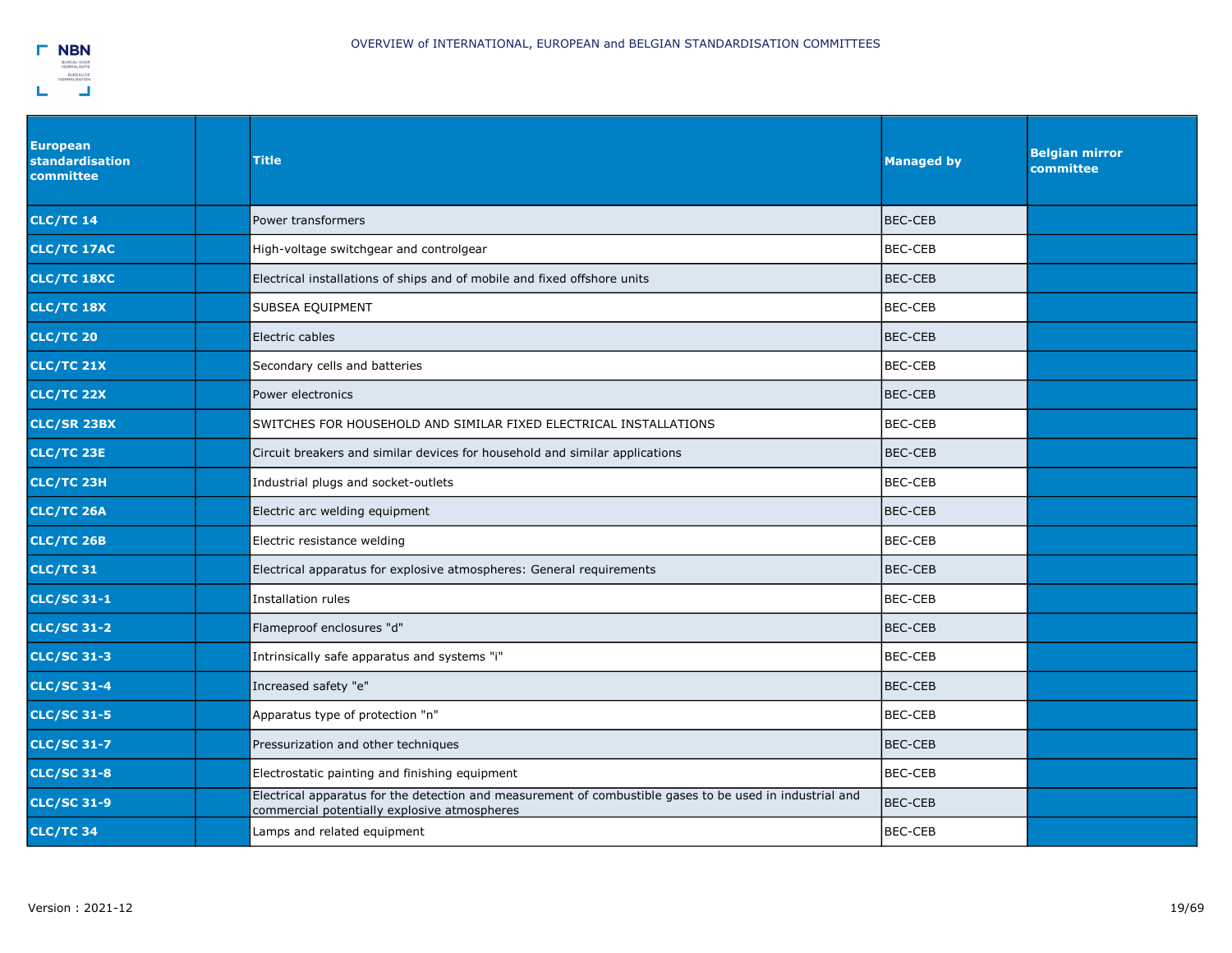

| <b>European</b><br><b>standardisation</b><br>committee | <b>Title</b>                                                    | <b>Managed by</b> | <b>Belgian mirror</b><br>committee |
|--------------------------------------------------------|-----------------------------------------------------------------|-------------------|------------------------------------|
| CLC/TC 36A                                             | Insulated bushings                                              | <b>BEC-CEB</b>    |                                    |
| <b>CLC/TC 37A</b>                                      | Low voltage surge protective devices                            | BEC-CEB           |                                    |
| CLC/TC 38X                                             | Instruments transformers                                        | <b>BEC-CEB</b>    |                                    |
| <b>CLC/TC 40XA</b>                                     | Capacitors and EMI suppression components                       | <b>BEC-CEB</b>    |                                    |
| <b>CLC/TC 40XB</b>                                     | Resistors                                                       | <b>BEC-CEB</b>    |                                    |
| CLC/TC 44X                                             | Safety of machinery - Electrotechnical aspects                  | <b>BEC-CEB</b>    |                                    |
| CLC/TC 45AX                                            | Instrumentation and control of nuclear facilities               | <b>BEC-CEB</b>    |                                    |
| <b>CLC/TC 45B</b>                                      | Radiation protection instrumentation                            | <b>BEC-CEB</b>    |                                    |
| <b>CLC/TC 46X</b>                                      | Communication cables                                            | <b>BEC-CEB</b>    |                                    |
| <b>CLC/SC 46XA</b>                                     | Coaxial cables                                                  | <b>BEC-CEB</b>    |                                    |
| <b>CLC/SC 46XC</b>                                     | Multicore, multipair and quad data communication cables         | <b>BEC-CEB</b>    |                                    |
| <b>CLC/TC 55</b>                                       | Winding wires                                                   | <b>BEC-CEB</b>    |                                    |
| <b>CLC/TC 57</b>                                       | POWER SYSTEM CONTROL AND ASSOCIATED COMMUNICATIONS              | <b>BEC-CEB</b>    |                                    |
| CLC/TC 59X                                             | Consumer information related to household electrical appliances | <b>BEC-CEB</b>    |                                    |
| <b>CLC/TC 61</b>                                       | Safety of household and similar electrical appliances           | <b>BEC-CEB</b>    |                                    |
| <b>CLC/TC 62</b>                                       | Electrical equipment in medical practice                        | <b>BEC-CEB</b>    |                                    |
| <b>CLC/TC 64</b>                                       | Electrical installations and protection against electric shock  | <b>BEC-CEB</b>    |                                    |
| <b>CLC/TC 65X</b>                                      | Fieldbus                                                        | <b>BEC-CEB</b>    |                                    |
| <b>CLC/SR 69</b>                                       | Cenelec Reporting secretariat (BE responsibility) Cfr IEC TC 69 | <b>BEC-CEB</b>    |                                    |
| CLC/TC 69X                                             | Electrical systems for electric road vehicles                   | <b>BEC-CEB</b>    |                                    |
| <b>CLC/TC72</b>                                        | Automatic controls for household use                            | <b>BEC-CEB</b>    |                                    |
| <b>CLC/TC76</b>                                        | Optical radiation safety and laser equipment                    | <b>BEC-CEB</b>    |                                    |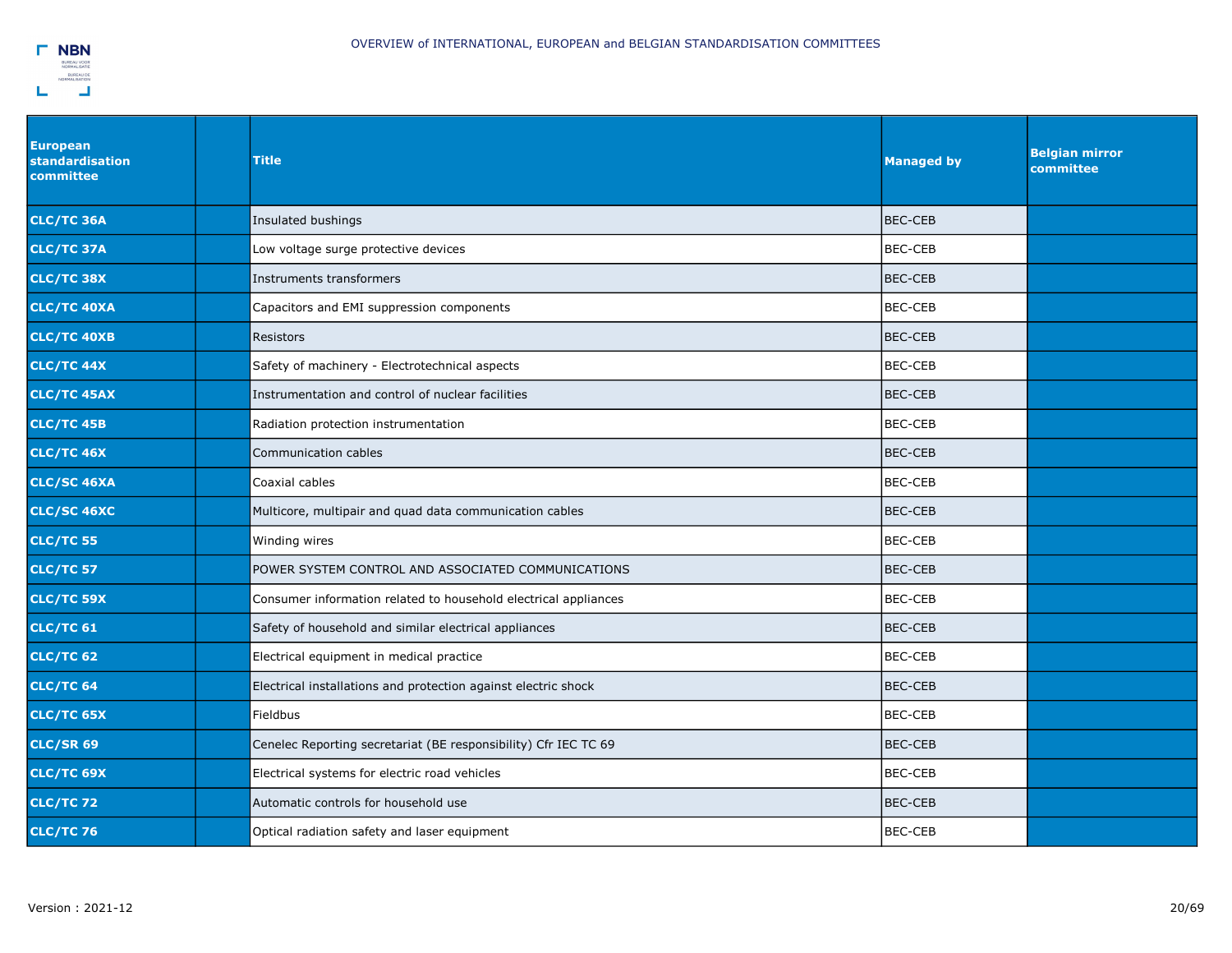

| <b>European</b><br>standardisation<br>committee | Title                                                                                                                   | <b>Managed by</b> | <b>Belgian mirror</b><br>committee |
|-------------------------------------------------|-------------------------------------------------------------------------------------------------------------------------|-------------------|------------------------------------|
| <b>CLC/TC78</b>                                 | Equipment and tools for live working                                                                                    | <b>BEC-CEB</b>    |                                    |
| <b>CLC/TC79</b>                                 | Alarm systems                                                                                                           | <b>BEC-CEB</b>    |                                    |
| <b>CLC/TC 81X</b>                               | Lightning protection                                                                                                    | BEC-CEB           |                                    |
| <b>CLC/TC82</b>                                 | Solar photovoltaic energy systems                                                                                       | <b>BEC-CEB</b>    |                                    |
| <b>CLC/TC 85X</b>                               | Measuring equipment for electrical and electromagnetic quantities                                                       | <b>BEC-CEB</b>    |                                    |
| <b>CLC/TC 86A</b>                               | Optical fibres and optical fibre cables                                                                                 | <b>BEC-CEB</b>    |                                    |
| <b>CLC/TC 86BXA</b>                             | Fibre optic interconnect, passive and connectorised components                                                          | <b>BEC-CEB</b>    |                                    |
| <b>CLC/TC 88</b>                                | Wind turbine systems                                                                                                    | <b>BEC-CEB</b>    |                                    |
| <b>CLC/SR 91</b>                                | Electronics assembly technology                                                                                         | <b>BEC-CEB</b>    |                                    |
| <b>CLC/TC 94</b>                                | Relays                                                                                                                  | <b>BEC-CEB</b>    |                                    |
| <b>CLC/TC 97</b>                                | Electrical installations for lighting and beaconing of aerodromes                                                       | <b>BEC-CEB</b>    |                                    |
| <b>CLC/TC 99X</b>                               | Power installations exceeding 1 kV a.c. (1,5 kV d.c.)                                                                   | BEC-CEB           |                                    |
| <b>CLC/TC 106X</b>                              | Electromagnetic fields in the human environment                                                                         | <b>BEC-CEB</b>    |                                    |
| <b>CLC/TC 107X</b>                              | Process management for avionics                                                                                         | BEC-CEB           |                                    |
| <b>CLC/TC 108X</b>                              | Safety of electronic equipment within the fields of Audio/Video, Information Technology and Communication<br>Technology | <b>BEC-CEB</b>    |                                    |
| <b>CLC/TC 108X CAG</b>                          | Chairman Advisory Group                                                                                                 | <b>BEC-CEB</b>    |                                    |
| <b>CLC/SR 110</b>                               | Flat panel display devices                                                                                              | <b>BEC-CEB</b>    |                                    |
| <b>CLC/SR 111</b>                               | Environmental standardization for electrical and electronic products and systems                                        | <b>BEC-CEB</b>    |                                    |
| <b>CLC/TC 111X</b>                              | Environment                                                                                                             | BEC-CEB           |                                    |
| <b>CLC/SR 112</b>                               | Evaluation and qualification of electrical insulating materials and systems                                             | <b>BEC-CEB</b>    |                                    |
| <b>CLC/SR 113</b>                               | Nanotechnology standardization for electrical and electronics products and systems                                      | <b>BEC-CEB</b>    |                                    |
| <b>CLC/SR 114</b>                               | Marine energy - Wave and tidal energy converters                                                                        | BEC-CEB           |                                    |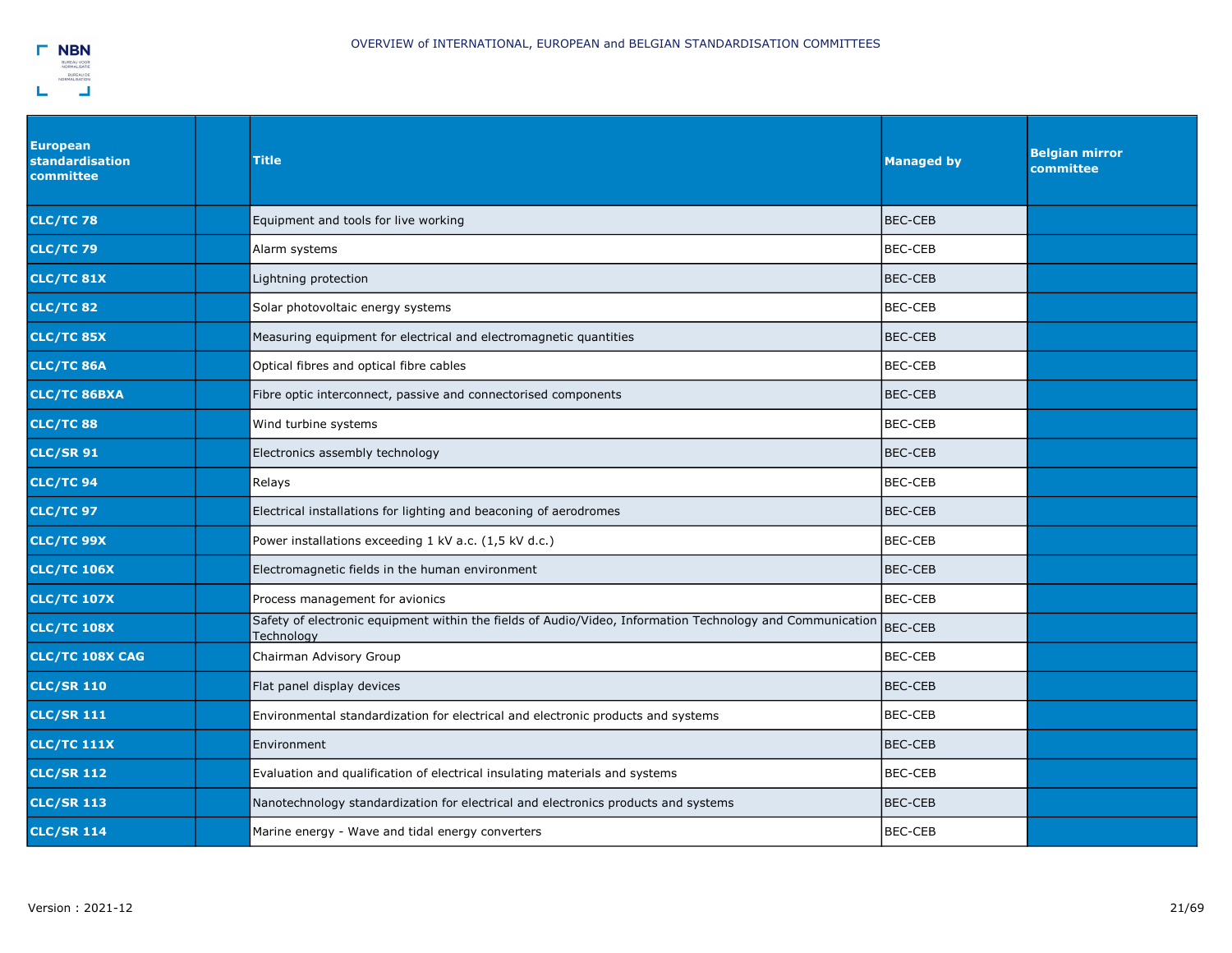

| <b>European</b><br>standardisation<br>committee | <b>Title</b>                                                                                          | <b>Managed by</b> | <b>Belgian mirror</b><br>committee |
|-------------------------------------------------|-------------------------------------------------------------------------------------------------------|-------------------|------------------------------------|
| <b>CLC/SR 115</b>                               | High Voltage Direct Current (HVDC) Transmission for DC voltages above 100kV (Provisional)             | BEC-CEB           |                                    |
| <b>CLC/TC 116</b>                               | Safety of hand-held motor-operated electric tools                                                     | <b>BEC-CEB</b>    |                                    |
| <b>CLC/SR 116</b>                               | Safety of hand-held motor-operated electric tools                                                     | <b>BEC-CEB</b>    |                                    |
| <b>CLC/SR 117</b>                               | Solar thermal electric plants                                                                         | <b>BEC-CEB</b>    |                                    |
| <b>CLC/SR 118</b>                               | Smart grid user interface                                                                             | BEC-CEB           |                                    |
| <b>CLC/SR 119</b>                               | Printed electronics                                                                                   | <b>BEC-CEB</b>    |                                    |
| <b>CLC/TC 204</b>                               | Safety of electrostatic painting and finishing equipment                                              | <b>BEC-CEB</b>    |                                    |
| <b>CLC/TC 205</b>                               | Home and Building Electronic Systems (HBES)                                                           | BEC-CEB           |                                    |
| <b>CLC/SC 205A</b>                              | Mains communicating systems                                                                           | BEC-CEB           |                                    |
| <b>CLC/TC 209</b>                               | Cable networks for television signals, sound signals and interactive services                         | <b>BEC-CEB</b>    |                                    |
| <b>CLC/TC 210</b>                               | Electromagnetic Compatibility (EMC)                                                                   | <b>BEC-CEB</b>    |                                    |
| <b>CLC/TC 213</b>                               | Cable management                                                                                      | <b>BEC-CEB</b>    |                                    |
| <b>CLC/TC 215</b>                               | Electrotechnical aspects of telecommunication equipment                                               | <b>BEC-CEB</b>    |                                    |
| <b>CLC/TC 216</b>                               | Gas detectors                                                                                         | <b>BEC-CEB</b>    |                                    |
| <b>CLC/WS04</b>                                 | Interoperability framework requirements specification for services to the home (IFRS)                 | <b>BEC-CEB</b>    |                                    |
| <b>CLC/WS 05</b>                                | Flow batteries - Requirements and test methods                                                        | <b>BEC-CEB</b>    |                                    |
| <b>CLC/SR CISPR</b>                             | International special committee on radio interference                                                 | <b>BEC-CEB</b>    |                                    |
| <b>CLC/SR CISPR/H</b>                           | Limits for the protection of radio services                                                           | <b>BEC-CEB</b>    |                                    |
| <b>CLC/SR CISPR/I</b>                           | Electromagnetic compatibility of information technology equipment, multimedia equipment and receivers | <b>BEC-CEB</b>    |                                    |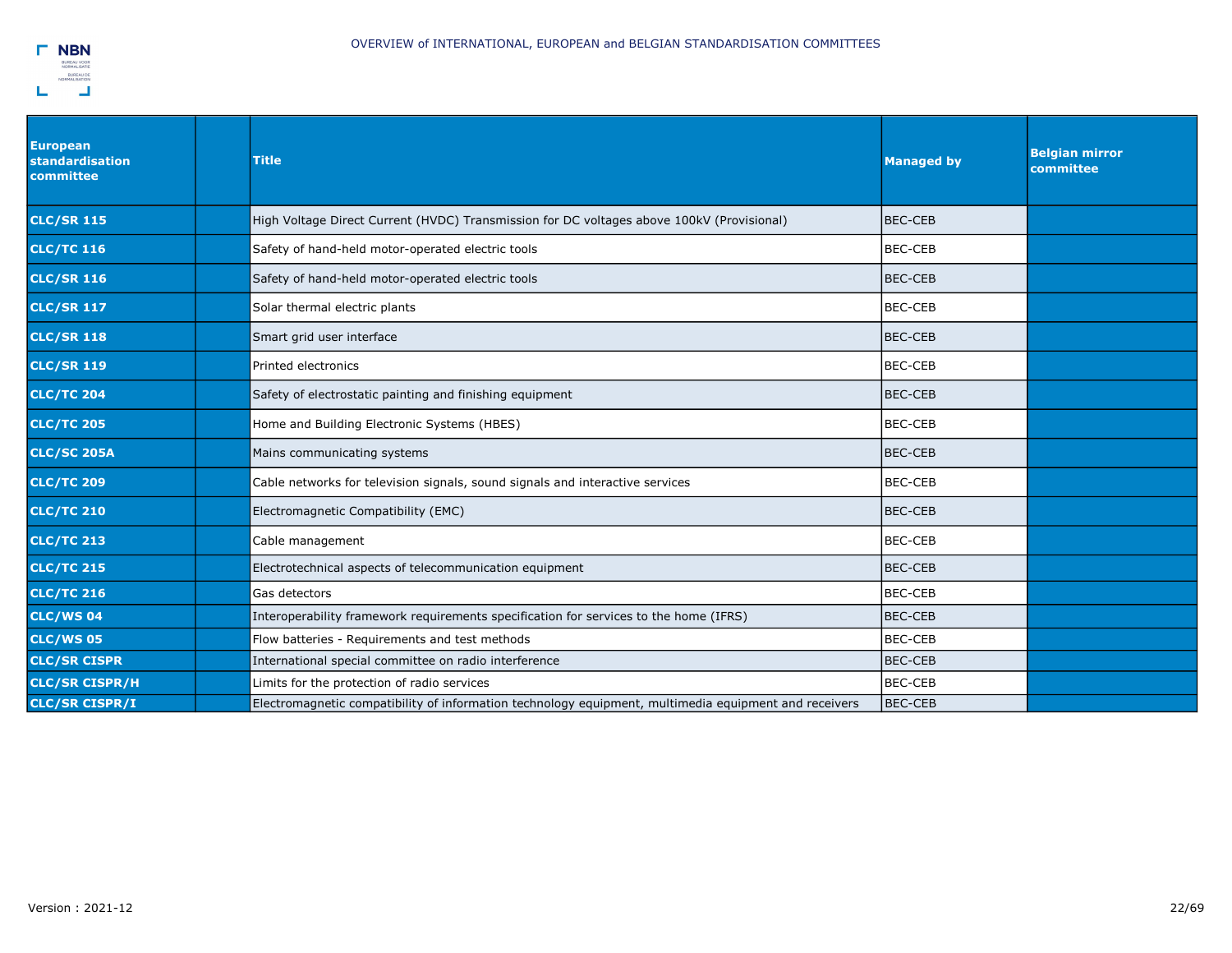| <b>International</b><br><b>standardisation</b><br>committee | Membership   | <b>Title</b>                                                                      | <b>Managed by</b> | <b>Belgian mirror</b><br>committee |
|-------------------------------------------------------------|--------------|-----------------------------------------------------------------------------------|-------------------|------------------------------------|
| <b>ISO/TC1</b>                                              | 0            | lScrew threads                                                                    | <b>NBN</b>        | <b>NBN/I001</b>                    |
| <b>ISO/TC4</b>                                              | P            | Rolling bearings                                                                  | <b>NBN</b>        | <b>NBN/I004</b>                    |
| <b>ISO/TC4</b><br>/SC4                                      | $\mathsf{P}$ | <b>Tolerances</b>                                                                 | <b>NBN</b>        | <b>NBN/I004</b>                    |
| <b>ISO/TC4</b><br>/SC <sub>5</sub>                          | P            | Needle roller bearings                                                            | <b>NBN</b>        | <b>NBN/I004</b>                    |
| <b>ISO/TC4</b><br>/SC <sub>6</sub>                          | P            | Insert bearings and accessories                                                   | <b>NBN</b>        | <b>NBN/I004</b>                    |
| <b>ISO/TC4</b><br>$/SC$ 7                                   | P            | Spherical plain bearings                                                          | <b>NBN</b>        | <b>NBN/I004</b>                    |
| <b>ISO/TC4</b><br>/SC8                                      | P            | Load ratings and life                                                             | <b>NBN</b>        | <b>NBN/I004</b>                    |
| /SC <sub>9</sub><br><b>ISO/TC4</b>                          | ΙP           | Tapered roller bearings                                                           | <b>NBN</b>        | <b>NBN/I004</b>                    |
| <b>ISO/TC4</b><br>$/SC$ 11                                  | <b>IP</b>    | Linear motion rolling bearings                                                    | <b>NBN</b>        | <b>NBN/I004</b>                    |
| <b>ISO/TC4</b><br>$/SC$ 12                                  | <b>IP</b>    | <b>Ball bearings</b>                                                              | <b>NBN</b>        | <b>NBN/I004</b>                    |
| $ISO/TC$ 5                                                  | O            | Ferrous metal pipes and metallic fittings                                         | <b>COPRO</b>      | <b>COPRO/I005</b>                  |
| <b>ISO/TC 5</b><br>/SC <sub>1</sub>                         | lO.          | Steel tubes                                                                       | <b>COPRO</b>      | <b>COPRO/I005</b>                  |
| $ISO/TC$ 5<br>/SC <sub>2</sub>                              | P            | Cast iron pipes, fittings and their joints                                        | <b>COPRO</b>      | COPRO/E203                         |
| ISO/TC 5<br>/SC <sub>5</sub>                                | O            | Threaded fittings, solder fittings, welding fittings, pipe threads, thread gauges | <b>COPRO</b>      | <b>COPRO/I005</b>                  |
| ISO/TC 5<br>/SC 10                                          | IP.          | Metallic flanges and their joints                                                 | SIRRIS-AGORIA     | <b>SA/I00510</b>                   |
| $ISO/TC$ 5<br>$/$ SC 11 $ $ 0                               |              | Metal hoses and expansion joints                                                  | <b>COPRO</b>      | <b>COPRO/I005</b>                  |
| $ISO/TC$ 6                                                  | O            | Paper, board and pulps                                                            | <b>NBN</b>        | <b>NBN/E172</b>                    |
| ISO/TC 6<br>/SC <sub>2</sub>                                | O            | Test methods and quality specifications for paper and board                       | <b>NBN</b>        | <b>NBN/E172</b>                    |
| ISO/TC8                                                     | 0            | Ships and marine technology                                                       | <b>NBN</b>        | <b>NBN/E015</b>                    |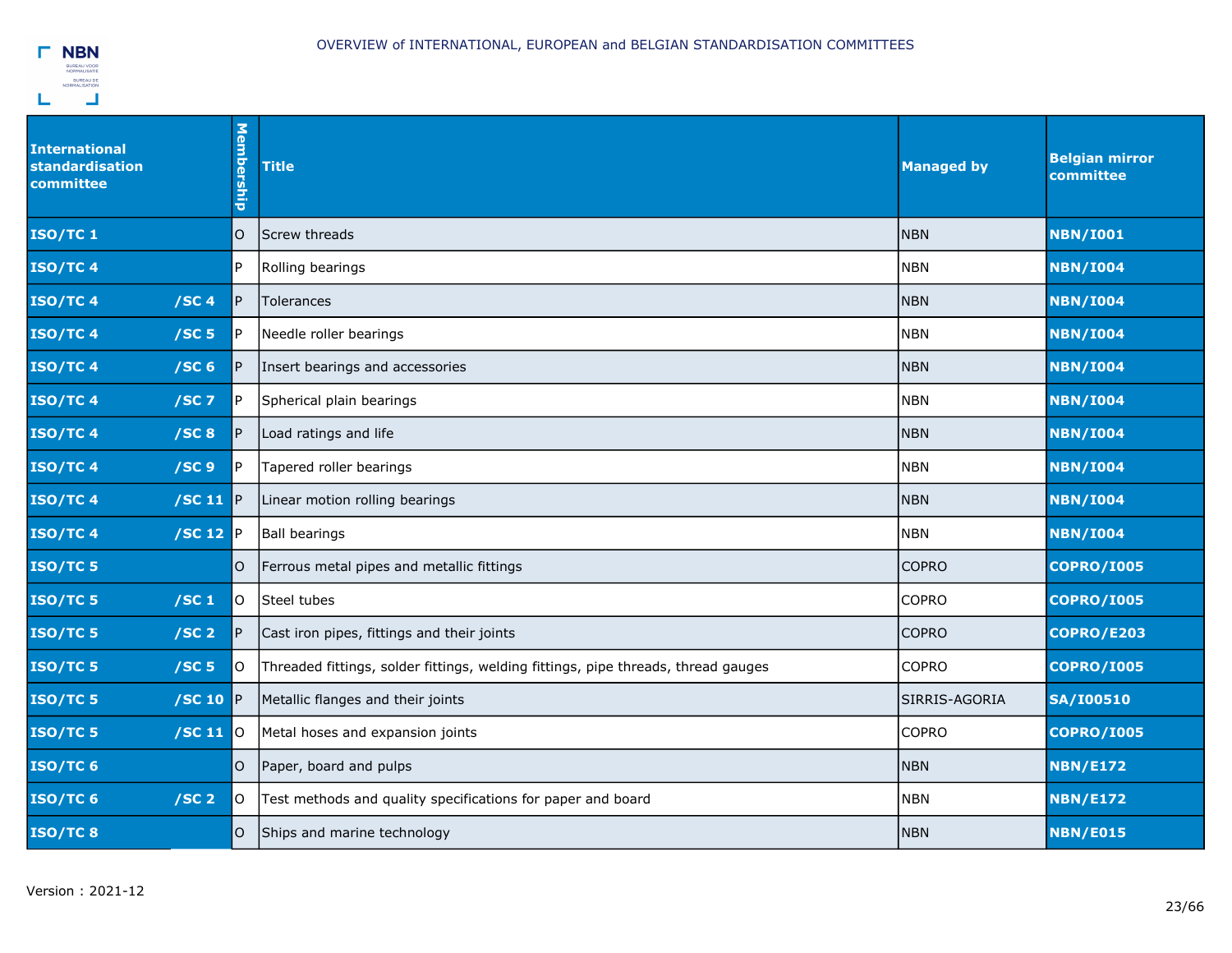

| <b>International</b><br><b>standardisation</b><br>committee |                     | Membership     | <b>Title</b>                                                           | <b>Managed by</b> | <b>Belgian mirror</b><br>committee |
|-------------------------------------------------------------|---------------------|----------------|------------------------------------------------------------------------|-------------------|------------------------------------|
| ISO/TC8<br>/SC <sub>1</sub>                                 |                     | lO.            | Lifesaving and fire protection                                         | <b>NBN</b>        | <b>NBN/E015</b>                    |
| /SC3<br>ISO/TC8                                             |                     | O              | Piping and machinery                                                   | <b>NBN</b>        | <b>NBN/E015</b>                    |
| ISO/TC8<br>/SC <sub>6</sub>                                 |                     | lO.            | Navigation and ship operations                                         | <b>NBN</b>        | <b>NBN/E015</b>                    |
| ISO/TC8<br>$/SC$ 7                                          |                     | $\mathsf{P}$   | Inland navigation vessels                                              | <b>NBN</b>        | <b>NBN/E015</b>                    |
| ISO/TC8                                                     | /SC 11              | $\overline{)}$ | Intermodal and Short Sea Shipping                                      | <b>NBN</b>        | <b>NBN/E015</b>                    |
| ISO/TC8                                                     | /SC 12 $\mathbb{P}$ |                | Ships and marine technology                                            | <b>NBN</b>        | <b>NBN/I00812</b>                  |
| <b>ISO/TC 10</b>                                            |                     | O              | Technical product documentation                                        | <b>NBN</b>        | <b>NBN/I010</b>                    |
| <b>ISO/TC 10</b><br>/SC8                                    |                     | lO.            | Construction documentation                                             | <b>NBN</b>        | <b>NBN/I01008</b>                  |
| <b>ISO/TC 11</b>                                            |                     | ls.            | Boilers and pressure vessels (Stand By)                                | SIRRIS-AGORIA     | <b>SA/I011</b>                     |
| <b>ISO/TC 12</b>                                            |                     | lO.            | Quantities and units                                                   | <b>NBN</b>        | <b>NBN/I012</b>                    |
| <b>ISO/TC 17</b>                                            |                     | O              | Steel                                                                  | GSV               | <b>GSV/I017</b>                    |
| <b>ISO/TC 17</b><br>/SC <sub>1</sub>                        |                     | O              | Methods of determination of chemical composition                       | <b>GSV</b>        | <b>GSV/EC102</b>                   |
| <b>ISO/TC 17</b><br>/SC <sub>3</sub>                        |                     | P              | Steels for structural purposes                                         | GSV               | <b>GSV/EC103</b>                   |
| <b>ISO/TC 17</b><br>/SC4                                    |                     | $\mathsf{P}$   | Heat treatable and alloy steels                                        | <b>GSV</b>        | <b>GSV/EC105</b>                   |
| <b>ISO/TC 17</b><br>$/SC$ 7                                 |                     | P              | Methods of testing (other than mechanical tests and chemical analysis) | GSV               | GSV/I01707                         |
| <b>ISO/TC 17</b><br>/SC <sub>9</sub>                        |                     | lO.            | Tinplate and blackplate                                                | <b>GSV</b>        | <b>GSV/EC109</b>                   |
| <b>ISO/TC 17</b>                                            | /SC 10              | IP.            | Steel for pressure purposes                                            | GSV               | <b>GSV/EC107</b>                   |
| <b>ISO/TC 17</b>                                            | /SC 11              | $ 0\rangle$    | Steel castings                                                         | GSV               | <b>GSV/EC111</b>                   |
| <b>ISO/TC 17</b>                                            | $/$ SC 12O          |                | Continuous mill flat rolled products                                   | GSV               | GSV/I01712                         |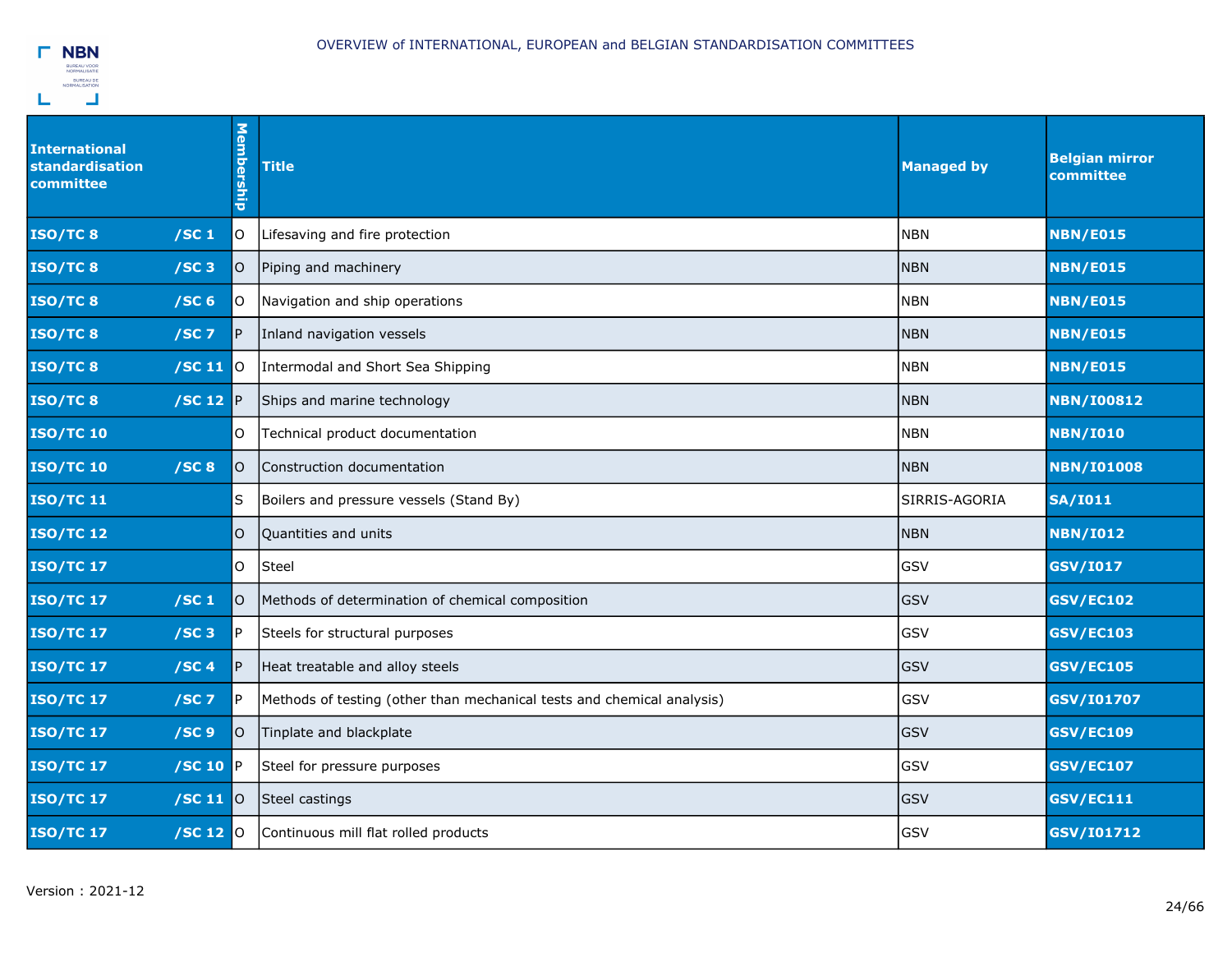

| <b>International</b><br><b>standardisation</b><br>committee | <b>Membership</b>       | <b>Title</b>                                                                   | <b>Managed by</b> | <b>Belgian mirror</b><br>committee |
|-------------------------------------------------------------|-------------------------|--------------------------------------------------------------------------------|-------------------|------------------------------------|
| <b>ISO/TC 17</b><br>/SC <sub>16</sub>                       | $\overline{O}$          | Steels for the reinforcement and prestressing of concrete                      | <b>GSV</b>        | <b>GSV/EC104</b>                   |
| $\sqrt{SC}$ 17 P<br><b>ISO/TC 17</b>                        |                         | Steel wire rod and wire products                                               | GSV               | <b>GSV/EC106</b>                   |
| <b>ISO/TC 17</b><br>/SC 19                                  | <b>O</b>                | Technical delivery conditions for steel tubes for pressure purposes            | GSV               | GSV/I01719                         |
| <b>ISO/TC 17</b><br>$/SC$ 20 $P$                            |                         | General technical delivery conditions, sampling and mechanical testing methods | GSV               | GSV/I01720                         |
| <b>ISO/TC 18</b>                                            | $\overline{\mathsf{s}}$ | Zinc and zinc alloys (Stand By)                                                | SIRRIS-AGORIA     | <b>SA/I018</b>                     |
| <b>ISO/TC 20</b>                                            | $\circ$                 | Aircraft and space vehicles                                                    | SIRRIS-AGORIA     | <b>SA/I020</b>                     |
| <b>ISO/TC 20</b><br>/SC 13                                  | <b>IO</b>               | Space data and information transfer systems                                    | SIRRIS-AGORIA     | <b>SA/I02013</b>                   |
| <b>ISO/TC 20</b><br>/SC 16 $\mathbb P$                      |                         | Unmanned aircraft systems                                                      | SIRRIS-AGORIA     | <b>SA/I02016</b>                   |
| <b>ISO/TC 21</b>                                            | $\overline{P}$          | Equipment for fire protection and fire fighting                                | SIRRIS-AGORIA     | <b>SA/I021</b>                     |
| <b>ISO/TC 21</b><br>/SC <sub>2</sub>                        | $\mathsf{P}$            | Manually transportable fire extinguishers                                      | SIRRIS-AGORIA     | <b>SA/I02102</b>                   |
| <b>ISO/TC 21</b><br>$/SC$ 3                                 | $\mathsf{P}$            | Fire detection and alarm systems                                               | SIRRIS-AGORIA     | <b>SA/I02103</b>                   |
| /SC <sub>5</sub><br><b>ISO/TC 21</b>                        | P.                      | Fixed firefighting systems using water                                         | SIRRIS-AGORIA     | <b>SA/I02105</b>                   |
| /SC <sub>6</sub><br><b>ISO/TC 21</b>                        | $\mathsf{P}$            | Foam and powder media and fixed firefighting systems using foam and powder     | SIRRIS-AGORIA     | <b>SA/I02106</b>                   |
| <b>ISO/TC 21</b><br>/SC8                                    | $\mathsf{P}$            | Gaseous media and firefighting systems using gas                               | SIRRIS-AGORIA     | <b>SA/I02108</b>                   |
| <b>ISO/TC 21</b><br>/SC 11 $\vert$ P                        |                         | Smoke and heat control systems and components                                  | SIRRIS-AGORIA     | <b>SA/I02111</b>                   |
| <b>ISO/TC 22</b>                                            | $\mathsf{P}$            | Road vehicles                                                                  | <b>NBN</b>        | <b>NBN/I022</b>                    |
| <b>ISO/TC 22</b><br>$/SC 31$ P                              |                         | Data communication                                                             | <b>NBN</b>        | <b>NBN/I02231</b>                  |
| $/SC$ 32 $P$<br><b>ISO/TC 22</b>                            |                         | Electrical and electronic components and general system aspects                | <b>NBN</b>        | <b>NBN/I02232</b>                  |
| <b>ISO/TC 22</b><br>$/$ SC 33 $P$                           |                         | Vehicle dynamics and chassis components                                        | <b>NBN</b>        | <b>NBN/I02233</b>                  |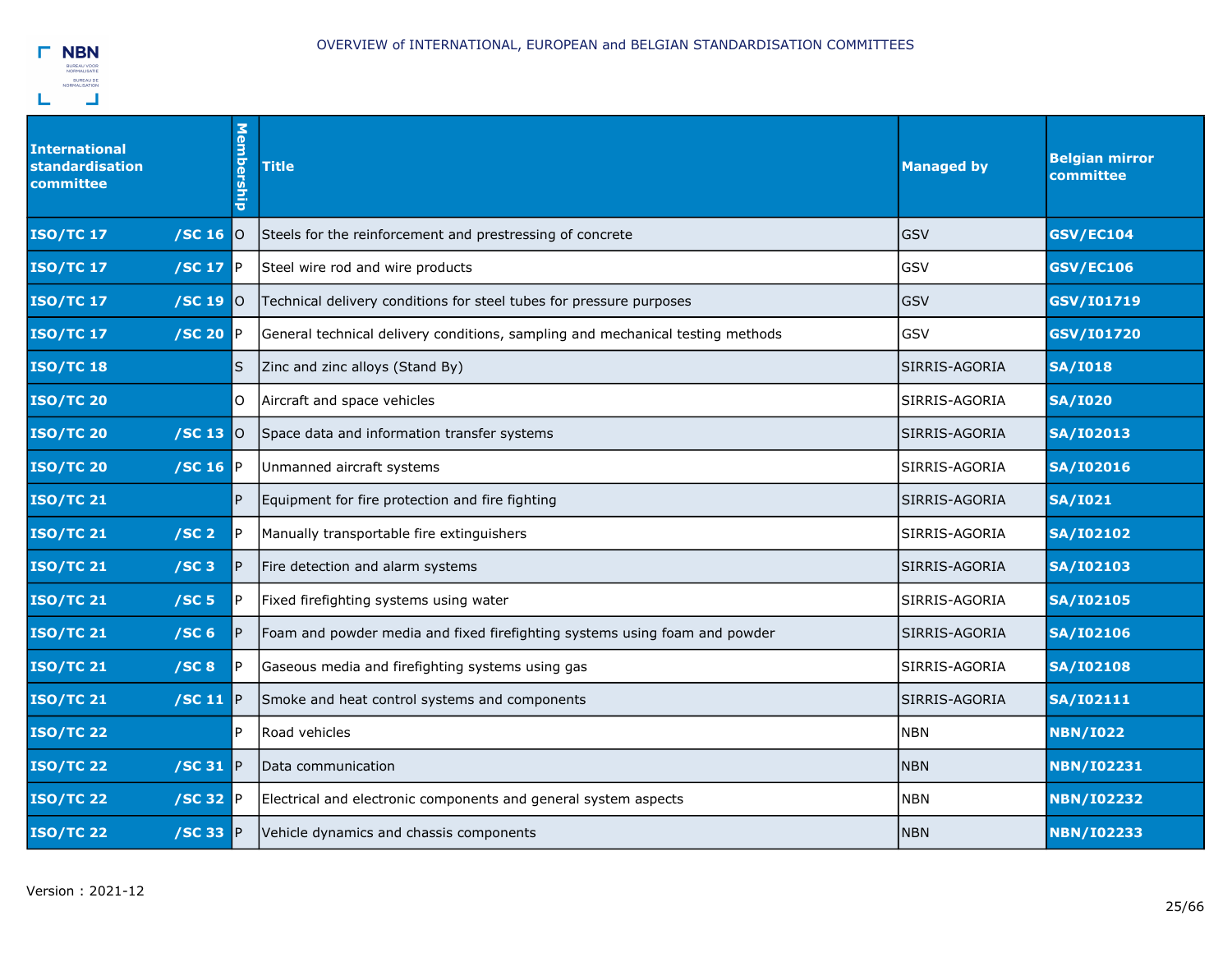

| International<br>standardisation<br>committee | Membership | <b>Title</b>                                                             | <b>Managed by</b> | <b>Belgian mirror</b><br>committee |
|-----------------------------------------------|------------|--------------------------------------------------------------------------|-------------------|------------------------------------|
| <b>ISO/TC 22</b><br>/SC 34                    | <b>IP</b>  | Propulsion, powertrain and powertrain fluids                             | <b>NBN</b>        | <b>NBN/I02234</b>                  |
| $/SC$ 36 $P$<br><b>ISO/TC 22</b>              |            | Safety and impact testing                                                | <b>NBN</b>        | <b>NBN/I02236</b>                  |
| <b>ISO/TC 22</b><br>/SC 37                    | P          | Electrically propelled vehicles                                          | <b>NBN</b>        | <b>NBN/I02237</b>                  |
| <b>ISO/TC 22</b><br>$/SC$ 38 P                |            | Motorcycles and mopeds                                                   | <b>NBN</b>        | <b>NBN/I02238</b>                  |
| /SC 39<br><b>ISO/TC 22</b>                    | P          | Ergonomics                                                               | <b>NBN</b>        | <b>NBN/I02239</b>                  |
| <b>ISO/TC 22</b><br>$/$ SC 41 $ $ 0           |            | Specific aspects for gaseous fuels                                       | <b>NBN</b>        | <b>NBN/I02241</b>                  |
| <b>ISO/TC 23</b>                              | IP.        | Tractors and machinery for agriculture and forestry                      | SIRRIS-AGORIA     | <b>SA/I023</b>                     |
| /SC <sub>2</sub><br><b>ISO/TC 23</b>          | IP.        | Common tests                                                             | SIRRIS-AGORIA     | <b>SA/I02302</b>                   |
| <b>ISO/TC 23</b><br>/SC3                      | IP.        | Safety and comfort                                                       | SIRRIS-AGORIA     | <b>SA/I02303</b>                   |
| <b>ISO/TC 23</b><br>/SC <sub>4</sub>          | IP.        | Tractors                                                                 | SIRRIS-AGORIA     | <b>SA/I02304</b>                   |
| /SC <sub>6</sub><br><b>ISO/TC 23</b>          | IP.        | Equipment for crop protection                                            | SIRRIS-AGORIA     | <b>SA/I02306</b>                   |
| <b>ISO/TC 23</b><br>$/SC$ 7                   | IP.        | Equipment for harvesting and conservation                                | SIRRIS-AGORIA     | <b>SA/I02307</b>                   |
| $/$ SC 13 P<br><b>ISO/TC 23</b>               |            | Powered lawn and garden equipment                                        | SIRRIS-AGORIA     | <b>SA/I02313</b>                   |
| <b>ISO/TC 23</b><br>/SC 14 $\mathbb P$        |            | Operator controls, operator symbols and other displays, operator manuals | SIRRIS-AGORIA     | <b>SA/I02314</b>                   |
| <b>ISO/TC 23</b><br>$/SC$ 15 $O$              |            | Machinery for forestry                                                   | SIRRIS-AGORIA     | <b>SA/I02315</b>                   |
| /SC 17 $\mathbb{P}$<br><b>ISO/TC 23</b>       |            | Manually portable forest machinery                                       | SIRRIS-AGORIA     | <b>SA/I02317</b>                   |
| <b>ISO/TC 23</b><br>$/SC$ 18 $P$              |            | Irrigation and drainage equipment and systems                            | SIRRIS-AGORIA     | <b>SA/I02318</b>                   |
| /SC 19 $P$<br><b>ISO/TC 23</b>                |            | Agricultural electronics                                                 | SIRRIS-AGORIA     | <b>SA/I02319</b>                   |
| <b>ISO/TC 24</b>                              | O          | Particle characterization including sieving                              | <b>NBN</b>        | <b>NBN/I02404</b>                  |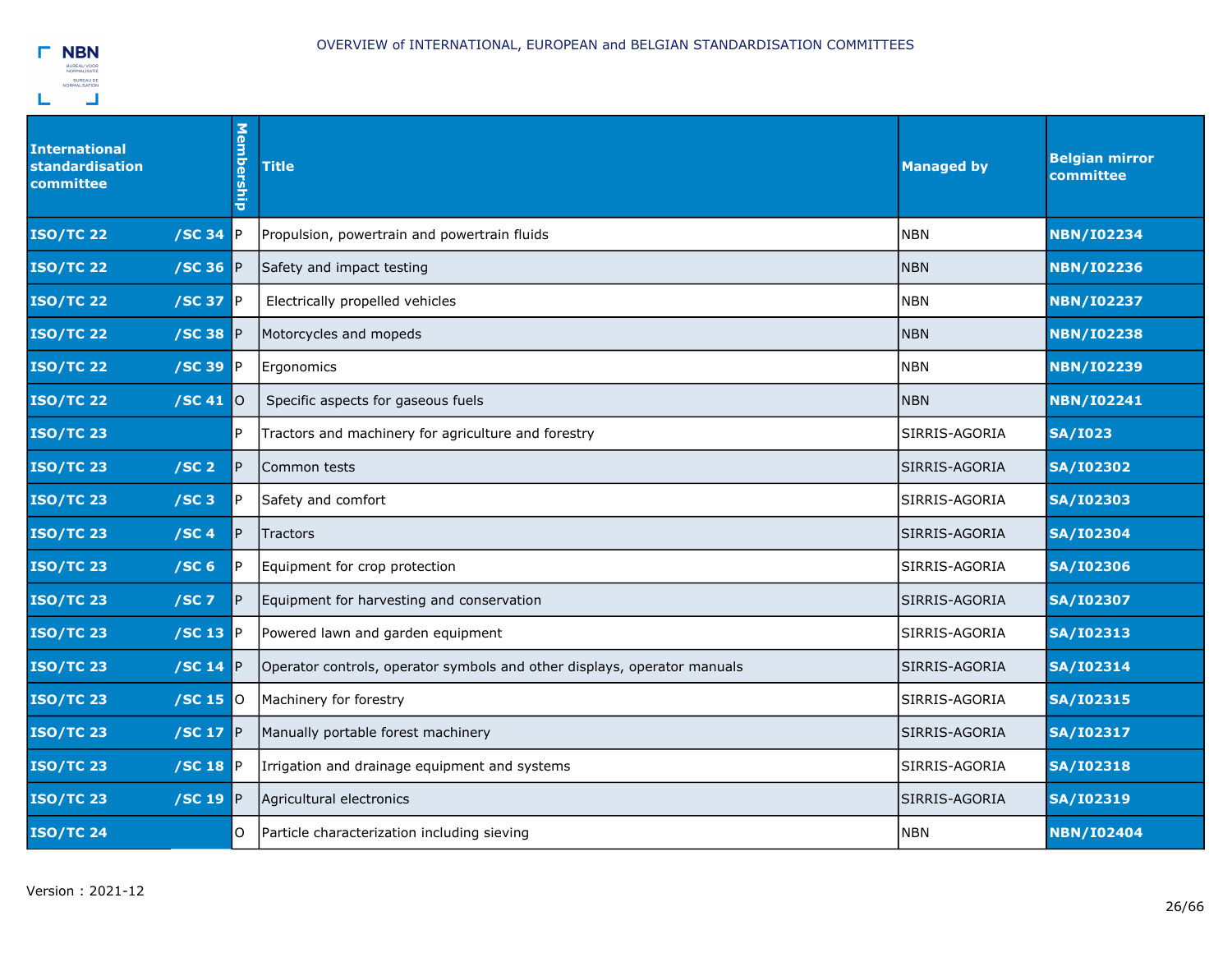

| International<br>standardisation<br>committee | Membership | <b>Title</b>                                                                            | <b>Managed by</b> | <b>Belgian mirror</b><br>committee |
|-----------------------------------------------|------------|-----------------------------------------------------------------------------------------|-------------------|------------------------------------|
| /SC4<br><b>ISO/TC 24</b>                      | P          | Particle characterization                                                               | <b>NBN</b>        | <b>NBN/I02404</b>                  |
| <b>ISO/TC 25</b>                              | P.         | Cast irons and pig irons                                                                | SIRRIS-AGORIA     | <b>SA/I025</b>                     |
| <b>ISO/TC 26</b>                              | O          | Copper and copper alloys                                                                | SIRRIS-AGORIA     | <b>SA/I026</b>                     |
| <b>ISO/TC 28</b>                              | P.         | Petroleum and related products, fuels and lubricants from natural or synthetic sources  | <b>ONP</b>        | <b>ONP/E019</b>                    |
| /SC <sub>2</sub><br><b>ISO/TC 28</b>          | lO.        | Measurement of petroleum and related products                                           | ONP               | <b>ONP/E019</b>                    |
| /SC4<br><b>ISO/TC 28</b>                      | IP.        | Classifications and specifications                                                      | <b>ONP</b>        | <b>ONP/E019</b>                    |
| /SC <sub>5</sub><br><b>ISO/TC 28</b>          | O          | Measurement of refrigerated hydrocarbon and non-petroleum based liquefied gaseous fuels | <b>ONP</b>        | <b>ONP/E019</b>                    |
| <b>ISO/TC 28</b><br>$/SC$ 7                   | lo.        | Liquid Biofuels                                                                         | ONP               | <b>ONP/E019</b>                    |
| <b>ISO/TC 29</b>                              | lO.        | Small tools                                                                             | SIRRIS-AGORIA     | <b>SA/I029</b>                     |
| <b>ISO/TC 29</b><br>/SC <sub>5</sub>          | IP.        | Grinding wheels and abrasives                                                           | SIRRIS-AGORIA     | <b>SA/I02905</b>                   |
| <b>ISO/TC 29</b><br>/SC8                      | lO.        | Tools for pressing and moulding                                                         | SIRRIS-AGORIA     | <b>SA/I02908</b>                   |
| /SC9<br><b>ISO/TC 29</b>                      | O          | Tools with cutting edges made of hard cutting materials                                 | SIRRIS-AGORIA     | <b>SA/I02909</b>                   |
| <b>ISO/TC 29</b><br>/SC 10                    | 0          | Assembly tools for screws and nuts, pliers and nippers                                  | SIRRIS-AGORIA     | <b>SA/I02910</b>                   |
| <b>ISO/TC 30</b>                              | O          | Measurement of fluid flow in closed conduits                                            | <b>NBN</b>        | <b>NBN/I030</b>                    |
| /SC <sub>2</sub><br><b>ISO/TC 30</b>          | O          | Pressure differential devices                                                           | <b>NBN</b>        | <b>NBN/I030</b>                    |
| <b>ISO/TC 30</b><br>/SC <sub>5</sub>          | P          | Velocity and mass methods                                                               | <b>NBN</b>        | <b>NBN/I030</b>                    |
| <b>ISO/TC 30</b><br>$/SC$ 7                   | O          | Volume methods including water meters                                                   | <b>NBN</b>        | <b>NBN/I030</b>                    |
| <b>ISO/TC31</b>                               | IP.        | Tyres, rims and valves                                                                  | <b>NBN</b>        | <b>NBN/I031</b>                    |
| <b>ISO/TC 31</b><br>/SC3                      | P          | Passenger car tyres and rims                                                            | <b>NBN</b>        | <b>NBN/I03103</b>                  |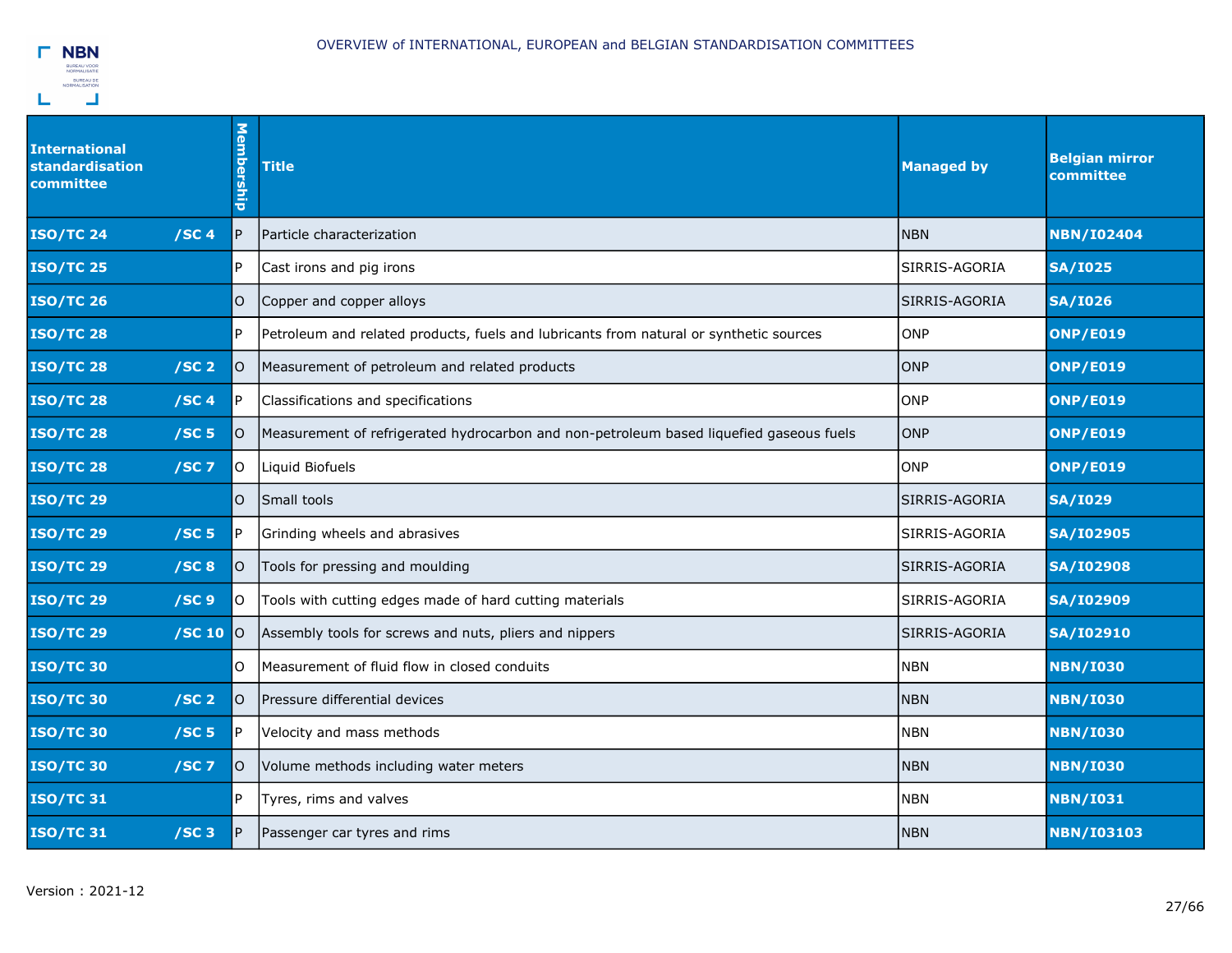

| International<br><b>standardisation</b><br>committee | <b>Membership</b> | <b>Title</b>                                        | <b>Managed by</b>   | <b>Belgian mirror</b><br>committee |
|------------------------------------------------------|-------------------|-----------------------------------------------------|---------------------|------------------------------------|
| <b>ISO/TC 31</b><br>/SC4                             | P                 | Truck and bus tyres and rims                        | <b>NBN</b>          | <b>NBN/I03104</b>                  |
| /SC <sub>5</sub><br><b>ISO/TC 31</b>                 | P                 | Agricultural tyres and rims                         | <b>NBN</b>          | <b>NBN/I03105</b>                  |
| <b>ISO/TC31</b><br>/SC <sub>6</sub>                  | IP.               | Off-the-road tyres and rims                         | <b>NBN</b>          | <b>NBN/I03106</b>                  |
| <b>ISO/TC 31</b><br>$/SC$ 7                          | IP.               | Industrial tyres and rims                           | <b>NBN</b>          | <b>NBN/I03107</b>                  |
| /SC8<br><b>ISO/TC 31</b>                             | P.                | Aircraft tyres and rims                             | <b>NBN</b>          | <b>NBN/I03108</b>                  |
| <b>ISO/TC 31</b><br>/SC <sub>9</sub>                 | P                 | Valves for tube and tubeless tyres                  | <b>NBN</b>          | <b>NBN/I03109</b>                  |
| $ $ /SC 10 $ P $<br><b>ISO/TC 31</b>                 |                   | Cycle, moped, motorcycle tyres and rims             | <b>NBN</b>          | <b>NBN/I03110</b>                  |
| <b>ISO/TC33</b>                                      | P                 | Refractories                                        | <b>CRIBC-CWOBKN</b> | <b>BCRC/E187</b>                   |
| <b>ISO/TC34</b>                                      | IP.               | Food products                                       | <b>NBN</b>          | <b>NBN/I034</b>                    |
| /SC4<br><b>ISO/TC 34</b>                             | O                 | Cereals and pulses                                  | <b>NBN</b>          | <b>NBN/E338</b>                    |
| <b>ISO/TC 34</b><br>/SC <sub>5</sub>                 | IP.               | Milk and milk products                              | <b>NBN</b>          | <b>NBN/E302</b>                    |
| <b>ISO/TC 34</b><br>/SC <sub>9</sub>                 | P                 | Microbiology                                        | <b>NBN</b>          | <b>NBN/I03409</b>                  |
| /SC 10 $\mathbb P$<br><b>ISO/TC 34</b>               |                   | Animal feeding stuffs                               | <b>NBN</b>          | <b>NBN/E327</b>                    |
| <b>ISO/TC34</b><br>/SC 16 $\mathbb{P}$               |                   | Horizontal methods for molecular biomarker analysis | <b>NBN</b>          | <b>NBN/I03416</b>                  |
| $/SC$ 17 $P$<br><b>ISO/TC 34</b>                     |                   | Management systems for food safety                  | <b>NBN</b>          | <b>NBN/I03417</b>                  |
| /SC 18 $\mathbb{P}$<br><b>ISO/TC34</b>               |                   | Cocoa                                               | <b>NBN</b>          | <b>NBN/E415</b>                    |
| <b>ISO/TC34</b><br>$/$ SC 19 P                       |                   | Bee products                                        | <b>NBN</b>          | <b>NBN/I03419</b>                  |
| <b>ISO/TC 35</b>                                     | P.                | Paints and varnishes                                | <b>WTCB-CSTC</b>    | <b>BBRI/E139</b>                   |
| <b>ISO/TC 35</b><br>/SC <sub>9</sub>                 | P.                | General test methods for paints and varnishes       | <b>WTCB-CSTC</b>    | <b>BBRI/E139</b>                   |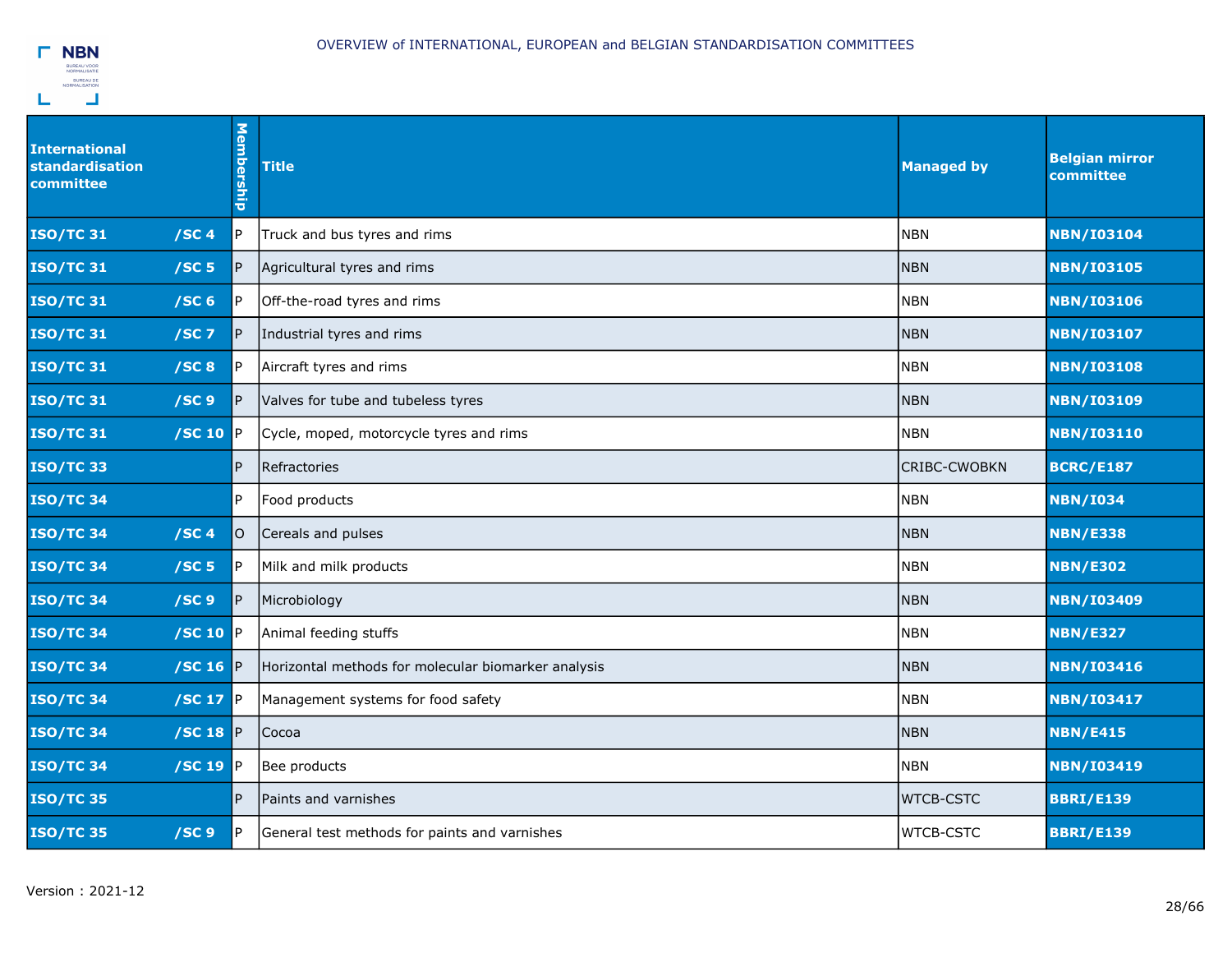

| <b>International</b><br>standardisation<br>committee | Membership | <b>Title</b>                                                                      | <b>Managed by</b> | <b>Belgian mirror</b><br>committee |
|------------------------------------------------------|------------|-----------------------------------------------------------------------------------|-------------------|------------------------------------|
| <b>ISO/TC 35</b><br>/SC 12 $\mathbb{P}$              |            | Preparation of steel substrates before application of paints and related products | <b>WTCB-CSTC</b>  | <b>BBRI/E139</b>                   |
| /SC 14<br><b>ISO/TC 35</b>                           | IP.        | Protective paint systems for steel structures                                     | <b>WTCB-CSTC</b>  | <b>BBRI/E139</b>                   |
| <b>ISO/TC 36</b>                                     | P          | Cinematography                                                                    | AGORIA-ICT        | AGORIA-ICT/I036                    |
| <b>ISO/TC 37</b>                                     | IP.        | Language and terminology                                                          | <b>NBN</b>        | <b>NBN/I037</b>                    |
| /SC <sub>1</sub><br><b>ISO/TC 37</b>                 | IP.        | Principles and methods                                                            | <b>NBN</b>        | <b>NBN/I037</b>                    |
| <b>ISO/TC 37</b><br>/SC <sub>2</sub>                 | IP.        | Terminology workflow and language coding                                          | <b>NBN</b>        | <b>NBN/I037</b>                    |
| /SC3<br><b>ISO/TC 37</b>                             | lO.        | Management of terminology resources                                               | NBN               | <b>NBN/I037</b>                    |
| /SC <sub>4</sub><br><b>ISO/TC 37</b>                 | IP.        | Language resource management                                                      | NBN               | <b>NBN/I037</b>                    |
| <b>ISO/TC 37</b><br>/SC <sub>5</sub>                 | P          | Translation, interpreting and related technology                                  | <b>NBN</b>        | <b>NBN/I03705</b>                  |
| <b>ISO/TC38</b>                                      | IP.        | <b>Textiles</b>                                                                   | <b>CENTEXBEL</b>  | <b>CENTEXBEL/E248</b>              |
| <b>ISO/TC 38</b><br>/SC <sub>1</sub>                 | IP.        | Tests for coloured textiles and colorants                                         | <b>CENTEXBEL</b>  | <b>CENTEXBEL/E248</b>              |
| /SC <sub>2</sub><br><b>ISO/TC 38</b>                 | P.         | Cleansing, finishing and water resistance tests                                   | <b>CENTEXBEL</b>  | <b>CENTEXBEL/E248</b>              |
| $/SC$ 20 P<br><b>ISO/TC38</b>                        |            | Fabric descriptions (Stand By)                                                    | <b>CENTEXBEL</b>  | <b>CENTEXBEL/E248</b>              |
| <b>ISO/TC 38</b><br>$/SC$ 23 $P$                     |            | Fibres and yarns                                                                  | <b>CENTEXBEL</b>  | <b>CENTEXBEL/E248</b>              |
| <b>ISO/TC 38</b><br>/SC 24                           | <b>IP</b>  | Conditioning atmospheres and physical tests for textile fabrics                   | <b>CENTEXBEL</b>  | <b>CENTEXBEL/E248</b>              |
| <b>ISO/TC 39</b>                                     | IP.        | Machine tools                                                                     | SIRRIS-AGORIA     | <b>SA/I039</b>                     |
| <b>ISO/TC 39</b><br>/SC <sub>2</sub>                 | O          | Test conditions for metal cutting machine tools                                   | SIRRIS-AGORIA     | <b>SA/I03902</b>                   |
| <b>ISO/TC 39</b><br>/SC <sub>4</sub>                 | lO.        | Woodworking machines                                                              | SIRRIS-AGORIA     | <b>SA/I039/S04</b>                 |
| <b>ISO/TC 39</b><br>/SC <sub>6</sub>                 | lO.        | Noise of machine tools                                                            | SIRRIS-AGORIA     | <b>SA/I039/S06</b>                 |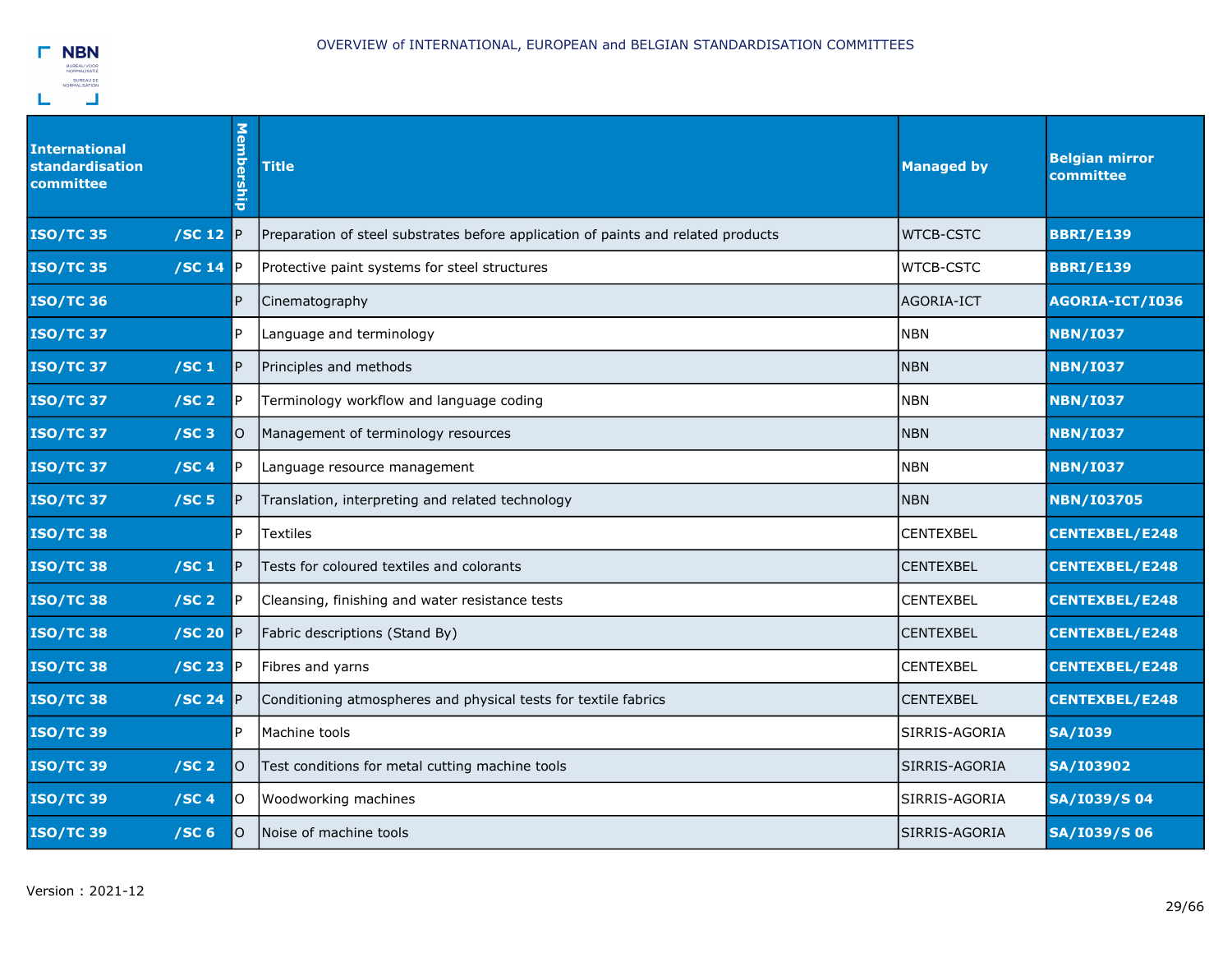

| International<br>standardisation<br>committee | Membership | <b>Title</b>                                            | <b>Managed by</b> | <b>Belgian mirror</b><br>committee |
|-----------------------------------------------|------------|---------------------------------------------------------|-------------------|------------------------------------|
| <b>ISO/TC 39</b><br>/SC8                      | lo.        | Work holding spindles and chucks                        | SIRRIS-AGORIA     | <b>SA/I03908</b>                   |
| <b>ISO/TC 39</b><br>/SC 10                    | 0          | Safety                                                  | SIRRIS-AGORIA     | SA/I039/S 10                       |
| <b>ISO/TC 41</b>                              | l P        | Pulleys and belts (including veebelts)                  | <b>NBN</b>        | <b>NBN/E188</b>                    |
| <b>ISO/TC 41</b><br>/SC <sub>1</sub>          | lo.        | Friction                                                | <b>NBN</b>        | <b>NBN/E188</b>                    |
| <b>ISO/TC 41</b><br>/SC3                      | l P        | Conveyor belts                                          | <b>NBN</b>        | <b>NBN/E188</b>                    |
| /SC4<br><b>ISO/TC 41</b>                      | O          | Synchronous belt drives                                 | <b>NBN</b>        | <b>NBN/E188</b>                    |
| <b>ISO/TC 42</b>                              | P          | Photography                                             | <b>NBN</b>        | <b>NBN/I042</b>                    |
| <b>ISO/TC 43</b>                              | IP.        | Acoustics                                               | <b>WTCB-CSTC</b>  | <b>BBRI/E126</b>                   |
| <b>ISO/TC 43</b><br>/SC <sub>1</sub>          | IP.        | Noise                                                   | SIRRIS-AGORIA     | <b>SA/I04301</b>                   |
| <b>ISO/TC 43</b><br>/SC <sub>2</sub>          | IP.        | Building acoustics                                      | <b>WTCB-CSTC</b>  | <b>BBRI/E126</b>                   |
| <b>ISO/TC 43</b><br>/SC3                      | P          | Underwater acoustics                                    | <b>NBN</b>        | <b>NBN/I4303</b>                   |
| <b>ISO/TC 44</b>                              | lo.        | Welding and allied processes                            | BIL-IBS           | <b>BWI/E121</b>                    |
| /SC3<br><b>ISO/TC 44</b>                      | lP.        | Welding consumables                                     | BIL-IBS           | <b>BWI/BSC2</b>                    |
| <b>ISO/TC 44</b><br>/SC <sub>5</sub>          | P          | Testing and inspection of welds                         | <b>BIL-IBS</b>    | <b>BWI/BSC3</b>                    |
| <b>ISO/TC 44</b><br>/SC <sub>6</sub>          | P.         | Resistance welding and allied mechanical joining        | <b>BIL-IBS</b>    | <b>BWI/BSC4</b>                    |
| <b>ISO/TC 44</b><br>$/SC$ 7                   | P          | Representation and terms                                | BIL-IBS           | <b>BWI/BSC6</b>                    |
| <b>ISO/TC 44</b><br>/SC8                      | lo.        | Equipment for gas welding, cutting and allied processes | BIL-IBS           | <b>BWI/BSC7</b>                    |
| <b>ISO/TC 44</b><br>/SC <sub>9</sub>          | P          | Health and safety                                       | <b>BIL-IBS</b>    | <b>BWI/BSC5</b>                    |
| <b>ISO/TC 44</b><br>$/SC$ 10 $P$              |            | Quality management in the field of welding              | BIL-IBS           | <b>BWI/BSC1</b>                    |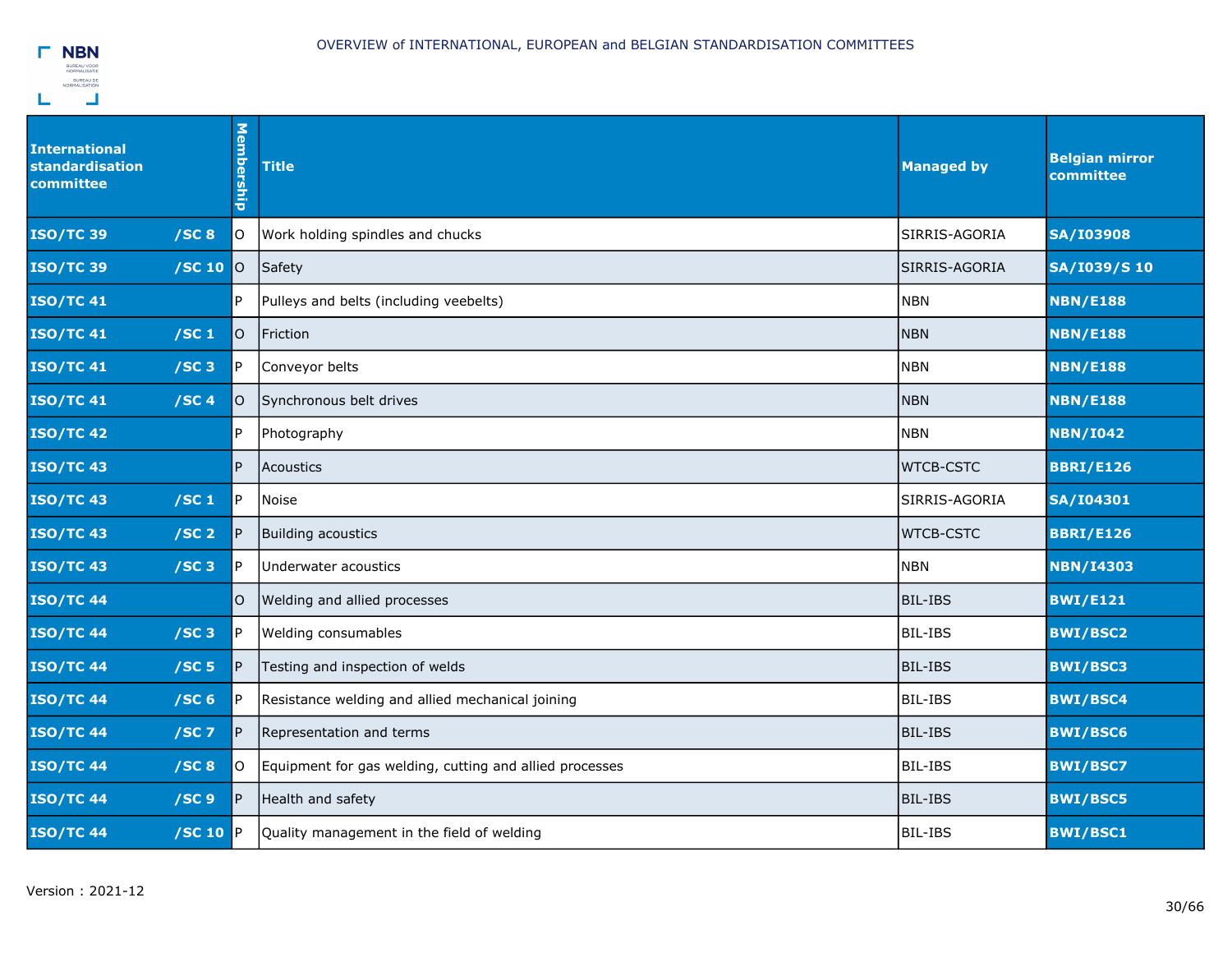

| <b>International</b><br>standardisation<br>committee | <b>Membership</b> | <b>Title</b>                                                          | <b>Managed by</b> | <b>Belgian mirror</b><br>committee |
|------------------------------------------------------|-------------------|-----------------------------------------------------------------------|-------------------|------------------------------------|
| <b>ISO/TC 44</b><br>/SC 11                           | <b>IP</b>         | Qualification requirements for welding and allied processes personnel | <b>BIL-IBS</b>    | <b>BWI/BSC1</b>                    |
| <b>ISO/TC 44</b><br>/SC 12                           | <b>O</b>          | Soldering materials                                                   | <b>BIL-IBS</b>    | <b>BWI/BSC7</b>                    |
| <b>ISO/TC 44</b><br>$/$ SC 13 $ $ O                  |                   | Brazing materials and processes                                       | <b>BIL-IBS</b>    | <b>BWI/BSC7</b>                    |
| <b>ISO/TC44</b><br>/SC 14                            | IP.               | Welding and brazing in aerospace                                      | BIL-IBS           | <b>BWI/BSC6</b>                    |
| <b>ISO/TC 45</b>                                     | O                 | Rubber and rubber products                                            | <b>BECETEL</b>    | BECETEL/I045                       |
| <b>ISO/TC 45</b><br>/SC <sub>1</sub>                 | P.                | Rubber and plastics hoses and hose assemblies                         | <b>BECETEL</b>    | <b>BECETEL/E218</b>                |
| <b>ISO/TC 45</b><br>/SC <sub>2</sub>                 | O                 | Testing and analysis                                                  | <b>BECETEL</b>    | BECETEL/I045                       |
| $/SC$ 3<br><b>ISO/TC 45</b>                          | lO.               | Raw materials (including latex) for use in the rubber industry        | <b>BECETEL</b>    | BECETEL/I045                       |
| <b>ISO/TC 45</b><br>/SC <sub>4</sub>                 | $\circ$           | Products (other than hoses)                                           | <b>BECETEL</b>    | BECETEL/I045                       |
| <b>ISO/TC 46</b>                                     | P.                | Information and documentation                                         | <b>NBN</b>        | <b>NBN/I046</b>                    |
| <b>ISO/TC 46</b><br>/SC <sub>4</sub>                 | IP.               | Technical interoperability                                            | <b>NBN</b>        | <b>NBN/I04604</b>                  |
| <b>ISO/TC 46</b><br>/SC8                             | P.                | Quality - Statistics and performance evaluation                       | <b>NBN</b>        | <b>NBN/I046</b>                    |
| <b>ISO/TC 46</b><br>/SC <sub>9</sub>                 | P                 | Identification and description                                        | <b>NBN</b>        | <b>NBN/I04609</b>                  |
| <b>ISO/TC 46</b><br>/SC 10                           | IP.               | Requirements for document storage and conditions for preservation     | <b>NBN</b>        | <b>NBN/I04610</b>                  |
| <b>ISO/TC 46</b><br>/SC 11 $\vert$ P                 |                   | Archives/records management                                           | <b>NBN</b>        | <b>NBN/I04611</b>                  |
| <b>ISO/TC 47</b><br>/SC <sub>1</sub>                 | lO.               | General methods (Stand By)                                            | <b>NBN</b>        | <b>NBN/I047</b>                    |
| <b>ISO/TC48</b>                                      | O                 | Laboratory equipment                                                  | beMedTech         | beMedTech/E332                     |
| <b>ISO/TC48</b><br>$/SC$ 3                           | ΙO                | Thermometers                                                          | beMedTech         | beMedTech/E332                     |
| <b>ISO/TC48</b><br>/SC <sub>4</sub>                  | O                 | Density measuring instruments                                         | beMedTech         | beMedTech/E332                     |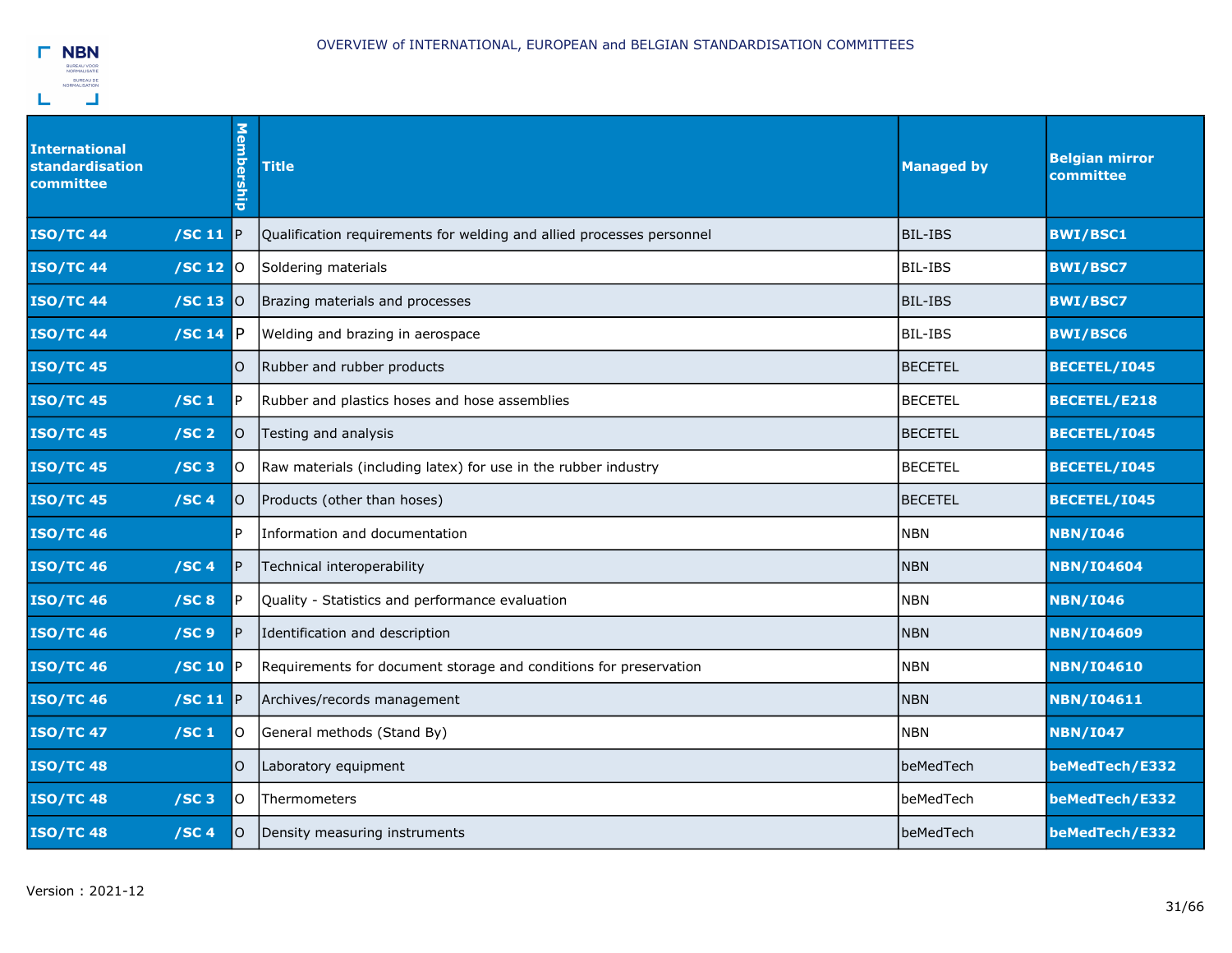

| <b>International</b><br>standardisation<br>committee | Membership | <b>Title</b>                                            | <b>Managed by</b> | <b>Belgian mirror</b><br>committee |
|------------------------------------------------------|------------|---------------------------------------------------------|-------------------|------------------------------------|
| <b>ISO/TC 51</b>                                     | P          | Pallets for unit load method of materials handling      | BVI-IBE           | <b>IBE-BVI/I051</b>                |
| <b>ISO/TC 52</b>                                     | P          | Light gauge metal containers                            | BVI-IBE           | <b>IBE-BVI/I052</b>                |
| <b>ISO/TC 58</b>                                     | P          | <b>Gas cylinders</b>                                    | <b>NBN</b>        | <b>NBN/E023</b>                    |
| <b>ISO/TC 58</b><br>/SC <sub>2</sub>                 | P          | Cylinder fittings                                       | <b>NBN</b>        | <b>NBN/E023</b>                    |
| <b>ISO/TC 58</b><br>/SC3                             | P.         | Cylinder design                                         | <b>INBN</b>       | <b>NBN/E023</b>                    |
| <b>ISO/TC 58</b><br>/SC <sub>4</sub>                 | P          | Operational requirements for gas cylinders              | <b>NBN</b>        | <b>NBN/E023</b>                    |
| <b>ISO/TC 59</b>                                     | P          | Buildings and civil engineering works                   | <b>WTCB-CSTC</b>  | <b>BBRI/I059</b>                   |
| /SC <sub>2</sub><br><b>ISO/TC 59</b>                 | P          | Terminology and harmonization of languages              | <b>WTCB-CSTC</b>  | <b>BBRI/I05902</b>                 |
| <b>ISO/TC 59</b><br>/SC8                             | P.         | Sealants                                                | <b>WTCB-CSTC</b>  | <b>BBRI/E349</b>                   |
| <b>ISO/TC 59</b><br>/SC 13                           | IP.        | Organization of information about construction works    | <b>WTCB-CSTC</b>  | <b>BBRI/E442</b>                   |
| <b>ISO/TC 59</b><br>/SC 14                           | IP.        | Design life                                             | <b>WTCB-CSTC</b>  | <b>BBRI/E350</b>                   |
| <b>ISO/TC 59</b><br>/SC 16                           | P          | Accessibility and usability of the built environment    | <b>WTCB-CSTC</b>  | <b>BBRI/I05916</b>                 |
| <b>ISO/TC 59</b><br>/SC 17                           | P          | Sustainability in buildings and civil engineering works | <b>WTCB-CSTC</b>  | <b>BBRI/E350</b>                   |
| <b>ISO/TC 60</b>                                     | P          | Gears                                                   | SIRRIS-AGORIA     | <b>SA/I060</b>                     |
| <b>ISO/TC 60</b><br>/SC <sub>1</sub>                 | lO.        | Nomenclature and wormgearing                            | SIRRIS-AGORIA     | <b>SA/I06001</b>                   |
| /SC <sub>2</sub><br><b>ISO/TC 60</b>                 | IP.        | Gear capacity calculation                               | SIRRIS-AGORIA     | <b>SA/I06002</b>                   |
| <b>ISO/TC 61</b>                                     | P          | Plastics                                                | <b>BECETEL</b>    | BECETEL/E249                       |
| /SC <sub>1</sub><br><b>ISO/TC 61</b>                 | P          | Terminology                                             | <b>BECETEL</b>    | <b>BECETEL/E249</b>                |
| <b>ISO/TC 61</b><br>/SC <sub>2</sub>                 | P          | Mechanical behavior                                     | <b>BECETEL</b>    | <b>BECETEL/E249</b>                |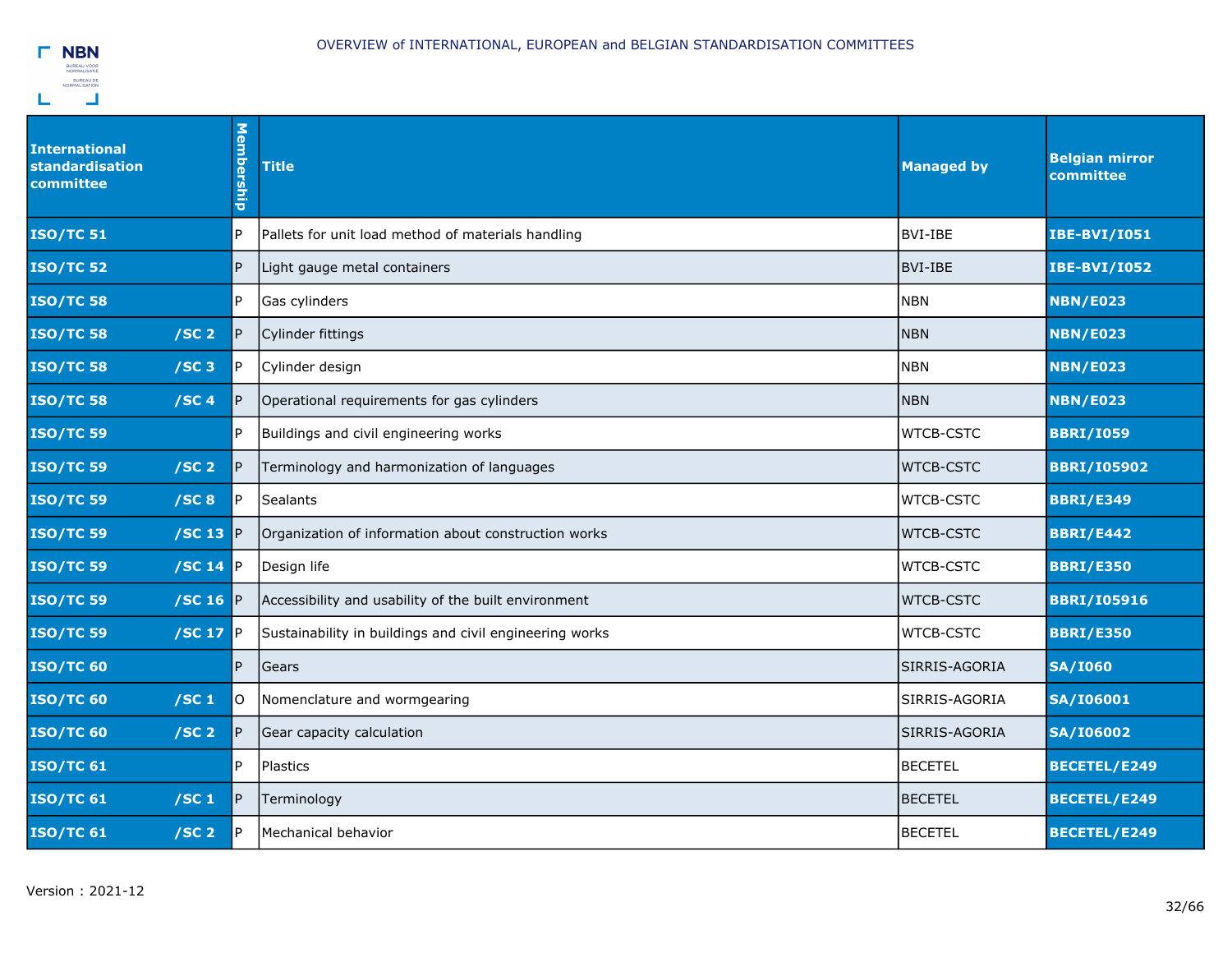

| <b>International</b><br><b>standardisation</b><br>committee |                           | <b>Membership</b> | <b>Title</b>                                                                                            | <b>Managed by</b>   | <b>Belgian mirror</b><br>committee |
|-------------------------------------------------------------|---------------------------|-------------------|---------------------------------------------------------------------------------------------------------|---------------------|------------------------------------|
| <b>ISO/TC 61</b>                                            | /SC <sub>4</sub>          | P                 | Burning behaviour                                                                                       | <b>BECETEL</b>      | <b>BECETEL/E249</b>                |
| <b>ISO/TC 61</b>                                            | /SC <sub>5</sub>          | P                 | Physical-chemical properties                                                                            | <b>BECETEL</b>      | <b>BECETEL/E249</b>                |
| <b>ISO/TC 61</b>                                            | /SC <sub>6</sub>          | $\mathsf{P}$      | Ageing, chemical and environmental resistance                                                           | <b>BECETEL</b>      | <b>BECETEL/E249</b>                |
| <b>ISO/TC 61</b>                                            | /SC <sub>9</sub>          | P.                | Thermoplastic materials                                                                                 | <b>BECETEL</b>      | <b>BECETEL/E249</b>                |
| <b>ISO/TC 61</b>                                            | /SC 10                    | P                 | Cellular plastics                                                                                       | <b>BECETEL</b>      | <b>BECETEL/E249</b>                |
| <b>ISO/TC 61</b>                                            | /SC 11 $\mathbb{P}$       |                   | Products                                                                                                | <b>BECETEL</b>      | <b>BECETEL/E249</b>                |
| <b>ISO/TC 61</b>                                            | $ $ /SC 12 $ P $          |                   | Thermosetting materials                                                                                 | <b>BECETEL</b>      | <b>BECETEL/E249</b>                |
| <b>ISO/TC 61</b>                                            | /SC 13 P                  |                   | Composites and reinforcement fibres                                                                     | <b>BECETEL</b>      | BECETEL/E249                       |
| <b>ISO/TC 61</b>                                            | $\sqrt{SC}$ 14 $\sqrt{P}$ |                   | Plastics and environment                                                                                | <b>BECETEL</b>      | <b>BECETEL/E249</b>                |
| <b>ISO/TC 63</b>                                            |                           | P                 | Glass containers                                                                                        | <b>CRIBC-CWOBKN</b> | <b>BCRC/I063</b>                   |
| <b>ISO/TC 67</b>                                            |                           | <b>P</b>          | Materials, equipment and offshore structures for petroleum, petrochemical and natural gas<br>industries | <b>NBN</b>          | <b>NBN/E012</b>                    |
| <b>ISO/TC 67</b>                                            | /SC <sub>2</sub>          | $\mathsf{P}$      | Pipeline transportation systems                                                                         | <b>NBN</b>          | <b>NBN/I06702</b>                  |
| <b>ISO/TC 67</b>                                            | /SC3                      | P                 | Drilling and completion fluids, and well cements                                                        | <b>NBN</b>          | <b>NBN/E012</b>                    |
| <b>ISO/TC 67</b>                                            | /SC <sub>4</sub>          | lO.               | Drilling and production equipment                                                                       | <b>NBN</b>          | <b>NBN/E012</b>                    |
| <b>ISO/TC 67</b>                                            | /SC <sub>5</sub>          | $\overline{P}$    | Casing, tubing and drill pipe                                                                           | <b>NBN</b>          | <b>NBN/E012</b>                    |
| <b>ISO/TC 67</b>                                            | /SC <sub>6</sub>          | P.                | Processing equipment and systems                                                                        | <b>NBN</b>          | <b>NBN/E012</b>                    |
| <b>ISO/TC 67</b>                                            | $/SC$ 7                   | lO.               | Offshore structures                                                                                     | <b>NBN</b>          | <b>NBN/E012</b>                    |
| <b>ISO/TC 67</b>                                            | /SC <sub>9</sub>          | P                 | Liquefied natural gas installations and equipment                                                       | <b>NBN</b>          | <b>NBN/E282</b>                    |
| <b>ISO/TC 68</b>                                            |                           | $\overline{P}$    | <b>Financial Services</b>                                                                               | <b>NBN</b>          | <b>NBN/I068</b>                    |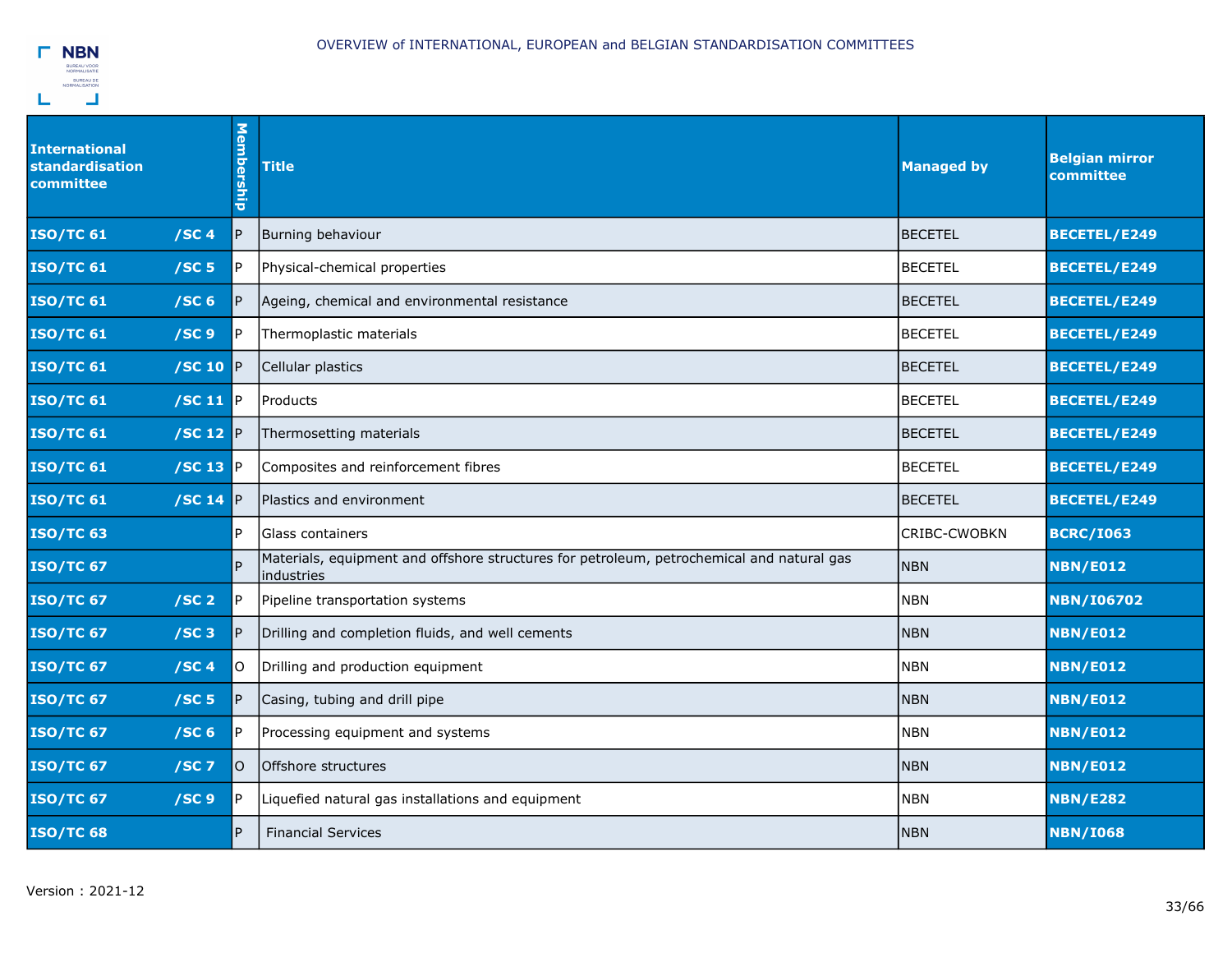

| <b>International</b><br><b>standardisation</b><br>committee | Membership | <b>Title</b>                                                                           | <b>Managed by</b> | <b>Belgian mirror</b><br>committee |
|-------------------------------------------------------------|------------|----------------------------------------------------------------------------------------|-------------------|------------------------------------|
| <b>ISO/TC 68</b><br>/SC8                                    | P.         | Reference data for financial services                                                  | <b>NBN</b>        | <b>NBN/I06808</b>                  |
| <b>ISO/TC 69</b>                                            | $\circ$    | Applications of statistical methods                                                    | <b>NBN</b>        | <b>NBN/I069</b>                    |
| <b>ISO/TC 69</b><br>/SC <sub>1</sub>                        | lO.        | Terminology and symbols                                                                | <b>NBN</b>        | <b>NBN/I069</b>                    |
| <b>ISO/TC 69</b><br>/SC4                                    | lO.        | Applications of statistical methods in product and process management                  | <b>NBN</b>        | <b>NBN/I069</b>                    |
| <b>ISO/TC 69</b><br>/SC <sub>5</sub>                        | O          | Acceptance sampling                                                                    | <b>NBN</b>        | <b>NBN/I069</b>                    |
| <b>ISO/TC 69</b><br>/SC <sub>6</sub>                        | lO.        | Measurement methods and results                                                        | <b>NBN</b>        | <b>NBN/I06906</b>                  |
| <b>ISO/TC 69</b><br>$/SC$ 7                                 | lO.        | Applications of statistical and related techniques for the implementation of Six Sigma | <b>NBN</b>        | <b>NBN/I069</b>                    |
| <b>ISO/TC 70</b>                                            | P          | Internal combustion engines                                                            | SIRRIS-AGORIA     | <b>SA/I070</b>                     |
| <b>ISO/TC 70</b><br>$/SC$ 7                                 | IP.        | Tests for lubricating oil filters                                                      | SIRRIS-AGORIA     | <b>SA/I07007</b>                   |
| <b>ISO/TC 70</b><br>/SC8                                    | lO.        | Exhaust gas emission measurement                                                       | SIRRIS-AGORIA     | <b>SA/I07008</b>                   |
| <b>ISO/TC71</b>                                             | O          | Concrete, reinforced concrete and pre-stressed concrete                                | <b>CRIC-OCCN</b>  | <b>CRIC-OCCN/E104</b>              |
| /SC <sub>1</sub><br><b>ISO/TC 71</b>                        | lo.        | Test methods for concrete                                                              | <b>CRIC-OCCN</b>  | CRIC-OCCN/E10401                   |
| <b>ISO/TC71</b><br>$/SC$ 3                                  | lO.        | Concrete production and execution of concrete structures                               | <b>CRIC-OCCN</b>  | <b>CRIC-OCCN/E104</b>              |
| <b>ISO/TC 71</b><br>/SC4                                    | O          | Performance requirements for structural concrete                                       | <b>CRIC-OCCN</b>  | <b>CRIC-OCCN/E104</b>              |
| <b>ISO/TC 71</b><br>/SC <sub>5</sub>                        | lo.        | Simplified design standard for concrete structures                                     | <b>CRIC-OCCN</b>  | <b>CRIC-OCCN/E104</b>              |
| /SC <sub>6</sub><br><b>ISO/TC71</b>                         | lO.        | Non-traditional reinforcing materials for concrete structures                          | <b>CRIC-OCCN</b>  | <b>CRIC-OCCN/E104</b>              |
| <b>ISO/TC 71</b><br>$/SC$ 7                                 | lo.        | Maintenance and repair of concrete structures                                          | <b>CRIC-OCCN</b>  | <b>CRIC-OCCN/E104</b>              |
| <b>ISO/TC 71</b><br>/SC8                                    | lO.        | Environmental management for concrete and concrete structures                          | <b>CRIC-OCCN</b>  | <b>CRIC-OCCN/E104</b>              |
| <b>ISO/TC72</b>                                             | P          | Textile machinery and accessories                                                      | SIRRIS-AGORIA     | <b>SA/I072</b>                     |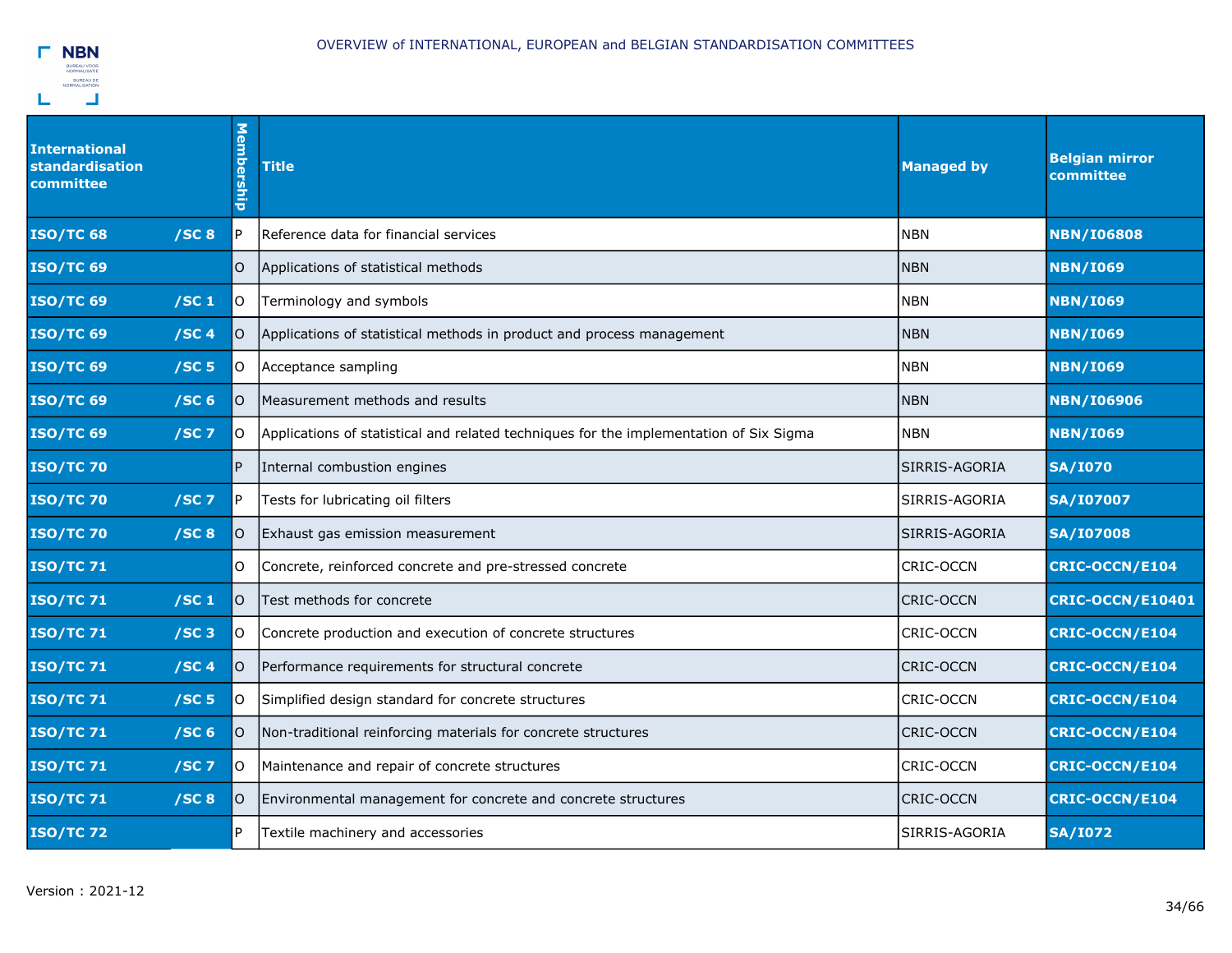

| <b>International</b><br>standardisation<br>committee | Membership     | <b>Title</b>                                                                                              | <b>Managed by</b> | <b>Belgian mirror</b><br>committee |
|------------------------------------------------------|----------------|-----------------------------------------------------------------------------------------------------------|-------------------|------------------------------------|
| /SC <sub>1</sub><br><b>ISO/TC72</b>                  | O              | Spinning preparatory, spinning, twisting and winding machinery and accessories                            | SIRRIS-AGORIA     | <b>SA/I07201</b>                   |
| /SC3<br><b>ISO/TC72</b>                              | l P            | Machinery for fabric manufacturing including preparatory machinery and accessories                        | SIRRIS-AGORIA     | <b>SA/I07203</b>                   |
| /SC4<br><b>ISO/TC72</b>                              | lO.            | Dyeing and finishing machinery and accessories                                                            | SIRRIS-AGORIA     | <b>SA/I072/S04</b>                 |
| <b>ISO/TC72</b><br>/SC <sub>5</sub>                  | IP.            | Industrial laundry and dry-cleaning machinery and accessories                                             | SIRRIS-AGORIA     | <b>SA/I07205</b>                   |
| /SC8<br><b>ISO/TC72</b>                              | IP.            | Safety requirements for textile machinery                                                                 | SIRRIS-AGORIA     | <b>SA/I07208</b>                   |
| <b>ISO/TC 74</b>                                     | lS.            | Cement and lime                                                                                           | CRIC-OCCN         | <b>CRIC-OCCN/E051</b>              |
| <b>ISO/TC 76</b>                                     |                | Transfusion, infusion and injection, and blood processing equipment for medical and<br>pharmaceutical use | beMedTech         | beMedTech/I076                     |
| <b>ISO/TC 77</b>                                     | lS             | Products in fibre reinforced cement                                                                       | CRIC-OCCN         | <b>CRIC-OCCN/I077</b>              |
| <b>ISO/TC83</b>                                      | IP.            | Sports and other recreational facilities and equipment                                                    | <b>NBN</b>        | <b>NBN/E136</b>                    |
| <b>ISO/TC84</b>                                      | P              | Devices for administration of medicinal products and catheters                                            | beMedTech         | beMedTech/I084                     |
| <b>ISO/TC 85</b>                                     | $\overline{P}$ | Nuclear energy, nuclear technologies, and radiological protection                                         | <b>NBN</b>        | <b>NBN/I085</b>                    |
| /SC <sub>2</sub><br><b>ISO/TC85</b>                  | P              | Radiological protection                                                                                   | <b>NBN</b>        | <b>NBN/I08502</b>                  |
| /SC <sub>5</sub><br><b>ISO/TC 85</b>                 | IP.            | Nuclear installations, processes and technologies                                                         | <b>NBN</b>        | <b>NBN/I08505</b>                  |
| <b>ISO/TC 85</b><br>/SC <sub>6</sub>                 | l P            | Reactor technology                                                                                        | <b>NBN</b>        | <b>NBN/I08506</b>                  |
| <b>ISO/TC 86</b>                                     | P              | Refrigeration and air-conditioning                                                                        | SIRRIS-AGORIA     | <b>SA/I086</b>                     |
| <b>ISO/TC 86</b><br>/SC <sub>1</sub>                 | lP.            | Safety and environmental requirements for refrigerating systems                                           | SIRRIS-AGORIA     | <b>SA/I08601</b>                   |
| <b>ISO/TC 86</b><br>/SC4                             | IP.            | Testing and rating of refrigerant compressors                                                             | SIRRIS-AGORIA     | <b>SA/I08604</b>                   |
| <b>ISO/TC86</b><br>/SC <sub>6</sub>                  | IP.            | Testing and rating of air-conditioners and heat pumps                                                     | SIRRIS-AGORIA     | <b>SA/I08606</b>                   |
| <b>ISO/TC86</b><br>$/SC$ 7                           | lO.            | Testing and rating of commercial refrigerated display cabinets                                            | SIRRIS-AGORIA     | <b>SA/I08607</b>                   |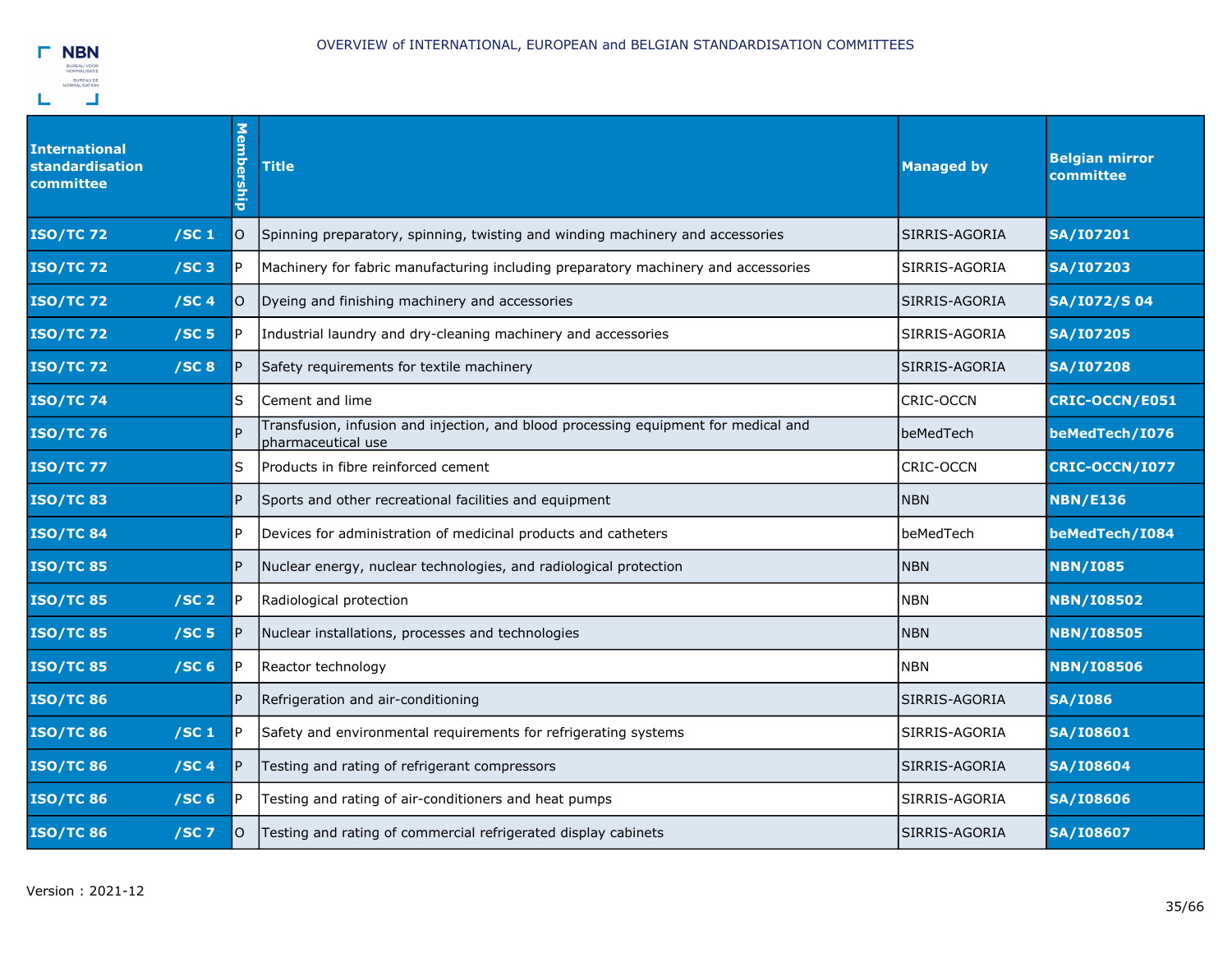

| <b>International</b><br>standardisation<br>committee | Membership     | <b>Title</b>                                         | <b>Managed by</b> | <b>Belgian mirror</b><br>committee |
|------------------------------------------------------|----------------|------------------------------------------------------|-------------------|------------------------------------|
| /SC8<br><b>ISO/TC86</b>                              | P              | Refrigerants and refrigeration lubricants            | SIRRIS-AGORIA     | <b>SA/I08608</b>                   |
| <b>ISO/TC89</b>                                      | $\overline{P}$ | Wood-based panels                                    | WOOD.BE           | <b>WOOD/E112</b>                   |
| <b>ISO/TC89</b><br>/SC <sub>1</sub>                  | IP.            | Fibre boards                                         | WOOD.BE           | <b>WOOD/E112</b>                   |
| <b>ISO/TC89</b><br>/SC <sub>2</sub>                  | $\overline{P}$ | Particle boards                                      | WOOD.BE           | <b>WOOD/E112</b>                   |
| /SC3<br><b>ISO/TC89</b>                              | P.             | Plywood                                              | WOOD.BE           | <b>WOOD/E112</b>                   |
| <b>ISO/TC 91</b>                                     | $\circ$        | Surface active agents                                | <b>NBN</b>        | <b>NBN/E276</b>                    |
| <b>ISO/TC 92</b>                                     | P.             | Fire safety                                          | SIRRIS-AGORIA     | <b>SA/I092</b>                     |
| /SC <sub>1</sub><br><b>ISO/TC 92</b>                 | $\overline{P}$ | Fire initiation and growth                           | SIRRIS-AGORIA     | <b>SA/I09201</b>                   |
| <b>ISO/TC 92</b><br>/SC <sub>2</sub>                 | $\mathsf{P}$   | Fire containment                                     | SIRRIS-AGORIA     | <b>SA/I09202</b>                   |
| /SC3<br><b>ISO/TC 92</b>                             | $\mathsf{P}$   | Fire threat to people and environment                | SIRRIS-AGORIA     | <b>SA/I09203</b>                   |
| /SC <sub>4</sub><br><b>ISO/TC 92</b>                 | $\mathsf{P}$   | Fire safety engineering                              | SIRRIS-AGORIA     | <b>SA/I09204</b>                   |
| <b>ISO/TC 94</b>                                     | P.             | Personal safety -- Protective clothing and equipment | <b>CENTEXBEL</b>  | <b>CENTEXBEL/I094</b>              |
| /SC <sub>1</sub><br><b>ISO/TC 94</b>                 | IP.            | Head protection                                      | <b>CENTEXBEL</b>  | CENTEXBEL/I09401                   |
| <b>ISO/TC 94</b><br>/SC3                             | P              | Foot protection                                      | <b>CENTEXBEL</b>  | <b>CENTEXBEL/109403</b>            |
| <b>ISO/TC 94</b><br>/SC <sub>4</sub>                 | P              | Personal equipment for protection against falls      | <b>CENTEXBEL</b>  | CENTEXBEL/I09404                   |
| /SC <sub>6</sub><br><b>ISO/TC 94</b>                 | P              | Eye and face protection                              | <b>CENTEXBEL</b>  | CENTEXBEL/I09406                   |
| $/$ SC 13 $P$<br><b>ISO/TC 94</b>                    |                | Protective clothing                                  | <b>CENTEXBEL</b>  | CENTEXBEL/I09413                   |
| <b>ISO/TC 94</b><br>/SC 14 $\mathbb P$               |                | Fire-fighters' personal equipment                    | <b>CENTEXBEL</b>  | CENTEXBEL/I09414                   |
| <b>ISO/TC 94</b><br>$/SC$ 15 $P$                     |                | Respiratory protective devices                       | <b>CENTEXBEL</b>  | <b>CENTEXBEL/E079</b>              |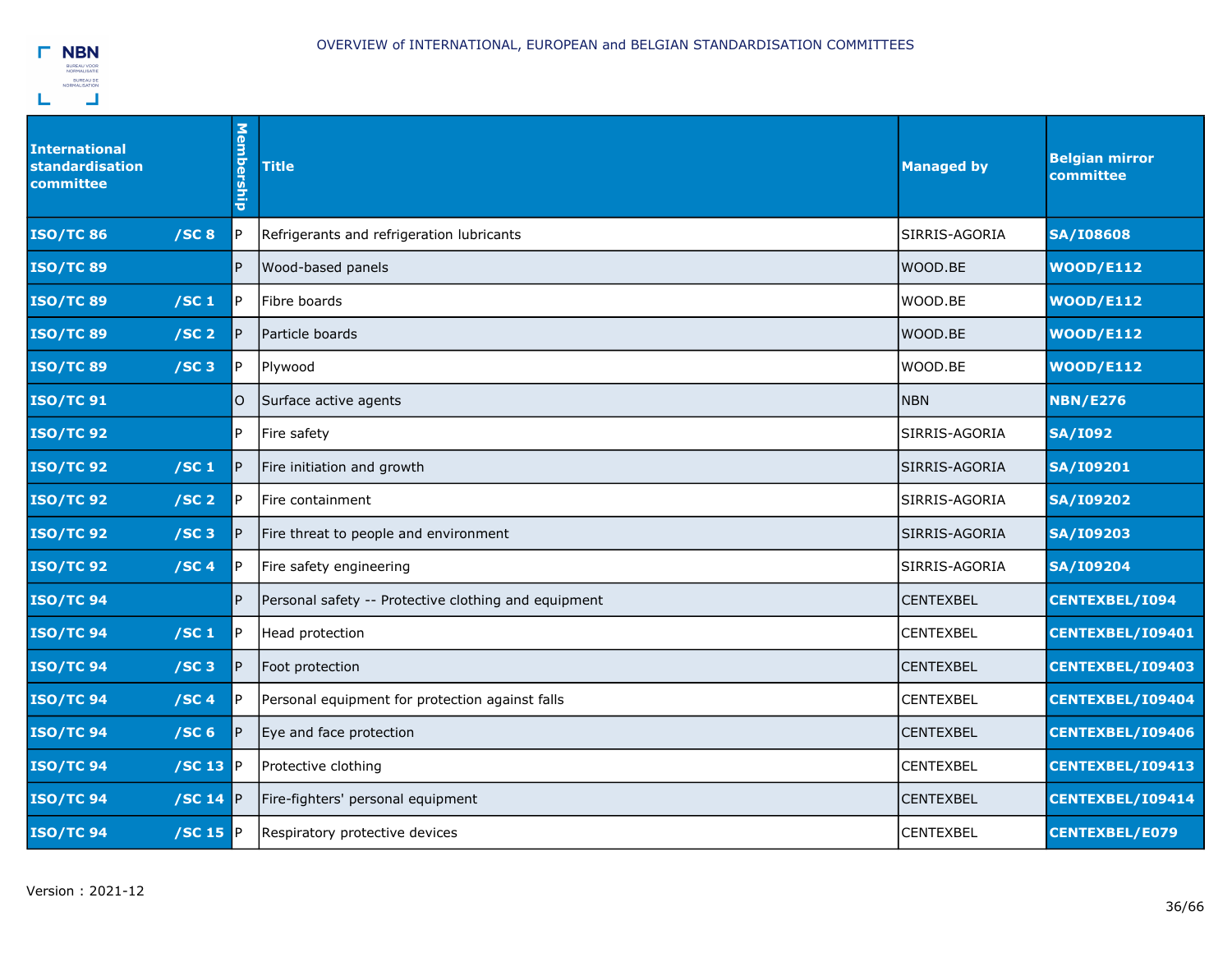| <b>International</b><br><b>standardisation</b><br>committee | <b>Membership</b> | <b>Title</b>                                        | <b>Managed by</b>     | <b>Belgian mirror</b><br>committee     |
|-------------------------------------------------------------|-------------------|-----------------------------------------------------|-----------------------|----------------------------------------|
| <b>ISO/TC 96</b>                                            | P                 | Cranes                                              | SIRRIS-AGORIA         | <b>SA/I096</b>                         |
| <b>ISO/TC 96</b><br>/SC <sub>2</sub>                        | P                 | Terminology                                         | SIRRIS-AGORIA         | <b>SA/I09602</b>                       |
| <b>ISO/TC 96</b><br>/SC3                                    | P                 | Selection of wire ropes                             | SIRRIS-AGORIA         | <b>SA/I09603</b>                       |
| <b>ISO/TC 96</b><br>/SC <sub>4</sub>                        | P                 | Test methods                                        | SIRRIS-AGORIA         | <b>SA/I09604</b>                       |
| <b>ISO/TC 96</b><br>/SC <sub>5</sub>                        | P                 | Use, operation and maintenance                      | SIRRIS-AGORIA         | <b>SA/I09605</b>                       |
| <b>ISO/TC 96</b><br>/SC <sub>6</sub>                        | P                 | Mobile cranes                                       | SIRRIS-AGORIA         | <b>SA/I09606</b>                       |
| <b>ISO/TC 96</b><br>$/SC$ 7                                 | lO.               | Tower cranes                                        | SIRRIS-AGORIA         | SA/I096/S07                            |
| <b>ISO/TC 96</b><br>/SC8                                    | P                 | Jib cranes                                          | SIRRIS-AGORIA         | <b>SA/I09608</b>                       |
| <b>ISO/TC 96</b><br>/SC <sub>9</sub>                        | O                 | Bridge and gantry cranes                            | SIRRIS-AGORIA         | <b>SA/I09609</b>                       |
| <b>ISO/TC 96</b><br>$/SC$ 10                                | <b>IO</b>         | Design principles and requirements                  | SIRRIS-AGORIA         | <b>SA/I09610</b>                       |
| <b>ISO/TC 98</b>                                            | O                 | Bases for design of structures                      | WTCB-CSTC-SECO        | <b>BBRI-</b><br>SECO/E250/25001        |
| <b>ISO/TC 98</b><br>/SC <sub>1</sub>                        | lO.               | Terminology and symbols                             | WTCB-CSTC-SECO        | <b>BBRI-</b><br>SECO/E250/25001        |
| <b>ISO/TC 98</b><br>/SC <sub>2</sub>                        | O                 | Reliability of structures                           | <b>WTCB-CSTC-SECO</b> | <b>BBRI-</b><br><b>SECO/E250/25001</b> |
| <b>ISO/TC 98</b><br>$/SC$ 3                                 | O                 | Loads, forces and other actions                     | WTCB-CSTC-SECO        | <b>BBRI-</b><br>SECO/E250/25001        |
| <b>ISO/TC 101</b>                                           | O                 | Continuous mechanical handling equipment (Stand By) | SIRRIS-AGORIA         | <b>SA/I101</b>                         |
| <b>ISO/TC 105</b>                                           | P                 | Steel wire ropes                                    | <b>NBN</b>            | <b>NBN/E168</b>                        |
| <b>ISO/TC 106</b>                                           | P.                | Dentistry                                           | beMedTech             | beMedTech/E055                         |
| <b>ISO/TC 106</b><br>/SC <sub>1</sub>                       | P                 | Filling and restorative materials                   | beMedTech             | beMedTech/E055                         |
| <b>ISO/TC 106</b><br>/SC <sub>2</sub>                       | P                 | Prosthodontic materials                             | beMedTech             | beMedTech/E055                         |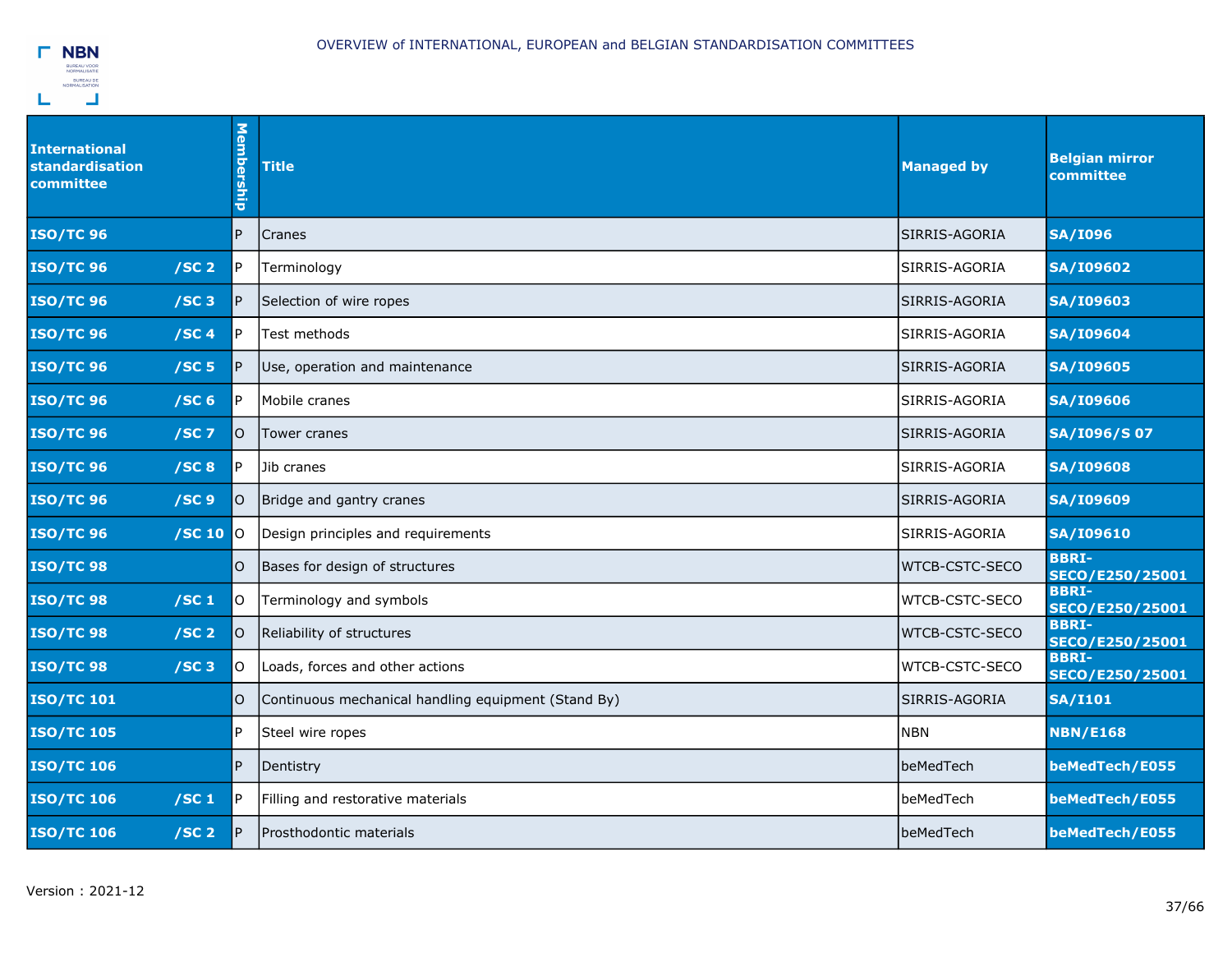| <b>International</b><br><b>standardisation</b><br>committee | <b>Membership</b> | <b>Title</b>                                                                                                    | <b>Managed by</b> | <b>Belgian mirror</b><br>committee |
|-------------------------------------------------------------|-------------------|-----------------------------------------------------------------------------------------------------------------|-------------------|------------------------------------|
| <b>ISO/TC 106</b><br>$/SC$ 3                                | P                 | Terminology                                                                                                     | beMedTech         | beMedTech/E055                     |
| <b>ISO/TC 106</b><br>/SC4                                   | P                 | Dental instruments                                                                                              | beMedTech         | beMedTech/E055                     |
| <b>ISO/TC 106</b><br>/SC <sub>6</sub>                       | P                 | Dental equipment                                                                                                | beMedTech         | beMedTech/E055                     |
| <b>ISO/TC 106</b><br>$/SC$ 7                                | P                 | Oral care products                                                                                              | beMedTech         | beMedTech/E055                     |
| <b>ISO/TC 106</b><br>/SC8                                   |                   | Dental implants                                                                                                 | beMedTech         | beMedTech/E055                     |
| <b>ISO/TC 106</b><br>/SC <sub>9</sub>                       |                   | Dental CAD/CAM systems                                                                                          | beMedTech         | beMedTech/E055                     |
| <b>ISO/TC 107</b>                                           | P                 | Metallic and other inorganic coatings                                                                           | <b>NBN</b>        | <b>NBN/I107</b>                    |
| <b>ISO/TC 107</b><br>/SC3                                   | IO.               | Electrodeposited coatings and related finishes                                                                  | NBN               | <b>NBN/I107</b>                    |
| <b>ISO/TC 107</b><br>$/SC$ 7                                | lO.               | Corrosion tests                                                                                                 | <b>NBN</b>        | <b>NBN/I107</b>                    |
| <b>ISO/TC 107</b><br>/SC8                                   | lO.               | Chemical conversion coatings                                                                                    | <b>NBN</b>        | <b>NBN/I107</b>                    |
| <b>ISO/TC 108</b>                                           | P                 | Mechanical vibration, shock and condition monitoring                                                            | SIRRIS-AGORIA     | <b>SA/I108</b>                     |
| /SC <sub>2</sub><br><b>ISO/TC 108</b>                       | <b>P</b>          | Measurement and evaluation of mechanical vibration and shock as applied to machines, vehicles<br>and structures | SIRRIS-AGORIA     | <b>SA/I10802</b>                   |
| <b>ISO/TC 108</b><br>/SC <sub>4</sub>                       | O                 | Human exposure to mechanical vibration and shock                                                                | SIRRIS-AGORIA     | <b>SA/I10804</b>                   |
| <b>ISO/TC 108</b><br>/SC <sub>5</sub>                       |                   | Condition monitoring and diagnostics of machine systems                                                         | SIRRIS-AGORIA     | <b>SA/I10805</b>                   |
| /SC <sub>6</sub><br><b>ISO/TC 108</b>                       | O                 | Vibration and shock generating systems                                                                          | SIRRIS-AGORIA     | <b>SA/I10806</b>                   |
| <b>ISO/TC 109</b>                                           | P                 | Oil and gas burners                                                                                             | SIRRIS-AGORIA     | <b>SA/I109</b>                     |
| <b>ISO/TC 110</b>                                           | P                 | Industrial trucks                                                                                               | <b>NBN</b>        | <b>NBN/I110</b>                    |
| <b>ISO/TC 110</b><br>/SC <sub>2</sub>                       | P                 | Safety of powered industrial trucks                                                                             | <b>NBN</b>        | <b>NBN/I11002</b>                  |
| <b>ISO/TC 111</b>                                           | O                 | Round steel link chains, chain slings, components and accessories                                               | <b>NBN</b>        | <b>NBN/E168</b>                    |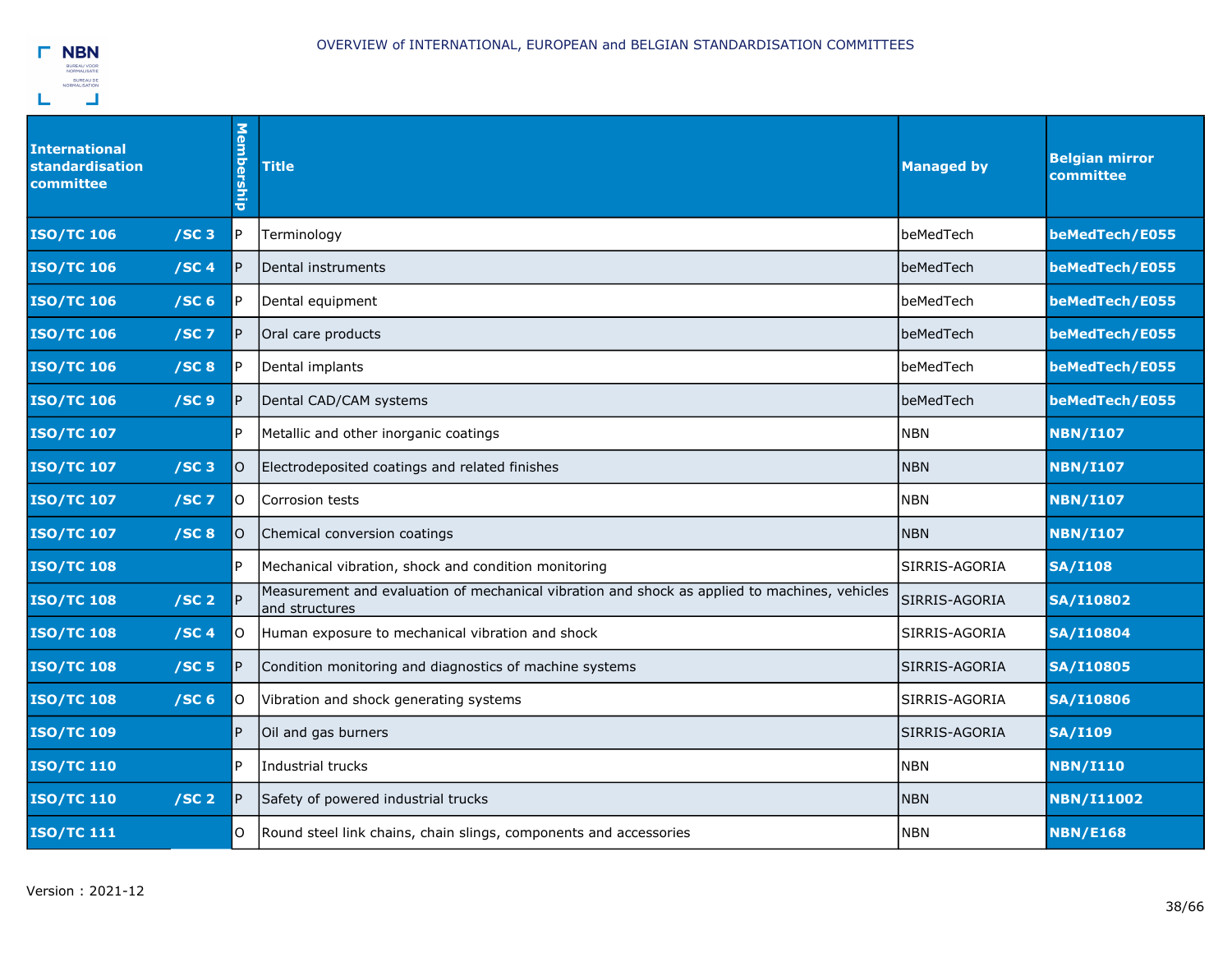

| <b>International</b><br>standardisation<br>committee | Membership | <b>Title</b>                                                                 | <b>Managed by</b> | <b>Belgian mirror</b><br>committee |
|------------------------------------------------------|------------|------------------------------------------------------------------------------|-------------------|------------------------------------|
| <b>ISO/TC 111</b><br>/SC <sub>1</sub>                | IP.        | Chains and chain slings                                                      | <b>NBN</b>        | <b>NBN/E168</b>                    |
| <b>ISO/TC 111</b><br>/SC3                            | P.         | Components and accessories                                                   | <b>NBN</b>        | <b>NBN/E168</b>                    |
| <b>ISO/TC 115</b>                                    | P          | Pumps                                                                        | SIRRIS-AGORIA     | <b>SA/I115</b>                     |
| <b>ISO/TC 115</b><br>/SC <sub>1</sub>                | l P        | Dimensions and technical specifications of pumps                             | SIRRIS-AGORIA     | <b>SA/I11501</b>                   |
| <b>ISO/TC 115</b><br>/SC <sub>2</sub>                | IP.        | Methods of measurement and testing                                           | SIRRIS-AGORIA     | <b>SA/I11502</b>                   |
| <b>ISO/TC 115</b><br>/SC3                            | lO.        | Installation and special application                                         | SIRRIS-AGORIA     | SA/I115/S03                        |
| <b>ISO/TC 117</b>                                    | O.         | Fans                                                                         | SIRRIS-AGORIA     | <b>SA/I117</b>                     |
| <b>ISO/TC 118</b>                                    | l P        | Compressors and pneumatic tools, machines and equipment                      | SIRRIS-AGORIA     | <b>SA/I118</b>                     |
| <b>ISO/TC 118</b><br>/SC <sub>1</sub>                | IP.        | Process compressors                                                          | SIRRIS-AGORIA     | <b>SA/I11801</b>                   |
| <b>ISO/TC 118</b><br>/SC3                            | l P        | Pneumatic tools and machines                                                 | SIRRIS-AGORIA     | <b>SA/I11803</b>                   |
| /SC4<br><b>ISO/TC 118</b>                            | P          | Compressed air treatment technology                                          | SIRRIS-AGORIA     | <b>SA/I11804</b>                   |
| <b>ISO/TC 118</b><br>/SC <sub>6</sub>                | l P        | Air compressors and compressed air systems                                   | SIRRIS-AGORIA     | <b>SA/I11806</b>                   |
| <b>ISO/TC 119</b>                                    | O          | Powder metallurgy                                                            | SIRRIS-AGORIA     | <b>SA/I119</b>                     |
| <b>ISO/TC 119</b><br>/SC <sub>2</sub>                | lO.        | (Sampling and testing methods for powders (including powders for hardmetals) | SIRRIS-AGORIA     | <b>SA/I11902</b>                   |
| <b>ISO/TC 121</b>                                    | P          | Anaesthetic and respiratory equipment                                        | beMedTech         | beMedTech/E215                     |
| <b>ISO/TC 121</b><br>/SC <sub>1</sub>                | IP.        | Breathing attachments and anaesthetic machines                               | beMedTech         | beMedTech/E215                     |
| <b>ISO/TC 121</b><br>/SC <sub>2</sub>                | IP.        | Airways and related equipment                                                | beMedTech         | beMedTech/E215                     |
| <b>ISO/TC 121</b><br>/SC3                            | l P        | Lung ventilators and related equipment                                       | beMedTech         | beMedTech/E215                     |
| <b>ISO/TC 121</b><br>/SC <sub>4</sub>                | P          | Terminology and semantics                                                    | beMedTech         | beMedTech/E215                     |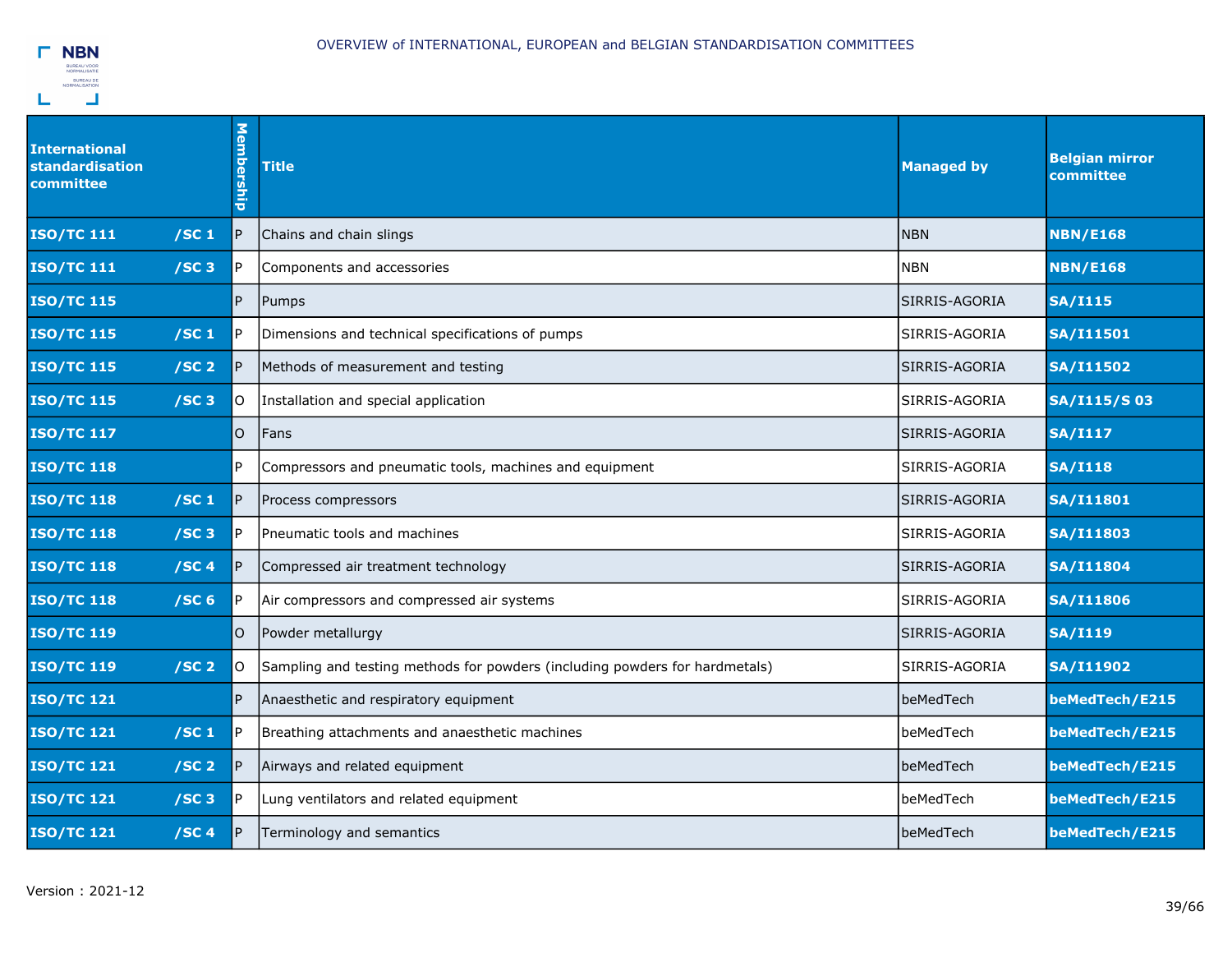

| <b>International</b><br>standardisation<br>committee | Membership | <b>Title</b>                                                                                                      | <b>Managed by</b> | <b>Belgian mirror</b><br>committee |
|------------------------------------------------------|------------|-------------------------------------------------------------------------------------------------------------------|-------------------|------------------------------------|
| <b>ISO/TC 121</b><br>/SC <sub>6</sub>                | IP.        | Medical gas systems                                                                                               | beMedTech         | beMedTech/E215                     |
| <b>ISO/TC 121</b><br>/SC8                            | P          | Suction devices for hospital and emergency care use                                                               | beMedTech         | beMedTech/E215                     |
| <b>ISO/TC 122</b>                                    | IP.        | Packaging                                                                                                         | <b>BVI-IBE</b>    | <b>IBE-BVI/I122</b>                |
| <b>ISO/TC 122</b><br>/SC3                            | <b>P</b>   | Performance requirements and tests for means of packaging, packages and unit loads (as<br>required by ISO/TC 122) | <b>BVI-IBE</b>    | <b>IBE-BVI/I122</b>                |
| /SC <sub>4</sub><br><b>ISO/TC 122</b>                | l P        | Packaging and Environment                                                                                         | <b>BVI-IBE</b>    | IBE-BVI/I12204                     |
| <b>ISO/TC 126</b>                                    | P.         | Tobacco and tobacco products                                                                                      | <b>NBN</b>        | <b>NBN/I126</b>                    |
| <b>ISO/TC 126</b><br>/SC <sub>1</sub>                | IP.        | Physical and dimensional tests                                                                                    | <b>NBN</b>        | <b>NBN/I126</b>                    |
| /SC <sub>2</sub><br><b>ISO/TC 126</b>                | IP.        | Leaf tobacco                                                                                                      | <b>NBN</b>        | <b>NBN/I126</b>                    |
| <b>ISO/TC 126</b><br>/SC3                            | P.         | Vape and vapour products                                                                                          | <b>NBN</b>        | <b>NBN/E437</b>                    |
| <b>ISO/TC 127</b>                                    | <b>P</b>   | Earth-moving machinery                                                                                            | SIRRIS-AGORIA     | <b>SA/I127</b>                     |
| /SC <sub>1</sub><br><b>ISO/TC 127</b>                | IP.        | Test methods relating to safety and machine performance                                                           | SIRRIS-AGORIA     | <b>SA/I12701</b>                   |
| /SC <sub>2</sub><br><b>ISO/TC 127</b>                | P          | Safety, ergonomics and general requirements                                                                       | SIRRIS-AGORIA     | <b>SA/I12702</b>                   |
| <b>ISO/TC 127</b><br>/SC3                            | IP.        | Machine characteristics, electrical and electronic systems, operation and maintenance                             | SIRRIS-AGORIA     | <b>SA/I12703</b>                   |
| <b>ISO/TC 127</b><br>/SC <sub>4</sub>                | IP.        | Terminology, commercial nomenclature, classification and ratings                                                  | SIRRIS-AGORIA     | <b>SA/I12704</b>                   |
| <b>ISO/TC 130</b>                                    | P.         | Graphic technology                                                                                                | <b>NBN</b>        | <b>NBN/I130</b>                    |
| <b>ISO/TC 131</b>                                    | O          | Fluid power systems                                                                                               | <b>NBN</b>        | <b>NBN/I131</b>                    |
| <b>ISO/TC 131</b><br>/SC <sub>4</sub>                | lo         | Connectors and similar products and components                                                                    | <b>NBN</b>        | <b>None</b>                        |
| /SC <sub>6</sub><br><b>ISO/TC 131</b>                | IP.        | Contamination control                                                                                             | <b>NBN</b>        | <b>NBN/I13106</b>                  |
| <b>ISO/TC 133</b>                                    | IP.        | Clothing sizing systems - size designation, size measurement methods and digital fittings                         | <b>CENTEXBEL</b>  | CENTEXBEL/I133                     |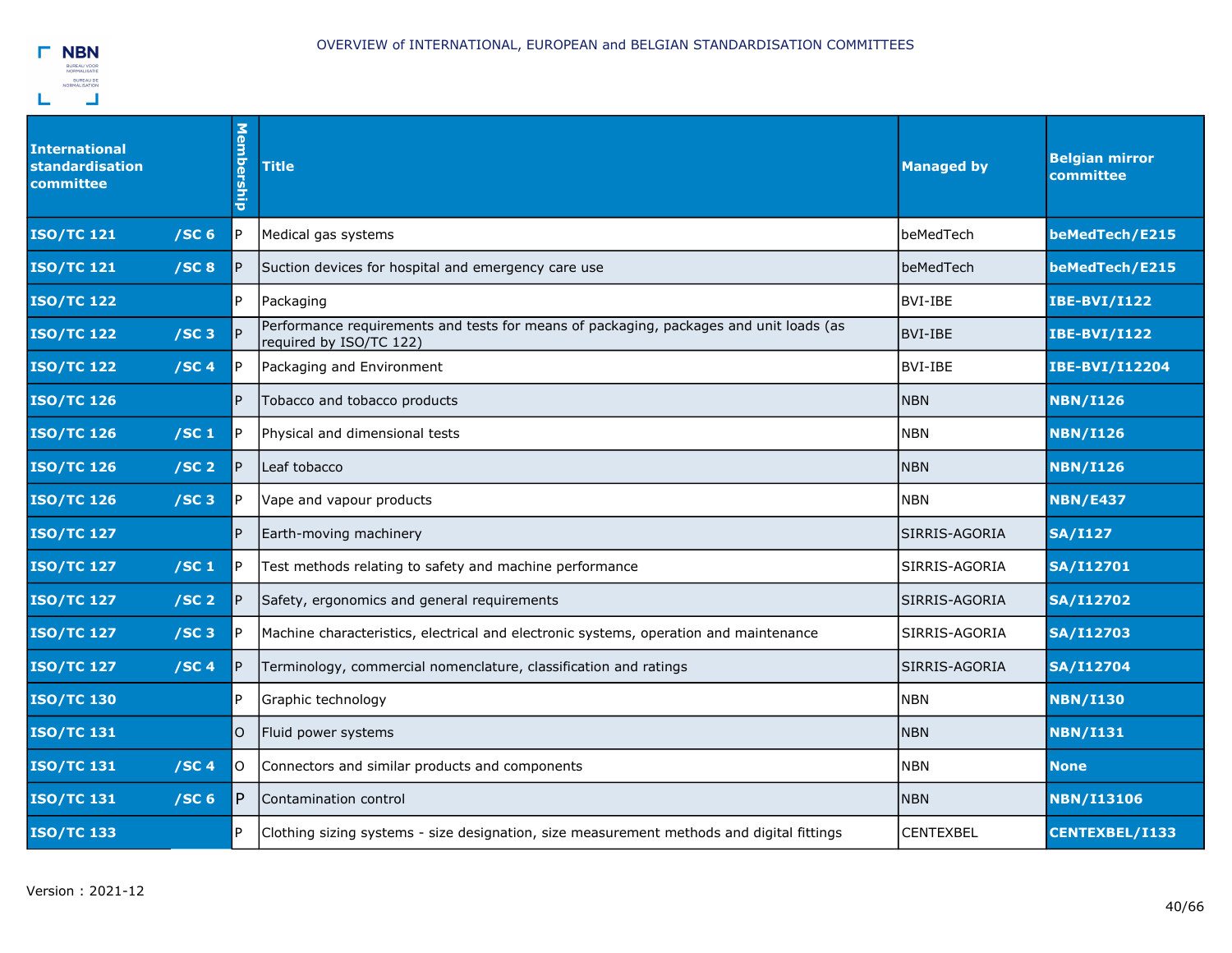

| International<br>standardisation<br>committee | Membership | <b>Title</b>                                                                                                                            | <b>Managed by</b> | <b>Belgian mirror</b><br>committee |
|-----------------------------------------------|------------|-----------------------------------------------------------------------------------------------------------------------------------------|-------------------|------------------------------------|
| <b>ISO/TC 134</b>                             | P.         | Fertilizers and soil conditioners                                                                                                       | <b>NBN</b>        | <b>NBN/E260</b>                    |
| <b>ISO/TC 135</b>                             | P          | Non-destructive testing                                                                                                                 | <b>NBN</b>        | <b>NBN/E138</b>                    |
| /SC <sub>2</sub><br><b>ISO/TC 135</b>         | IO.        | Surface methods                                                                                                                         | <b>NBN</b>        | <b>NBN/E138</b>                    |
| <b>ISO/TC 135</b><br>/SC3                     | lo.        | Ultrasonic testing                                                                                                                      | <b>NBN</b>        | <b>NBN/I13503</b>                  |
| <b>ISO/TC 135</b><br>/SC <sub>5</sub>         | lO.        | Radiographic testing                                                                                                                    | <b>NBN</b>        | <b>NBN/E138</b>                    |
| <b>ISO/TC 135</b><br>/SC <sub>6</sub>         | lo.        | Leak testing                                                                                                                            | <b>NBN</b>        | <b>NBN/E138</b>                    |
| <b>ISO/TC 135</b><br>$/SC$ 7                  | IP.        | Personnel qualification                                                                                                                 | <b>NBN</b>        | <b>NBN/E138</b>                    |
| /SC8<br><b>ISO/TC 135</b>                     | lO.        | Thermographic testing                                                                                                                   | <b>NBN</b>        | <b>NBN/E138</b>                    |
| /SC <sub>9</sub><br><b>ISO/TC 135</b>         | IP.        | Acoustic emission testing                                                                                                               | <b>NBN</b>        | <b>NBN/E138</b>                    |
| <b>ISO/TC 136</b>                             | IP.        | Furniture                                                                                                                               | WOOD.BE           | <b>WOOD/I136</b>                   |
| <b>ISO/TC 138</b>                             | IP.        | Plastics pipes, fittings and valves for the transport of fluids                                                                         | <b>BECETEL</b>    | <b>BECETEL/E155</b>                |
| /SC <sub>1</sub><br><b>ISO/TC 138</b>         | IP.        | Plastics pipes and fittings for soil, waste and drainage (including land drainage)                                                      | <b>BECETEL</b>    | <b>BECETEL/E155</b>                |
| /SC <sub>2</sub><br><b>ISO/TC 138</b>         | IP.        | Plastics pipes and fittings for water supplies                                                                                          | <b>BECETEL</b>    | BECETEL/E155                       |
| /SC3<br><b>ISO/TC 138</b>                     | IP.        | Plastics pipes and fittings for industrial applications                                                                                 | <b>BECETEL</b>    | BECETEL/E155                       |
| <b>ISO/TC 138</b><br>/SC <sub>4</sub>         | IP.        | Plastics pipes and fittings for the supply of gaseous fuels                                                                             | <b>BECETEL</b>    | BECETEL/E155                       |
| /SC <sub>5</sub><br><b>ISO/TC 138</b>         |            | General properties of pipes, fittings and valves of plastic materials and their accessories -- Test<br>methods and basic specifications | <b>BECETEL</b>    | <b>BECETEL/E155</b>                |
| <b>ISO/TC 138</b><br>/SC <sub>6</sub>         | IP.        | Reinforced plastics pipes and fittings for all applications                                                                             | <b>BECETEL</b>    | <b>BECETEL/E155</b>                |
| <b>ISO/TC 138</b><br>$/SC$ 7                  | IP.        | Valves and auxiliary equipment of plastics materials                                                                                    | <b>BECETEL</b>    | <b>BECETEL/E155</b>                |
| /SC8<br><b>ISO/TC 138</b>                     | IP.        | Rehabilitation of pipeline systems                                                                                                      | <b>BECETEL</b>    | <b>BECETEL/E155</b>                |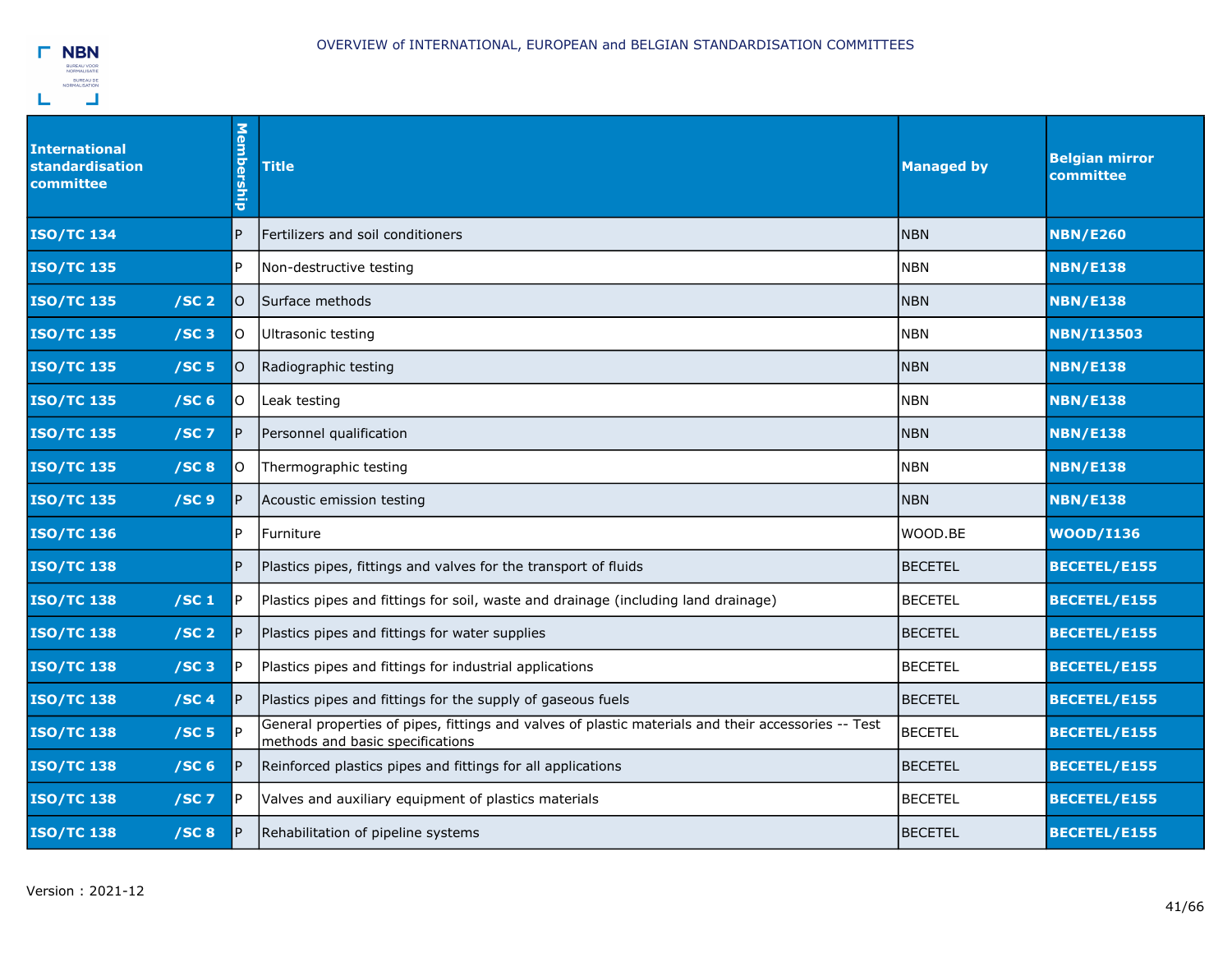

| <b>International</b><br><b>standardisation</b><br>committee | Membership | <b>Title</b>                                              | <b>Managed by</b> | <b>Belgian mirror</b><br>committee |
|-------------------------------------------------------------|------------|-----------------------------------------------------------|-------------------|------------------------------------|
| <b>ISO/TC 142</b>                                           | P          | Cleaning equipment for air and other gases                | SIRRIS-AGORIA     | <b>SA/I142</b>                     |
| <b>ISO/TC 145</b>                                           | O          | Graphical symbols                                         | <b>NBN</b>        | <b>NBN/I145</b>                    |
| <b>ISO/TC 145</b><br>/SC <sub>2</sub>                       | P          | Safety identification, signs, shapes, symbols and colours | <b>NBN</b>        | <b>NBN/I14502</b>                  |
| <b>ISO/TC 146</b>                                           | P          | Air quality                                               | <b>ISSEP</b>      | <b>ISSEP/I146</b>                  |
| <b>ISO/TC 146</b><br>/SC <sub>1</sub>                       | P          | Stationary source emissions                               | <b>ISSEP</b>      | <b>ISSEP/I14601</b>                |
| <b>ISO/TC 146</b><br>/SC <sub>2</sub>                       | P          | Workplace atmospheres                                     | <b>ISSEP</b>      | <b>ISSEP/I14602</b>                |
| <b>ISO/TC 146</b><br>$/SC$ 3                                |            | Ambient atmospheres                                       | <b>ISSEP</b>      | <b>ISSEP/I14603</b>                |
| <b>ISO/TC 146</b><br>/SC <sub>4</sub>                       |            | General aspects                                           | <b>ISSEP</b>      | <b>ISSEP/I14604</b>                |
| <b>ISO/TC 146</b><br>/SC <sub>5</sub>                       | P          | Meteorology                                               | <b>ISSEP</b>      | <b>ISSEP/I14605</b>                |
| <b>ISO/TC 146</b><br>/SC <sub>6</sub>                       | P          | Indoor air                                                | <b>ISSEP</b>      | <b>ISSEP/I14606</b>                |
| <b>ISO/TC 147</b>                                           | P          | Water quality                                             | <b>NBN</b>        | <b>NBN/E230</b>                    |
| <b>ISO/TC 147</b><br>/SC <sub>1</sub>                       | P          | Terminology                                               | <b>NBN</b>        | <b>NBN/E230</b>                    |
| <b>ISO/TC 147</b><br>/SC <sub>2</sub>                       | P          | Physical, chemical and biochemical methods                | <b>NBN</b>        | <b>NBN/E230</b>                    |
| <b>ISO/TC 147</b><br>$/SC$ 3                                | O          | Radioactivity measurements                                | <b>NBN</b>        | <b>NBN/E230</b>                    |
| /SC4<br><b>ISO/TC 147</b>                                   |            | Microbiological methods                                   | <b>NBN</b>        | <b>NBN/E230</b>                    |
| <b>ISO/TC 147</b><br>/SC <sub>5</sub>                       |            | <b>Biological methods</b>                                 | <b>NBN</b>        | <b>NBN/E230</b>                    |
| <b>ISO/TC 147</b><br>/SC <sub>6</sub>                       |            | Sampling (general methods)                                | <b>NBN</b>        | <b>NBN/E230</b>                    |
| <b>ISO/TC 149</b>                                           | P          | Cycles                                                    | SIRRIS-AGORIA     | <b>SA/I149</b>                     |
| <b>ISO/TC 149</b><br>/SC <sub>1</sub>                       | P          | Cycles and major sub-assemblies                           | SIRRIS-AGORIA     | <b>SA/I14901</b>                   |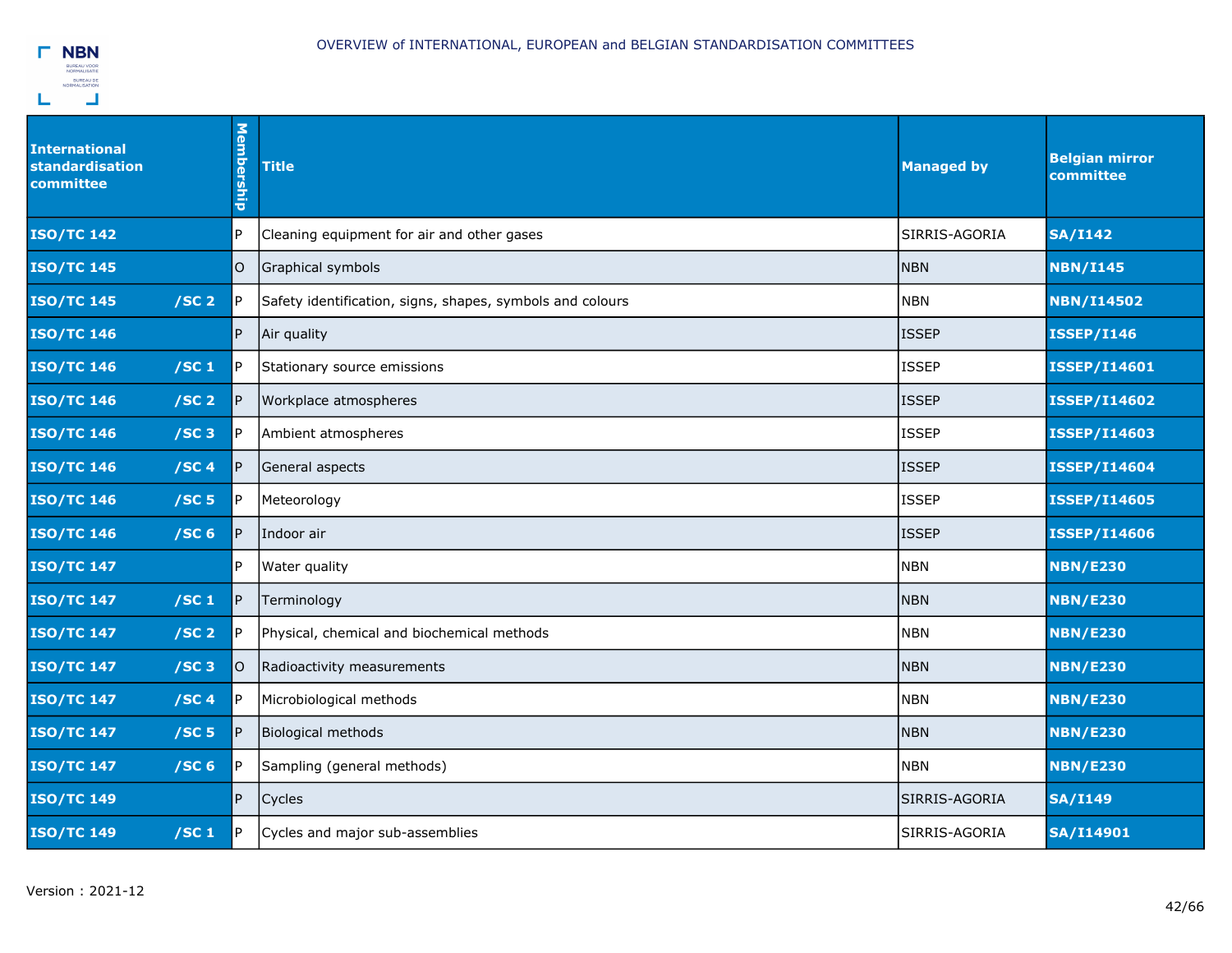

| <b>International</b><br>standardisation<br>committee | Membership | <b>Title</b>                                              | <b>Managed by</b> | <b>Belgian mirror</b><br>committee |
|------------------------------------------------------|------------|-----------------------------------------------------------|-------------------|------------------------------------|
| <b>ISO/TC 150</b>                                    | P          | Implants for surgery                                      | beMedTech         | beMedTech/E285                     |
| /SC <sub>1</sub><br><b>ISO/TC 150</b>                | P          | Materials                                                 | beMedTech         | beMedTech/E285                     |
| <b>ISO/TC 150</b><br>/SC <sub>2</sub>                | P          | Cardiovascular implants and extracorporeal systems        | <b>lbeMedTech</b> | beMedTech/E285                     |
| <b>ISO/TC 150</b><br>/SC4                            | P          | Bone and joint replacements                               | beMedTech         | beMedTech/E285                     |
| <b>ISO/TC 150</b><br>/SC <sub>5</sub>                | P          | Osteosynthesis and spinal devices                         | beMedTech         | beMedTech/E285                     |
| /SC <sub>6</sub><br><b>ISO/TC 150</b>                | IP.        | Active implants                                           | beMedTech         | beMedTech/I15006                   |
| <b>ISO/TC 150</b><br>$/SC$ 7                         | P          | Tissue-engineered medical products                        | beMedTech         | beMedTech/E316                     |
| <b>ISO/TC 153</b>                                    | 0          | Valves                                                    | SIRRIS-AGORIA     | <b>SA/I153</b>                     |
| <b>ISO/TC 156</b>                                    | P          | Corrosion of metals and alloys                            | <b>NBN</b>        | <b>NBN/I156</b>                    |
| <b>ISO/TC 157</b>                                    | P          | Non-systemic contraceptives and STI barrier prophylactics | beMedTech         | beMedTech/I157                     |
| <b>ISO/TC 158</b>                                    | 0          | Analysis of gases                                         | <b>NBN</b>        | <b>NBN/I158</b>                    |
| <b>ISO/TC 159</b>                                    | P          | Ergonomics                                                | lSIRRIS-AGORIA    | <b>SA/I159</b>                     |
| /SC <sub>1</sub><br><b>ISO/TC 159</b>                | P          | General ergonomics principles                             | SIRRIS-AGORIA     | <b>SA/I15901</b>                   |
| <b>ISO/TC 159</b><br>/SC3                            | P          | Anthropometry and biomechanics                            | SIRRIS-AGORIA     | <b>SA/I15903</b>                   |
| <b>ISO/TC 159</b><br>/SC <sub>4</sub>                | P          | Ergonomics of human-system interaction                    | SIRRIS-AGORIA     | <b>SA/I15904</b>                   |
| /SC <sub>5</sub><br><b>ISO/TC 159</b>                | IP.        | Ergonomics of the physical environment                    | SIRRIS-AGORIA     | <b>SA/I15905</b>                   |
| <b>ISO/TC 160</b>                                    | P          | Glass in building                                         | <b>FIV-VGI</b>    | <b>FIV-VGI/E129</b>                |
| <b>ISO/TC 160</b><br>/SC <sub>1</sub>                | P          | <b>Product considerations</b>                             | lFIV-VGI          | <b>FIV-VGI/E129</b>                |
| <b>ISO/TC 160</b><br>/SC <sub>2</sub>                | P          | Use considerations                                        | FIV-VGI           | <b>FIV-VGI/E129</b>                |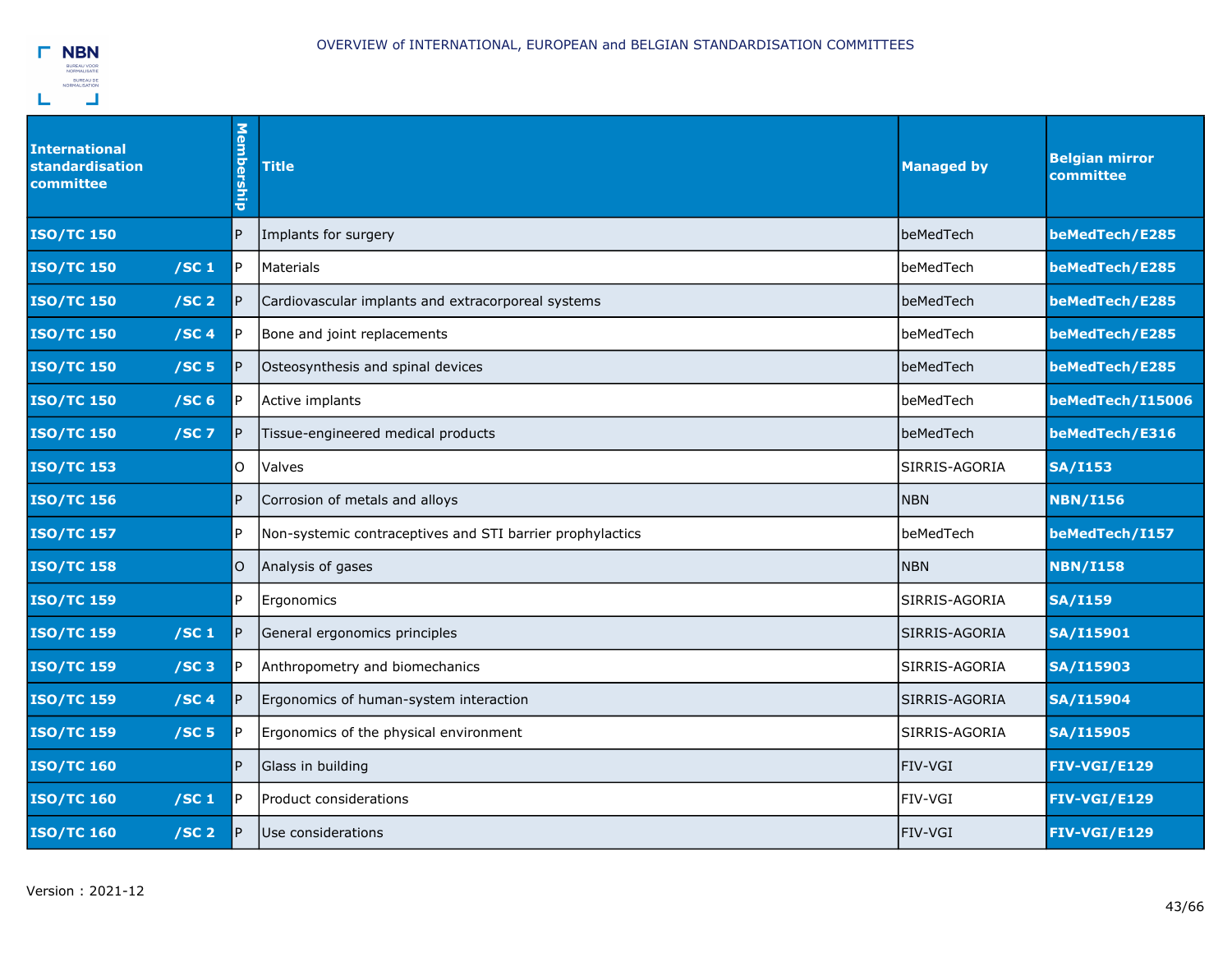

| <b>International</b><br>standardisation<br>committee | <b>Membership</b> | <b>Title</b>                                                        | <b>Managed by</b>     | <b>Belgian mirror</b><br>committee     |
|------------------------------------------------------|-------------------|---------------------------------------------------------------------|-----------------------|----------------------------------------|
| <b>ISO/TC 161</b>                                    | $\mathsf{P}$      | Controls and protective devices for gas and/or oil                  | SIRRIS-AGORIA         | <b>SA/I161</b>                         |
| <b>ISO/TC 162</b>                                    | $\overline{P}$    | Doors and windows                                                   | WTCB-CSTC-SECO        | <b>BBRI-SECO/E033</b>                  |
| <b>ISO/TC 163</b>                                    | $\mathsf{P}$      | Thermal performance and energy use in the built environment         | <b>WTCB-CSTC</b>      | <b>BBRI/E088/089</b>                   |
| <b>ISO/TC 163</b><br>/SC <sub>1</sub>                | $\mathsf{P}$      | Test and measurement methods                                        | <b>WTCB-CSTC</b>      | <b>BBRI/E088/089</b>                   |
| /SC <sub>2</sub><br><b>ISO/TC 163</b>                | P                 | Calculation methods                                                 | <b>WTCB-CSTC</b>      | <b>BBRI/E088/089</b>                   |
| <b>ISO/TC 163</b><br>$/SC$ 3                         | $\mathsf{P}$      | Thermal insulation products                                         | <b>WTCB-CSTC</b>      | <b>BBRI/E088/089</b>                   |
| <b>ISO/TC 164</b>                                    | P.                | Mechanical testing of metals                                        | GSV                   | <b>GSV/I164</b>                        |
| <b>ISO/TC 164</b><br>/SC <sub>1</sub>                | $\mathsf{P}$      | Uniaxial testing                                                    | GSV                   | GSV/I16401                             |
| <b>ISO/TC 164</b><br>/SC <sub>2</sub>                | $\mathsf{P}$      | Ductility testing                                                   | <b>GSV</b>            | GSV/I16402                             |
| <b>ISO/TC 164</b><br>/SC <sub>3</sub>                | $\mathsf{P}$      | Hardness testing                                                    | GSV                   | GSV/I16403                             |
| <b>ISO/TC 164</b><br>/SC4                            | P                 | Fatigue, fracture and toughness testing                             | GSV                   | GSV/I16404                             |
| <b>ISO/TC 165</b>                                    | O                 | Timber structures                                                   | WOOD.BE               | <b>WOOD/I165</b>                       |
| /SC <sub>1</sub><br><b>ISO/TC 165</b>                | lo.               | Wood materials - Durability and preservation (Stand By)             | WOOD.BE               | <b>WOOD/I165</b>                       |
| <b>ISO/TC 166</b>                                    | P                 | Ceramic ware, glassware and glass ceramic ware in contact with food | <b>CRIBC-CWOBKN</b>   | <b>BCRC/I166</b>                       |
| <b>ISO/TC 167</b>                                    | lO.               | Steel and aluminium structures                                      | WTCB-CSTC-SECO        | <b>BBRI-</b><br><b>SECO/E250/25001</b> |
| <b>ISO/TC 167</b><br>/SC <sub>1</sub>                | O                 | Steel: Material and design (Stand By)                               | <b>WTCB-CSTC-SECO</b> | <b>None</b>                            |
| <b>ISO/TC 167</b><br>/SC <sub>2</sub>                | lO.               | Steel: Fabrication and erection (Stand By)                          | WTCB-CSTC-SECO        | <b>None</b>                            |
| <b>ISO/TC 167</b><br>/SC <sub>3</sub>                | lO.               | Aluminium structures (Stand By)                                     | <b>WTCB-CSTC-SECO</b> | <b>None</b>                            |
| <b>ISO/TC 168</b>                                    | $\mathsf{P}$      | Prosthetics and orthotics                                           | beMedTech             | beMedTech/E293                         |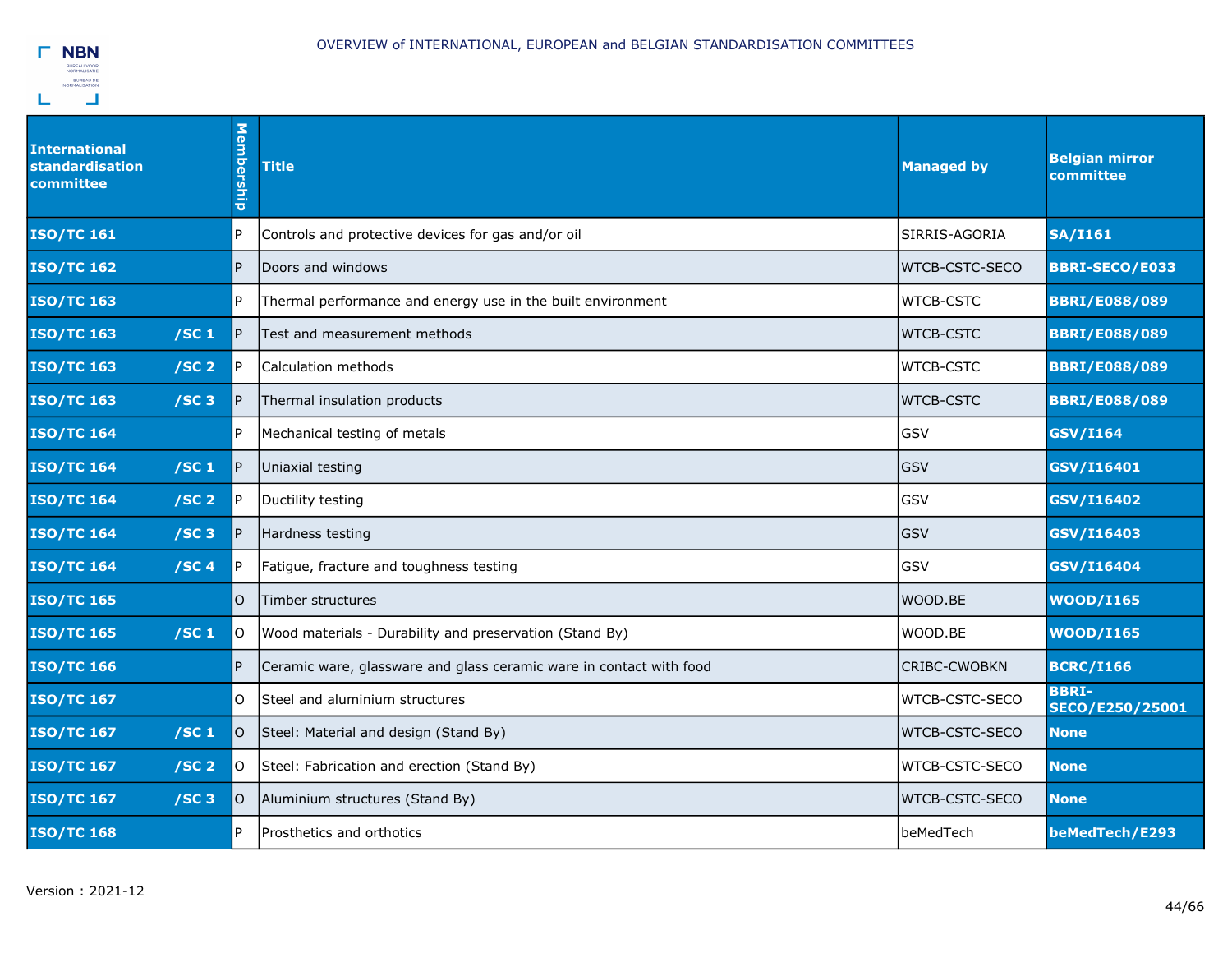

| <b>International</b><br><b>standardisation</b><br>committee | <b>Membership</b> | <b>Title</b>                                                        | <b>Managed by</b> | <b>Belgian mirror</b><br>committee |
|-------------------------------------------------------------|-------------------|---------------------------------------------------------------------|-------------------|------------------------------------|
| <b>ISO/TC 170</b>                                           | P                 | Surgical instruments                                                | beMedTech         | beMedTech/I170                     |
| <b>ISO/TC 171</b>                                           | O                 | Document management applications                                    | <b>NBN</b>        | <b>NBN/I171</b>                    |
| /SC <sub>1</sub><br><b>ISO/TC 171</b>                       | l0                | Quality, preservation and integrity of information                  | <b>NBN</b>        | <b>NBN/I171</b>                    |
| <b>ISO/TC 171</b><br>/SC <sub>2</sub>                       | P                 | Document file formats, EDMS systems and authenticity of information | <b>NBN</b>        | <b>NBN/I17102</b>                  |
| <b>ISO/TC 172</b>                                           | O                 | Optics and photonics                                                | beMedTech         | beMedTech/E170                     |
| <b>ISO/TC 172</b><br>/SC <sub>1</sub>                       | IP.               | Fundamental standards                                               | beMedTech         | beMedTech/E170                     |
| <b>ISO/TC 172</b><br>$/SC$ 3                                | P                 | Optical materials and components                                    | beMedTech         | beMedTech/E170                     |
| <b>ISO/TC 172</b><br>/SC <sub>5</sub>                       | IP.               | Microscopes and endoscopes                                          | beMedTech         | beMedTech/E170                     |
| <b>ISO/TC 172</b><br>$/SC$ 7                                | P                 | Ophthalmic optics and instruments                                   | beMedTech         | beMedTech/E170                     |
| /SC <sub>9</sub><br><b>ISO/TC 172</b>                       | IP.               | Laser and electro-optical systems                                   | beMedTech         | beMedTech/E170                     |
| <b>ISO/TC 173</b>                                           | P                 | Assistive products for persons with disability                      | beMedTech         | beMedTech/E293                     |
| <b>ISO/TC 173</b><br>/SC <sub>1</sub>                       | P                 | Wheelchairs                                                         | beMedTech         | beMedTech/E293                     |
| <b>ISO/TC 173</b><br>/SC <sub>2</sub>                       | IP.               | Classification and terminology                                      | beMedTech         | beMedTech/E293                     |
| <b>ISO/TC 173</b><br>$/SC$ 3                                | IP.               | Aids for ostomy and incontinence                                    | beMedTech         | beMedTech/E293                     |
| <b>ISO/TC 174</b>                                           | P                 | Jewellery and precious metals                                       | <b>NBN</b>        | <b>NBN/E410</b>                    |
| <b>ISO/TC 176</b>                                           | P.                | Quality management and quality assurance                            | <b>NBN</b>        | <b>NBN/I176</b>                    |
| <b>ISO/TC 176</b><br>/SC <sub>1</sub>                       | IP.               | Concepts and terminology                                            | <b>NBN</b>        | <b>NBN/I17601</b>                  |
| <b>ISO/TC 176</b><br>/SC <sub>2</sub>                       | P                 | Quality systems                                                     | <b>NBN</b>        | <b>NBN/I17602</b>                  |
| <b>ISO/TC 176</b><br>/SC <sub>3</sub>                       | IP.               | Supporting technologies                                             | <b>NBN</b>        | <b>NBN/I17603</b>                  |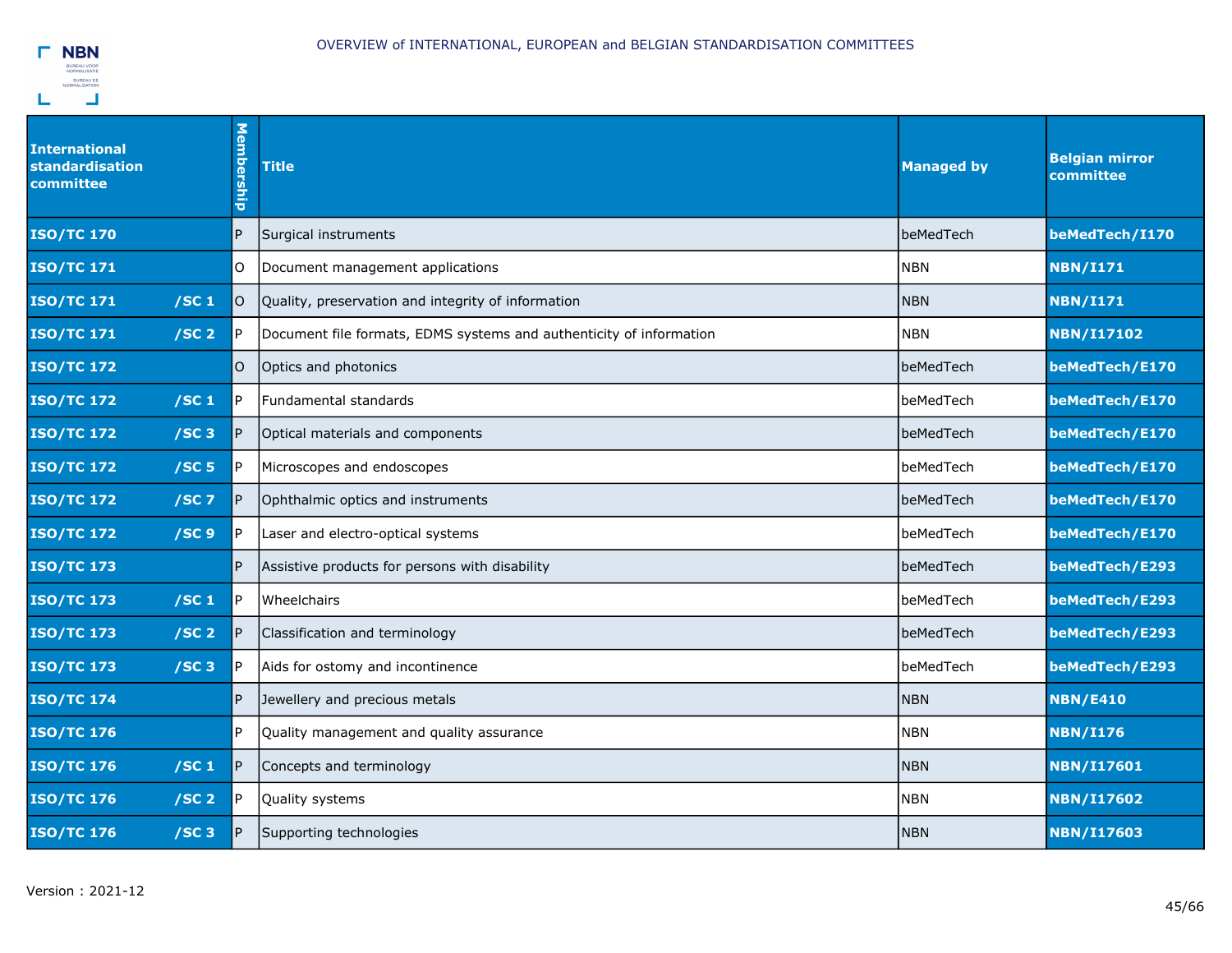

| <b>International</b><br><b>standardisation</b><br>committee | <b>Membership</b> | <b>Title</b>                                                                                           | <b>Managed by</b>     | <b>Belgian mirror</b><br>committee |
|-------------------------------------------------------------|-------------------|--------------------------------------------------------------------------------------------------------|-----------------------|------------------------------------|
| <b>ISO/TC 178</b>                                           | P                 | Lifts, escalators and moving walks                                                                     | SIRRIS-AGORIA         | <b>SA/I178</b>                     |
| <b>ISO/TC 179</b>                                           | O                 | Masonry (Stand By)                                                                                     | <b>WTCB-CSTC-SECO</b> | <b>BBRI-SECO/E125</b>              |
| <b>ISO/TC 179</b><br>/SC <sub>1</sub>                       | O                 | Unreinforced masonry (Stand By)                                                                        | WTCB-CSTC-SECO        | <b>BBRI-SECO/E125</b>              |
| <b>ISO/TC 179</b><br>/SC <sub>2</sub>                       | O                 | Reinforced masonry (Stand By)                                                                          | <b>WTCB-CSTC-SECO</b> | <b>BBRI-SECO/E125</b>              |
| <b>ISO/TC 179</b><br>/SC <sub>3</sub>                       | 0                 | Test methods (Stand By)                                                                                | WTCB-CSTC-SECO        | <b>BBRI-SECO/E125</b>              |
| <b>ISO/TC 180</b>                                           | O                 | Solar energy                                                                                           | SIRRIS-AGORIA         | <b>SA/I180</b>                     |
| <b>ISO/TC 180</b><br>/SC <sub>1</sub>                       | O                 | Climate - Measurement and data                                                                         | SIRRIS-AGORIA         | <b>SA/I18001</b>                   |
| /SC <sub>4</sub><br><b>ISO/TC 180</b>                       |                   | Systems - Thermal performance, reliability and durability                                              | SIRRIS-AGORIA         | <b>SA/I18004</b>                   |
| <b>ISO/TC 181</b>                                           | P                 | Safety of toys                                                                                         | <b>NBN</b>            | <b>NBN/E052</b>                    |
| <b>ISO/TC 182</b>                                           | P                 | Geotechnics                                                                                            | <b>WTCB-CSTC</b>      | <b>BBRI/NBN GEO</b>                |
| <b>ISO/TC 184</b>                                           | P                 | Automation systems and integration                                                                     | SIRRIS-AGORIA         | <b>SA/I184</b>                     |
| <b>ISO/TC 184</b><br>/SC <sub>4</sub>                       | P                 | Industrial data                                                                                        | SIRRIS-AGORIA         | <b>SA/I18404</b>                   |
| /SC <sub>5</sub><br><b>ISO/TC 184</b>                       |                   | Interoperability, integration, and architectures for enterprise systems and automation<br>applications | SIRRIS-AGORIA         | <b>SA/I18405</b>                   |
| <b>ISO/TC 185</b>                                           | P                 | Safety devices for protection against excessive pressure                                               | SIRRIS-AGORIA         | <b>SA/I185</b>                     |
| <b>ISO/TC 186</b>                                           | 0                 | Cutlery and table and decorative metal hollow-ware                                                     | <b>NBN</b>            | <b>NBN/E194</b>                    |
| <b>ISO/TC 188</b>                                           | P                 | Small craft                                                                                            | <b>NBN</b>            | <b>NBN/I188</b>                    |
| <b>ISO/TC 188</b><br>/SC <sub>1</sub>                       | P                 | Personal safety equipment                                                                              | <b>CENTEXBEL</b>      | CENTEXBEL/I18801                   |
| <b>ISO/TC 188</b><br>/SC <sub>2</sub>                       |                   | Engines and propulsion systems                                                                         | <b>NBN</b>            | <b>NBN/I188</b>                    |
| <b>ISO/TC 189</b>                                           | P                 | Ceramic tiles                                                                                          | <b>WTCB-CSTC</b>      | <b>BBRI/E067</b>                   |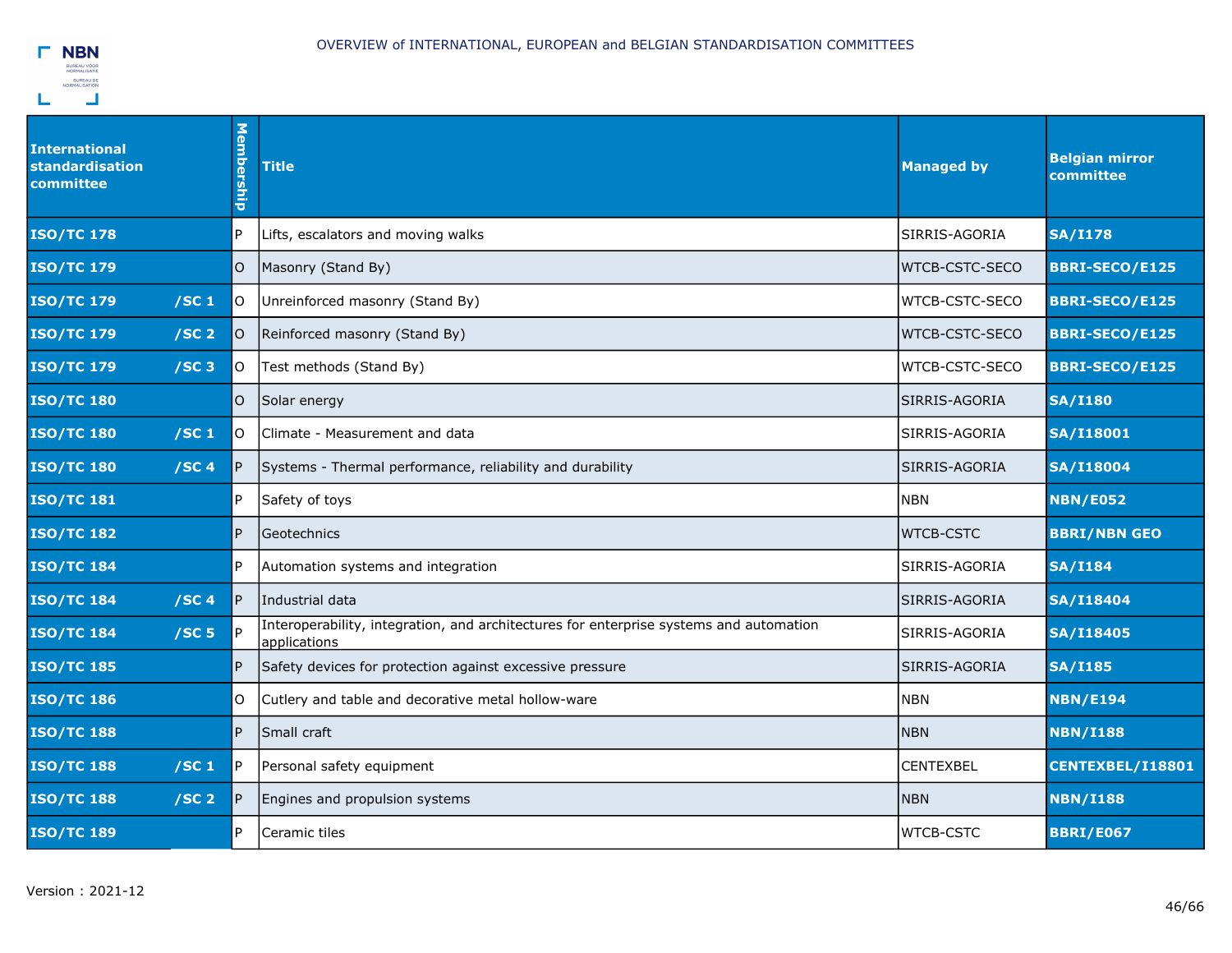

| <b>International</b><br><b>standardisation</b><br>committee | Membership      | <b>Title</b>                                          | <b>Managed by</b> | <b>Belgian mirror</b><br>committee |
|-------------------------------------------------------------|-----------------|-------------------------------------------------------|-------------------|------------------------------------|
| <b>ISO/TC 190</b>                                           | $\vert P \vert$ | Soil quality                                          | <b>NBN</b>        | <b>NBN/E345</b>                    |
| <b>ISO/TC 190</b><br>/SC <sub>1</sub>                       | lO.             | Evaluation of criteria, terminology and codification  | <b>NBN</b>        | <b>NBN/E345</b>                    |
| <b>ISO/TC 190</b><br>/SC <sub>4</sub>                       | lO.             | Biological methods                                    | <b>NBN</b>        | <b>NBN/E345</b>                    |
| <b>ISO/TC 190</b><br>$/SC$ 7                                | IP.             | Soil and site assessment                              | <b>NBN</b>        | <b>NBN/E345</b>                    |
| <b>ISO/TC 193</b>                                           | P.              | Natural gas                                           | SIRRIS-AGORIA     | <b>SA/I193</b>                     |
| <b>ISO/TC 193</b><br>/SC <sub>1</sub>                       | P               | Analysis of natural gas                               | SIRRIS-AGORIA     | <b>SA/I19301</b>                   |
| <b>ISO/TC 193</b><br>$/SC$ 3                                | O               | Upstream area                                         | SIRRIS-AGORIA     | <b>SA/I193</b>                     |
| <b>ISO/TC 194</b>                                           | P               | Biological and clinical evaluation of medical devices | beMedTech         | beMedTech/E206                     |
| /SC <sub>1</sub><br><b>ISO/TC 194</b>                       | P               | Tissue product safety                                 | beMedTech         | beMedTech/E206                     |
| <b>ISO/TC 195</b>                                           | O               | Building construction machinery and equipment         | SIRRIS-AGORIA     | <b>SA/I195</b>                     |
| <b>ISO/TC 197</b>                                           | O               | Hydrogen technologies                                 | <b>NBN</b>        | <b>NBN/I197</b>                    |
| <b>ISO/TC 198</b>                                           | P               | Sterilization of health care products                 | beMedTech         | beMedTech/E204                     |
| <b>ISO/TC 199</b>                                           | $\overline{P}$  | Safety of machinery                                   | SIRRIS-AGORIA     | <b>SA/I199</b>                     |
| <b>ISO/TC 201</b>                                           | P               | Surface chemical analysis                             | <b>NBN</b>        | <b>NBN/I201</b>                    |
| <b>ISO/TC 204</b>                                           | $\mathsf{P}$    | Intelligent transport systems                         | AGORIA-ICT        | AGORIA-ICT/I204                    |
| <b>ISO/TC 205</b>                                           | P               | Building environment design                           | <b>WTCB-CSTC</b>  | <b>BBRI/E088/089</b>               |
| <b>ISO/TC 206</b>                                           | $\overline{P}$  | Fine ceramics                                         | CRIBC-CWOBKN      | <b>BCRC/E184</b>                   |
| <b>ISO/TC 207</b>                                           | P               | Environmental management                              | <b>NBN</b>        | <b>NBN/B031</b>                    |
| <b>ISO/TC 207</b><br>/SC <sub>1</sub>                       | $\mathsf{P}$    | Environmental management systems                      | <b>NBN</b>        | <b>NBN/B031</b>                    |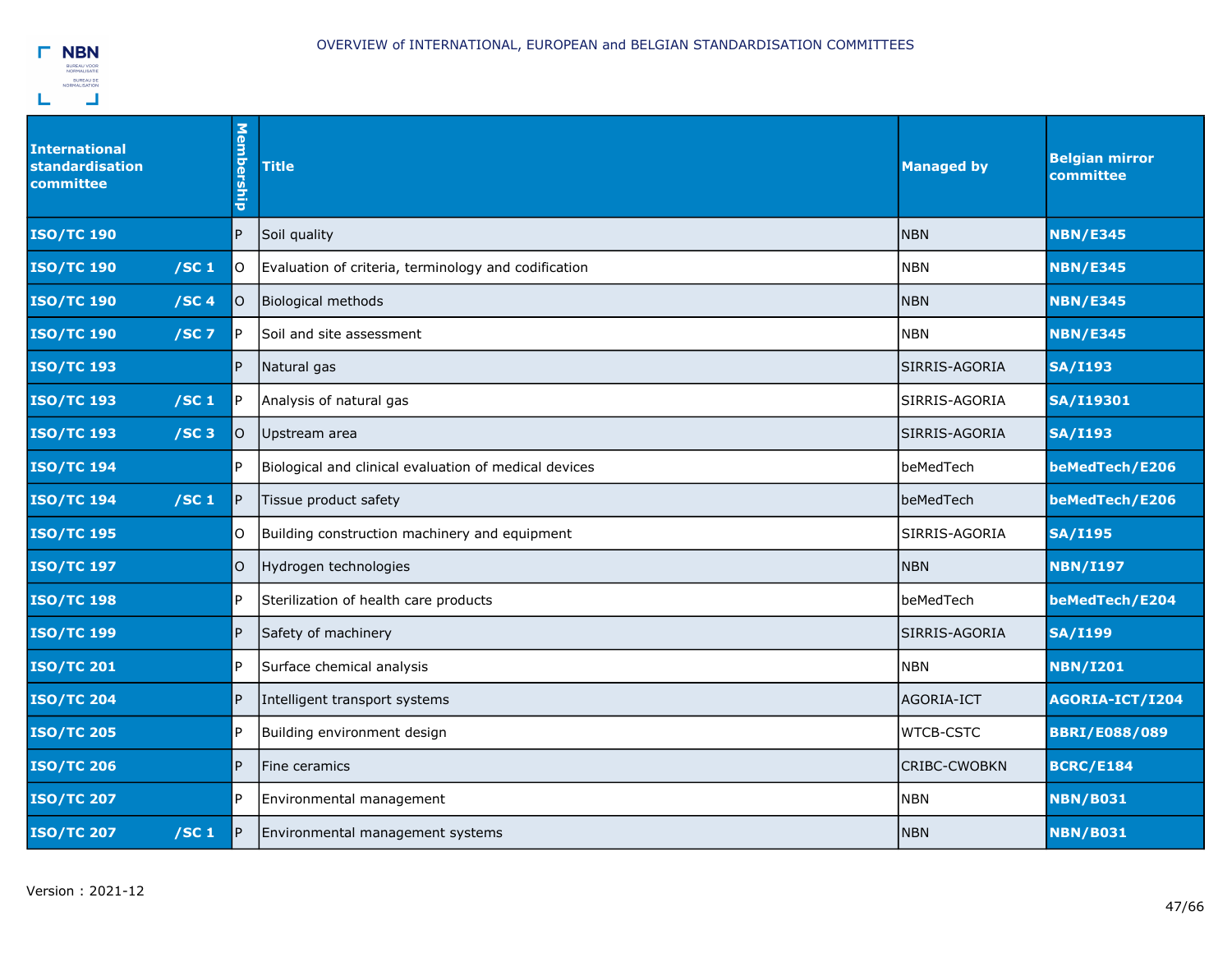

| <b>International</b><br><b>standardisation</b><br>committee | Membership | <b>Title</b>                                                             | <b>Managed by</b>   | <b>Belgian mirror</b><br>committee |
|-------------------------------------------------------------|------------|--------------------------------------------------------------------------|---------------------|------------------------------------|
| <b>ISO/TC 207</b><br>/SC <sub>2</sub>                       | IP.        | Environmental auditing and related environmental investigations          | <b>NBN</b>          | <b>NBN/B031</b>                    |
| /SC3<br><b>ISO/TC 207</b>                                   | P          | Environmental labelling                                                  | <b>NBN</b>          | <b>NBN/B031</b>                    |
| /SC <sub>4</sub><br><b>ISO/TC 207</b>                       | IP.        | Environmental performance evaluation                                     | <b>NBN</b>          | <b>NBN/B031</b>                    |
| /SC <sub>5</sub><br><b>ISO/TC 207</b>                       | P          | Life cycle assessment                                                    | <b>NBN</b>          | <b>NBN/B031</b>                    |
| <b>ISO/TC 207</b><br>$/SC$ 7                                | IP.        | Greenhouse gas management and related activities                         | <b>NBN</b>          | <b>NBN/B031</b>                    |
| <b>ISO/TC 209</b>                                           | P          | Cleanrooms and associated controlled environments                        | beMedTech           | beMedTech/E243                     |
| <b>ISO/TC 210</b>                                           | l P        | Quality management and corresponding general aspects for medical devices | beMedTech           | beMedTech/CENCLC<br>003            |
| <b>ISO/TC 211</b>                                           | P          | Geographic information/Geomatics                                         | AGORIA-ICT          | AGORIA-ICT/I211                    |
| <b>ISO/TC 212</b>                                           | IP.        | Clinical laboratory testing and in vitro diagnostic test systems         | beMedTech           | beMedTech/E140                     |
| <b>ISO/TC 213</b>                                           | IP.        | Dimensional and geometrical product specifications and verification      | SIRRIS-AGORIA       | <b>SA/I213</b>                     |
| <b>ISO/TC 214</b>                                           | IP.        | Elevating work platforms                                                 | SIRRIS-AGORIA       | <b>SA/I214</b>                     |
| <b>ISO/TC 215</b>                                           | IP.        | Health informatics                                                       | AGORIA-ICT          | AGORIA-ICT/I215                    |
| <b>ISO/TC 217</b>                                           | l P        | Cosmetics                                                                | <b>NBN</b>          | <b>NBN/I217</b>                    |
| <b>ISO/TC 218</b>                                           | IP.        | Timber                                                                   | WOOD.BE             | <b>WOOD/I218</b>                   |
| <b>ISO/TC 219</b>                                           | lS         | Floor coverings                                                          | <b>CENTEXBEL</b>    | <b>CENTEXBEL/E134</b>              |
| <b>ISO/TC 221</b>                                           | P.         | Geosynthetics                                                            | <b>CENTEXBEL</b>    | <b>CENTEXBEL/E189</b>              |
| <b>ISO/TC 228</b>                                           | l P        | Tourism and related services                                             | <b>NBN</b>          | <b>NBN/E329</b>                    |
| <b>ISO/TC 229</b>                                           | IP.        | Nanotechnologies                                                         | <b>CRIBC-CWOBKN</b> | <b>BCRC/I229</b>                   |
| <b>ISO/TC 238</b>                                           | IP.        | Solid biofuels                                                           | WOOD.BE             | <b>WOOD/E335</b>                   |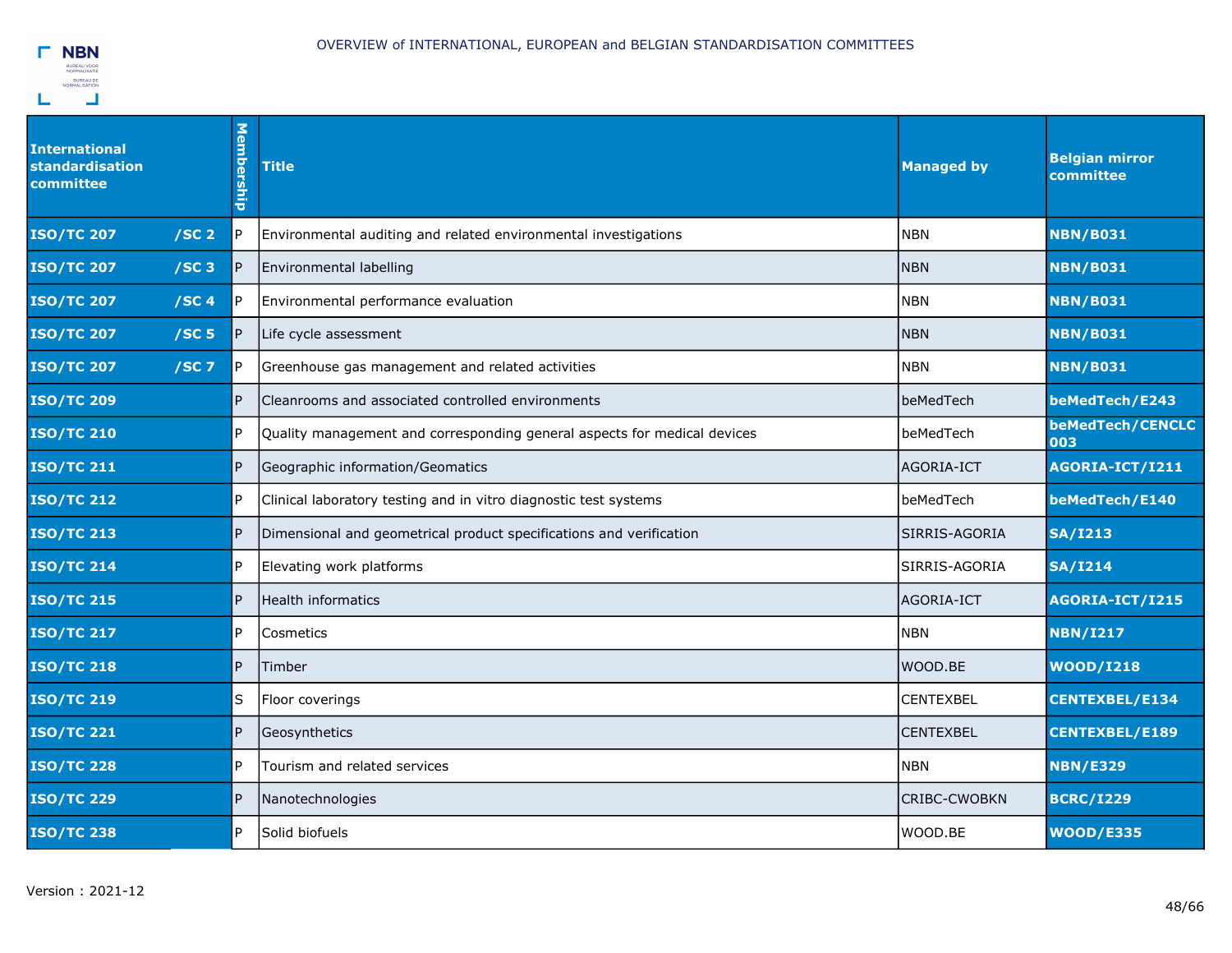

| <b>International</b><br><b>standardisation</b><br>committee | Membership | <b>Title</b>                                                           | <b>Managed by</b> | <b>Belgian mirror</b><br>committee |
|-------------------------------------------------------------|------------|------------------------------------------------------------------------|-------------------|------------------------------------|
| <b>ISO/TC 241</b>                                           | O          | Road-Traffic Safety Management System                                  | <b>NBN</b>        | <b>NBN/I241</b>                    |
| <b>ISO/TC 244</b>                                           | IP.        | Industrial furnaces and associated processing equipment                | SIRRIS-AGORIA     | <b>SA/I244</b>                     |
| <b>ISO/TC 251</b>                                           | IP.        | Asset management                                                       | <b>NBN</b>        | <b>NBN/I251</b>                    |
| <b>ISO/TC 252</b>                                           | lO.        | Project committee: Natural gas fuelling stations for vehicles          | <b>KVBG-ARGB</b>  | ARGB-KVBG/E326                     |
| <b>ISO/TC 254</b>                                           | P.         | Safety of amusement rides and amusement devices                        | <b>NBN</b>        | <b>NBN/I254</b>                    |
| <b>ISO/TC 255</b>                                           | l P        | Biogas                                                                 | <b>NBN</b>        | <b>NBN/I255</b>                    |
| <b>ISO/TC 260</b>                                           | lP.        | Human resource management                                              | <b>NBN</b>        | <b>NBN/I260</b>                    |
| <b>ISO/TC 261</b>                                           | IP.        | Additive manufacturing                                                 | SIRRIS-AGORIA     | <b>SA/I261</b>                     |
| <b>ISO/TC 262</b>                                           | IP.        | Risk Management (Guidance for Implementation of ISO 31000 / ISO 31004) | <b>NBN</b>        | <b>NBN/I262</b>                    |
| <b>ISO/TC 264</b>                                           | l P        | Fireworks                                                              | <b>NBN</b>        | <b>NBN/E212</b>                    |
| <b>ISO/TC 266</b>                                           | IP.        | <b>Biomimetics</b>                                                     | <b>NBN</b>        | <b>NBN/I266</b>                    |
| <b>ISO/TC 267</b>                                           | l P        | <b>Facilities Management</b>                                           | <b>NBN</b>        | <b>NBN/E348</b>                    |
| <b>ISO/TC 268</b>                                           | $\circ$    | Sustainable cities and communities                                     | AGORIA-ICT        | AGORIA-ICT/I268                    |
| <b>ISO/TC 269</b>                                           | P.         | Railway applications                                                   | SIRRIS-AGORIA     | <b>SA/I269</b>                     |
| <b>ISO/TC 269</b><br>/SC <sub>1</sub>                       | P          | Infrastructure                                                         | SIRRIS-AGORIA     | <b>SA/I26901</b>                   |
| <b>ISO/TC 269</b><br>/SC <sub>2</sub>                       | IP.        | Rolling stock                                                          | SIRRIS-AGORIA     | <b>SA/I26902</b>                   |
| <b>ISO/TC 269</b><br>/SC3                                   | P          | Operations and services                                                | SIRRIS-AGORIA     | <b>SA/I26903</b>                   |
| <b>ISO/TC 272</b>                                           | l P        | Forensic sciences                                                      | <b>NBN</b>        | <b>NBN/E419</b>                    |
| <b>ISO/TC 274</b>                                           | P          | Light and lighting                                                     | IBE-BIV           | <b>IBE-BIV/I274</b>                |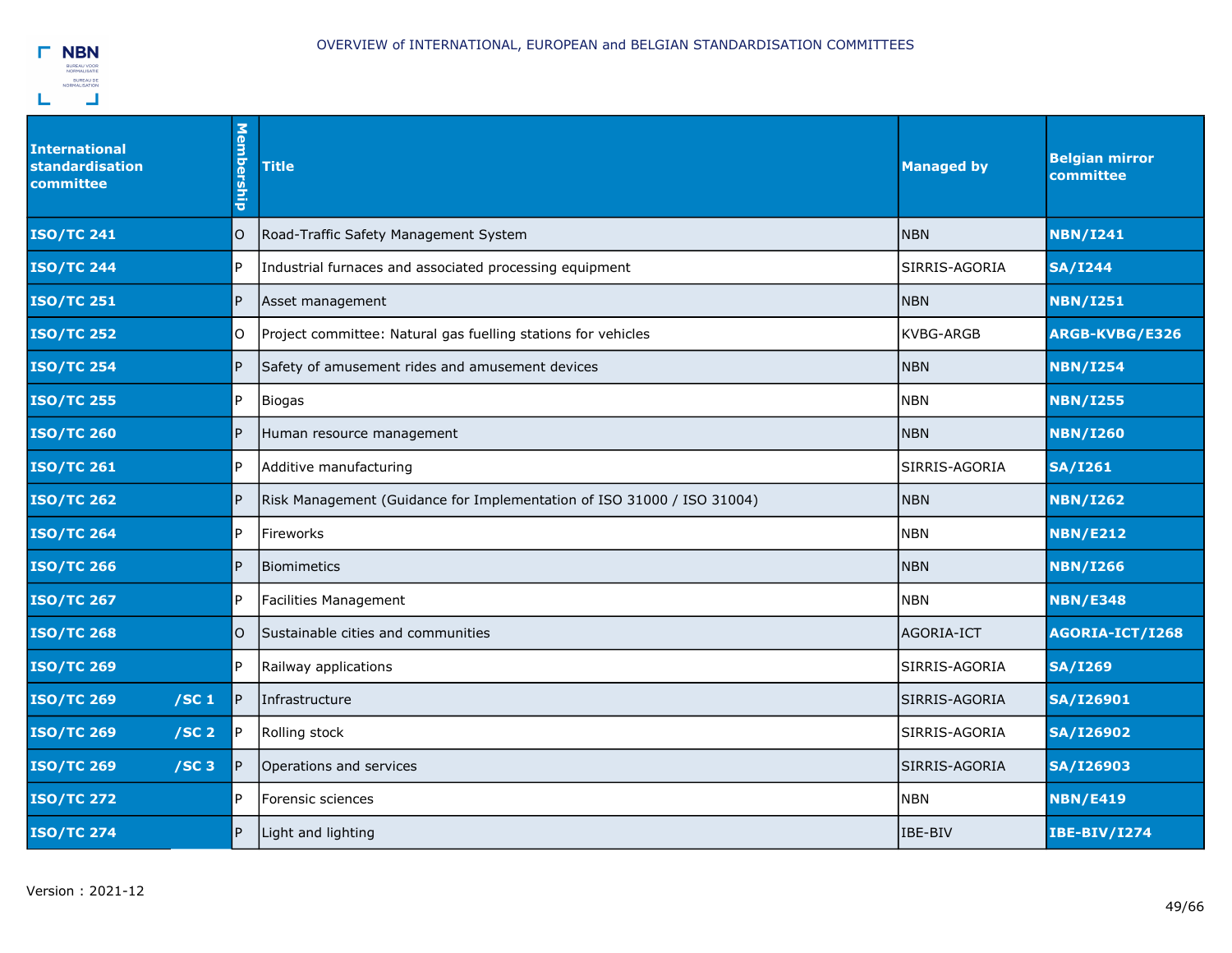

| <b>International</b><br>standardisation<br>committee | Membership  | <b>Title</b>                                           | <b>Managed by</b> | <b>Belgian mirror</b><br>committee |
|------------------------------------------------------|-------------|--------------------------------------------------------|-------------------|------------------------------------|
| <b>ISO/TC 276</b>                                    | P.          | Biotechnology                                          | <b>NBN</b>        | <b>NBN/E233</b>                    |
| <b>ISO/TC 279</b>                                    | l P         | Innovation management                                  | <b>NBN</b>        | <b>NBN/I279</b>                    |
| <b>ISO/TC 283</b>                                    | l P         | Occupational health and safety management systems      | <b>NBN</b>        | <b>NBN/I283</b>                    |
| <b>ISO/TC 286</b>                                    | P           | Collaborative business relationship management         | <b>NBN</b>        | <b>NBN/I286</b>                    |
| <b>ISO/PC 287</b>                                    | l P         | Chain of custody of wood and wood-based products       | WOOD.BE           | <b>WOOD/I287</b>                   |
| <b>ISO/TC 290</b>                                    | lO.         | Online reputation                                      | <b>NBN</b>        | <b>None</b>                        |
| <b>ISO/TC 292</b>                                    | lP.         | Security and resilience                                | <b>NBN</b>        | <b>NBN/I292</b>                    |
| <b>ISO/TC 297</b>                                    | O           | Waste management, recycling and road operation service | <b>NBN</b>        | <b>NBN/E183</b>                    |
| <b>ISO/TC 299</b>                                    | l P         | Robotics                                               | <b>SA</b>         | <b>SA/I299</b>                     |
| <b>ISO/TC 300</b>                                    | l P         | Solid recovered fuels                                  | <b>NBN</b>        | <b>NBN/E343</b>                    |
| <b>ISO/TC 301</b>                                    | P.          | Energy management and energy savings                   | <b>NBN</b>        | <b>NBN/I301</b>                    |
| <b>ISO/TC 307</b>                                    | $\mathsf O$ | Blockchain and distributed ledger technologies         | AGORIA-ICT        | AGORIA-ICT/I307                    |
| <b>ISO/PC 308</b>                                    | IP.         | Chain of custody - General terminology and models      | <b>NBN</b>        | <b>NBN/I308</b>                    |
| <b>ISO/TC 310</b>                                    | P           | Wheeled child conveyances                              | <b>NBN</b>        | <b>NBN/I310</b>                    |
| <b>ISO/TC 312</b>                                    | P.          | Excellence in service                                  | <b>NBN</b>        | <b>NBN/I312</b>                    |
| <b>ISO/TC 313</b>                                    | IP.         | Packaging machinery                                    | SIRRIS-AGORIA     | <b>SA/I313</b>                     |
| <b>ISO/TC 323</b>                                    | IP.         | Circular economy                                       | <b>NBN</b>        | <b>NBN/I323</b>                    |
| <b>ISO/TC 324</b>                                    | IP.         | Sharing economy                                        | <b>NBN</b>        | <b>NBN/I324</b>                    |
| <b>ISO/TC 327</b>                                    | IP.         | Natural stones                                         | <b>BBRI</b>       | <b>BBRI/E246</b>                   |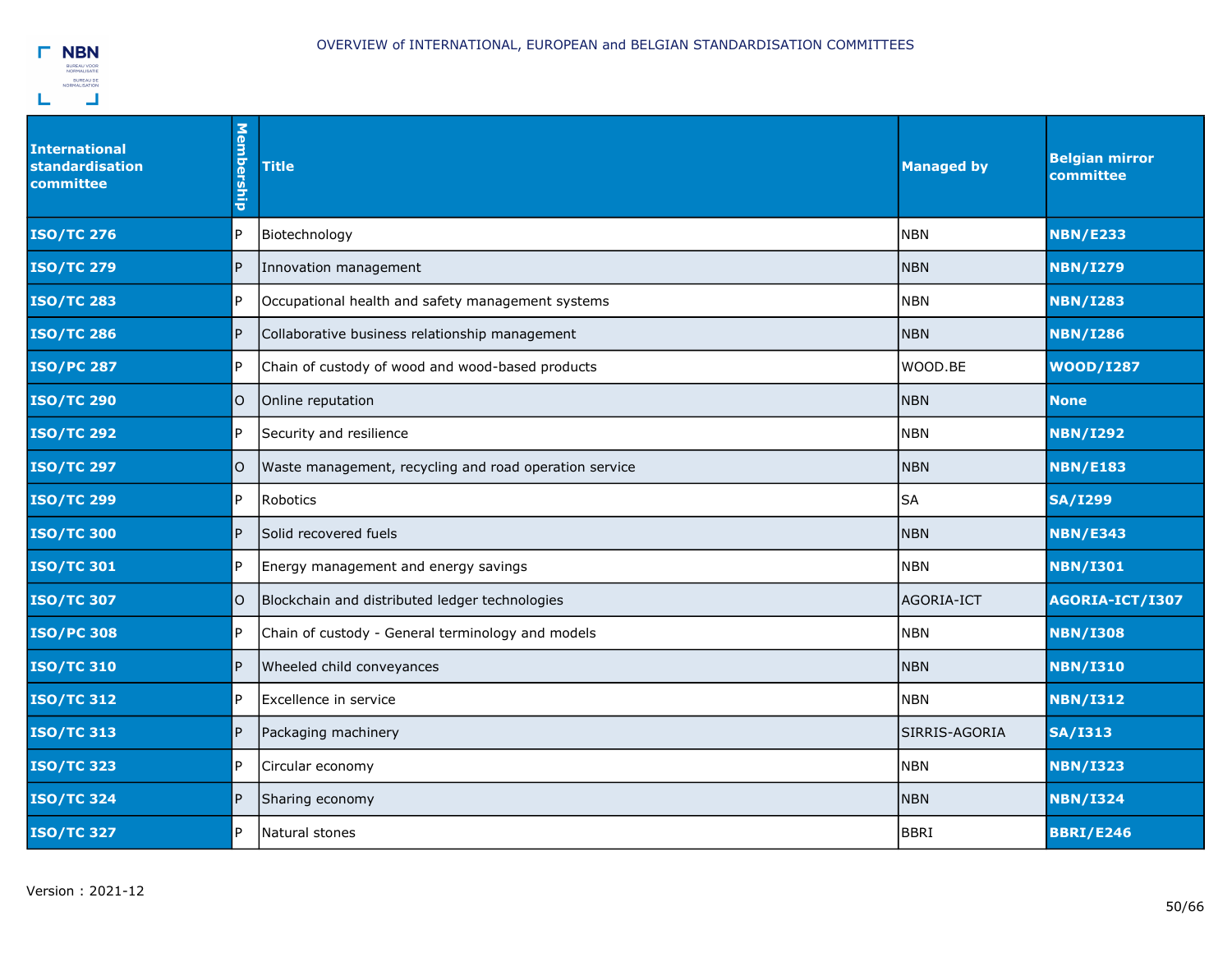

| <b>International</b><br>standardisation<br>committee |                | Membership      | <b>Title</b>                                                               | <b>Managed by</b> | <b>Belgian mirror</b><br>committee   |
|------------------------------------------------------|----------------|-----------------|----------------------------------------------------------------------------|-------------------|--------------------------------------|
| <b>ISO/TC 328</b>                                    |                | P               | Engineered stones                                                          | <b>BBRI</b>       | <b>BBRI/E246</b>                     |
| <b>ISO/TC 331</b>                                    |                | $\mathsf{P}$    | Biodiversity                                                               | <b>NBN</b>        | <b>NBN/I331</b>                      |
| <b>ISO/TC 332</b>                                    |                | <b>P</b>        | Security equipment for financial institutions and commercial organizations | <b>NBN</b>        | <b>NBN/I332</b>                      |
| <b>ISO/TC 333</b>                                    |                | $\mathsf{P}$    | Lithium                                                                    | SIRRIS-AGORIA     | <b>SA/I333</b>                       |
| ISO/CASCO                                            |                | $\overline{P}$  | Committee in conformity assessment                                         | SPF-FOD ECONOMIE  | <b>FPSeconomy/CONFA</b><br><b>SS</b> |
| ISO/IEC JTC 1                                        |                | $\mathsf{P}$    | Information technology                                                     | AGORIA-ICT        | AGORIA-ICT/J001                      |
| ISO/IEC JTC 1<br>/SC <sub>2</sub>                    |                | lO.             | lCoded character sets                                                      | <b>AGORIA-ICT</b> | <b>AGORIA-ICT/J00102</b>             |
| ISO/IEC JTC 1<br>/SC <sub>6</sub>                    |                | P               | Telecommunications and information exchange between systems                | AGORIA-ICT        | <b>AGORIA-ICT/J00106</b>             |
| ISO/IEC JTC 1<br>$/SC$ 7                             |                | $\mathsf{P}$    | Software and systems engineering                                           | AGORIA-ICT        | <b>AGORIA-ICT/J00107</b>             |
| ISO/IEC JTC 1                                        | /SC 17         | IP.             | Cards and security devices for personal identification                     | AGORIA-ICT        | <b>AGORIA-ICT/J00117</b>             |
| ISO/IEC JTC 1                                        | /SC 22 0       |                 | Programming languages, their environments and system software interfaces   | AGORIA-ICT        | <b>AGORIA-ICT/J00122</b>             |
| ISO/IEC JTC 1                                        | /SC 23         | $\overline{10}$ | Digitally Recorded Media for Information Interchange and Storage           | AGORIA-ICT        | <b>AGORIA-ICT/J00123</b>             |
| ISO/IEC JTC 1                                        | /SC 24         | IO.             | Computer graphics, image processing and environmental data representation  | AGORIA-ICT        | <b>AGORIA-ICT/J00124</b>             |
| ISO/IEC JTC 1                                        | /SC 25         | IP.             | Interconnection of information technology equipment                        | AGORIA-ICT        | <b>IEC Collaboration</b><br>Tool     |
| ISO/IEC JTC 1                                        | /SC 27         | IP.             | IT Security techniques                                                     | AGORIA-ICT        | <b>AGORIA-ICT/J00127</b>             |
| ISO/IEC JTC 1                                        | /SC 28 0       |                 | Office equipment                                                           | AGORIA-ICT        | <b>AGORIA-ICT/J00128</b>             |
| ISO/IEC JTC 1                                        | /SC 29         | IP.             | Coding of audio, picture, multimedia and hypermedia information            | AGORIA-ICT        | <b>AGORIA-ICT/J00129</b>             |
| ISO/IEC JTC 1                                        | /SC 31         | <b>IP</b>       | Automatic identification and data capture techniques                       | AGORIA-ICT        | <b>AGORIA-ICT/J00131</b>             |
| ISO/IEC JTC 1                                        | $/SC$ 32 $ 0 $ |                 | Data management and interchange                                            | AGORIA-ICT        | <b>AGORIA-ICT/J00132</b>             |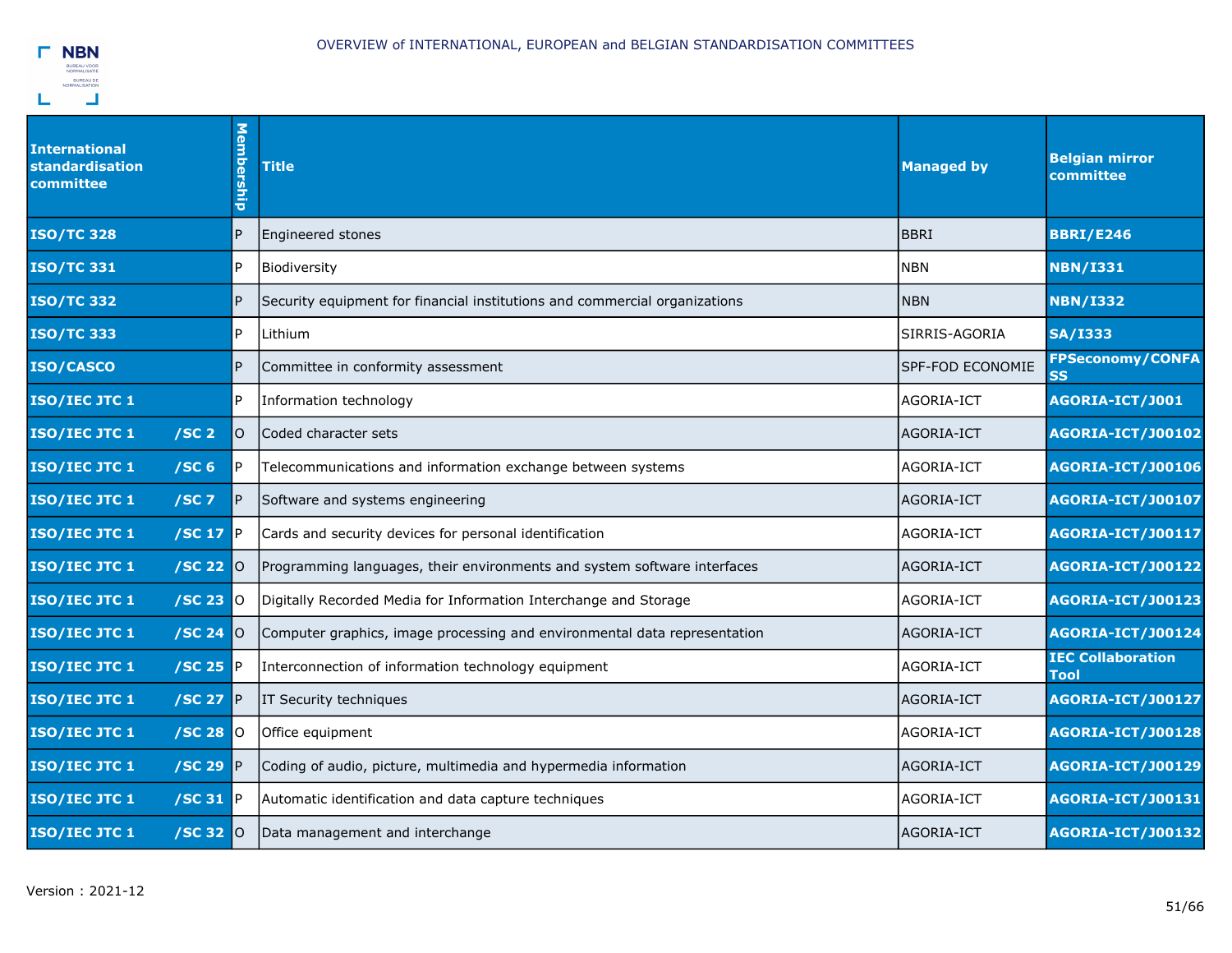

| <b>International</b><br><b>standardisation</b><br>committee |                  | <b>Membership</b> | <b>Title</b>                                                        | <b>Managed by</b> | <b>Belgian mirror</b><br>committee |
|-------------------------------------------------------------|------------------|-------------------|---------------------------------------------------------------------|-------------------|------------------------------------|
| ISO/IEC JTC 1                                               | /SC 34           | IO.               | Document description and processing languages                       | AGORIA-ICT        | <b>AGORIA-ICT/J00134</b>           |
| ISO/IEC JTC 1                                               | /SC 35           | 0                 | User interfaces                                                     | AGORIA-ICT        | <b>AGORIA-ICT/J00135</b>           |
| ISO/IEC JTC 1                                               | $/SC$ 36 $O$     |                   | Information technology for learning, education and training         | AGORIA-ICT        | <b>AGORIA-ICT/J00136</b>           |
| ISO/IEC JTC 1                                               | /SC 37           | <b>O</b>          | Biometrics                                                          | AGORIA-ICT        | <b>AGORIA-ICT/J00137</b>           |
| ISO/IEC JTC 1                                               | /SC 38 P         |                   | Cloud Computing and Distributed Platforms                           | lagoria-ict       | <b>AGORIA-ICT/J00138</b>           |
| ISO/IEC JTC 1                                               | $/SC$ 39 $P$     |                   | Sustainability for and by Information Technology                    | AGORIA-ICT        | <b>AGORIA-ICT/J00139</b>           |
| ISO/IEC JTC 1                                               | /SC 40           | IО                | IT Service Management and IT Governance                             | AGORIA-ICT        | <b>AGORIA-ICT/J00140</b>           |
| ISO/IEC JTC 1                                               | /SC 41 $\vert$ P |                   | Internet of Things and related technologies                         | AGORIA-ICT        | <b>AGORIA-ICT/J00141</b>           |
| ISO/IEC JTC 1                                               | $/SC$ 42 $P$     |                   | Artificial intelligence                                             | AGORIA-ICT        | <b>AGORIA-ICT/J00142</b>           |
| <b>IULTCS</b>                                               |                  | $\circ$           | International Union of Leather Technologists and Chemists Societies | <b>NBN</b>        | <b>NBN/E289</b>                    |
| IEC/TC 1                                                    |                  |                   | Terminology                                                         | <b>BEC-CEB</b>    |                                    |
| IEC/TC 2                                                    |                  |                   | Rotating machinery                                                  | BEC-CEB           |                                    |
| IEC/TC 3                                                    |                  |                   | Information structures, documentation and graphical symbols         | <b>BEC-CEB</b>    |                                    |
| IEC/SC 3C                                                   |                  |                   | Graphical symbols for use on equipment                              | <b>BEC-CEB</b>    |                                    |
| IEC/SC 3D                                                   |                  |                   | Data sets for libraries                                             | <b>BEC-CEB</b>    |                                    |
| IEC/TC 4                                                    |                  |                   | Hydraulic turbines                                                  | <b>BEC-CEB</b>    |                                    |
| IEC/TC 5                                                    |                  |                   | Steam turbines                                                      | <b>BEC-CEB</b>    |                                    |
| IEC/TC 7                                                    |                  |                   | Overhead electrical conductors                                      | <b>BEC-CEB</b>    |                                    |
| IEC/TC8                                                     |                  |                   | System aspects of electrical energy supply                          | <b>BEC-CEB</b>    |                                    |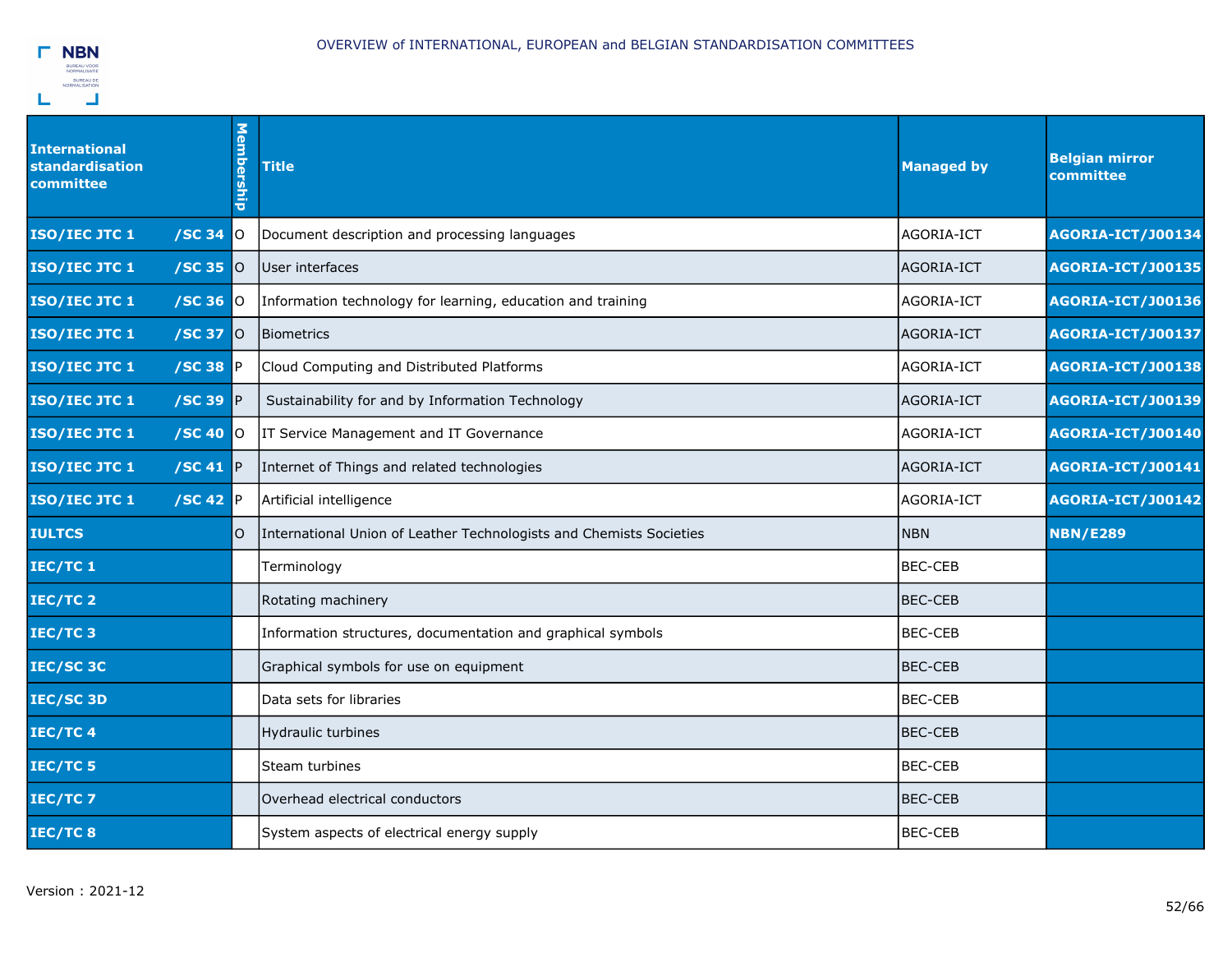

| <b>International</b><br><b>standardisation</b><br>committee | Membership | <b>Title</b>                                                                         | <b>Managed by</b> | <b>Belgian mirror</b><br>committee |
|-------------------------------------------------------------|------------|--------------------------------------------------------------------------------------|-------------------|------------------------------------|
| IEC/TC 9                                                    |            | Electrical equipment and systems for railways                                        | IBEC-CEB          |                                    |
| <b>IEC/TC 10</b>                                            |            | Fluids for electrotechnical applications                                             | <b>BEC-CEB</b>    |                                    |
| <b>IEC/TC 11</b>                                            |            | Overhead lines                                                                       | <b>BEC-CEB</b>    |                                    |
| <b>IEC/TC 13</b>                                            |            | Equipment for electrical energy measurement and load control                         | <b>BEC-CEB</b>    |                                    |
| <b>IEC/TC 14</b>                                            |            | Power transformers                                                                   | <b>BEC-CEB</b>    |                                    |
| <b>IEC/TC 15</b>                                            |            | Standards on specifications for electrical insulating materials (Provisional)        | <b>BEC-CEB</b>    |                                    |
| <b>IEC/TC 17</b>                                            |            | Switchgear and controlgear                                                           | <b>BEC-CEB</b>    |                                    |
| <b>IEC/SC 17A</b>                                           |            | High-voltage switchgear and controlgear                                              | <b>BEC-CEB</b>    |                                    |
| <b>IEC/SC 17C</b>                                           |            | High-voltage switchgear and controlgear assemblies                                   | <b>BEC-CEB</b>    |                                    |
| <b>IEC/SC 17D</b>                                           |            | Low-voltage switchgear and controlgear assemblies                                    | <b>BEC-CEB</b>    |                                    |
| <b>IEC/TC 18</b>                                            |            | Electrical installations of ships and of mobile and fixed offshore units             | <b>BEC-CEB</b>    |                                    |
| IEC/SC 18A                                                  |            | Cables and cable installations                                                       | <b>BEC-CEB</b>    |                                    |
| <b>IEC/TC 20</b>                                            |            | Electric cables                                                                      | <b>BEC-CEB</b>    |                                    |
| <b>IEC/TC 21</b>                                            |            | Secondary cells and batteries                                                        | <b>BEC-CEB</b>    |                                    |
| <b>IEC/SC 21A</b>                                           |            | Secondary cells and batteries containing alkaline or other non-acid electrolytes     | <b>BEC-CEB</b>    |                                    |
| <b>IEC/TC 22</b>                                            |            | Power electronic systems and equipment                                               | BEC-CEB           |                                    |
| <b>IEC/SC 22E</b>                                           |            | Stabilized power supplies                                                            | IBEC-CEB          |                                    |
| <b>IEC/SC 22F</b>                                           |            | Power electronics for electrical transmission and distribution systems               | <b>BEC-CEB</b>    |                                    |
| <b>IEC/SC 22G</b>                                           |            | Adjustable speed electric drive systems incorporating semiconductor power converters | BEC-CEB           |                                    |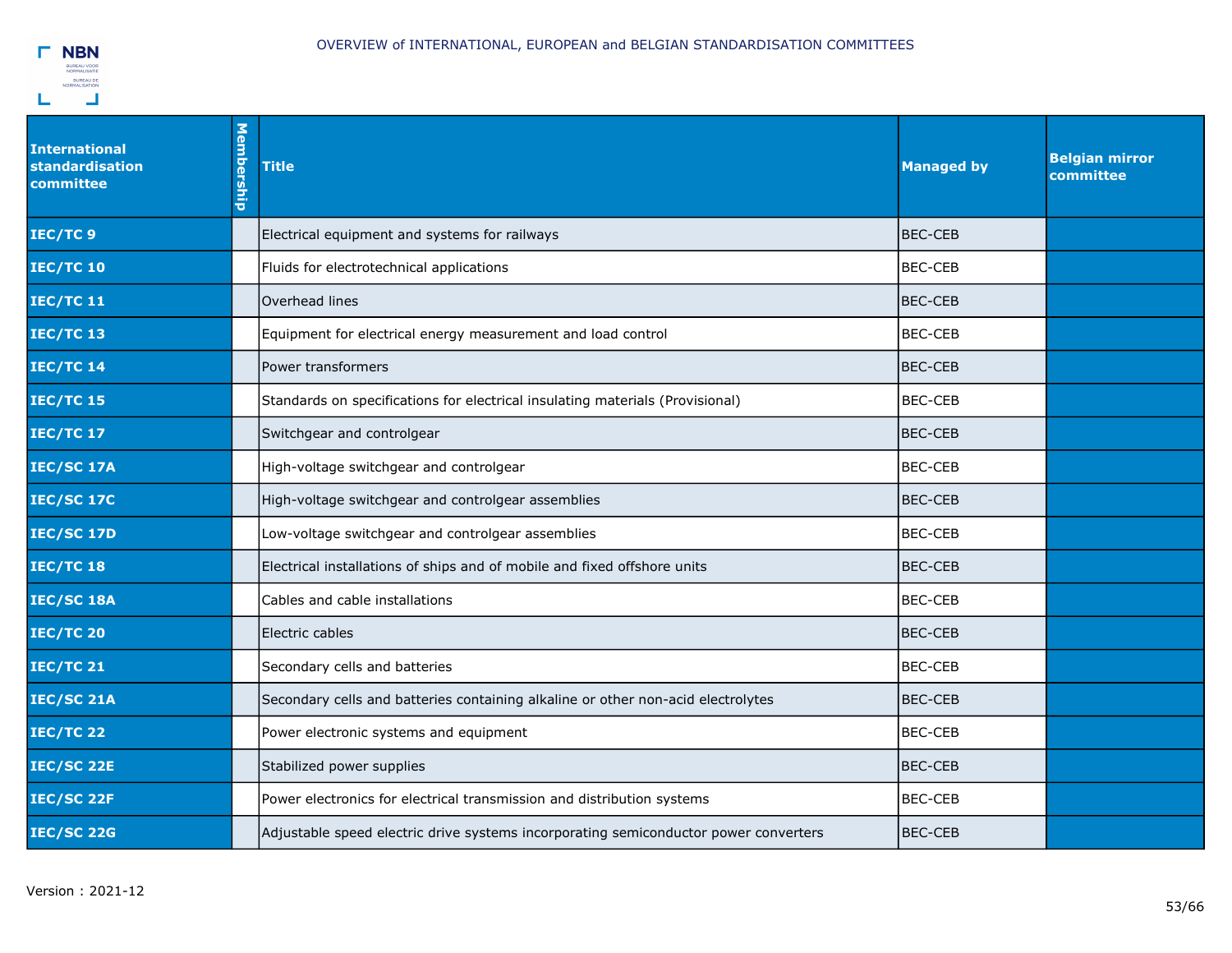

| <b>International</b><br><b>standardisation</b><br>committee | Membership | <b>Title</b>                                                              | <b>Managed by</b> | <b>Belgian mirror</b><br>committee |
|-------------------------------------------------------------|------------|---------------------------------------------------------------------------|-------------------|------------------------------------|
| IEC/SC 22H                                                  |            | Uninterruptible power systems (UPS)                                       | <b>BEC-CEB</b>    |                                    |
| <b>IEC/TC 23</b>                                            |            | Electrical accessories                                                    | <b>BEC-CEB</b>    |                                    |
| IEC/SC 23A                                                  |            | Cable management systems                                                  | <b>BEC-CEB</b>    |                                    |
| IEC/SC 23B                                                  |            | Plugs, socket-outlets and switches                                        | <b>BEC-CEB</b>    |                                    |
| <b>IEC/SC 23E</b>                                           |            | Circuit-breakers and similar equipment for household use                  | <b>BEC-CEB</b>    |                                    |
| <b>IEC/SC 23G</b>                                           |            | Appliance couplers                                                        | <b>BEC-CEB</b>    |                                    |
| IEC/SC 23H                                                  |            | Industrial plugs and socket-outlets                                       | <b>BEC-CEB</b>    |                                    |
| <b>IEC/SC 23J</b>                                           |            | Switches for appliances                                                   | <b>BEC-CEB</b>    |                                    |
| <b>IEC/TC 25</b>                                            |            | Quantities and units, and their letter symbols                            | <b>BEC-CEB</b>    |                                    |
| <b>IEC/TC 26</b>                                            |            | Electric welding                                                          | BEC-CEB           |                                    |
| <b>IEC/TC 27</b>                                            |            | Industrial electroheating equipment                                       | <b>BEC-CEB</b>    |                                    |
| <b>IEC/TC 29</b>                                            |            | Electroacoustics                                                          | BEC-CEB           |                                    |
| <b>IEC/TC 31</b>                                            |            | Electrical apparatus for explosive atmospheres                            | <b>BEC-CEB</b>    |                                    |
| <b>IEC/SC 31G</b>                                           |            | Intrinsically-safe apparatus                                              | <b>BEC-CEB</b>    |                                    |
| <b>IEC/SC 31J</b>                                           |            | Classification of hazardous areas and installation requirements           | <b>BEC-CEB</b>    |                                    |
| IEC/SC 31M                                                  |            | Non-electrical equipment and protective systems for explosive atmospheres | <b>BEC-CEB</b>    |                                    |
| <b>IEC/TC 32</b>                                            |            | <b>Fuses</b>                                                              | <b>BEC-CEB</b>    |                                    |
| IEC/SC 32A                                                  |            | High-voltage fuses                                                        | <b>BEC-CEB</b>    |                                    |
| IEC/SC 32B                                                  |            | Low-voltage fuses                                                         | <b>BEC-CEB</b>    |                                    |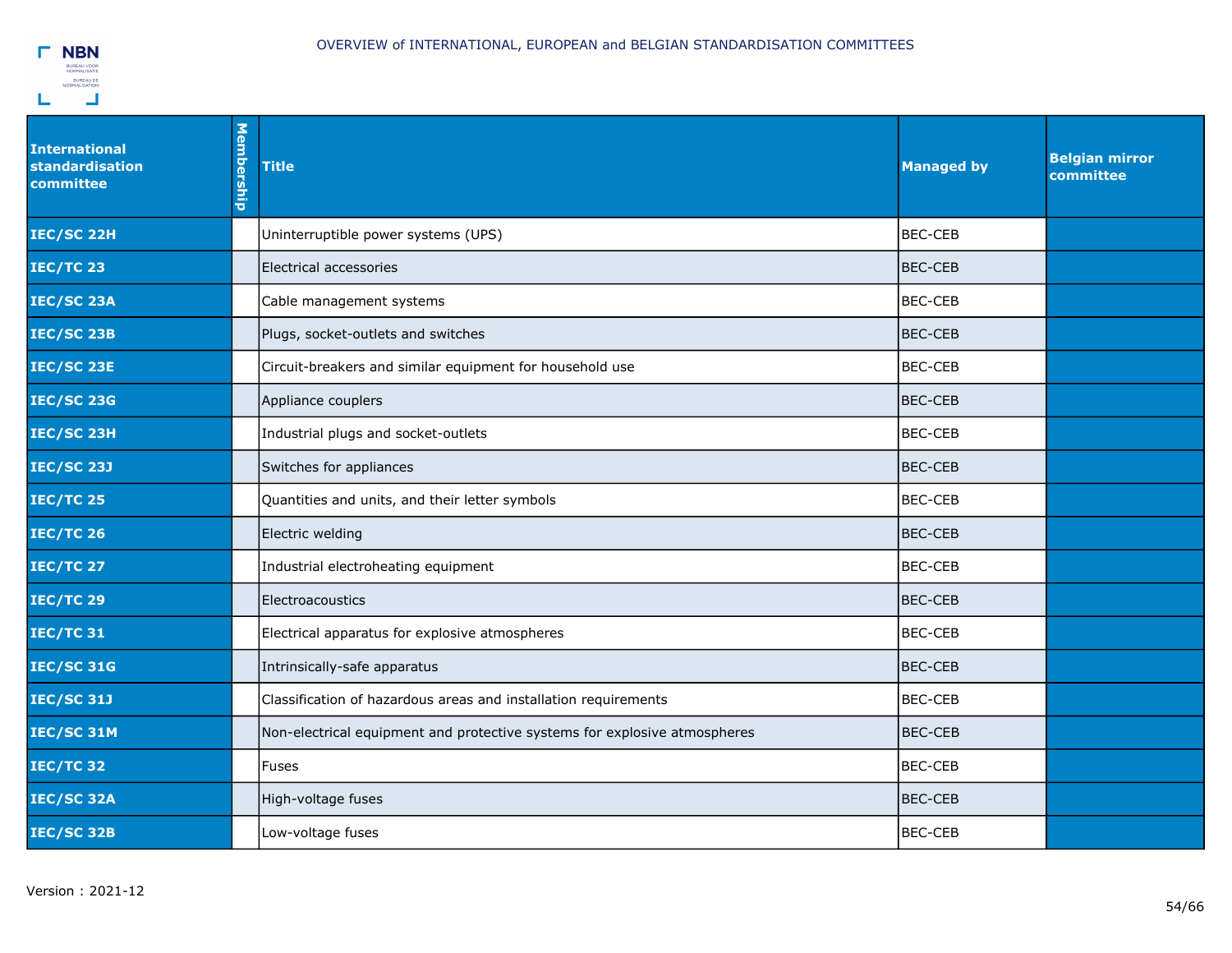

| <b>International</b><br>standardisation<br>committee | Membership | <b>Title</b>                                                         | <b>Managed by</b> | <b>Belgian mirror</b><br>committee |
|------------------------------------------------------|------------|----------------------------------------------------------------------|-------------------|------------------------------------|
| <b>IEC/SC 32C</b>                                    |            | Miniature fuses                                                      | BEC-CEB           |                                    |
| <b>IEC/TC 33</b>                                     |            | Power capacitors                                                     | <b>BEC-CEB</b>    |                                    |
| <b>IEC/TC 34</b>                                     |            | Lamps and related equipment                                          | BEC-CEB           |                                    |
| IEC/SC 34A                                           |            | Lamps                                                                | <b>BEC-CEB</b>    |                                    |
| <b>IEC/SC 34B</b>                                    |            | Lamp caps and holders                                                | BEC-CEB           |                                    |
| <b>IEC/SC 34C</b>                                    |            | Auxiliaries for lamps                                                | <b>BEC-CEB</b>    |                                    |
| IEC/SC 34D                                           |            | Luminaires                                                           | BEC-CEB           |                                    |
| <b>IEC/TC 35</b>                                     |            | Primary cells and batteries                                          | <b>BEC-CEB</b>    |                                    |
| <b>IEC/TC 36</b>                                     |            | Insulators                                                           | <b>BEC-CEB</b>    |                                    |
| <b>IEC/SC 36A</b>                                    |            | Insulated bushings                                                   | <b>BEC-CEB</b>    |                                    |
| <b>IEC/SC 36B</b>                                    |            | Insulators for overhead lines                                        | BEC-CEB           |                                    |
| <b>IEC/SC 36C</b>                                    |            | Insulators for substations                                           | BEC-CEB           |                                    |
| <b>IEC/TC 37</b>                                     |            | Surge arresters                                                      | <b>BEC-CEB</b>    |                                    |
| <b>IEC/SC 37A</b>                                    |            | Low voltage surge protective devices                                 | <b>BEC-CEB</b>    |                                    |
| <b>IEC/SC 37B</b>                                    |            | Specific components for surge arresters and surge protective devices | <b>BEC-CEB</b>    |                                    |
| <b>IEC/TC 38</b>                                     |            | Instrument transformers                                              | <b>BEC-CEB</b>    |                                    |
| <b>IEC/TC 40</b>                                     |            | Capacitors and resistors for electronic equipment                    | <b>BEC-CEB</b>    |                                    |
| <b>IEC/TC 42</b>                                     |            | High-voltage testing techniques                                      | <b>BEC-CEB</b>    |                                    |
| <b>IEC/TC 44</b>                                     |            | Safety of machinery - Electrotechnical aspects                       | <b>IBEC-CEB</b>   |                                    |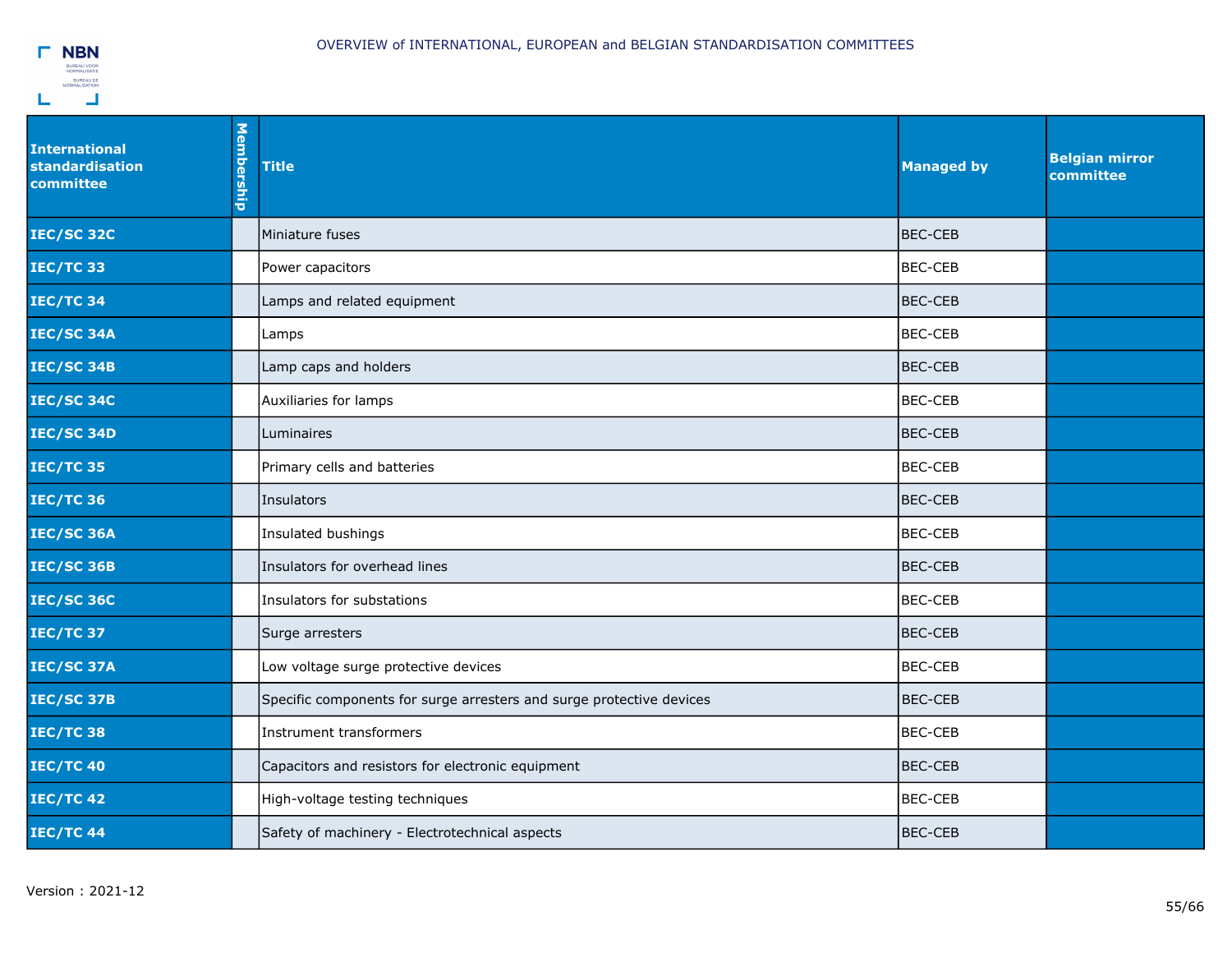

| <b>International</b><br>standardisation<br>committee | Membership | <b>Title</b>                                                                                         | <b>Managed by</b> | <b>Belgian mirror</b><br>committee |
|------------------------------------------------------|------------|------------------------------------------------------------------------------------------------------|-------------------|------------------------------------|
| <b>IEC/TC 45</b>                                     |            | Nuclear instrumentation                                                                              | <b>BEC-CEB</b>    |                                    |
| <b>IEC/SC 45A</b>                                    |            | Instrumentation and control nuclear facilities                                                       | <b>BEC-CEB</b>    |                                    |
| <b>IEC/SC 45B</b>                                    |            | Radiation protection instrumentation                                                                 | <b>BEC-CEB</b>    |                                    |
| <b>IEC/TC 46</b>                                     |            | Cables, wires, waveguides, R.F. connectors, R.F. and microwave passive components and<br>accessories | <b>BEC-CEB</b>    |                                    |
| <b>IEC/SC 46A</b>                                    |            | Coaxial cables                                                                                       | <b>BEC-CEB</b>    |                                    |
| <b>IEC/SC 46C</b>                                    |            | Wires and symmetric cables                                                                           | BEC-CEB           |                                    |
| <b>IEC/SC 46F</b>                                    |            | RF and microwave passive components                                                                  | IBEC-CEB          |                                    |
| <b>IEC/TC 47</b>                                     |            | Semiconductor devices                                                                                | <b>BEC-CEB</b>    |                                    |
| <b>IEC/SC 47A</b>                                    |            | Integrated circuits                                                                                  | <b>BEC-CEB</b>    |                                    |
| <b>IEC/SC 47D</b>                                    |            | Mechanical standardization of semiconductor devices                                                  | <b>BEC-CEB</b>    |                                    |
| <b>IEC/SC 47E</b>                                    |            | Discrete semiconductor devices                                                                       | <b>BEC-CEB</b>    |                                    |
| <b>IEC/SC 47F</b>                                    |            | Micro-electromechanical systems                                                                      | BEC-CEB           |                                    |
| <b>IEC/TC 48</b>                                     |            | Electromechanical components and mechanical structures for electronic equipment                      | <b>BEC-CEB</b>    |                                    |
| <b>IEC/SC 48B</b>                                    |            | Connectors                                                                                           | <b>BEC-CEB</b>    |                                    |
| <b>IEC/SC 48D</b>                                    |            | Mechanical structures for electronic equipment                                                       | <b>BEC-CEB</b>    |                                    |
| <b>IEC/TC 49</b>                                     |            | Piezoelectric and dielectric devices for frequency control and selection                             | <b>BEC-CEB</b>    |                                    |
| <b>IEC/TC 51</b>                                     |            | Magnetic components and ferrite materials                                                            | <b>BEC-CEB</b>    |                                    |
| <b>IEC/TC 55</b>                                     |            | Winding wires                                                                                        | <b>BEC-CEB</b>    |                                    |
| <b>IEC/TC 56</b>                                     |            | Dependability                                                                                        | <b>BEC-CEB</b>    |                                    |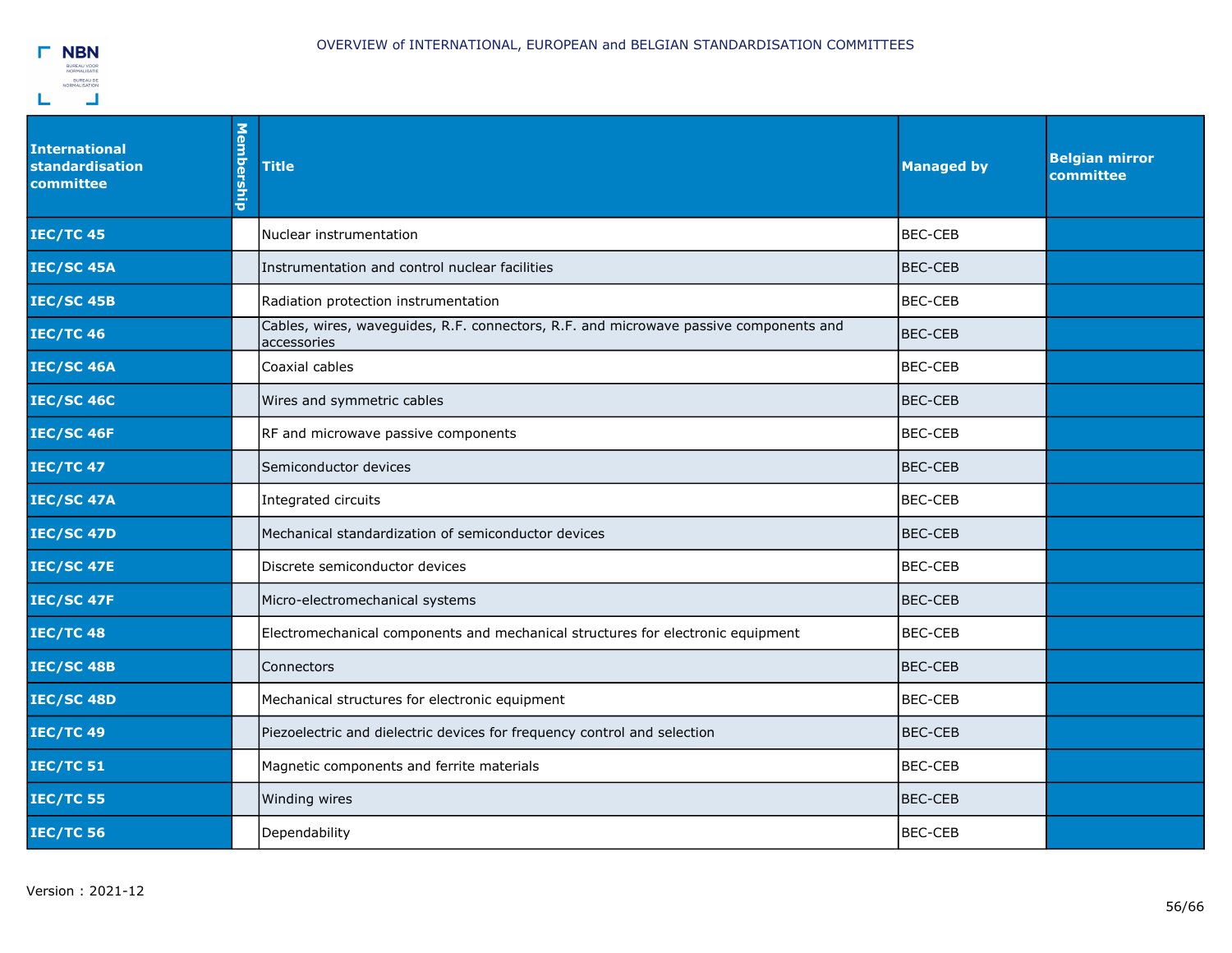

| <b>International</b><br>standardisation<br>committee | Membership | <b>Title</b>                                                                    | <b>Managed by</b> | <b>Belgian mirror</b><br>committee |
|------------------------------------------------------|------------|---------------------------------------------------------------------------------|-------------------|------------------------------------|
| <b>IEC/TC 57</b>                                     |            | Power systems management and associated information exchange                    | <b>BEC-CEB</b>    |                                    |
| <b>IEC/TC 59</b>                                     |            | Performance of household electrical appliances                                  | <b>BEC-CEB</b>    |                                    |
| IEC/SC 59A                                           |            | Electric dishwashers                                                            | <b>IBEC-CEB</b>   |                                    |
| <b>IEC/SC 59C</b>                                    |            | Heating appliances                                                              | <b>BEC-CEB</b>    |                                    |
| IEC/SC 59D                                           |            | Home laundry appliances                                                         | BEC-CEB           |                                    |
| IEC/SC 59F                                           |            | Floor treatment appliances                                                      | BEC-CEB           |                                    |
| IEC/SC 59K                                           |            | Ovens and microwave ovens, cooking ranges and similar appliances                | BEC-CEB           |                                    |
| IEC/SC 59L                                           |            | Small household appliances                                                      | <b>BEC-CEB</b>    |                                    |
| IEC/SC 59M                                           |            | Performance of electrical household and simular cooling and freezing appliances | <b>BEC-CEB</b>    |                                    |
| <b>IEC/TC 61</b>                                     |            | Safety of household and similar electrical appliances                           | <b>BEC-CEB</b>    |                                    |
| <b>IEC/SC 61B</b>                                    |            | Safety of household microwave ovens                                             | <b>BEC-CEB</b>    |                                    |
| <b>IEC/SC 61C</b>                                    |            | Household appliances for refrigeration                                          | <b>BEC-CEB</b>    |                                    |
| <b>IEC/SC 61D</b>                                    |            | Appliances for air-conditioning for household and similar purposes              | <b>BEC-CEB</b>    |                                    |
| <b>IEC/SC 61E</b>                                    |            | Safety of electrical commercial catering equipment                              | <b>BEC-CEB</b>    |                                    |
| IEC/SC 61H                                           |            | Safety of electrically-operated farm appliances                                 | BEC-CEB           |                                    |
| <b>IEC/SC 61J</b>                                    |            | Electrical motor-operated cleaning appliances for industrial use                | <b>BEC-CEB</b>    |                                    |
| <b>IEC/TC 62</b>                                     |            | Electrical equipment in medical practice                                        | <b>BEC-CEB</b>    |                                    |
| IEC/SC 62A                                           |            | Common aspects of electrical equipment used in medical practice                 | <b>BEC-CEB</b>    |                                    |
| IEC/SC 62B                                           |            | Diagnostic imaging equipment                                                    | <b>IBEC-CEB</b>   |                                    |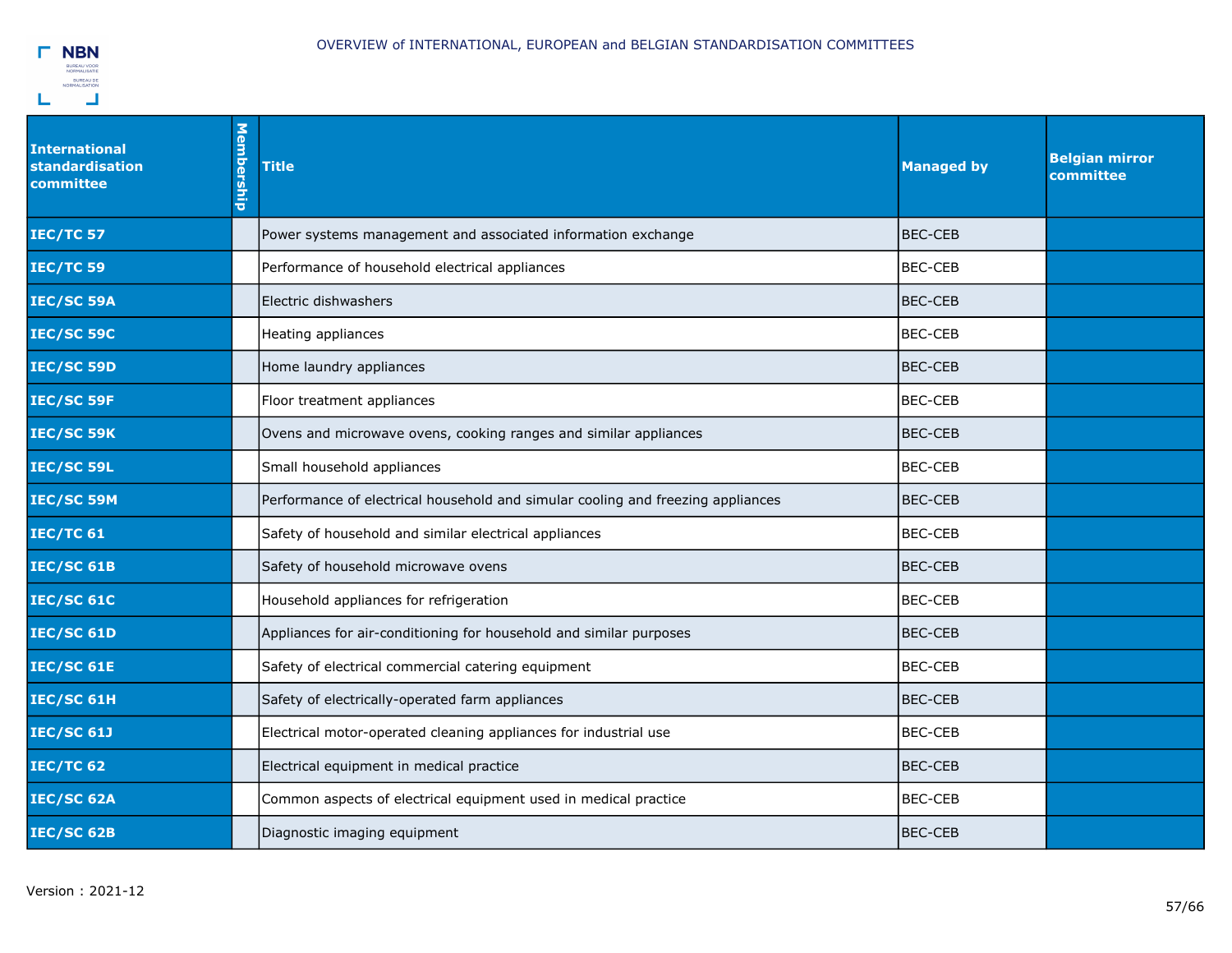

| <b>International</b><br>standardisation<br>committee | Membership | <b>Title</b>                                                         | <b>Managed by</b> | <b>Belgian mirror</b><br>committee |
|------------------------------------------------------|------------|----------------------------------------------------------------------|-------------------|------------------------------------|
| <b>IEC/SC 62C</b>                                    |            | Equipment for radiotherapy, nuclear medicine and radiation dosimetry | <b>BEC-CEB</b>    |                                    |
| IEC/SC 62D                                           |            | Electromedical equipment                                             | <b>BEC-CEB</b>    |                                    |
| <b>IEC/TC 64</b>                                     |            | Electrical installations and protection against electric shock       | <b>BEC-CEB</b>    |                                    |
| <b>IEC/TC 65</b>                                     |            | Industrial-process measurement and control                           | <b>BEC-CEB</b>    |                                    |
| IEC/SC 65A                                           |            | System aspects                                                       | <b>BEC-CEB</b>    |                                    |
| <b>IEC/SC 65B</b>                                    |            | <b>Devices</b>                                                       | <b>BEC-CEB</b>    |                                    |
| <b>IEC/SC 65C</b>                                    |            | Digital communications                                               | <b>BEC-CEB</b>    |                                    |
| <b>IEC/SC 65E</b>                                    |            | Device and integration in enterprise systems                         | <b>BEC-CEB</b>    |                                    |
| <b>IEC/TC 66</b>                                     |            | Safety of measuring, control, and laboratory equipment               | <b>BEC-CEB</b>    |                                    |
| <b>IEC/TC 68</b>                                     |            | Magnetic alloys and steels                                           | <b>BEC-CEB</b>    |                                    |
| <b>IEC/TC 69</b>                                     |            | Electric road vehicles and electric industrial trucks                | <b>BEC-CEB</b>    |                                    |
| <b>IEC/TC 70</b>                                     |            | Degrees of protection provided by enclosures                         | <b>BEC-CEB</b>    |                                    |
| <b>IEC/TC72</b>                                      |            | Automatic controls for household use                                 | <b>BEC-CEB</b>    |                                    |
| <b>IEC/TC73</b>                                      |            | Short-circuit currents                                               | <b>BEC-CEB</b>    |                                    |
| <b>IEC/TC 76</b>                                     |            | Optical radiation safety and laser equipment                         | <b>BEC-CEB</b>    |                                    |
| <b>IEC/TC 77</b>                                     |            | Electromagnetic compatibility                                        | <b>BEC-CEB</b>    |                                    |
| <b>IEC/SC 77A</b>                                    |            | Low frequency phenomena                                              | <b>BEC-CEB</b>    |                                    |
| <b>IEC/SC 77B</b>                                    |            | High frequency phenomena                                             | <b>BEC-CEB</b>    |                                    |
| <b>IEC/SC 77C</b>                                    |            | High power transient phenomena                                       | <b>BEC-CEB</b>    |                                    |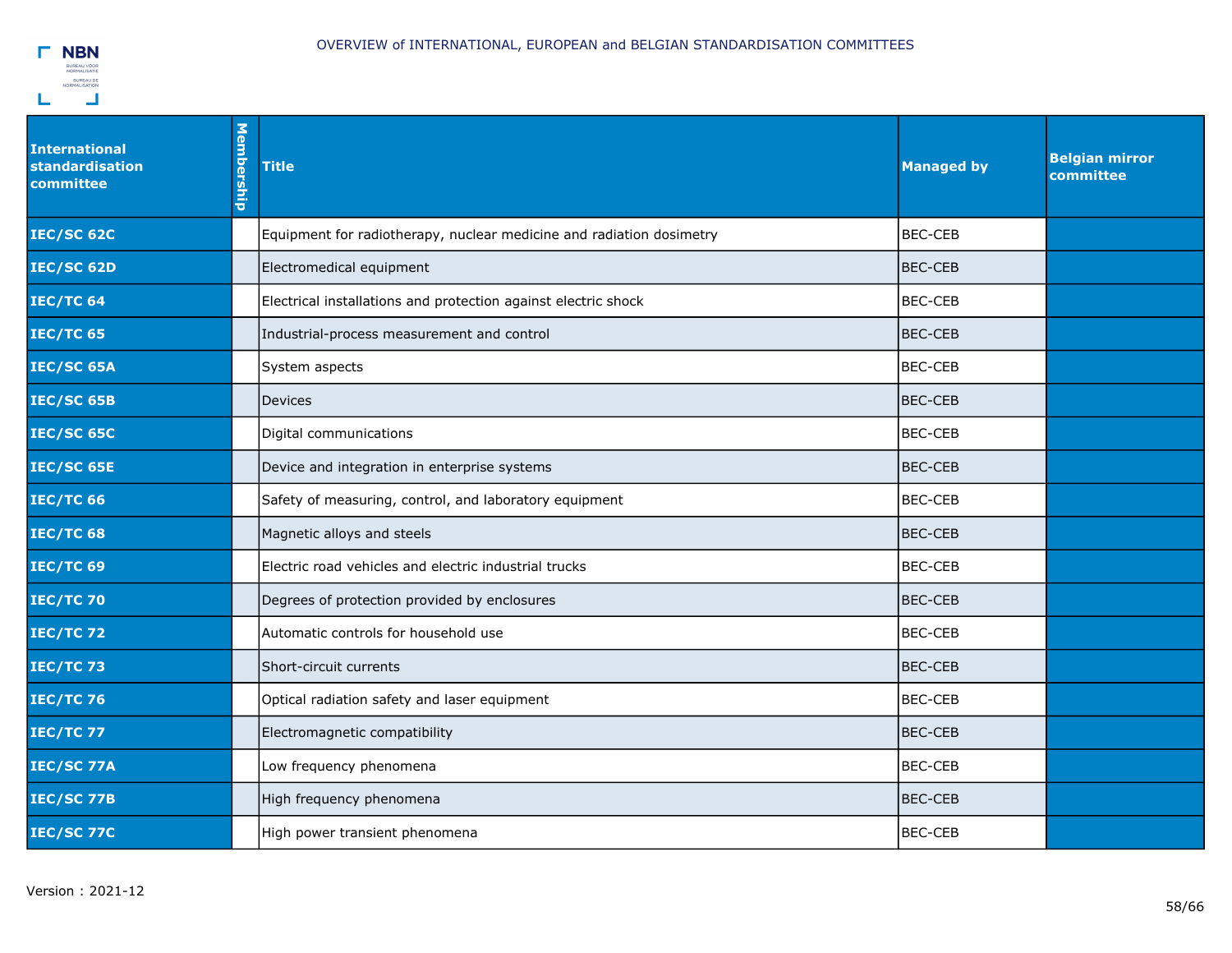

| <b>International</b><br><b>standardisation</b><br>committee | Membership | <b>Title</b>                                                                | <b>Managed by</b> | <b>Belgian mirror</b><br>committee |
|-------------------------------------------------------------|------------|-----------------------------------------------------------------------------|-------------------|------------------------------------|
| <b>IEC/TC78</b>                                             |            | Live working                                                                | <b>BEC-CEB</b>    |                                    |
| <b>IEC/TC79</b>                                             |            | Alarm systems                                                               | BEC-CEB           |                                    |
| <b>IEC/TC 80</b>                                            |            | Maritime navigation and radiocommunication equipment and systems            | <b>BEC-CEB</b>    |                                    |
| <b>IEC/TC 81</b>                                            |            | Lightning protection                                                        | <b>BEC-CEB</b>    |                                    |
| <b>IEC/TC 82</b>                                            |            | Solar photovoltaic energy systems                                           | <b>BEC-CEB</b>    |                                    |
| <b>IEC/TC 85</b>                                            |            | Measuring equipment for electrical and electromagnetic quantities           | BEC-CEB           |                                    |
| <b>IEC/TC 86</b>                                            |            | Fibre optics                                                                | <b>BEC-CEB</b>    |                                    |
| <b>IEC/SC 86A</b>                                           |            | Fibres and cables                                                           | <b>BEC-CEB</b>    |                                    |
| <b>IEC/SC 86B</b>                                           |            | Fibre optic interconnecting devices and passive components                  | <b>BEC-CEB</b>    |                                    |
| <b>IEC/SC 86C</b>                                           |            | Fibre optic systems and active devices                                      | <b>BEC-CEB</b>    |                                    |
| <b>IEC/TC 87</b>                                            |            | <b>Ultrasonics</b>                                                          | <b>BEC-CEB</b>    |                                    |
| <b>IEC/TC 88</b>                                            |            | Wind turbine systems                                                        | <b>BEC-CEB</b>    |                                    |
| <b>IEC/TC 89</b>                                            |            | Fire hazard testing                                                         | <b>BEC-CEB</b>    |                                    |
| <b>IEC/TC 90</b>                                            |            | Superconductivity                                                           | <b>BEC-CEB</b>    |                                    |
| <b>IEC/TC 91</b>                                            |            | Electronics assembly technology                                             | BEC-CEB           |                                    |
| <b>IEC/TC 94</b>                                            |            | All-or-nothing electrical relays                                            | <b>BEC-CEB</b>    |                                    |
| <b>IEC/TC 95</b>                                            |            | Measuring relays and protection equipment                                   | <b>BEC-CEB</b>    |                                    |
| <b>IEC/TC 96</b>                                            |            | Small power transformers, reactors, power supply units and similar products | <b>BEC-CEB</b>    |                                    |
| <b>IEC/TC 97</b>                                            |            | Electrical installations for lighting and beaconing of aerodromes           | <b>BEC-CEB</b>    |                                    |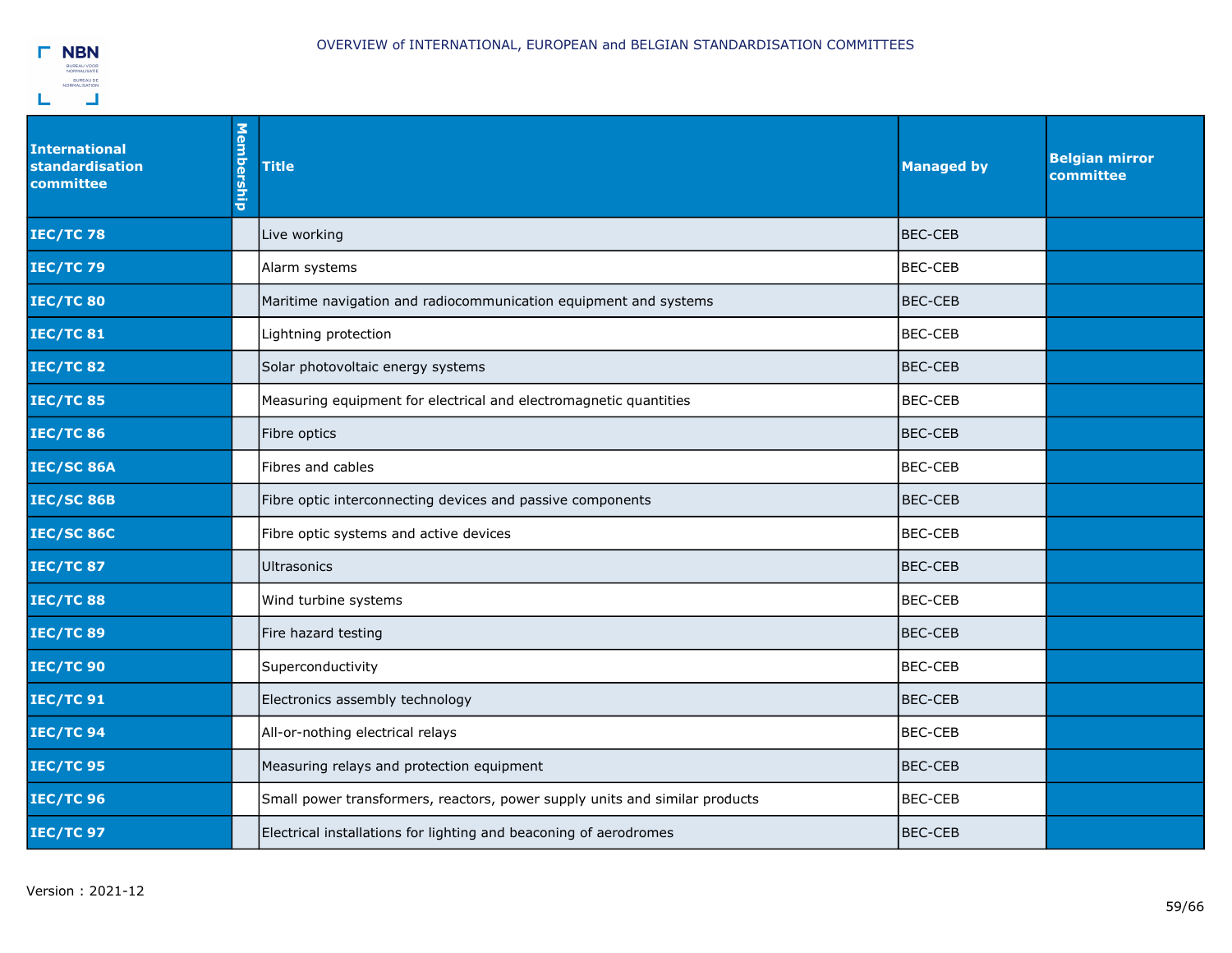

| <b>International</b><br>standardisation<br>committee | <b>Membership</b> | <b>Title</b>                                                                                                                                                                 | <b>Managed by</b> | <b>Belgian mirror</b><br>committee |
|------------------------------------------------------|-------------------|------------------------------------------------------------------------------------------------------------------------------------------------------------------------------|-------------------|------------------------------------|
| <b>IEC/TC 99</b>                                     |                   | System engineering and erection of electrical power installations in systems with nominal<br>voltages above 1 kV a.c. and 1.5kV d.c., particularly concerning safety aspects | <b>BEC-CEB</b>    |                                    |
| <b>IEC/TC 100</b>                                    |                   | Audio, video and multimedia systems and equipment                                                                                                                            | BEC-CEB           |                                    |
| <b>IEC/TC 100/TA1</b>                                |                   | Terminals for audio, video and data services and contents                                                                                                                    | <b>BEC-CEB</b>    |                                    |
| <b>IEC/TC 100/TA2</b>                                |                   | Colour measurement and management                                                                                                                                            | <b>BEC-CEB</b>    |                                    |
| <b>IEC/TC 100/TA4</b>                                |                   | Digital system interfaces and protocols                                                                                                                                      | <b>BEC-CEB</b>    |                                    |
| <b>IEC/TC 100/TA5</b>                                |                   | Cable networks for television signals, sound signals and interactive services                                                                                                | <b>BEC-CEB</b>    |                                    |
| <b>IEC/TC 100/TA6</b>                                |                   | Professional electronics storage media, data structures and equipment                                                                                                        | <b>BEC-CEB</b>    |                                    |
| <b>IEC/TC 100/TA8</b>                                |                   | Multimedia home server systems                                                                                                                                               | <b>BEC-CEB</b>    |                                    |
| <b>IEC/TC 100/TA9</b>                                |                   | Audio, video and multimedia applications for end-user network                                                                                                                | <b>BEC-CEB</b>    |                                    |
| <b>IEC/TC 100/TA10</b>                               |                   | Multimedia e-publishing and e-book                                                                                                                                           | <b>BEC-CEB</b>    |                                    |
| <b>IEC/TC 100/TA11</b>                               |                   | Quality for audio, video and multimedia systems                                                                                                                              | <b>BEC-CEB</b>    |                                    |
| <b>IEC/TC 100/TA12</b>                               |                   | Energy efficiency                                                                                                                                                            | <b>BEC-CEB</b>    |                                    |
| <b>IEC/TC 100/TA13</b>                               |                   | Environmental aspects in the field of audio, video, and ICT equipment                                                                                                        | <b>BEC-CEB</b>    |                                    |
| <b>IEC/TC 100/TA14</b>                               |                   | Interfaces and methods of measurement for personal computing equipment                                                                                                       | BEC-CEB           |                                    |
| IEC/CIS/A                                            |                   |                                                                                                                                                                              | <b>BEC-CEB</b>    |                                    |
| <b>IEC/TC 101</b>                                    |                   | Electrostatics                                                                                                                                                               | BEC-CEB           |                                    |
| <b>IEC/TC 103</b>                                    |                   | Transmitting equipment for radiocommunication                                                                                                                                | <b>BEC-CEB</b>    |                                    |
| <b>IEC/TC 104</b>                                    |                   | Environmental conditions, classification and methods of test                                                                                                                 | <b>BEC-CEB</b>    |                                    |
| <b>IEC/TC 105</b>                                    |                   | Fuel cell technologies                                                                                                                                                       | <b>BEC-CEB</b>    |                                    |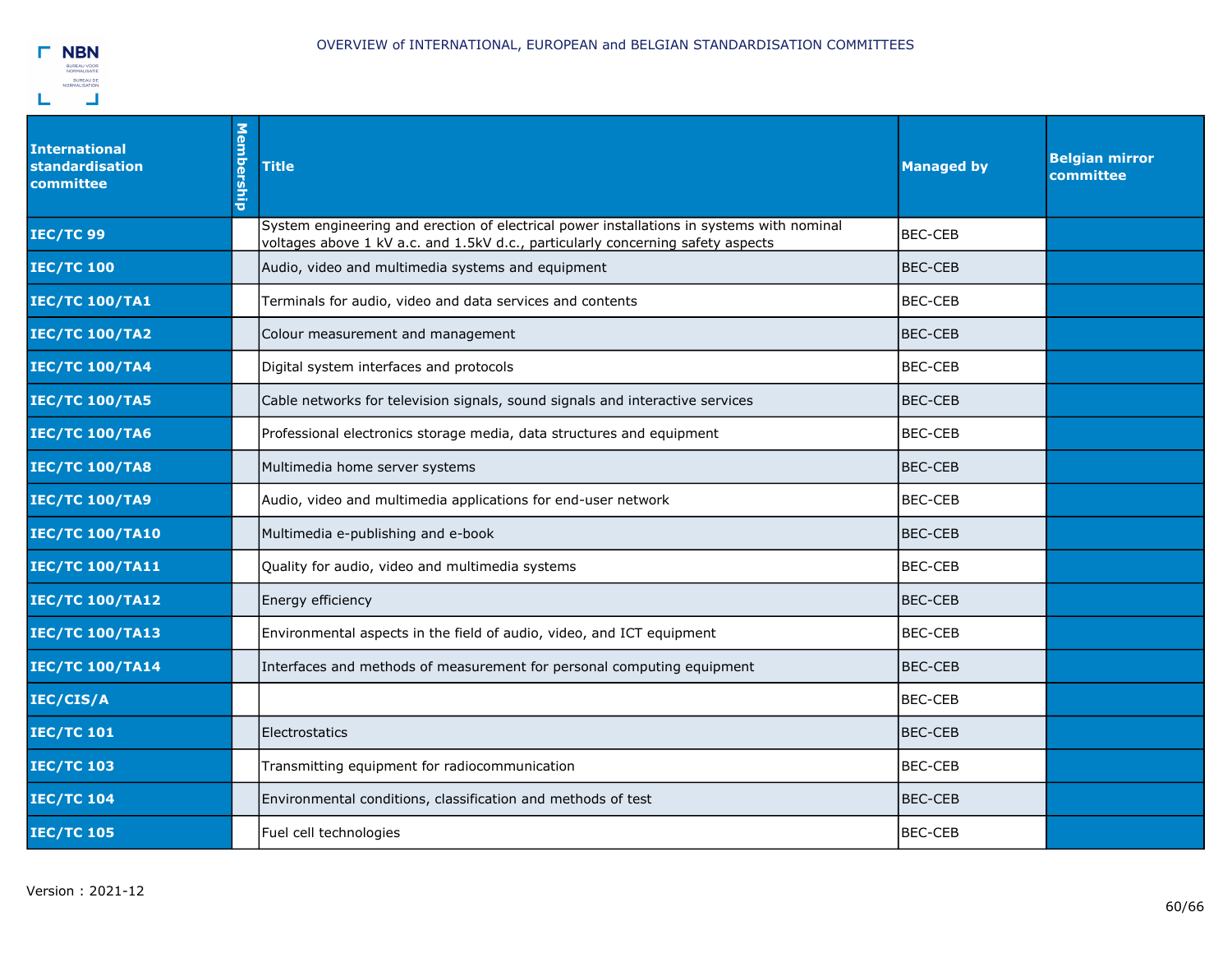

| <b>International</b><br><b>standardisation</b><br>committee | Membership | <b>Title</b>                                                                                                                                                                                        | <b>Managed by</b> | <b>Belgian mirror</b><br>committee |
|-------------------------------------------------------------|------------|-----------------------------------------------------------------------------------------------------------------------------------------------------------------------------------------------------|-------------------|------------------------------------|
| <b>IEC/TC 106</b>                                           |            | Methods for the assessment of electric, magnetic and electromagnetic fields associated with<br>human exposure                                                                                       | <b>BEC-CEB</b>    |                                    |
| <b>IEC/TC 107</b>                                           |            | Process management for avionics                                                                                                                                                                     | <b>BEC-CEB</b>    |                                    |
| <b>IEC/TC 108</b>                                           |            | Safety of electronic equipment within the fields of Audio/Video, Information Technology and<br>Communication Technology                                                                             | <b>BEC-CEB</b>    |                                    |
| <b>IEC/TC 109</b>                                           |            | Insulation co-ordination for low-voltage equipment                                                                                                                                                  | <b>BEC-CEB</b>    |                                    |
| <b>IEC/TC 110</b>                                           |            | Flat panel display devices                                                                                                                                                                          | <b>BEC-CEB</b>    |                                    |
| <b>IEC/TC 111</b>                                           |            | Environmental standardization for electrical and electronic products and systems                                                                                                                    | <b>BEC-CEB</b>    |                                    |
| <b>IEC/TC 112</b>                                           |            | Evaluation and qualification of electrical insulating materials and systems                                                                                                                         | <b>BEC-CEB</b>    |                                    |
| <b>IEC/TC 113</b>                                           |            | Nanotechnology standardization for electrical and electronics products and systems                                                                                                                  | <b>BEC-CEB</b>    |                                    |
| <b>IEC/TC 114</b>                                           |            | Marine energy - Wave, tidal and other water current converters                                                                                                                                      | <b>BEC-CEB</b>    |                                    |
| <b>IEC/TC 115</b>                                           |            | High Voltage Direct Current (HVDC) Transmission for DC voltages above 100kV (Provisional)                                                                                                           | <b>BEC-CEB</b>    |                                    |
| <b>IEC/TC 116</b>                                           |            | Safety of hand-held motor-operated electric tools                                                                                                                                                   | <b>BEC-CEB</b>    |                                    |
| <b>IEC/TC 117</b>                                           |            | Solar thermal electric plants                                                                                                                                                                       | <b>BEC-CEB</b>    |                                    |
| <b>IEC/TC 119</b>                                           |            | Printed electronics                                                                                                                                                                                 | <b>BEC-CEB</b>    |                                    |
| IEC/CISPR                                                   |            | International special committee on radio interference                                                                                                                                               | <b>BEC-CEB</b>    |                                    |
| IEC/CIS/B                                                   |            | Interference relating to industrial, scientific and medical radio-frequency apparatus, to other<br>(heavy) industrial equipment, to overhead power lines, to high voltage equipment and to electric | <b>BEC-CEB</b>    |                                    |
| IEC/CIS/D                                                   |            | Electromagnetic disturbances related to electric/electronic equipment on vehicles and internal<br>combustion engine powered devices                                                                 | <b>BEC-CEB</b>    |                                    |
| IEC/CIS/F                                                   |            | Interference relating to household appliances tools, lighting equipment and similar apparatus                                                                                                       | <b>BEC-CEB</b>    |                                    |
| IEC/CIS/H                                                   |            | Limits for the protection of radio services                                                                                                                                                         | <b>BEC-CEB</b>    |                                    |
| IEC/CIS/I                                                   |            | Electromagnetic compatibility of information technology equipment, multimedia equipment and<br>receivers                                                                                            | <b>BEC-CEB</b>    |                                    |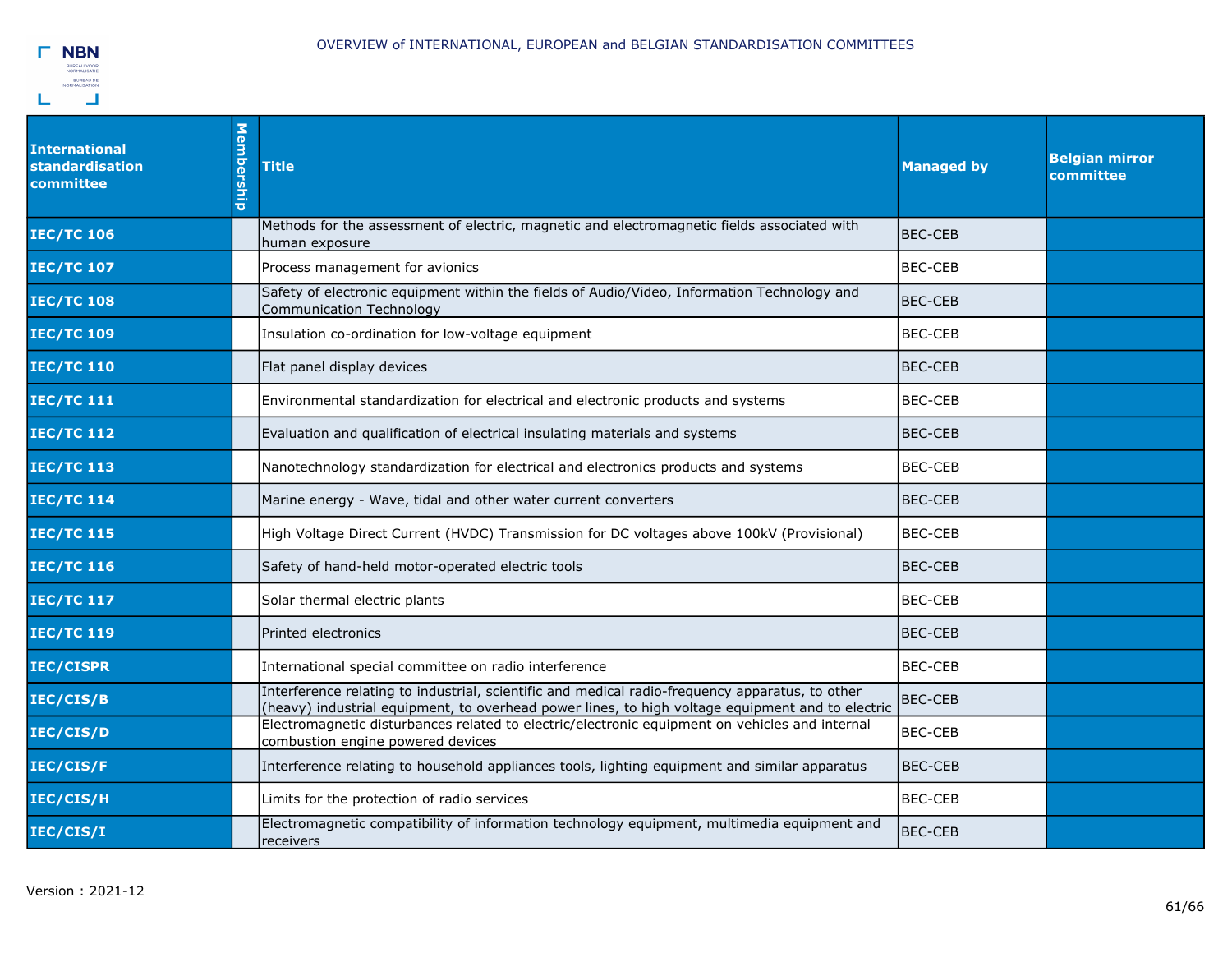

| <b>International</b><br>standardisation<br>committee | Membership | <b>Title</b>                                     | <b>Managed by</b> | <b>Belgian mirror</b><br>committee |
|------------------------------------------------------|------------|--------------------------------------------------|-------------------|------------------------------------|
| IEC/CIS/F                                            |            | Steering Committee of CISPR                      | BEC-CEB           |                                    |
| <b>ITU-T SG2</b>                                     |            | Operational aspects                              | AGORIA-ICT        |                                    |
| <b>ITU-T SG3</b>                                     |            | Economic and policy issues                       | AGORIA-ICT        |                                    |
| <b>ITU-T SG5</b>                                     |            | Environment and circular economy                 | AGORIA-ICT        |                                    |
| <b>ITU-T SG9</b>                                     |            | Broadband cable and TV                           | AGORIA-ICT        |                                    |
| <b>ITU-T SG11</b>                                    |            | Protocols and test specifications                | AGORIA-ICT        |                                    |
| <b>ITU-T SG12</b>                                    |            | Performance, QoS and QoE                         | AGORIA-ICT        |                                    |
| <b>ITU-T SG13</b>                                    |            | Future networks (& cloud)                        | AGORIA-ICT        |                                    |
| <b>ITU-T SG15</b>                                    |            | Transport, Access and Home                       | AGORIA-ICT        |                                    |
| <b>ITU-T SG16</b>                                    |            | <b>Multimedia</b>                                | AGORIA-ICT        |                                    |
| <b>ITU-T SG17</b>                                    |            | Security                                         | AGORIA-ICT        |                                    |
| <b>ITU-T SG20</b>                                    |            | IoT, smart cities & communities                  | AGORIA-ICT        |                                    |
| <b>ITU-T TSAG</b>                                    |            | Telecommunication Standardization Advisory Group | AGORIA-ICT        |                                    |
|                                                      |            |                                                  |                   |                                    |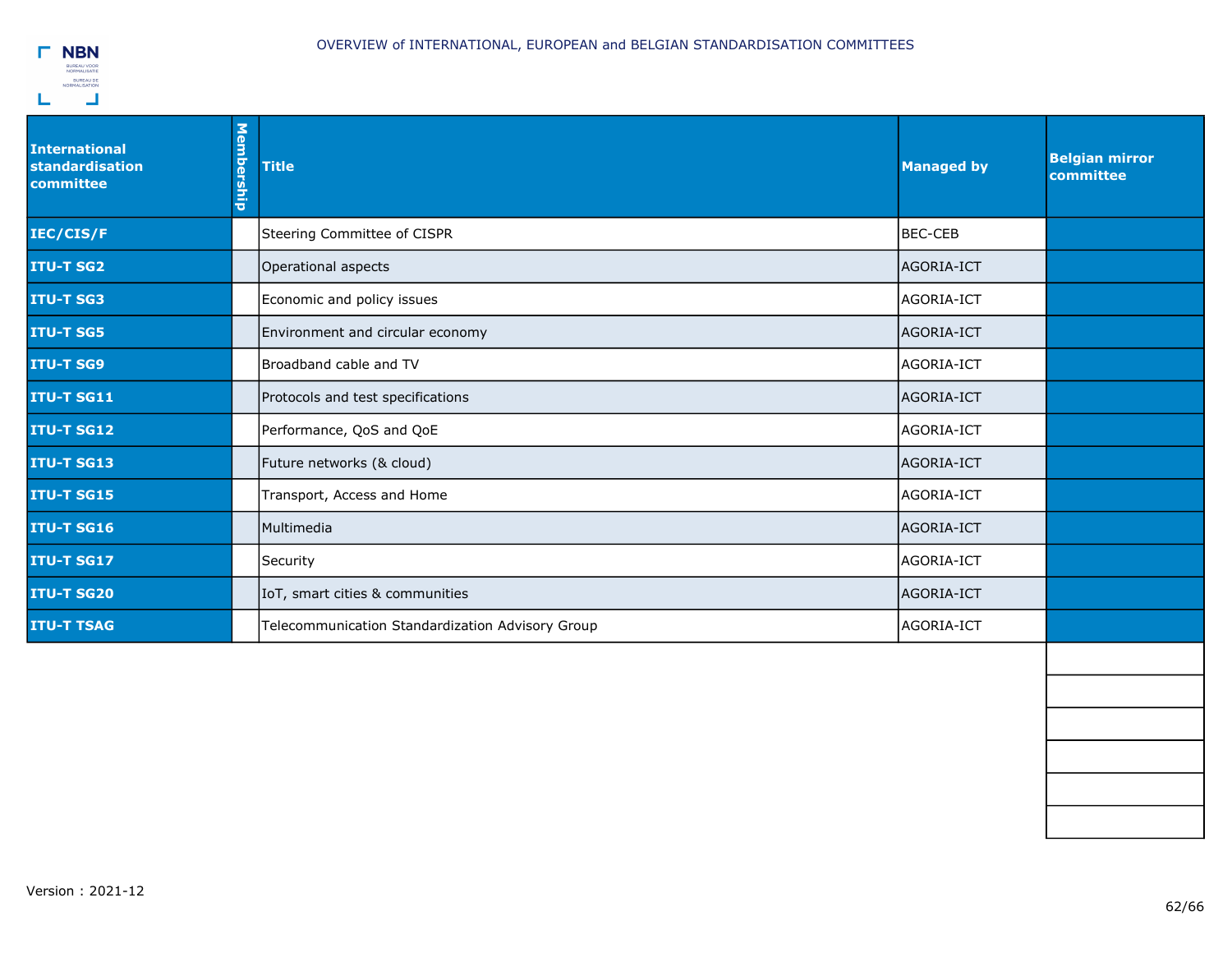| BN                                 |
|------------------------------------|
| <b>BUREAU VOOR</b><br>NORMALISATIE |
| <b>BUREAU DE</b><br>NORMALISATION  |
|                                    |

| <b>Title</b> | <b>Belgian mirror</b><br>committee |
|--------------|------------------------------------|
|              |                                    |
|              |                                    |
|              |                                    |
|              |                                    |
|              | <b>Managed by</b>                  |